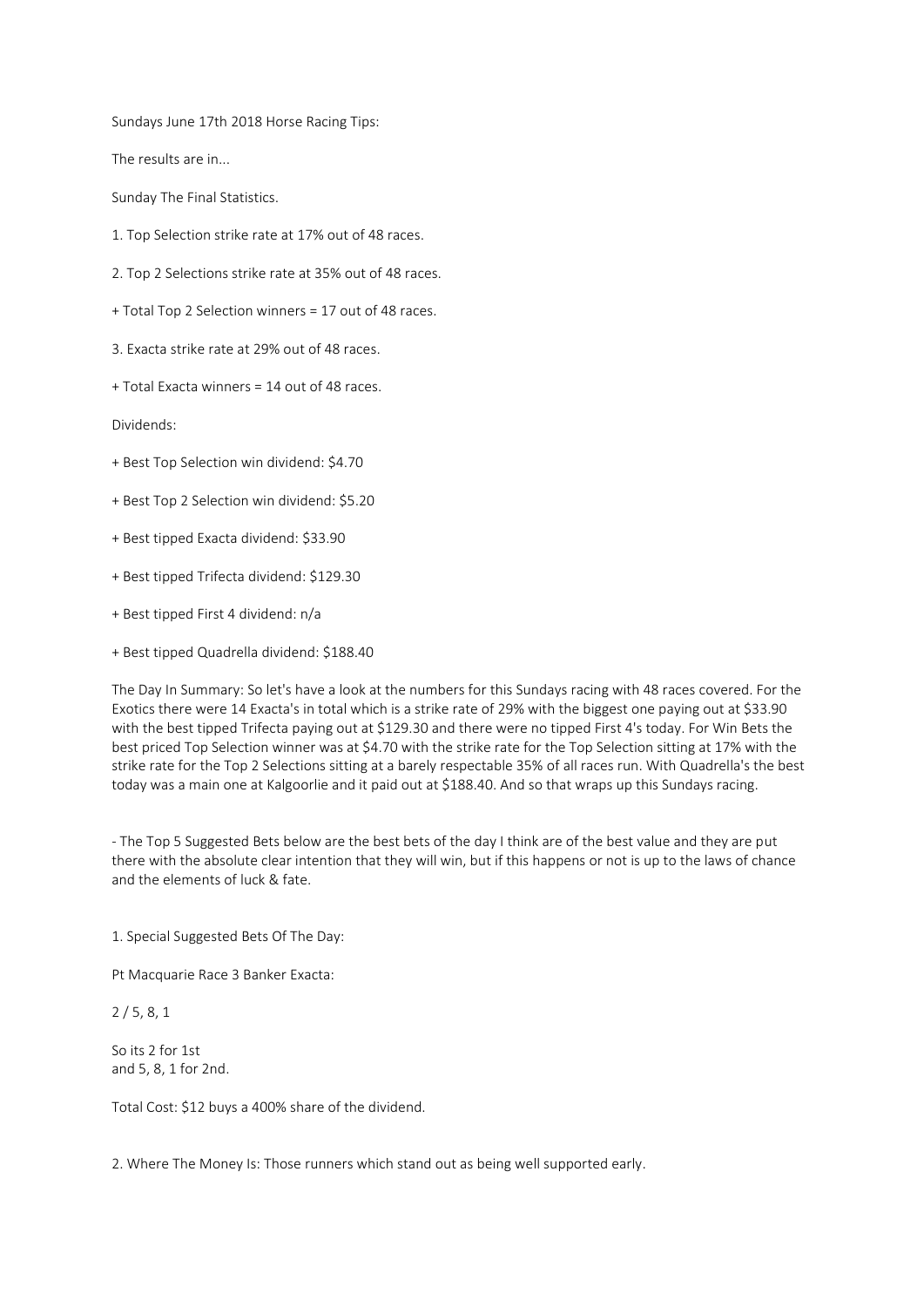Sunshine Coast Race 7 No 4 Crab Boy at \$8.50 and there is enough early money support for this one to make me a little interested so might be worth a watch.

Final Result - Finished 4th

3. Best Longshot's Of The Day:

Bendigo Race 9 No 9 Birds Of Tokyo at \$12.00 and someone is pretty keen on this one early in betting so might be worth a look.

4. Best Multi Bet Of The Day:

All bets are for the PLACE.

Sunshine Coast Race 6 No 2 | Race 7 No 4 | Race 8 No 6

Suggested Bet: \$10

5. Best Quaddie Of The Day:

Bendigo Quadrella:

Race 7: 4, 6, 11, 10 Race 8: 8, 4, 3, 2 Race 9: 9, 13, 8, 4 Race 10: 2, 6, 12, 10

Total Cost: \$13 buys a 5% share of the dividend.

6. Bryan Guy Tips: Prominent horse trainer who has a great strike rate and these are his best runners today. Bryan regularly publishes his best runners for the day on social media and if he posts I will report them here as they are defiantly worth following as the man has a real talent for training good winners at great prices. If you want Bryan to train a horse for you he can be contacted here on LinkedIn.

The stable has the following runners today at the Sunshine Coast.

Race 6 No 4: Streets Better at \$9.00

Race 8 No 6: Lady Eighty Eight at \$3.20

Sundays Predicted Betting Outlook:

Bendigo and the early money for the 1st 3 races is just fair so I would tread a little carefully early as punters seem a little uncertain about where to place there money with races 4 onward's the early money is strong so high hopes for these races and quite optimistic. Pt Macquarie and the early money for the 1st 3 races is moderate but there might be promise here early so stay keen with races 4 onward's the early money is OK and there does really look to be some good chance engaged so keeping an open mind about this meeting as there is potential here today. Sunshine Coast and the early money for the 1st 3 races is OK and I don't think there will be too many upsets in these early races with the favored runners looking to be the best chances with races 4 onward's the early money is very good so there might be promise looming so feeling quite good about these races today. Devonport and the early money is fair and generally I am happy with the selections for these early races so optimistic with just an ounce of caution with races 4 onward's the early money is light so some degree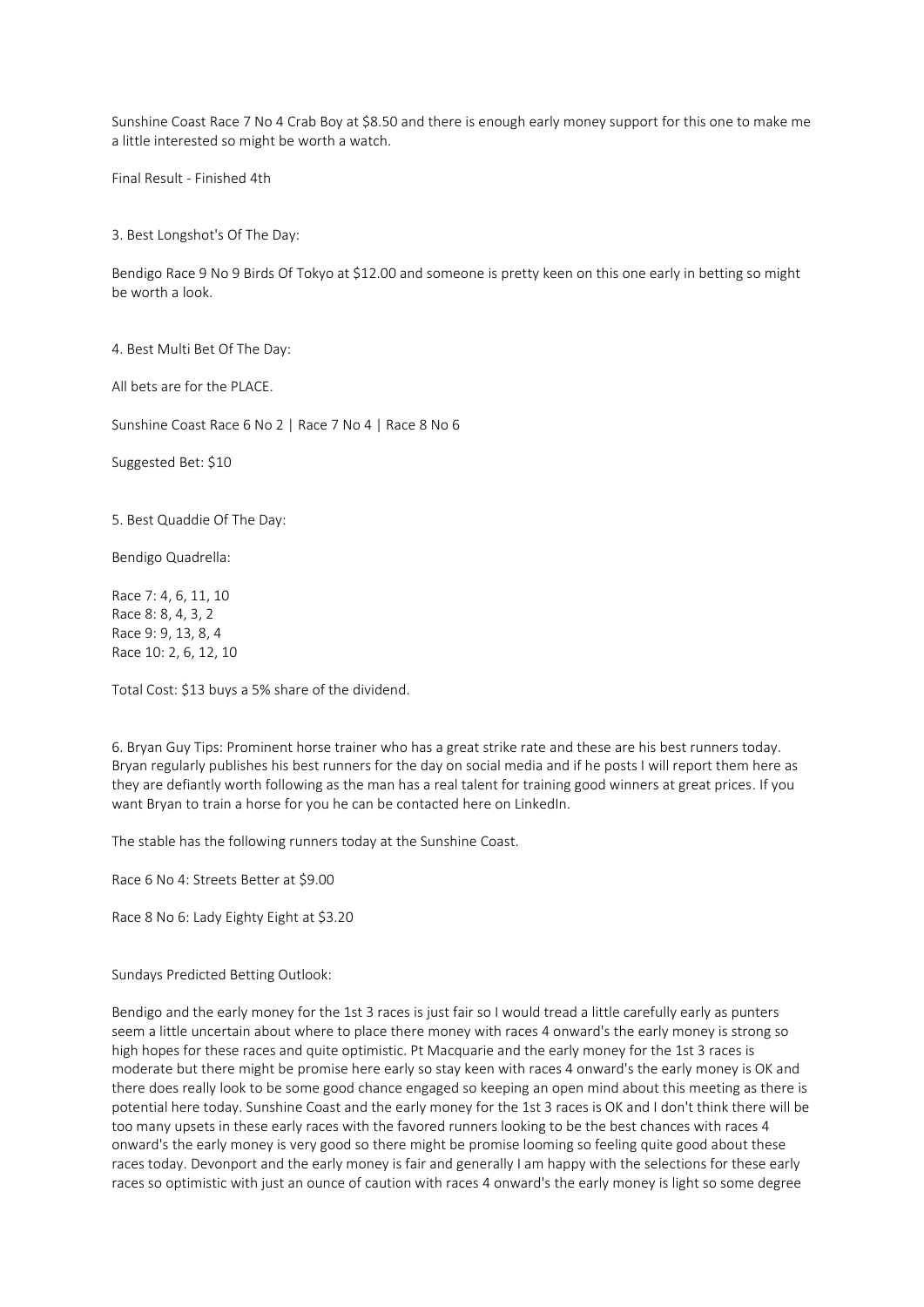of caution may be best advised for this meeting. Muswellbrook and the early money for the 1st 3 races is OK and there could quite possibly be a good start to the day at this meeting and that is the plan with races 4 onward's the early money is OK and again this is a meeting today with prospects as there are of lot of good chances engaged so remaining positive. And finally Kalgoorlie and the early betting action is very low so a certain degree of careful caution may be needed to navigate this meeting.

Today's Race Tips:

(\*) Denotes Top Selection should win.

Bendigo Race Tips:

Race 1: 7, 9, 1, 3 - Winner (3) \$2.50 Exacta \$9.20 Race 2: 8, 10, 2, 6 - Winner (3) \$6.90 Race 3: 12, 11, 6, 8 - Winner (1) \$2.10 Exacta \$12.50 Trifecta \$99.30 Race 4: 8, 3, 9, 7 - 2nd and 3rd - Loss Race 5: 10, 1, 12, 9 - Winner (3) \$2.80 Exacta \$15.10 Trifecta \$25.60 Race 6: 11, 10, 7, 3 - 2nd and 4th - Loss Race 7: 4, 6, 11, 10 - Winner (1) \$1.80 Race 8: 8, 4, 3, 2 - Winner (1) \$2.70 Race 9: 9, 13, 8, 4 - 3rd and 4th - Loss Race 10: 2, 6, 12, 10 - Winner (2) \$3.60 Exacta \$7.80 Trifecta \$26.60

Pt Macquarie Race Tips:

Race 1: 3, 2, 1, 5 - Winner (2) \$5.20 Exacta \$13.30 Race 2: 7, 9, 5, 12 - Winner (1) \$3.20 Race 3: 2, 5, 8, 1 - 3rd - Loss Race 4: 3, 1, 4, 11 - 2nd and 4th - Loss Race 5: 3, 2, 8, 10 - 2nd and 4th - Loss Race 6: 1, 9, 11, 6 - 2nd and 4th - Loss Race 7: 1, 4, 7, 9 - 2nd and 4rd - Loss Race 8: 1, 11, 13, 5 - Winner (2) \$4.60 Exacta \$10.60 Trifecta \$129.30

Devonport Race Tips:

Race 1: 11, 7, 10, 5 - 4th - Loss Race 2: 3, 5, 6, 7 - 2nd, 3rd and 4th - Loss Race 3: 1, 6, 8, 7 - 3rd - Loss Race 4: 8, 4, 11, 10 - Winner (1) \$2.20 Race 5: 1, 10, 8, 5 - 4th - Loss Race 6: 6, 8, 7, 4 - 4th - Loss Race 7: 4, 2, 3, 8 - 2nd and 4th - Loss

Sunshine Coast Race Tips:

Race 1: 5, 11, 9, 1 - Winner (2) \$4.30 Exacta \$18.80 Race 2: 11, 6, 2, 9 - Winner (2) \$4.30 Exacta \$8.70 Trifecta \$37.20 Race 3: 1, 3, 4, 11 - 4th - Loss Race 4: 9, 6, 3, 8 - Winner (4) \$7.30 Race 5: 3, 2, 4, 6 - Winner (2) \$2.70 Exacta \$21.30 Race 6: 2, 7, 9, 8 - 3rd and 4th - Loss Race 7: 4, 2, 3, 5 - 3rd and 4th - Loss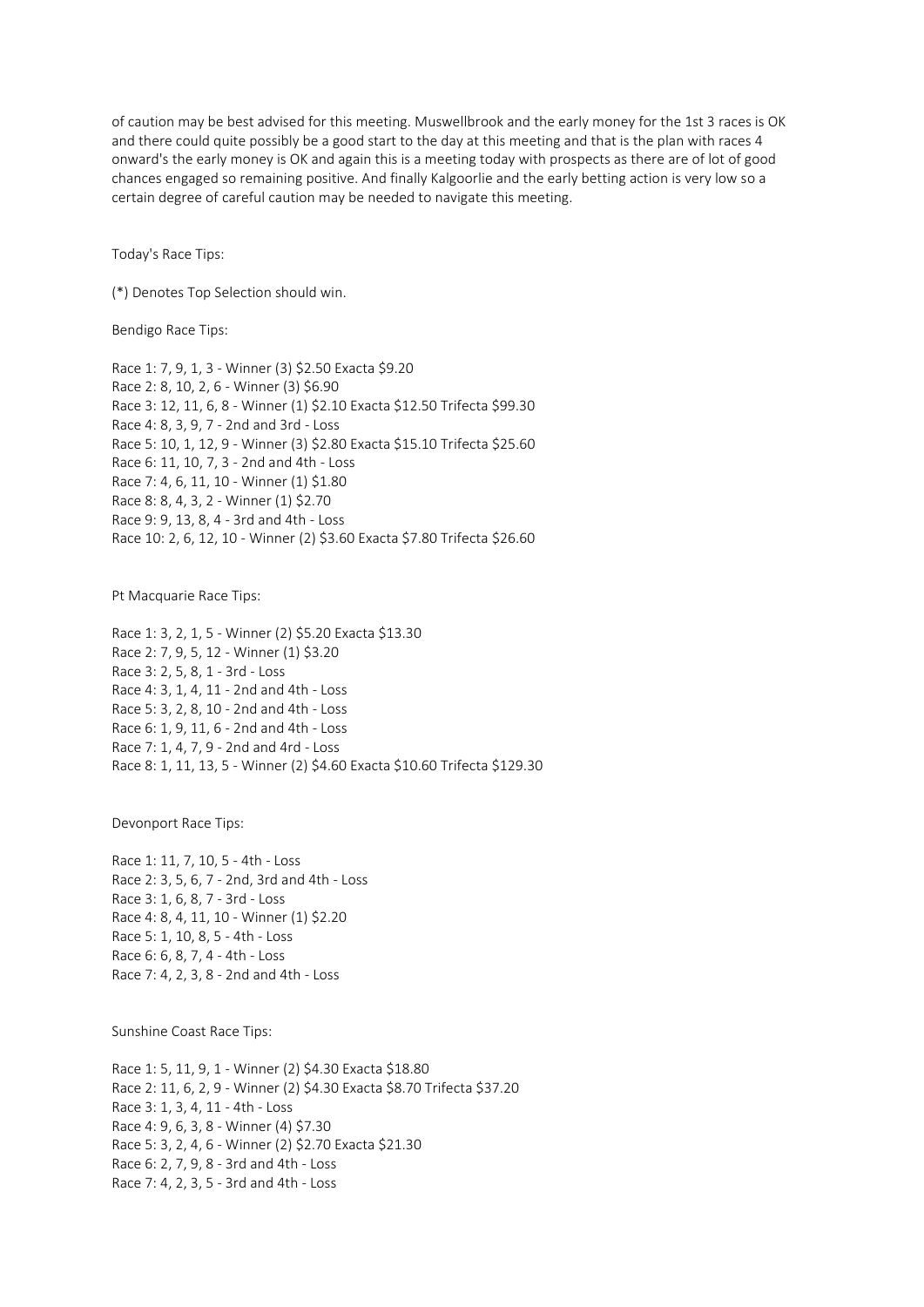Race 8: 6, 8, 10, 11 - 2nd and 4th - Loss Race 9: 2, 7, 6, 5 - Winner (4) \$4.00 Exacta \$33.90 Trifecta \$61.00

Muswellbrook Race Tips:

Race 1: 2, 3, 6, 7 - 2nd, 3rd and 4th - Loss Race 2: 10, 6, 9, 1 - 2nd and 3rd - Loss Race 3: 7, 1, 6, 14 - Winner (1) \$2.10 Exacta \$6.70 Race 4: 3, 1, 2, 9 - Winner (2) \$3.40 Race 5: 8, 4, 14, 11 - Winner (1) \$4.70 Race 6: 6, 7, 4, 1 - 2nd, 3rd and 4th - Loss Race 7: 13, 1, 12, 6 - 3rd - Loss

Kalgoorlie Race Tips:

Race 1: 6, 1, 4, 5 - 2nd, 3rd and 4th - Loss Race 2: 1, 4, 8, 5 - 4th - Loss Race 3: 6, 7, 5, 10 - 2nd and 4th - Loss Race 4: 2, 1, 4, 5 - Winner (1) \$3.00 Exacta \$3.80 Race 5: 5, 4, 3, 2 - Winner (4) \$3.90 Exacta \$20.50 Trifecta \$45.50 Race 6: 4, 6, 1, 9 - Winner (2) \$3.50 Race 7: 1, 4, 9, 11 - Winner (2) \$3.10 Exacta \$12.60 Quadrella \$188.40

Sundays June 10th 2018 Horse Racing Tips:

The results are in...

Sunday The Final Statistics.

1. Top Selection strike rate at 32% out of 60 races.

2. Top 2 Selections strike rate at 47% out of 60 races.

+ Total Top 2 Selection winners = 28 out of 60 races.

3. Exacta strike rate at 47% out of 60 races.

+ Total Exacta winners = 28 out of 60 races.

Dividends:

+ Best Top Selection win dividend: \$5.50

+ Best Top 2 Selection win dividend: \$7.40

+ Best tipped Exacta dividend: \$80.30

+ Best tipped Trifecta dividend: \$175.00

+ Best tipped First 4 dividend: \$587.20

+ Best tipped Quadrella dividend: \$811.20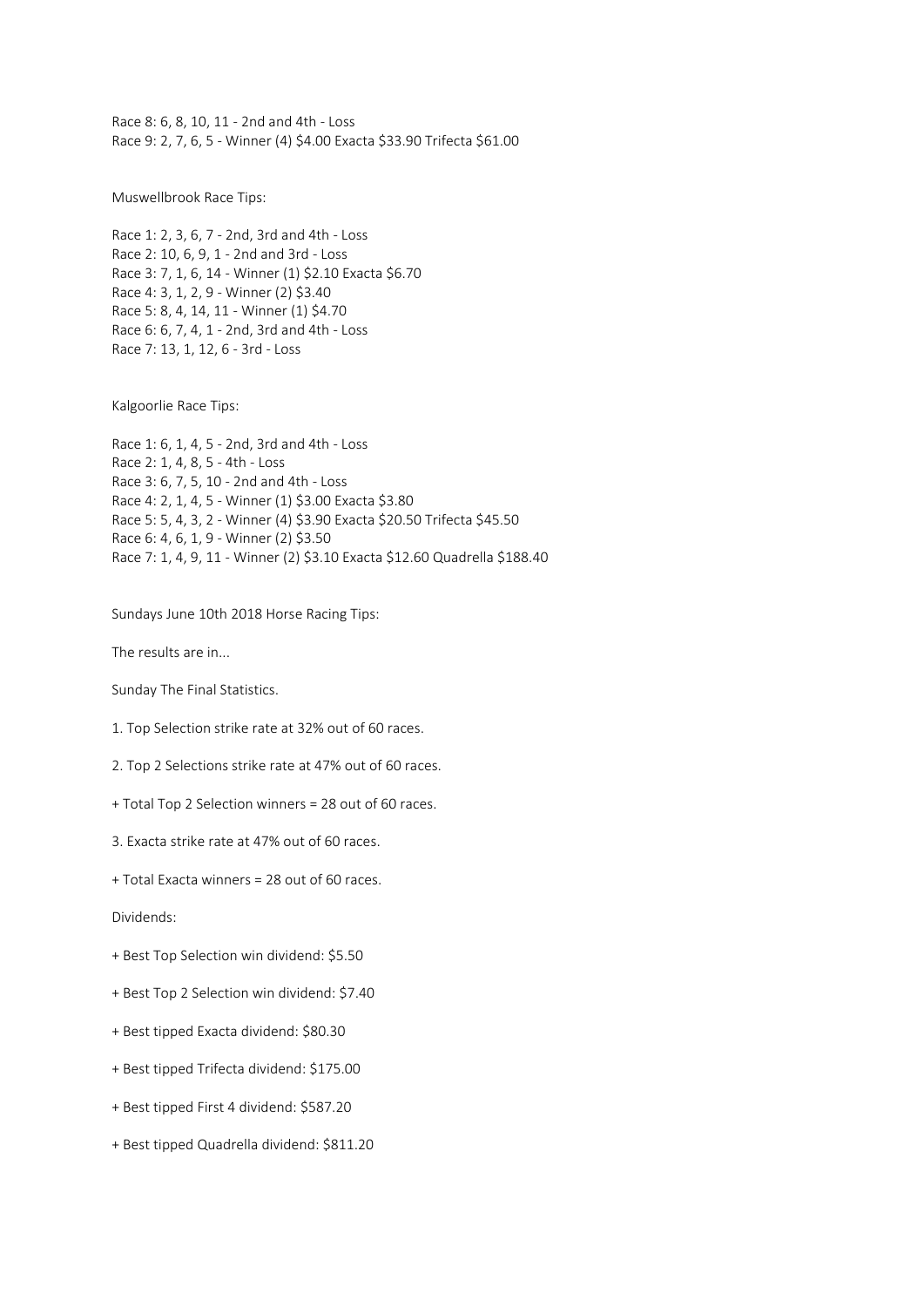The Day In Summary: So let's have a look at the numbers for this Sundays racing with 60 races covered. For the Exotics there were 28 Exacta's in total which is a strike rate of 47% with the biggest one paying out at \$80.30 with the best tipped Trifecta paying out at \$175.00 and the best tipped First 4 paid out at \$587.20. For Win Bets the best priced Top Selection winner was at \$5.50 with the strike rate for the Top Selection sitting at 32% with the strike rate for the Top 2 Selections sitting at a respectable 47% of all races run. With Quadrella's the best today was a main one at Hawkesbury and it paid out at \$811.20. And so that wraps up this Sundays racing.

- The Top 5 Suggested Bets below are the best bets of the day I think are of the best value and they are put there with the absolute clear intention that they will win, but if this happens or not is up to the laws of chance and the elements of luck & fate.

1. Special Suggested Bets Of The Day:

Swan Hill Race 8 Multi Exacta:

11, 14 / 11, 14, 6, 12

So its 11 and 14 for 1st and 11, 14, 6, 12 for 2nd.

Total Cost: \$12 buys a 200% share of the dividend.

2. Where The Money Is: Those runners which stand out as being well supported early.

Sunshine Coast Race 4 No 6 Roulette Royal at \$15.00 and someone really likes this 1st starter early so might be worth a watch I would say.

3. Best Longshot's Of The Day:

Nothing to report today.

4. Best Multi Bet Of The Day:

Nothing to report today.

5. Best Quaddie Of The Day:

Edenhope Quadrella:

Race 7: 9, 4, 13, 8 Race 8: 2, 1, 8, 7 Race 9: 3, 8, 9, 6 Race 10: 5, 6, 8, 1

Total Cost: \$13 buys a 5% share of the dividend.

6. Bryan Guy Tips: Prominent horse trainer who has a great strike rate and these are his best runners today. Bryan regularly publishes his best runners for the day on social media and if he posts I will report them here as they are defiantly worth following as the man has a real talent for training good winners at great prices. If you want Bryan to train a horse for you he can be contacted here on LinkedIn.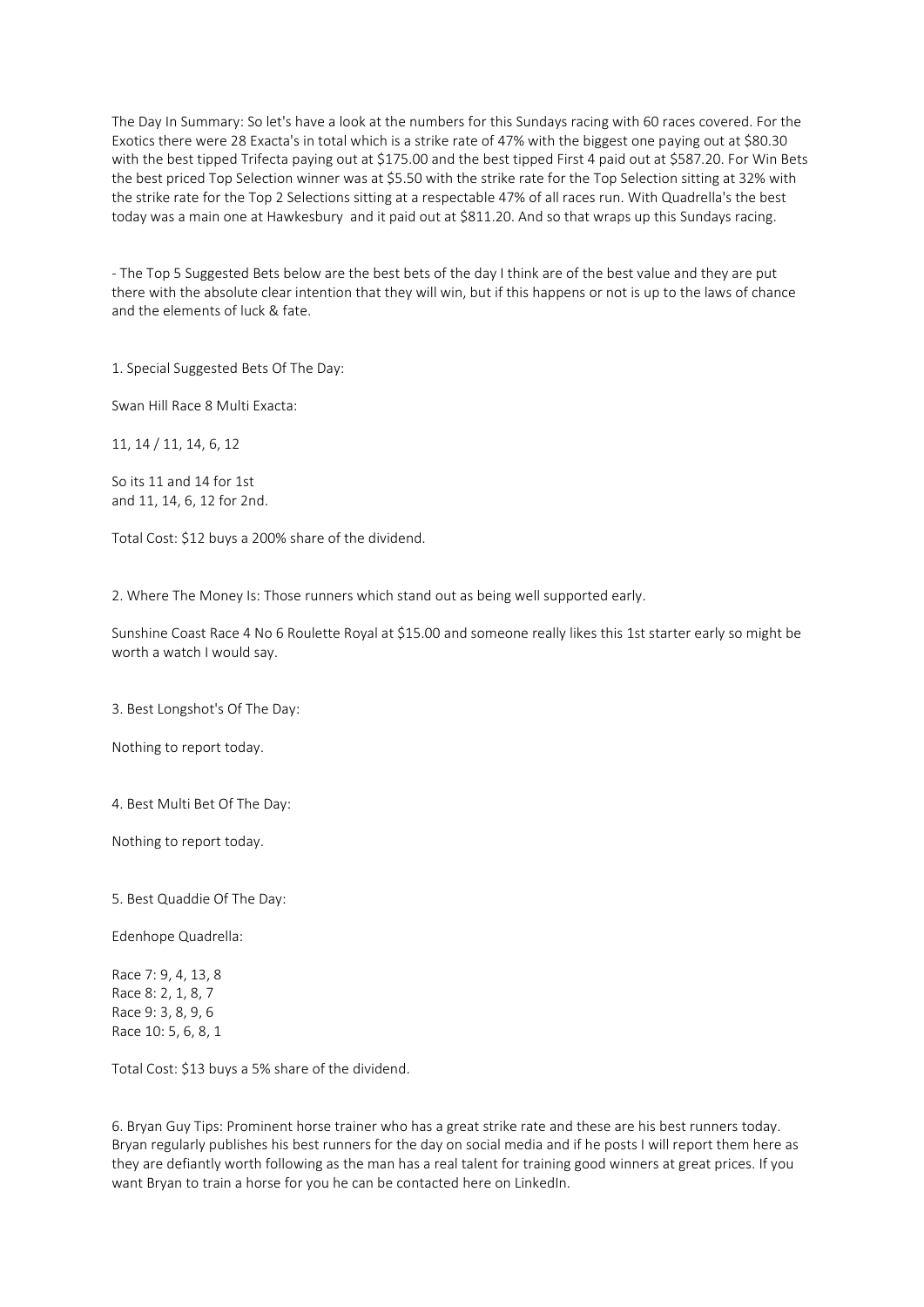Will be posted here if available for today.

Sundays Predicted Betting Outlook:

Swan Hill and the early money for the 1st 3 races is light as you would expect for an early start time today but in all fairness really the 1st 3 favorites should on even footing win so we may get off to a good start at Swan Hill and we shall see what happens with races 4 onward's the early money is strong so feeling a little optimistic about these races. Edenhope and the early money for the 1st 3 races is low but even so I still expect the favorite runners to stand out here early and perform well with races 4 onward's the money is OK and punters look to be chancing there arm so there might be value to be found in these races. Sunshine Coast and the 1st 3 races are low in early betting money but even so I doubt there will be any real surprises so it should be a good start here today fingers crossed with races 4 onward's the early money is steady and there are a lot of short priced chances which are expected to go well so there might be an upside to this meeting. Sapphire Coast and the early money is low and I am a little unsure about this meeting but as always hopeful for the best but I would use a little caution and use the results as a guide. Hawkesbury and Hobart and the early money is really low so I would watch the results for any patterns and go forward from there so hopeful but a little cautious as well with both of these meetings. And finally Kalgoorlie and the early betting money is low but I would not discard this meeting as I think it does have potential good prospects.

Today's Race Tips:

(\*) Denotes Top Selection should really win.

Swan Hill Race Tips:

Race 1: 4, 1, 11, 6 - Winner (3) \$5.60 Exacta \$13.40 Trifecta \$51.00 Race 2: 12, 1, 9, 5 - 2nd, 3rd and 4th - Loss Race 3: 6, 8, 10, 5 - Winner (4) \$3.00 Exacta \$10.70 Race 4: 10, 6, 16, 5 - Winner (1) \$4.70 Race 5: 2, 5, 3, 9 - Winner (3) \$4.20 Exacta \$14.20 Trifecta \$118.30 First 4 \$179.80 Race 6: 3, 6, 10, 7 - 2nd and 3rd - Loss Race 7: 4, 3, 9, 2 - Winner (1) \$1.70 Race 8: 11, 14, 6, 12 - 4th - Loss Race 9: 9, 7, 8, 3 - 3rd - Loss Race 10: 9, 6, 11, 13 - Winner (3) \$5.40 Exacta \$80.30

Edenhope Race Tips:

Race 1: 9, 2, 5, 4 - Winner (2) \$2.30 Race 2: 10, 2, 11, 3 - Winner (4) \$3.30 Exacta \$13.40 Trifecta \$22.00 First 4 \$39.80 Race 3: 12, 10, 6, 7 - 3rd - Loss Race 4: 12, 11, 7, 1 - 4th - Loss Race 5: 1, 5, 7, 6 - Winner (3) \$6.70 Exacta \$24.20 Trifecta \$107.70 Race 6: 5, 3, 11, 6 - Winner (1) \$2.50 Exacta \$29.10 Race 7: 9, 4, 13, 8 - 2nd - Loss Race 8: 2, 1, 8, 7 - Winner (1) \$5.50 Exacta \$26.90 Trifecta \$175.00 Race 9: 3, 8, 9, 6 - 2nd and 3rd - Loss Race 10: 5, 6, 8, 1 - Winner (1) \$5.40

Hobart Race Tips:

Race 1: 2, 3, 5, 4 - Winner (1) \$1.90 Exacta \$21.80 Trifecta \$7.80 First 4 \$21.00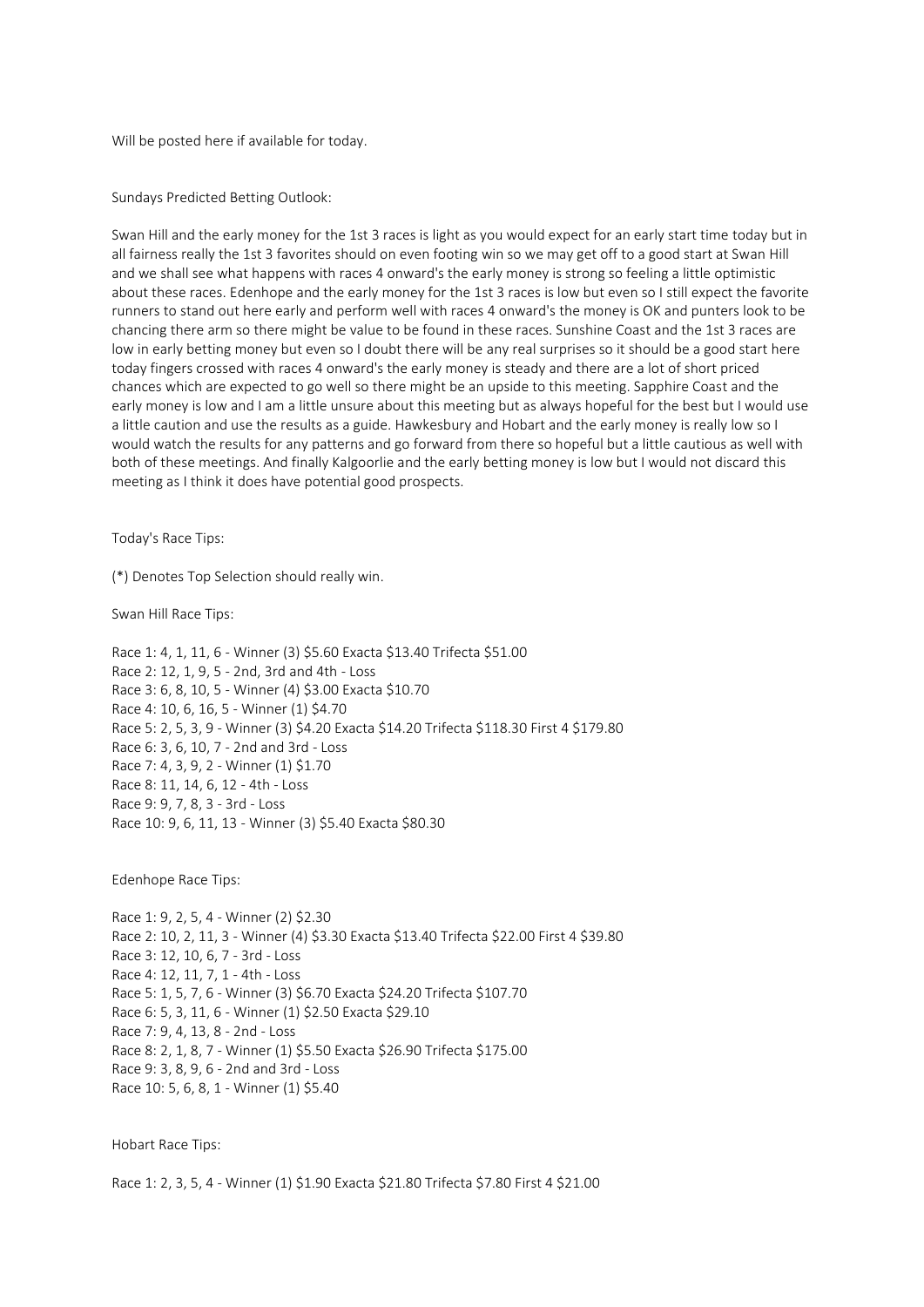Race 2: 3, 6, 7, 1 - Winner (3) \$3.40 Exacta \$19.70 Trifecta \$92.60 First 4 \$587.20 Race 3: 1, 8, 6, 11 - Loss Race 4: 2, 1, 9, 5 - Winner (1) \$3.60 Exacta \$12.20 Race 5: 3, 4, 5, 7 - Winner (2) \$4.60 Exacta \$51.80 Trifecta \$42.40 First 4 \$138.00 Race 6: 5, 1, 7, 6 - Winner (4) \$4.60 Race 7: 3, 10, 14, 4 - 3rd - Loss Race 8: 4, 5, 12, 14 - Winner (2) \$4.40 Race 9: 3, 7, 5, 8 - Winner (1) \$1.50 Exacta \$7.70 Trifecta \$23.00

Sunshine Coast Race Tips:

Race 1: 2, 10, 6, 1 - Winner (3) \$7.00 - L/S No 10 Race 2: 5, 8, 4, 10 - Winner (1) \$1.90 Exacta \$20.50 Race 3: 2, 3, 4, 6 - 3rd and 4th - Loss Race 4: 6, 8, 1, 9 - 3rd - Loss Race 5: 2, 7, 5, 3 - Winner (1) \$3.70 Exacta \$17.30 Race 6: 2, 10, 6, 4 - Winner (1) \$2.20 Exacta \$11.00 Race 7: 8, 9, 7, 10 - Winner (2) \$3.60 Exacta \$8.80 Race 8: 5, 3, 4, 13 - 2nd and 3rd - Loss Race 9: 9, 10, 8, 11 - Winner (1) \$5.40 Exacta \$12.60 Trifecta \$44.60

Hawkesbury Race Tips:

Race 1: 1, 4, 5 - Winner (2) \$2.10 Exacta \$3.60 Trifecta \$3.00 Race 2: 5, 2, 3, 1 - 2nd, 3rd and 4th - Loss Race 3: 3, 4, 2, 1 - Winner (3) \$7.10 Exacta \$31.60 Trifecta \$96.60 First 4 \$134.00 Race 4: 2, 1, 3, 5 - Winner (2) \$4.30 Exacta \$9.30 Trifecta \$31.20 First 4 \$135.00 Race 5: 3, 10, 4, 6 - Winner (2) \$6.30 Race 6: 2, 5, 3, 4 - Winner (1) \$2.10 Exacta \$13.70 Trifecta \$23.10 Race 7: 1, 5, 2, 3 - Winner (1) \$2.60 Race 8: 5, 9, 4, 10 - Winner (4) \$7.50 Exacta \$37.90 Quadrella \$811.20

Sapphire Coast Race Tips:

Race 1: 2, 3, 6, 7 - Winner (4) \$10.50 Exacta \$31.50 Trifecta \$94.00 First 4 \$127.80 Race 2: 3, 2, 6, 8 - Winner (1) \$1.60 Race 3: 2, 4, 8, 9 - Winner (1) \$4.10 Exacta \$21.10 Race 4: 8, 3, 10, 11 - 2nd - Loss Race 5: 6, 3, 5, 4 - Winner (2) \$7.40 Race 6: 8, 5, 6, 2 - Winner (2) \$7.30 Exacta \$27.60 Race 7: 2, 5, 6, 7 - Winner (4) \$3.40 Exacta \$10.80 Trifecta \$71.70

Kalgoorlie Race Tips:

Race 1: 1, 5, 2, 4 - Winner (1) \$1.20 Exacta \$2.70 Trifecta \$6.30 First 4 \$12.80 Race 2: 6, 7, 1, 3 - Winner (3) \$3.50 Race 3: 1, 9, 7, 4 - 2nd and 3rd - Loss Race 4: 4, 6, 3, 5 - 2nd and 4th - Loss Race 5: 1, 6, 7, 3 - Winner (1) \$1.50 Race 6: 1, 6, 10, 11 - Winner (1) \$2.80 Race 7: 1, 5, 10, 4 - 2nd, 3rd and 4th - Loss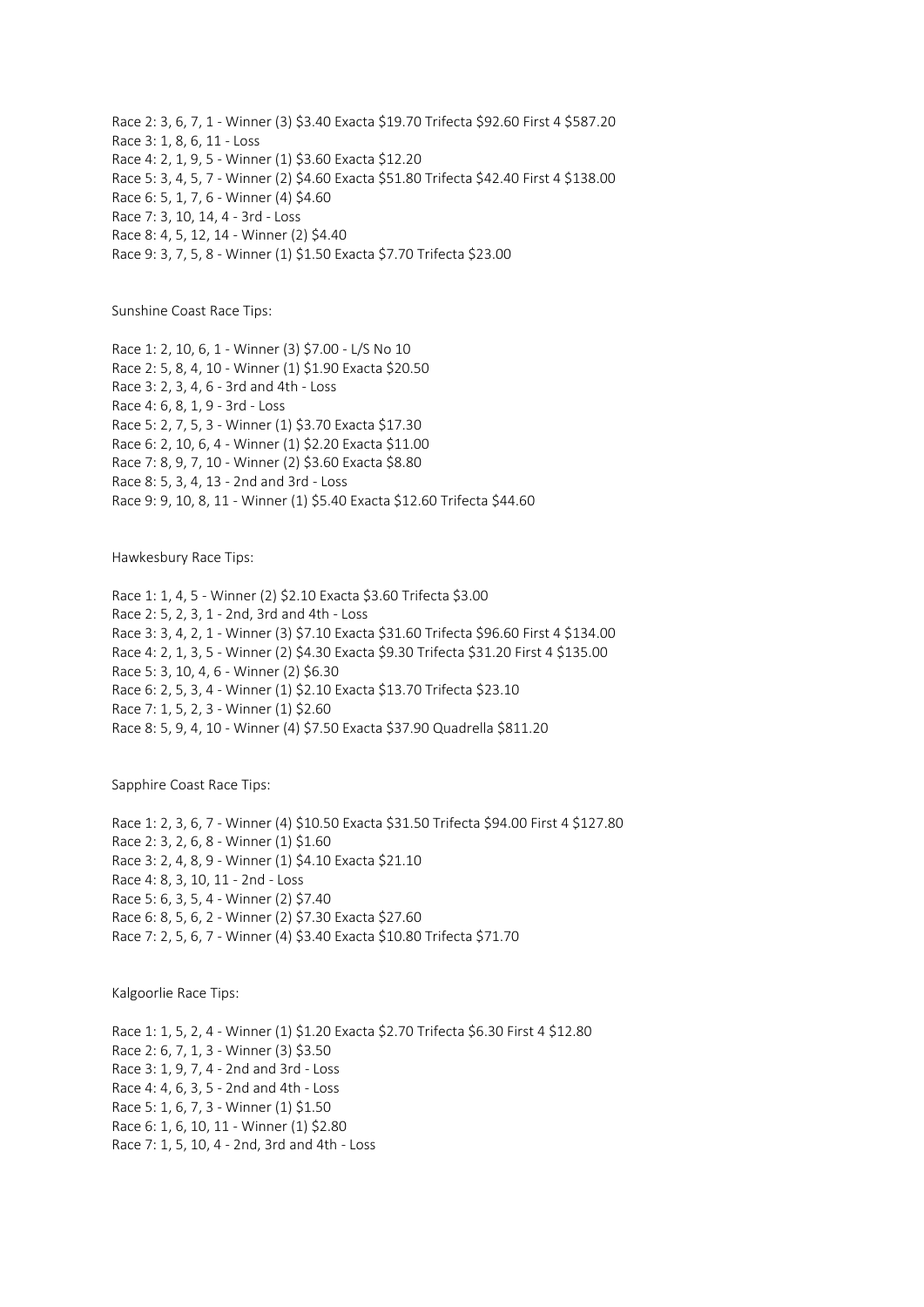Sha Tin Tips:

R3 #2, 10, 8, 1 - 2nd - Loss R4 #2, 8, 6, 5 - Winner (2) \$6.90 R5 #2, 11, 10, 6 - Winner (1) \$2.00 R6 #2, 1, 3, 7 - 2nd - Loss R8 #1, 2, 7, 3 - Winner (3) \$2.60 Exacta \$23.30 Trifecta \$68.90 R10 #3, 9, 14, 1 - Winner (1) \$4.10 R11 #1, 7, 2, 5 - 2nd and 3rd - Loss

The Hong Kong selections are provided by a friend of the website Steve Hiddlestone and are not counted in the final stats for the day as they are provided separate to what we offer.

Sundays June 3rd 2018 Horse Racing Tips:

The results are in...

Sunday The Final Statistics.

- 1. Top Selection strike rate at 25% out of 61 races.
- 2. Top 2 Selections strike rate at 38% out of 61 races.
- + Total Top 2 Selection winners = 23 out of 61 races.
- 3. Exacta strike rate at 34% out of 61 races.
- + Total Exacta winners = 21 out of 61 races.

Dividends:

- + Best Top Selection win dividend: \$5.80
- + Best Top 2 Selection win dividend: \$5.80
- + Best tipped Exacta dividend: \$38.10
- + Best tipped Trifecta dividend: \$191.10
- + Best tipped First 4 dividend: \$479.00
- + Best tipped Quadrella dividend: \$2548.00

The Day In Summary: So let's have a look at the numbers for this Sundays racing with 61 races covered. For the Exotics there were 21 Exacta's in total which is a strike rate of 34% with the biggest one paying out at \$38.10 with the best tipped Trifecta paying out at \$191.10 and the best tipped First 4 paid out at \$479.00. For Win Bets the best priced Top Selection winner was at \$5.80 with the strike rate for the Top Selection sitting at 25% with the strike rate for the Top 2 Selections sitting at a somewhat respectable 38% of all races run. With Quadrella's the best today was a main one at Penola and it paid out at \$2548.00. And so that wraps up this Sundays racing.

- The Top 5 Suggested Bets below are the best bets of the day I think are of the best value and they are put there with the absolute clear intention that they will win, but if this happens or not is up to the laws of chance and the elements of luck & fate.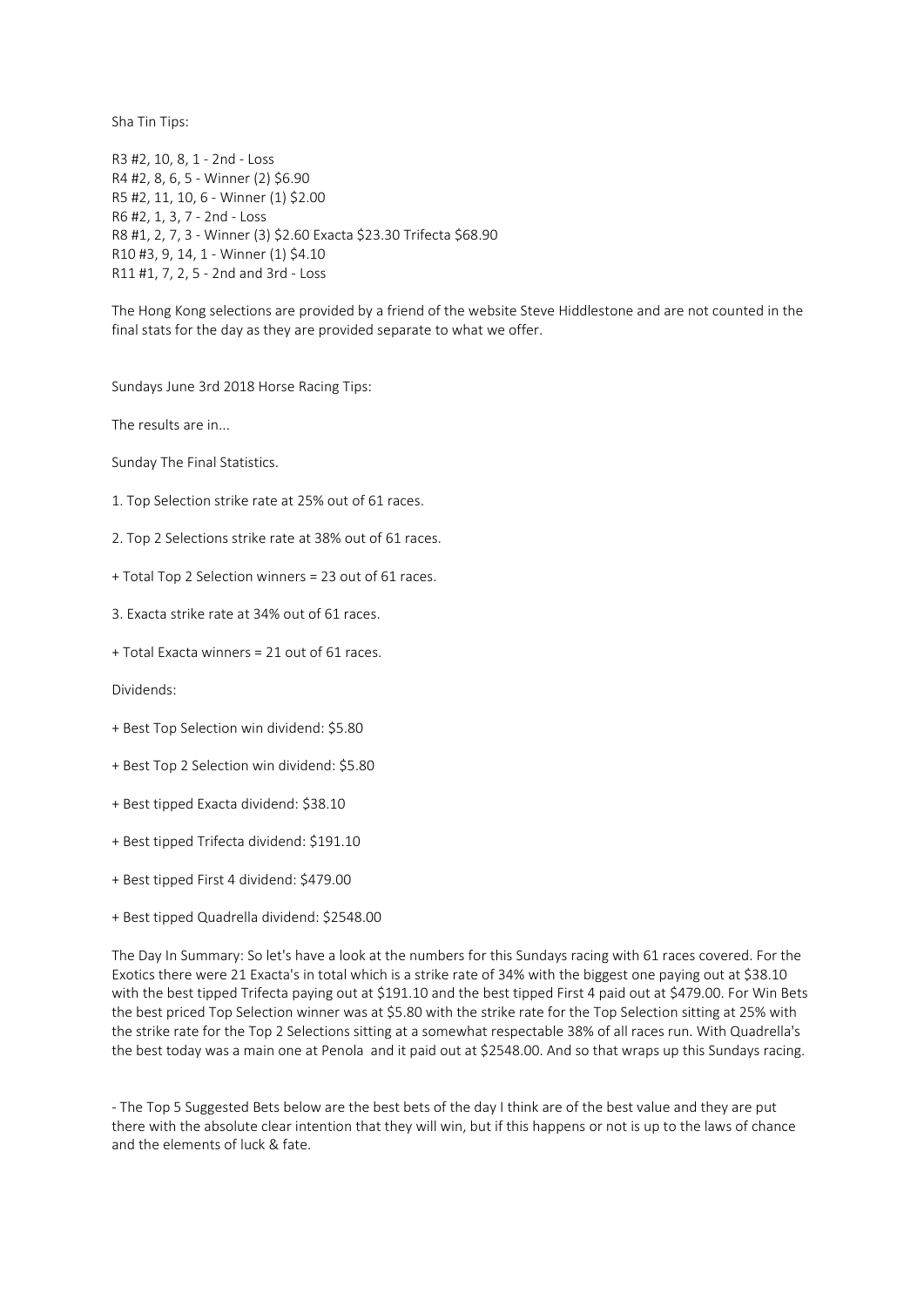1. Special Suggested Bets Of The Day:

Pinjarra Race 8 Multi Exacta:

9, 5 / 9, 5, 11, 6

So its 9 and 5 for 1st and 9, 5, 11, 6 for 2nd.

Total Cost: \$12 buys a 200% share of the dividend.

2. Where The Money Is: Those runners which stand out as being well supported early.

Toowoomba Race 5 No 9 Umawinner at \$7.00 and someone really likes this one and there is an odds on favorite in this race which is unwanted early so might be worth a look today.

Final Result: Finished 4th

3. Best Longshot's Of The Day:

Toowoomba Race 6 No 10 Jessina at \$9.00 and this one is definitely well liked by someone in early betting but has not that much good form so might be worth a look on the basis of the early interest.

Final Result: Finished 3rd

4. Best Multi Bet Of The Day:

All bets are for the PLACE.

Murwillumbah Race 4 No 4 | Race 5 No 5 | Race 6 No 13 | Race 7 No 1

Suggested Bet: \$10

5. Best Quaddie Of The Day:

Ballarat Quadrella:

Race 6: 1, 3, 16, 10 Race 7: 7, 5, 9, 12 Race 8: 15, 6, 8, 3 Race 9: 6, 15, 12, 5

Total Cost: \$13 buys a 5% share of the dividend.

6. Bryan Guy Tips: Prominent horse trainer who has a great strike rate and these are his best runners today. Bryan regularly publishes his best runners for the day on social media and if he posts I will report them here as they are defiantly worth following as the man has a real talent for training good winners at great prices. If you want Bryan to train a horse for you he can be contacted here on LinkedIn.

Will be posted here if available for today...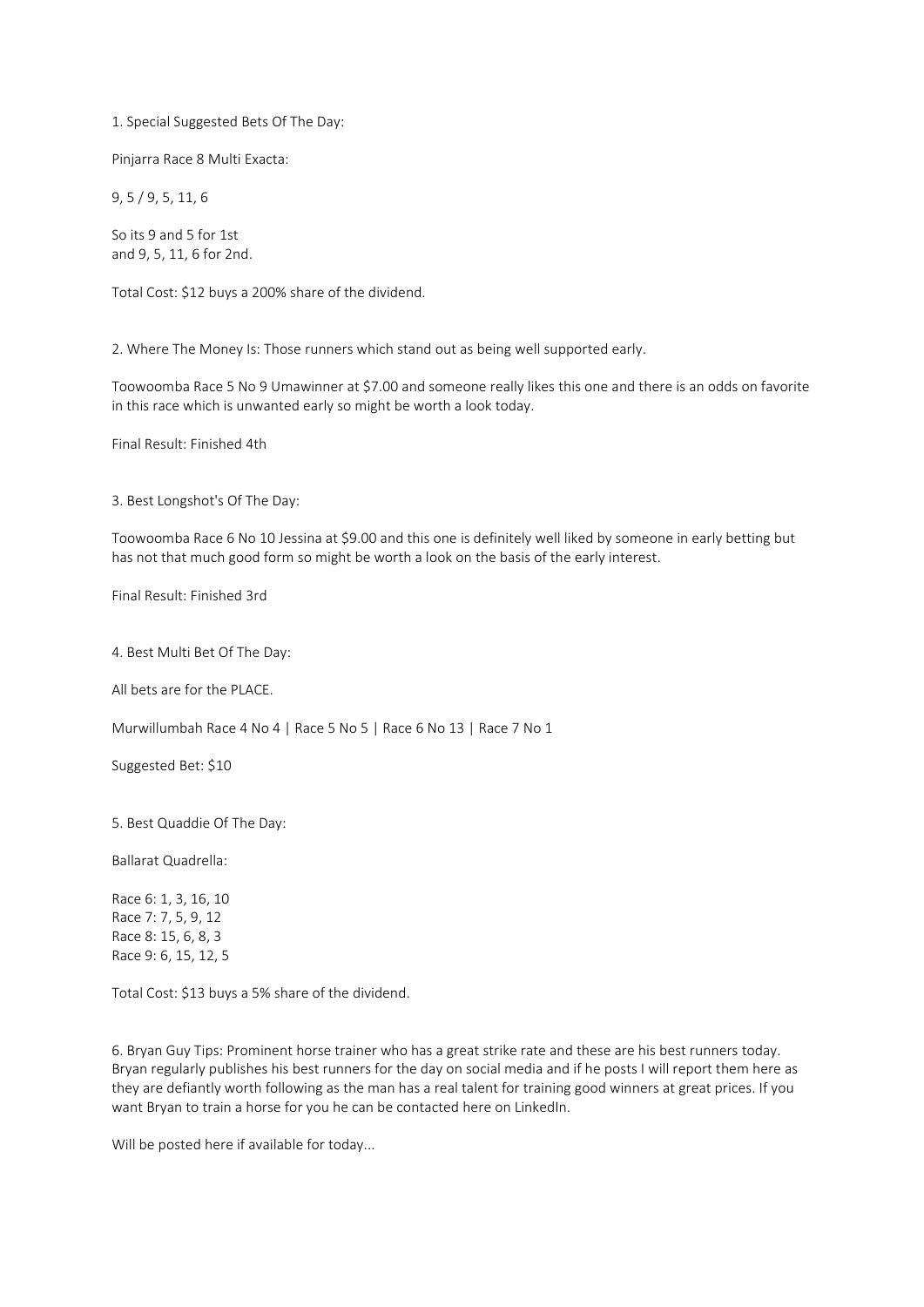Sundays Predicted Betting Outlook:

Toowoomba and the early money is soft for the 1st 4 races but in all fairness the favored runners do look to carry the best option with races 5 onward's the money is OK to good with punters looking for value in these races in this reflects in the selections so hopeful of the best. Devonport and the early betting interest for the 1st 3 races is soft so treat these early races with some caution with races 4 onward's the money is again so take these races on trust so hopeful of the best results as usual but a little bit cautious about this meeting at the same time. Ballarat and the betting interest for the 1st 3 races is good and I expect some decent results early with just the right luck needed with races 4 onward's the early money is strong and this meeting is the pick of the day and expectant of a decent afternoon so fingers are crossed and feeling good. Murwillumbah and the early betting interest for the 1st 3 races is soft but I would not expect too many huge surprises early so feeling OK about these early races with more with races 4 onward's the early money is strong so will be watching these later races with interest. Bathurst and the early money for the 1st 3 races is really soft so some level of caution may be needed with races 4 onward's again the early money is soft so I would again apply a level of caution here today. Penola and the early money is pretty OK and punters seem to be looking for value on this card and I hope they are right but I would watch the results a little to see if any betting patterns form and go from there. Alice Springs and the early money is zero but on the upside there really are a lot of favored runners at this meeting which should win so may surprise. And finally Pinjarra and the early betting interest is low and I am not keen so take this meeting completely on trust.

Today's Race Tips:

(\*) Denotes Top Selection should really win.

Toowoomba Race Tips:

Race 1: 5, 1, 4, 6 - Winner (1) \$2.40 Exacta \$6.20 Race 2: 5, 3, 6, 1 - Winner (1) \$2.70 Exacta \$9.70 Race 3: 3, 10, 4, 9 - Winner (1) \$2.10 Exacta \$6.40 Race 4: 11, 3, 9, 4 - Winner (2) \$1.40 Exacta \$3.80 Trifecta \$14.40 Early Quadrella \$30.50 Race 5: 9, 2, 5, 6 - 2nd, 3rd and 4th - Loss Race 6: 10, 13, 3, 2 - Winner (3) \$4.50 Exacta \$14.40 Trifecta \$131.60 First 4 \$479.00 Race 7: 11, 3, 6, 5 - Winner (3) \$6.20 Exacta \$38.10 Trifecta \$126.90 Race 8: 7, 3, 2, 4 - Winner (2) \$5.10

Devonport Race Tips:

Race 1: 4, 10, 11, 1 - 3rd and 4th - Loss Race 2: 4, 5, 10, 6 - Winner (1) \$3.20 Exacta \$13.40 Race 3: 2, 3, 6, 5 - 2nd and 3rd - Loss Race 4: 7, 11, 5, 4 - Winner (1) \$3.80 Exacta \$5.00 Race 5: 5, 1, 7, 4 - 2nd, 3rd and 4th - Loss Race 6: 1, 5, 6, 9 - Winner (3) \$16.10 Race 7: 1, 5, 8, 4 - Winner (4) \$1.90 Race 8: 5, 1, 3, 6 - 2nd and 3rd - Loss Race 9: 4, 3, 6, 1 - Winner (2) \$3.40

Ballarat Race Tips:

Race 1: 8, 13, 5, 10 - Winner (1) \$1.70 Race 2: 1, 2, 6, 8 - 3rd and 4th - Loss Race 3: 5, 7, 15, 4 - 2nd and 3rd - Loss Race 4: 4, 5, 1, 2 - Winner (2) \$4.40 Race 5: 7, 5, 4, 11 - Winner (1) \$3.30 Exacta \$17.30 Trifecta \$62.90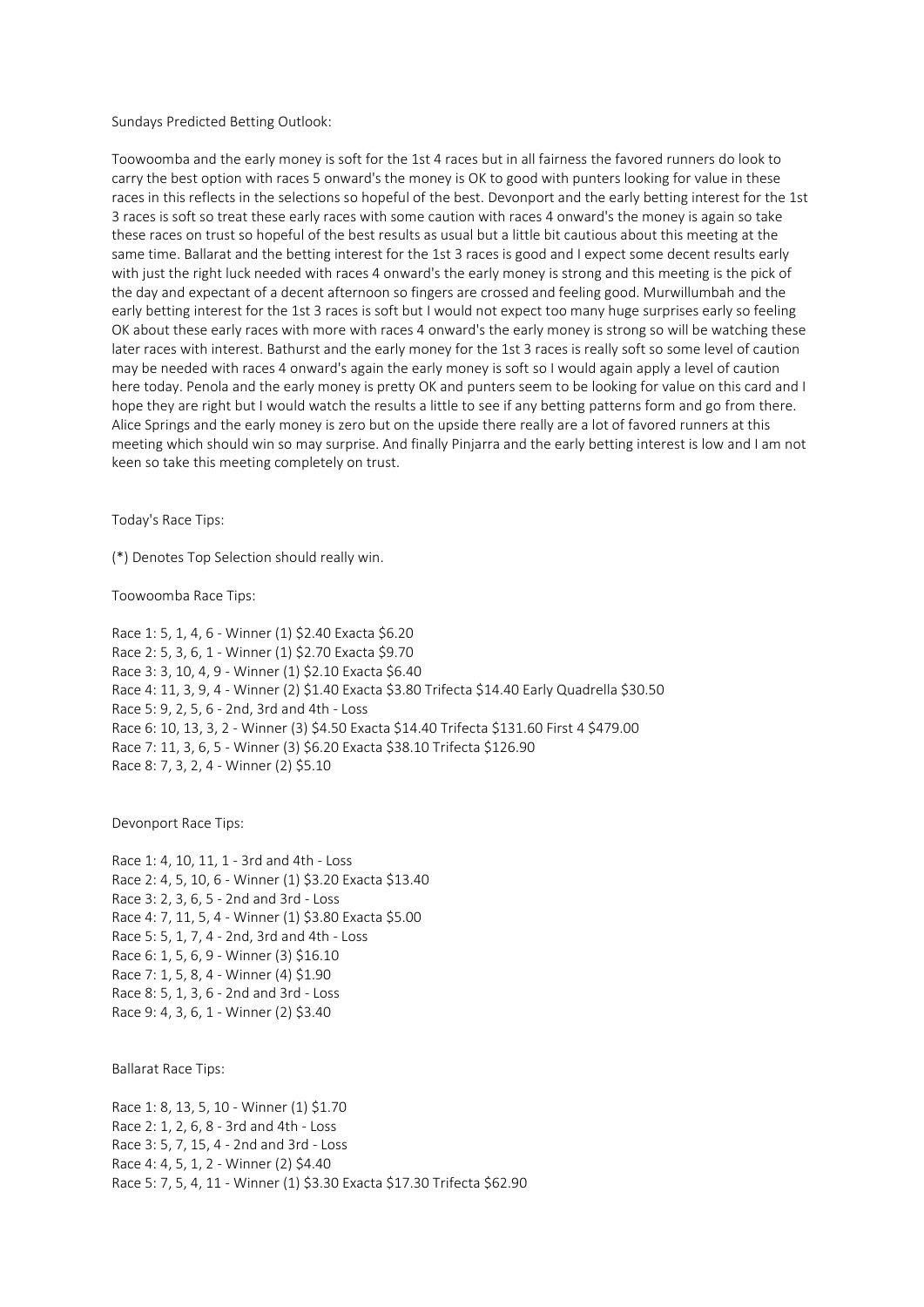Race 6: 1, 3, 16, 10 - Winner (3) \$9.10 Exacta \$21.50 Race 7: 7, 5, 9, 12 - 3rd and 4th - Loss Race 8: 15, 6, 8, 3 - 4th - Loss Race 9: 6, 15, 12, 5 - 2nd, 3rd and 4th - Loss

Murwillumbah Race Tips:

Race 1: 7, 9, 2, 8 - Winner (4) \$4.00 Race 2: 1, 2, 7, 5 - Winner (4) \$4.20 Exacta \$17.30 Race 3: 6, 13, 3, 11 - 2nd, 3rd and 4th - Loss Race 4: 6, 4, 1, 7 - 2nd and 4th - Loss Race 5: 5, 2, 12, 1 - 3rd and 4th - Loss Race 6: 13, 8, 12, 6 - Winner (4) \$3.70 Race 7: 1, 5, 4, 15 - 3rd - Loss

Bathurst Race Tips:

Race 1: 1, 3, 6, 4 - 2nd, 3rd and 4th - Loss Race 2: 4, 3, 1, 5 - Winner (4) \$3.90 Exacta \$13.60 Trifecta \$32.00 Race 3: 4, 1, 3, 6 - Winner (1) \$2.90 Exacta \$17.40 Race 4: 13, 2, 8, 10 - 3rd - Loss Race 5: 3, 6, 4, 10 - 3rd and 4th - Loss Race 6: 9, 1, 4, 10 - Winner (1) \$1.50 Exacta \$5.90 Trifecta \$12.40 First 4 \$25.60 Race 7: 4, 12, 5, 2 - 2nd and 3rd - Loss

Penola Race Tips:

Race 1: 4, 1, 6, 3 - Winner (1) \$4.00 Exacta \$20.10 Trifecta \$62.30 First 4 \$145.40 Race 2: 2, 7, 1, 8 - 2nd and 4th - Loss Race 3: 9, 8, 10, 1 - Winner (3) \$2.20 Race 4: 4, 2, 6, 3 - Winner (4) \$6.50 Race 5: 7, 4, 5, 6 - Winner (4) \$10.40 Race 6: 6, 2, 1, 4 - Winner (2) \$4.00 Exacta \$17.20 Race 7: 3, 9, 8, 1 - Winner (4) \$3.80 Exacta \$20.40 Trifecta \$191.10 Quadrella \$2548.00

Alice Springs Race Tips:

Race 1: 2, 3, 6, 5 - 3rd and 4th - Loss Race 2: 5, 1, 6, 10 - Winner (1) \$2.00 Exacta \$7.10 Trifecta \$32.80 Race 3: 1, 2, 3, 5 - Winner (3) \$3.30 Race 4: 1, 2, 3, 6 - Winner (1) \$1.90 Exacta \$18.80 Trifecta \$55.50 Race 5: 1, 5, 3, 2 - 2nd and 4th - Loss Race 6: 8, 9, 7, 5 - Winner (1) \$5.80

Pinjarra Race Tips:

Race 1: 9, 7, 1, 8 - Winner (3) \$3.10 Exacta \$13.50 Trifecta \$25.90 Race 2: 5, 1, 8, 7 - 2nd and 3rd - Loss Race 3: 6, 5, 8, 10 - Winner (2) \$4.70 Race 4: 3, 2, 9, 11 - Winner (1) \$3.00 Race 5: 7, 1, 2, 5 - Winner (2) \$4.60 Exacta \$19.80 Race 6: 2, 1, 3, 8 - Winner (2) \$4.80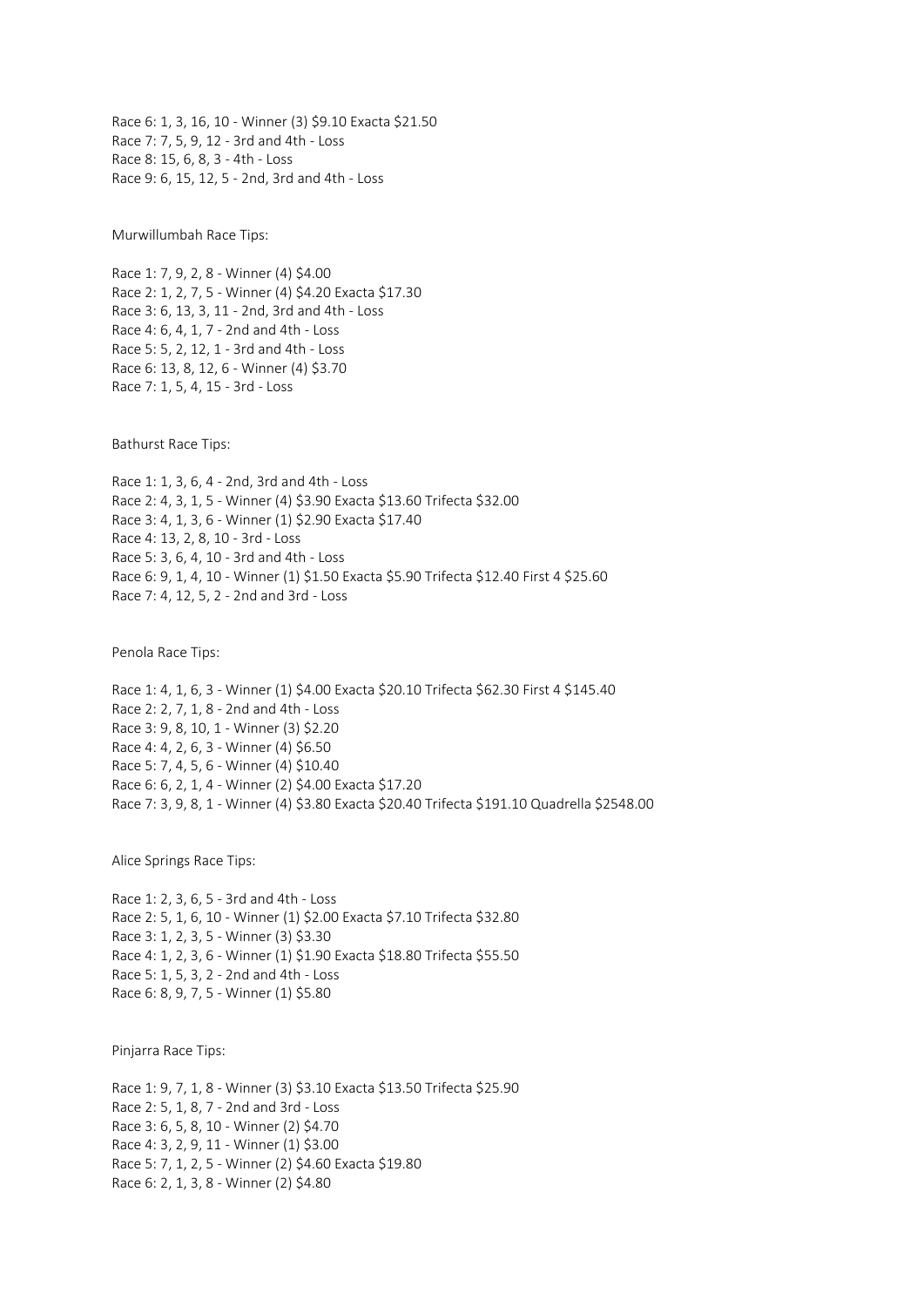Race 7: 4, 12, 5, 9 - 3rd - Loss Race 8: 9, 5, 11, 6 - Winner (1) \$4.20

Sha Tin Tips:

R1 #6, 1, 4, 2 - 2nd and 3rd - Loss R5 #3, 5, 9, 2 - Winner (1) \$3.15 R6 #1, 5, 11, 3 - Winner (2) \$5.50 Exacta \$46.40 R7 #8, 5, 1, 9 - Winner (1) \$2.50 R9 #2, 3, 1, 5 - 3rd - Loss

The Hong Kong selections are provided by a friend of the website Steve Hiddlestone and are not counted in the final stats for the day as they are provided separate to what we offer.

Sundays May 27th 2018 Horse Racing Tips:

The results are in...

Sunday The Final Statistics.

1. Top Selection strike rate at 33% out of 60 races.

2. Top 2 Selections strike rate at 50% out of 60 races.

+ Total Top 2 Selection winners = 30 out of 60 races.

3. Exacta strike rate at 40% out of 60 races.

+ Total Exacta winners = 24 out of 60 races.

Dividends:

+ Best Top Selection win dividend: \$5.80

+ Best Top 2 Selection win dividend: \$6.90

+ Best tipped Exacta dividend: \$141.20

+ Best tipped Trifecta dividend: \$325.00

+ Best tipped First 4 dividend: \$873.00

+ Best tipped Quadrella dividend: \$1544.20

The Day In Summary: So let's have a look at the numbers for this Sundays racing with 60 races covered. For the Exotics there were 24 Exacta's in total which is a strike rate of 40% with the biggest one paying out at \$141.20 with the best tipped Trifecta paying out at \$325.00 and the best tipped First 4 paid out at \$873.00. For Win Bets the best priced Top Selection winner was at \$5.80 with the strike rate for the Top Selection sitting at 33% with the strike rate for the Top 2 Selections sitting at a respectable 50% of all races run. With Quadrella's the best today was an early one at Strathalbyn and it paid out at \$1544.20. And so that wraps up this Sundays racing.

- The Top 5 Suggested Bets below are the best bets of the day I think are of the best value and they are put there with the absolute clear intention that they will win, but if this happens or not is up to the laws of chance and the elements of luck & fate.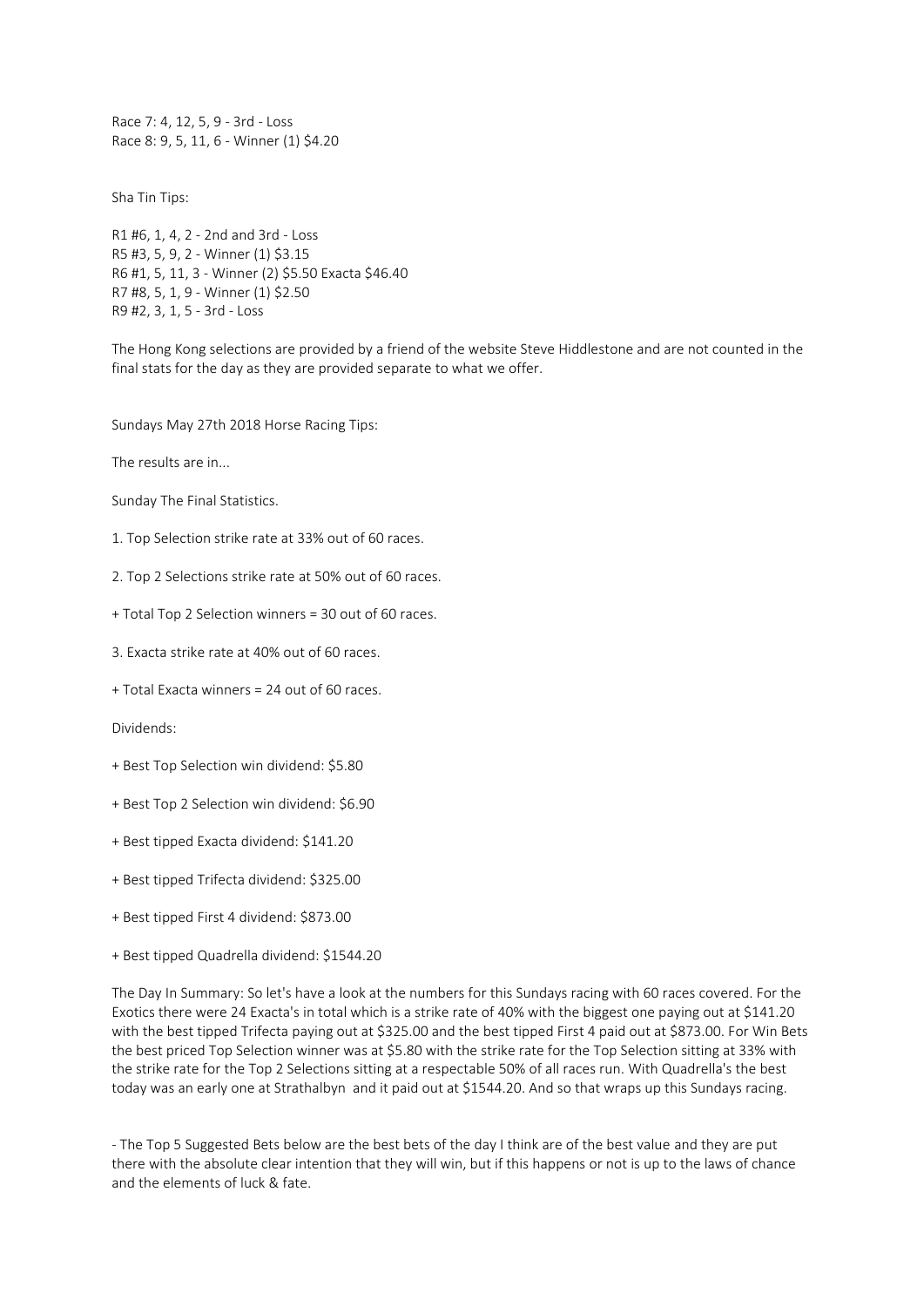1. Special Suggested Bets Of The Day:

Goulburn Race 3 Banker Exacta:

14 / 4, 13, 3

So its 14 for 1st and 4, 13, 3 for 2nd.

Total Cost: \$12 buys a 400% share of the dividend.

2. Where The Money Is: Those runners which stand out as being well supported early.

Nothing to report today.

3. Best Longshot's Of The Day:

Nothing to report today.

4. Best Multi Bet Of The Day:

Nothing to report today.

5. Best Quaddie Of The Day:

Geelong Quadrella:

Race 6: 8, 9, 13, 11 Race 7: 9, 14, 10, 2 Race 8: 13, 2, 10, 8 Race 9: 10, 15, 20, 4

Total Cost: \$13 buys a 5% share of the dividend.

Sundays Predicted Betting Outlook:

Alice Springs and the early betting interest is slim actually closer to zero more then anything else so take on trust and watch the results closely for any betting patterns which may hint at potential returns. Geelong and the early betting money is light for the 1st 3 races and then things start to hot up so it might be mindful to keep your eyes on these later races. Goulburn and the early betting interest is good so this meeting might pull some good surprises so don't discard. Sunshine Coast and the early betting is mixed so play a little cautious with this meeting as it may throw some unwanted surprises. Gunnedah and there is early betting interest in this meeting so might be worth having a look at more closely. Strathalbyn and the early betting interest is just OK and to be fair there are quite a few short priced commodities engaged today which should win but I would be watching the results closely to see if any betting patterns emerge. Hobart and the early betting interest is light and I would take this meeting completely on trust so caution advised. And finally Kalgoorlie and the early money is light but really the 1st 4 favorites should win the 1st 4 races.

Today's Race Tips: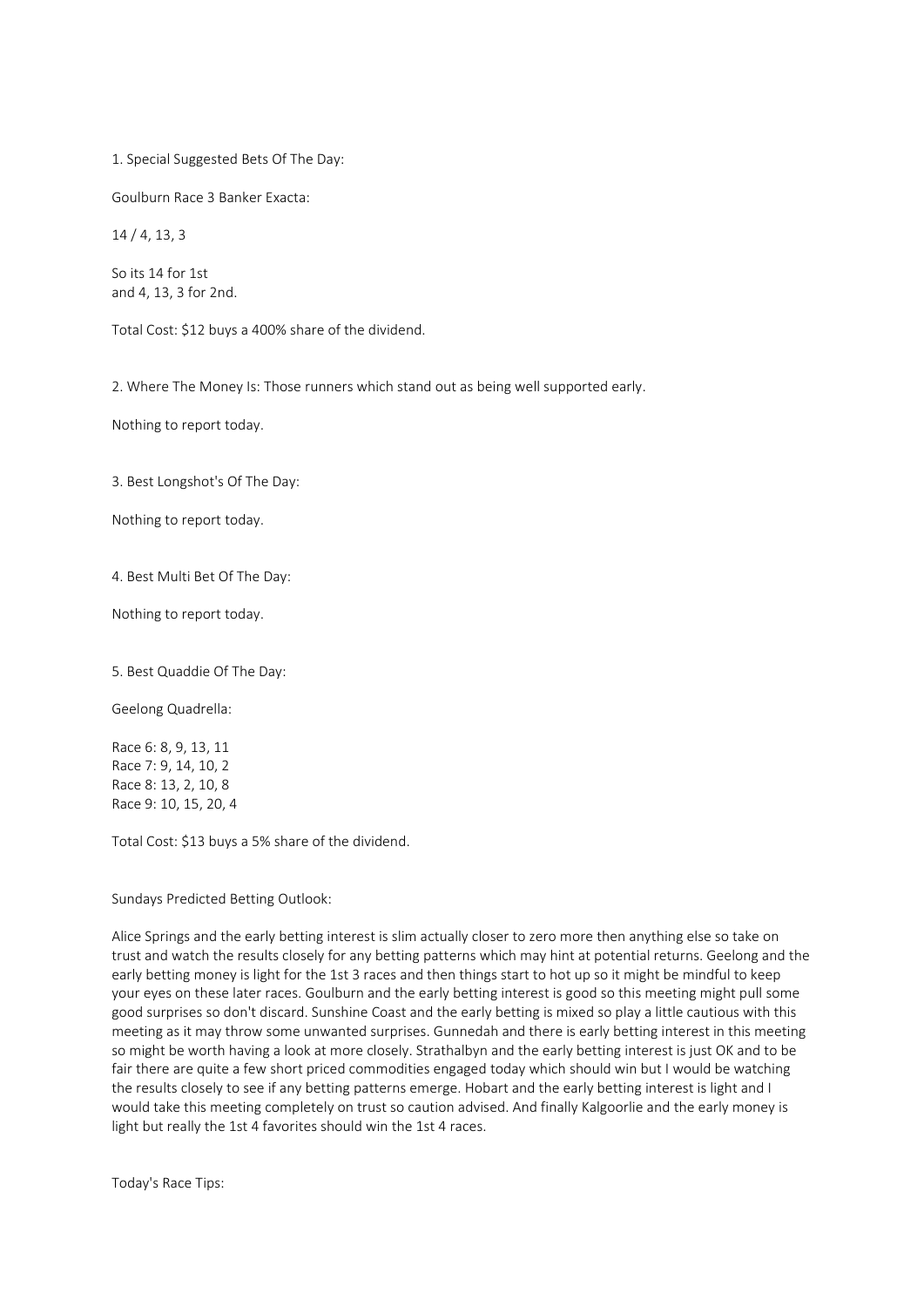(\*) Denotes Top Selection should really win.

Geelong Race Tips:

Race 1: 10, 8, 1, 11 - 3rd and 4th - Loss Race 2: 5, 6, 9, 7 - Winner (1) \$2.80 Race 3: 6, 11, 4, 13 - 3rd and 4th - Loss Race 4: 7, 5, 16, 11 - Winner (4) \$7.70 Race 5: 9, 3, 8, 11 - Winner (3) \$4.60 Exacta \$14.10 Trifecta \$25.00 First 4 \$108.40 Race 6: 8, 9, 13, 11 - 2nd and 4th - Loss Race 7: 9, 14, 10, 2 - 2nd and 3rd - Loss Race 8: 13, 2, 10, 8 - Winner (1) \$3.00 Race 9: 10, 15, 20, 4 - 2nd and 3rd - Loss

Alice Springs Race Tips:

Race 1: 1, 2, 3, 4 - Winner (3) \$4.90 Exacta \$38.00 Trifecta \$80.90 Race 2: 2, 1, 4, 3 - Winner (3) \$4.50 Exacta \$8.30 Trifecta \$24.70 First 4 \$39.00 Race 3: 1, 2, 5, 4 - Winner (1) \$4.60 Exacta \$29.60 Trifecta \$72.30 First 4 \$194.40 Race 4: 2, 1, 3, 4 - Winner (1) \$3.70 Exacta \$30.60 Trifecta \$21.20 First 4 \$66.40 Early Quadrella \$443.90 Race 5: 1, 3, 6, 5 - Winner (1) \$3.50 Race 6: 1, 5, 2, 4 - Winner (2) \$6.80 Exacta \$33.30 Trifecta \$71.50 First 4 \$318.80 Quadrella \$337.00

Sunshine Coast Race Tips:

Race 1: 1, 2, 3 - Winner (1) \$2.50 Exacta \$5.10 Trifecta \$2.30 Race 2: 5, 6, 10, 8 - Winner (2) \$3.50 Exacta \$6.00 Trifecta \$27.80 First 4 \$78.80 Race 3: 1, 8, 6, 5 - Winner (2) \$2.40 Exacta \$20.30 Race 4: 5, 3, 2, 4 - 2nd, 3rd and 4th - Loss Race 5: 10, 4, 8, 13 - Winner (1) \$2.30 Exacta \$6.40 Trifecta \$45.90 First 4 \$56.80 Race 6: 1, 7, 8, 12 - Winner (1) \$1.50 Exacta \$4.10 Trifecta \$16.60 First 4 \$19.00 Race 7: 9, 11, 6, 8 - Winner (2) \$3.50 Race 8: 8, 6, 2, 9 - Winner (2) \$4.30 Quadrella \$51.60

Gunnedah Race Tips:

Race 1: 1, 5, 2, 3 - Winner (2) \$3.00 Exacta \$16.40 Trifecta \$28.00 First 4 \$60.40 Race 2: 11, 10, 2, 4 - Winner (1) \$4.20 Race 3: 3, 7, 8, 12 - 2nd and 3rd - Loss Race 4: 4, 5, 3, 2 - 2nd - Loss Race 5: 8, 2, 5, 9 - Winner (1) \$5.80 Exacta \$31.40 Trifecta \$125.30 First 4 \$466.80 Race 6: 9, 15, 2, 16 - Winner (1) \$2.60 Race 7: 3, 16, 9, 1 - Winner (1) \$3.40 Exacta \$26.80 Race 8: 4, 9, 3, 1 - 3rd - Loss

Hobart Race Tips:

Race 1: 9, 7, 8, 10 - Winner (3) \$18.00 Exacta \$22.60 Race 2: 1, 10, 4, 6 - Winner (2) \$3.10 Race 3: 7, 3, 2, 9 - 3rd and 4th - Loss Race 4: 3, 10, 4, 2 - Winner (1) \$1.80 Exacta \$8.30 Race 5: 1, 5, 6, 4 - Loss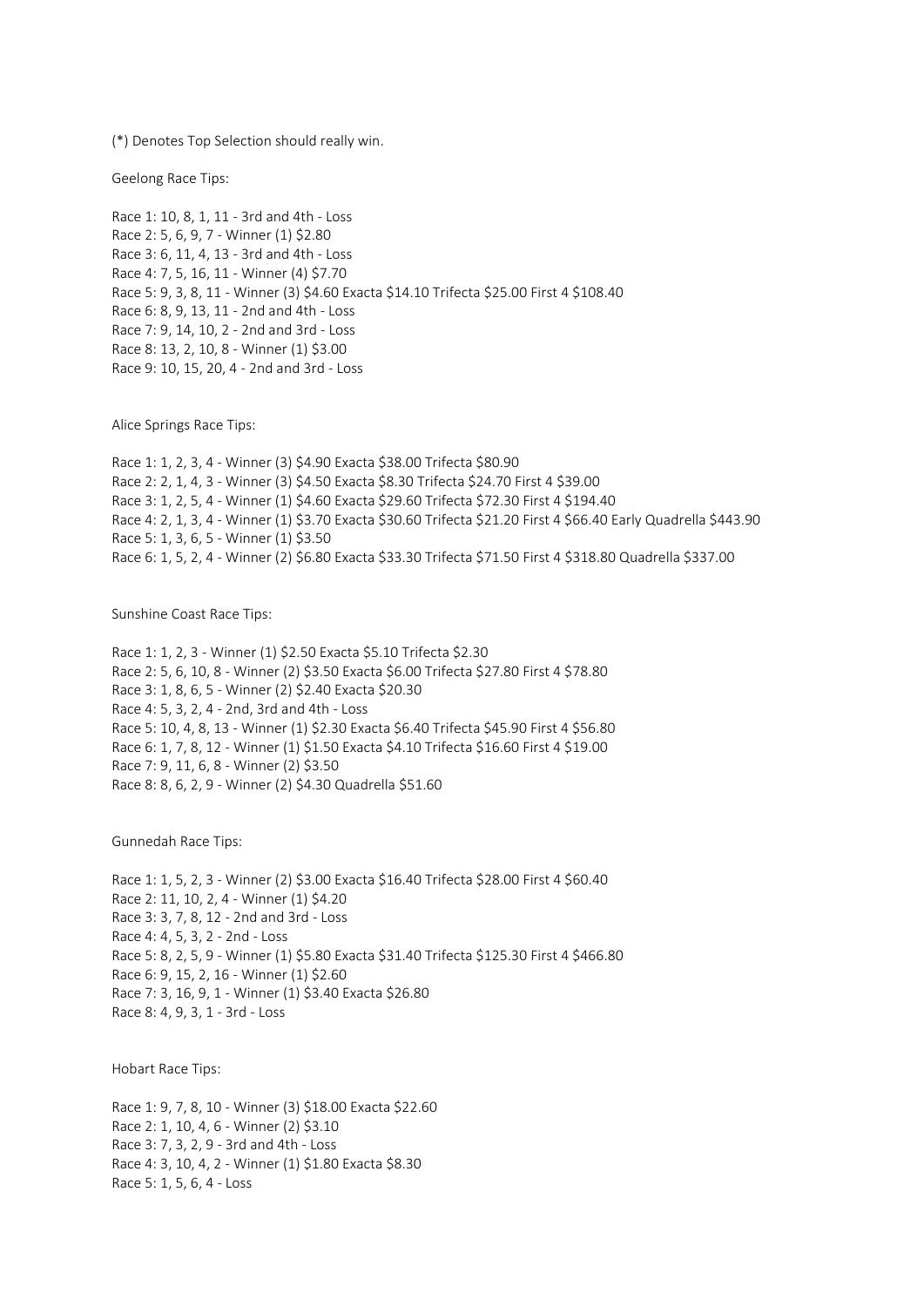Race 6: 9, 10, 8, 2 - Winner (4) \$3.10 Exacta \$15.90 Race 7: 4, 3, 1, 5 - 2nd, 3rd and 4th - Loss Race 8: 3, 1, 5, 7 - 3rd and 4th - Loss

Goulburn Race Tips:

Race 1: 1, 9, 6, 5 - Winner (2) \$3.10 Race 2: 7, 5, 6, 8 - Winner (1) \$1.50 Exacta \$27.70 Trifecta \$155.50 Race 3: 14, 4, 13, 3 - Winner (3) \$19.80 Exacta \$141.20 Race 4: 4, 6, 1, 11 - Winner (2) \$6.90 Exacta \$20.80 Early Quadrella \$1046.20 Race 5: 15, 10, 13, 7 - Winner (1) \$7.10 Race 6: 5, 3, 14, 4 - Winner (1) \$1.50 Exacta \$6.10 Race 7: 6, 8, 15, 3 - 2nd and 3rd - Loss

Strathalbyn Race Tips:

Race 1: 3, 8, 6, 7 - Winner (1) \$2.60 Race 2: 4, 5, 9, 6 - Winner (1) \$2.40 Exacta \$4.50 Race 3: 1, 8, 11, 3 - Winner (3) \$15.90 Race 4: 5, 1, 7, 9 - Winner (4) \$3.60 Exacta \$13.10 Early Quadrella \$1544.20 Race 5: 5, 6, 9, 1 - Winner (3) \$8.70 Race 6: 2, 3, 1, 4 - Winner (4) \$6.10 Race 7: 7, 1, 5, 3 - 3rd and 4th - Loss Race 8: 5, 4, 1, 3 - Winner (2) \$4.90 Exacta \$17.30

Kalgoorlie Race Tips:

Race 1: 8, 4, 2, 10 - 3rd - Loss Race 2: 4, 2, 6, 9 - Winner (1) \$1.50 Race 3: 6, 1, 4, 2 - Winner (3) \$9.10 Exacta \$48.10 Trifecta \$325.00 First 4 \$873.00 Race 4: 4, 5, 3, 7 - Winner (1) \$2.30 Race 5: 5, 4, 3, 9 - Winner (2) \$3.10 Race 6: 1, 10, 6, 5 - 3rd - Loss

Sha Tin Race Tips:

R3 #1, 6, 8, 2 - Winner (2) \$2.60 R5 #5, 1, 2, 3 - 3rd - Loss R10 #3, 4, 7, 9 - Winner (4) \$2.40

The Hong Kong selections are provided by a friend of the website Steve Hiddlestone and are not counted in the final stats for the day as they are provided separate to what we offer.

Sundays May 20th 2018 Horse Racing Tips:

The results are in...

Sunday The Final Statistics.

1. Top Selection strike rate at 32% out of 56 races.

2. Top 2 Selections strike rate at 55% out of 56 races.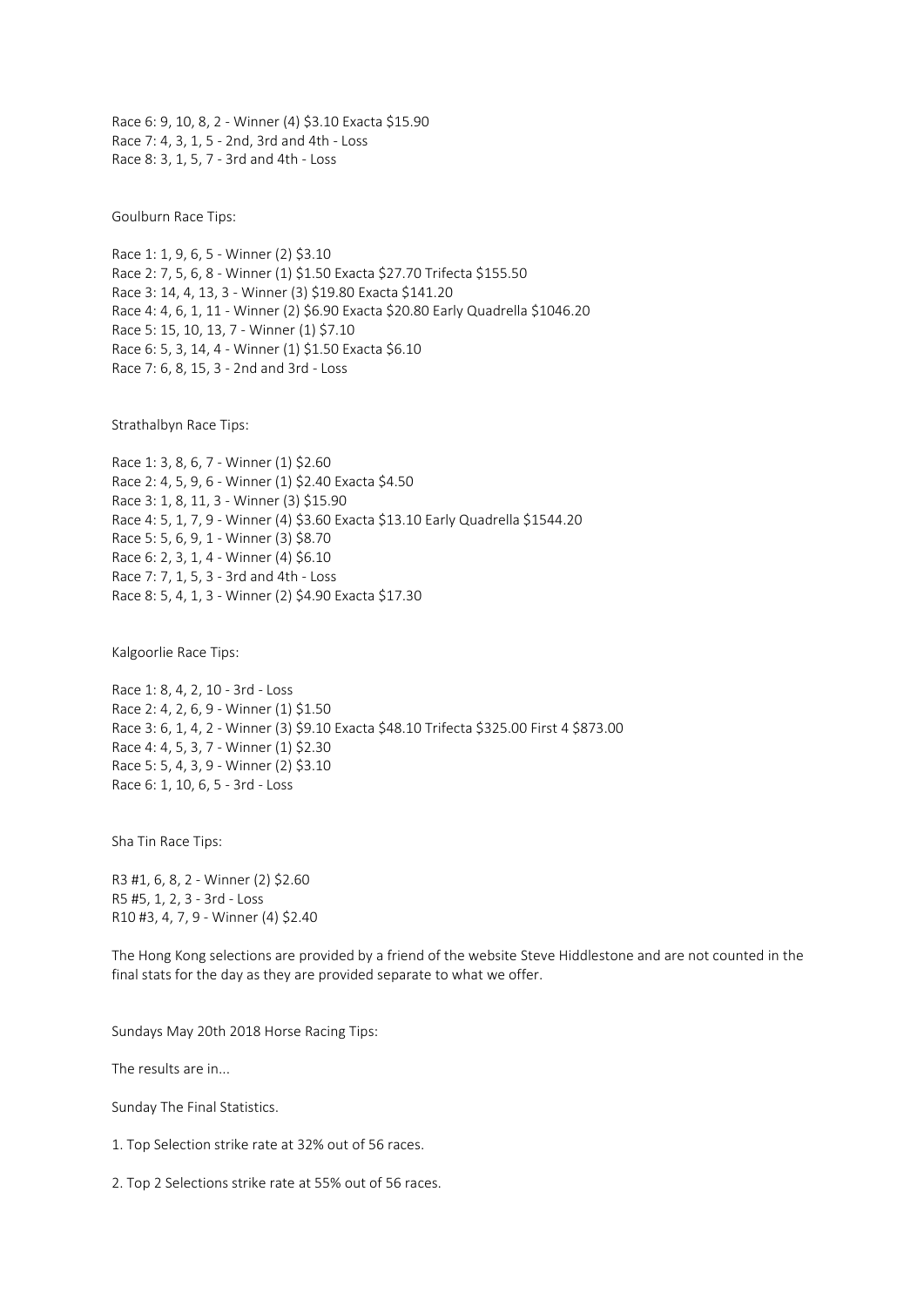+ Total Top 2 Selection winners = 31 out of 56 races.

3. Exacta strike rate at 32% out of 56 races.

+ Total Exacta winners = 18 out of 56 races.

Dividends:

- + Best Top Selection win dividend: \$6.60
- + Best Top 2 Selection win dividend: \$8.30
- + Best tipped Exacta dividend: \$97.00
- + Best tipped Trifecta dividend: \$274.80
- + Best tipped First 4 dividend: \$503.20
- + Best tipped Quadrella dividend: \$1767.40

The Day In Summary: So let's have a look at the numbers for this Sundays racing with 56 races covered. For the Exotics there were 18 Exacta's in total which is a strike rate of 32% with the biggest one paying out at \$97.00 with the best tipped Trifecta paying out at \$274.80 and the best tipped First 4 paid out at \$503.20. For Win Bets the best priced Top Selection winner was at \$6.60 with the strike rate for the Top Selection sitting at 32% with the strike rate for the Top 2 Selections sitting at a respectable 55% of all races run. With Quadrella's the best today was an early one at Casterton and it paid out at \$1767.40. And so that wraps up this Sundays racing.

- The Top 5 Suggested Bets below are the best bets of the day I think are of the best value and they are put there with the absolute clear intention that they will win, but if this happens or not is up to the laws of chance and the elements of luck & fate.

1. Special Suggested Bets Of The Day:

Bendigo Race 2 Banker Exacta:

7 / 5, 6, 1

So its 7 for 1st and 5, 6, 1 for 2nd.

Total Cost: \$12 buys a 400% share of the dividend.

2. Where The Money Is: Those runners which stand out as being well supported early.

Nothing to report today.

3. Best Longshot's Of The Day:

Sunshine Coast Race 4 No 10 Luvyoulongtime at \$51.00 and there is support for this one at the longs odds but I would only chance it for the place at \$11.50 and it is having its first race start today so may show something.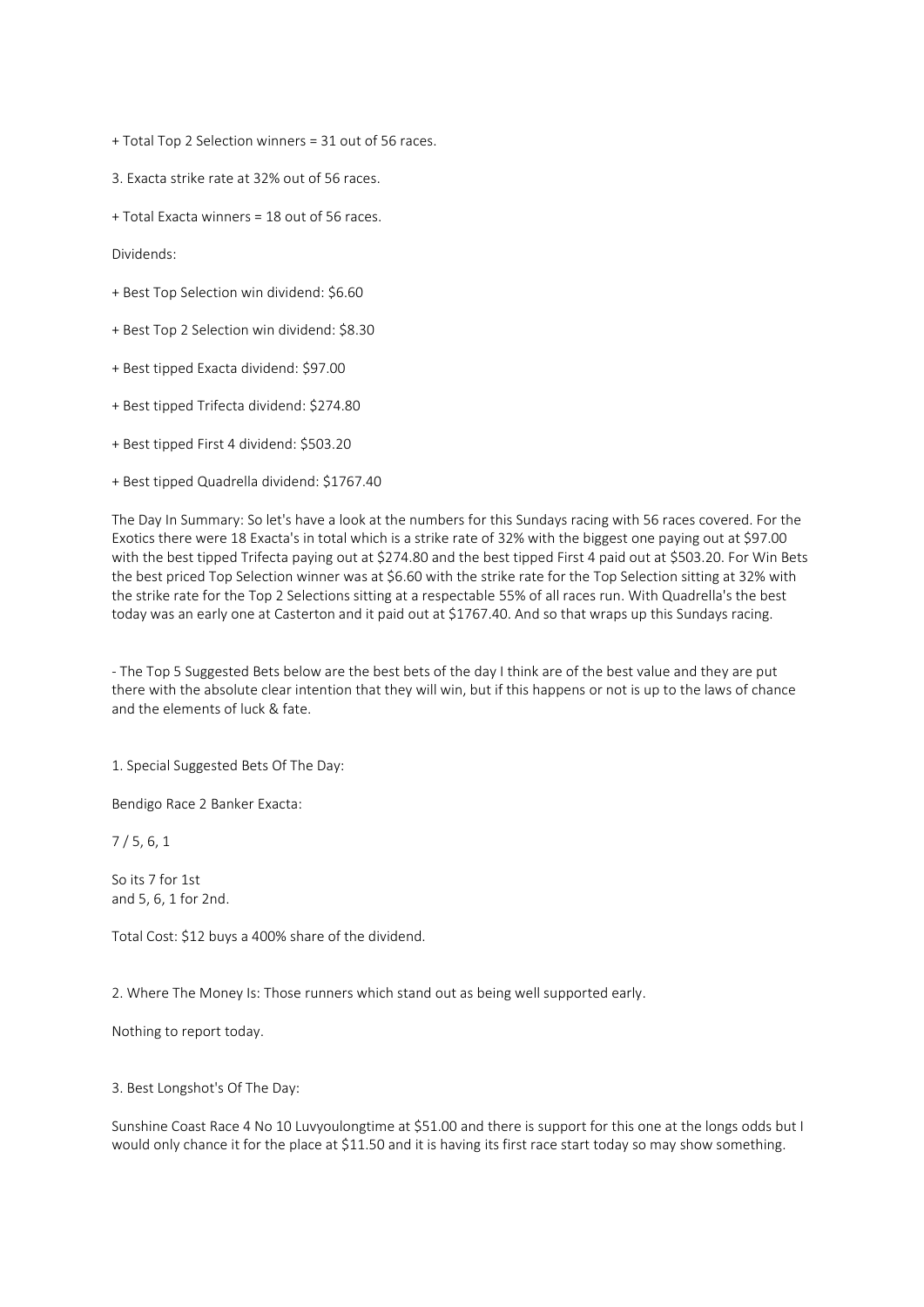4. Best Multi Bet Of The Day:

All bets are for the PLACE.

Casterton Race 5 No 2 | Race 6 No 1 | Race 7 No 1 | Race 8 No 7

Suggested Bet: \$10

5. Best Quaddie Of The Day:

Bendigo Quadrella:

Race 6: 12, 5, 7, 2 Race 7: 9, 10, 11, 13 Race 8: 4, 14, 16, 8 Race 9: 11, 4, 10, 1

Total Cost: \$13 buys a 5% share of the dividend.

Sundays Predicted Betting Outlook:

Nowra and the early money is OK and there is a little interest in this meeting today which is unusual so might be worth a watch as country meetings can sometimes throw some unexpected value. Grafton and the early money is just OK and I am a bit uncertain about this meeting so watch the results to see if any betting patterns occur so a little caution is advised. Bendigo and the early money is strong so have high hopes for this meeting which contains plenty of potential with just the right bit of luck needed. Devonport and the early money is flat so some caution might be suitably advised. Casterton and the early money is good and this meeting may be a surprise packet so watch closely. Sunshine Coast and the early money was not as good as I expected for a Sunday so keep your eyes on the results for any betting patterns to occur and then go forward from there with a little caution advised. And finally Kalgoorlie and there is zero early betting interest so I would take this meeting completely on trust with caution advised.

Today's Race Tips:

(\*) Denotes Top Selection should really win.

Bendigo Race Tips:

Race 1: 4, 15, 5, 6 - Winner (1) \$1.90 Exacta \$6.60 Trifecta \$22.70 First 4 \$127.60 Race 2: 7, 5, 6, 1 - Winner (4) \$9.10 Race 3: 3, 5, 10, 7 - 3rd and 4th - Loss Race 4: 2, 4, 1, 3 - 2nd and 4th - Loss Race 5: 9, 7, 12, 11 - Winner (1) \$3.40 Exacta \$24.50 Race 6: 12, 5, 7, 2 - Winner (4) \$7.80 Race 7: 9, 10, 11, 13 - Winner (1) \$2.00 Race 8: 4, 14, 16, 8 - 2nd - Loss Race 9: 11, 4, 10, 1 - Winner (3) \$13.60

Sunshine Coast Race Tips:

Race 1: 6, 9, 3, 7 - Winner (1) \$4.50 Race 2: 7, 3, 6, 4 - Winner (1) \$2.00 Exacta \$2.80 Race 3: 3, 7, 8, 9 - Winner (1) \$6.60 Exacta \$23.40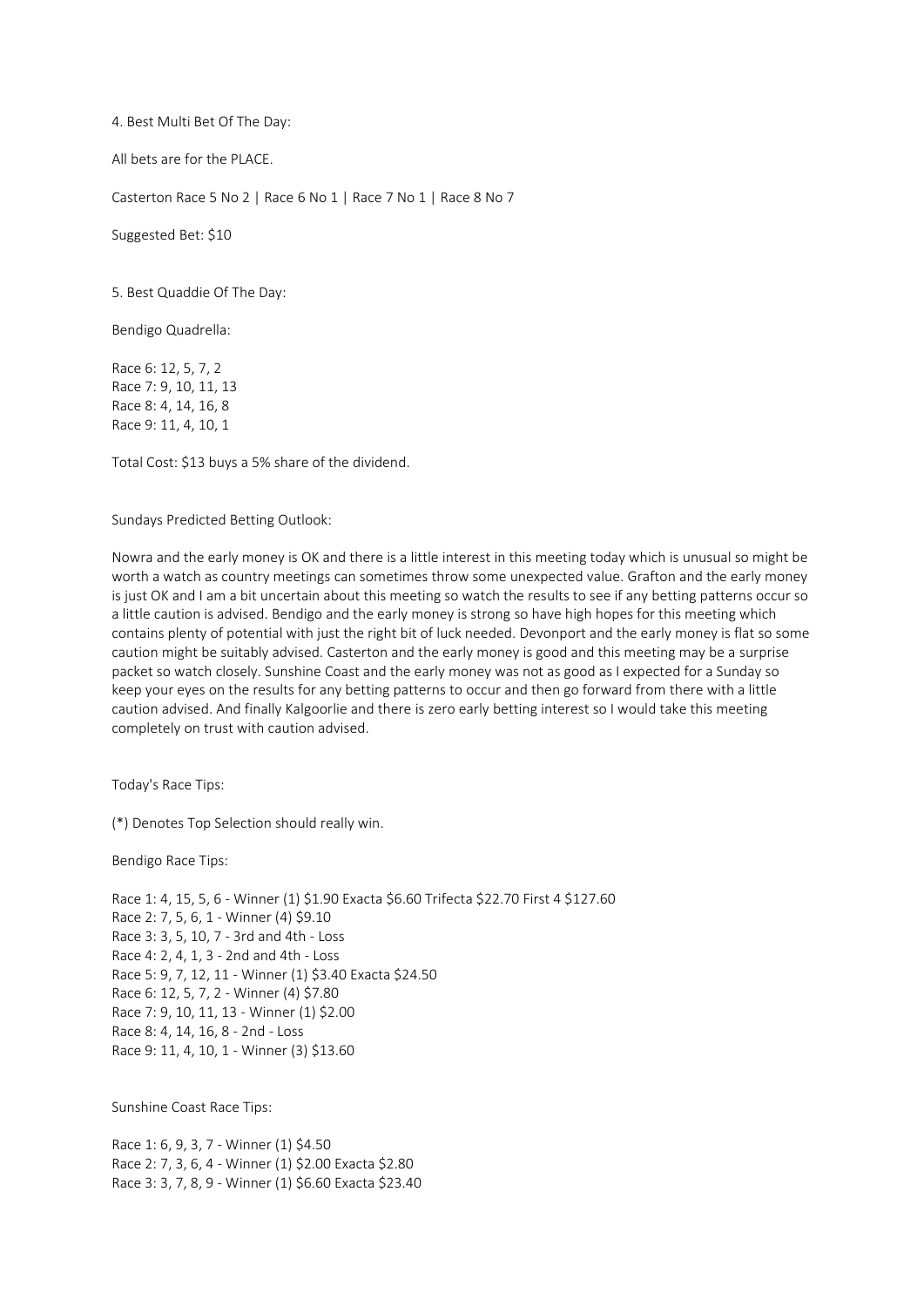Race 4: 6, 10, 13, 8 - 3rd and 4th - Loss Race 5: 4, 3, 6, 2 - Winner (1) \$1.50 Race 6: 2, 8, 7, 4 - Winner (1) \$2.10 Race 7: 8, 6, 7, 9 - 3rd and 4th - Loss Race 8: 1, 3, 5, 14 - Winner (1) \$4.40

Grafton Race Tips:

Race 1: 7, 13, 14, 17 - Winner (3) \$5.60 Race 2: 4, 6, 14, 11 - Winner (2) \$2.50 Race 3: 1, 5, 12, 9 - 2nd - Loss Race 4: 5, 3, 6, 1 - Winner (1) \$2.40 Race 5: 4, 5, 6, 3 - 2nd - Loss Race 6: 3, 10, 1, 4 - Winner (3) \$6.60 Exacta \$28.90 Race 7: 10, 12, 14, 7 - Winner (2) \$4.10 Exacta \$8.70

Casterton Race Tips:

Race 1: 3, 4, 7, 5 - Winner (4) \$7.60 Exacta \$16.30 Trifecta \$44.30 Race 2: 3, 5, 6, 1 - Winner (1) \$1.90 Exacta \$2.60 Race 3: 6, 1, 9, 5 - Winner (4) \$16.60 Race 4: 3, 9, 7, 2 - Winner (1) \$3.70 Early Quadrella \$1767.40 Race 5: 2, 4, 6, 5 - Winner (2) \$5.40 Race 6: 1, 6, 3, 5 - Winner (2) \$4.90 Exacta \$22.70 Race 7: 1, 7, 5, 11 - 2nd, 3rd and 4th - Loss Race 8: 7, 8, 11, 9 - 3rd and 4th - Loss

Nowra Race Tips:

Race 1: 3, 10, 6, 9 - Winner (2) \$8.30 Race 2: 9, 3, 4, 2 - Winner (2) \$4.70 Race 3: 4, 1, 3, 15 - 2nd and 3rd - Loss Race 4: 3, 12, 10, 8 - Winner (1) \$2.30 Race 5: 4, 8, 7, 10 - 3rd and 4th - Loss Race 6: 10, 8, 3, 7 - Winner (2) \$7.80 Race 7: 7, 8, 12, 9 - Winner (3) \$9.50 Exacta \$97.00 Trifecta \$274.80 First 4 \$503.20 Race 8: 5, 6, 12, 8 - 4th - Loss

Devonport Race Tips:

Race 1: 9, 6, 1, 11 - Winner (1) \$2.80 Race 2: 8, 5, 12, 3 - Winner (2) \$3.40 Race 3: 6, 2, 7, 11 - Winner (1) \$2.80 Exacta \$8.90 Race 4: 2, 11, 12, 6 - Winner (2) \$6.30 Exacta \$31.80 Early Quadrella \$357.40 Race 5: 1, 3, 6, 9 - Winner (3) \$11.50 Exacta \$59.70 Trifecta \$114.20 Race 6: 4, 1, 5, 9 - 3rd - Loss Race 7: 4, 8, 3, 1 - Winner (4) \$7.60

Kalgoorlie Race Tips:

Race 1: 2, 5, 3, 4 - Winner (2) \$2.90 Exacta \$15.00 Trifecta \$18.60 First 4 \$20.80 Race 2: 2, 3, 1, 4 - Winner (1) \$3.50 Exacta \$5.30 Trifecta \$6.50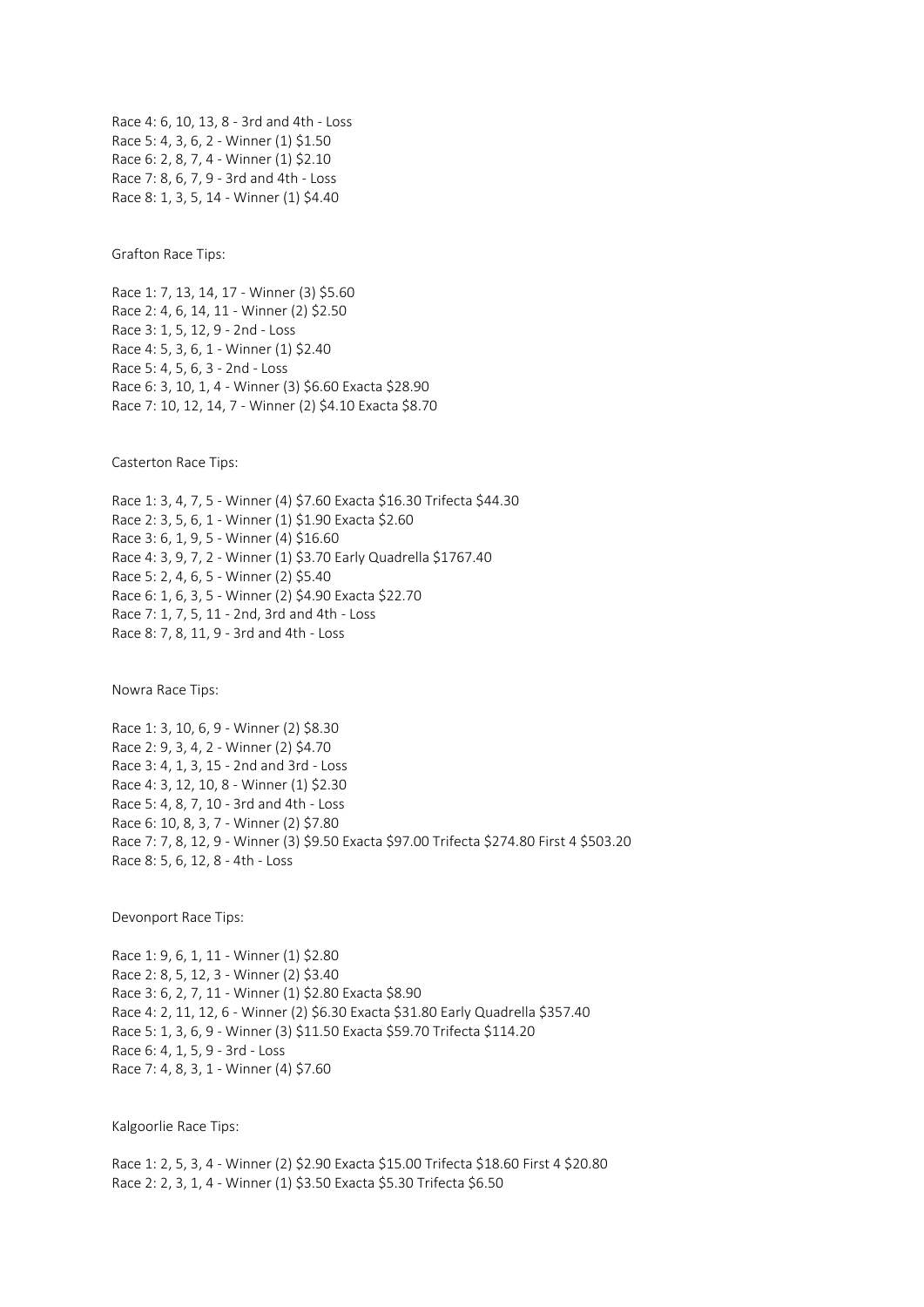Race 3: 4, 1, 7, 3 - Winner (2) \$3.40 Race 4: 2, 3, 5, 4 - Winner (1) \$1.50 Exacta \$8.40 Trifecta \$19.70 Early Quadrella \$186.60 Race 5: 4, 3, 6, 5 - Winner (2) \$2.20 Race 6: 2, 3, 4, 6 - Winner (2) \$4.60 Exacta \$9.40 Trifecta \$38.50 Race 7: 5, 2, 1, 3 - Winner (1) \$2.00 Exacta \$10.30 Trifecta \$55.20 Quadrella \$48.50

Sha Tin Race Tips:

R2 #6, 4, 5, 13 - Winner (3) \$11.00 R3 #2, 3, 1, 6 - Winner (1) \$1.80 R4 #3, 13, 6, 8 - 2nd and 4th - Loss R7 #3, 4, 1, 12 - 2nd and 4th - Loss R8 #5, 2, 7, 1 - Winner (1) \$6.30 R9 #2, 4, 3, 5 - Winner (2) \$3.30 R10 #2, 3, 9, 4 - Winner (4) \$2.30

The Hong Kong selections are provided by a friend of the website Steve Hiddlestone and are not counted in the final stats for the day as they are provided separate to what we offer.

Sundays May 13th 2018 Horse Racing Tips:

The results are in...

Sunday The Final Statistics.

- 1. Top Selection strike rate at 22% out of 59 races.
- 2. Top 2 Selections strike rate at 42% out of 59 races.
- + Total Top 2 Selection winners = 25 out of 59 races.
- 3. Exacta strike rate at 56% out of 59 races.
- + Total Exacta winners = 33 out of 59 races.

Dividends:

- + Best Top Selection win dividend: \$6.10
- + Best Top 2 Selection win dividend: \$8.30
- + Best tipped Exacta dividend: \$154.30
- + Best tipped Trifecta dividend: \$380.40
- + Best tipped First 4 dividend: \$519.20
- + Best tipped Quadrella dividend: \$919.30

The Day In Summary: So let's have a look at the numbers for this Sundays racing with 59 races covered. For the Exotics there were 33 Exacta's in total which is a strike rate of 56% with the biggest one paying out at \$154.30 with the best tipped Trifecta paying out at \$380.40 and the best tipped First 4 paid out at \$519.20. For Win Bets the best priced Top Selection winner was at \$6.10 with the strike rate for the Top Selection sitting at 22% with the strike rate for the Top 2 Selections sitting at a respectable 42% of all races run. With Quadrella's the best today was a main one at Parkes and it paid out at \$919.30. And so that wraps up this Sundays racing.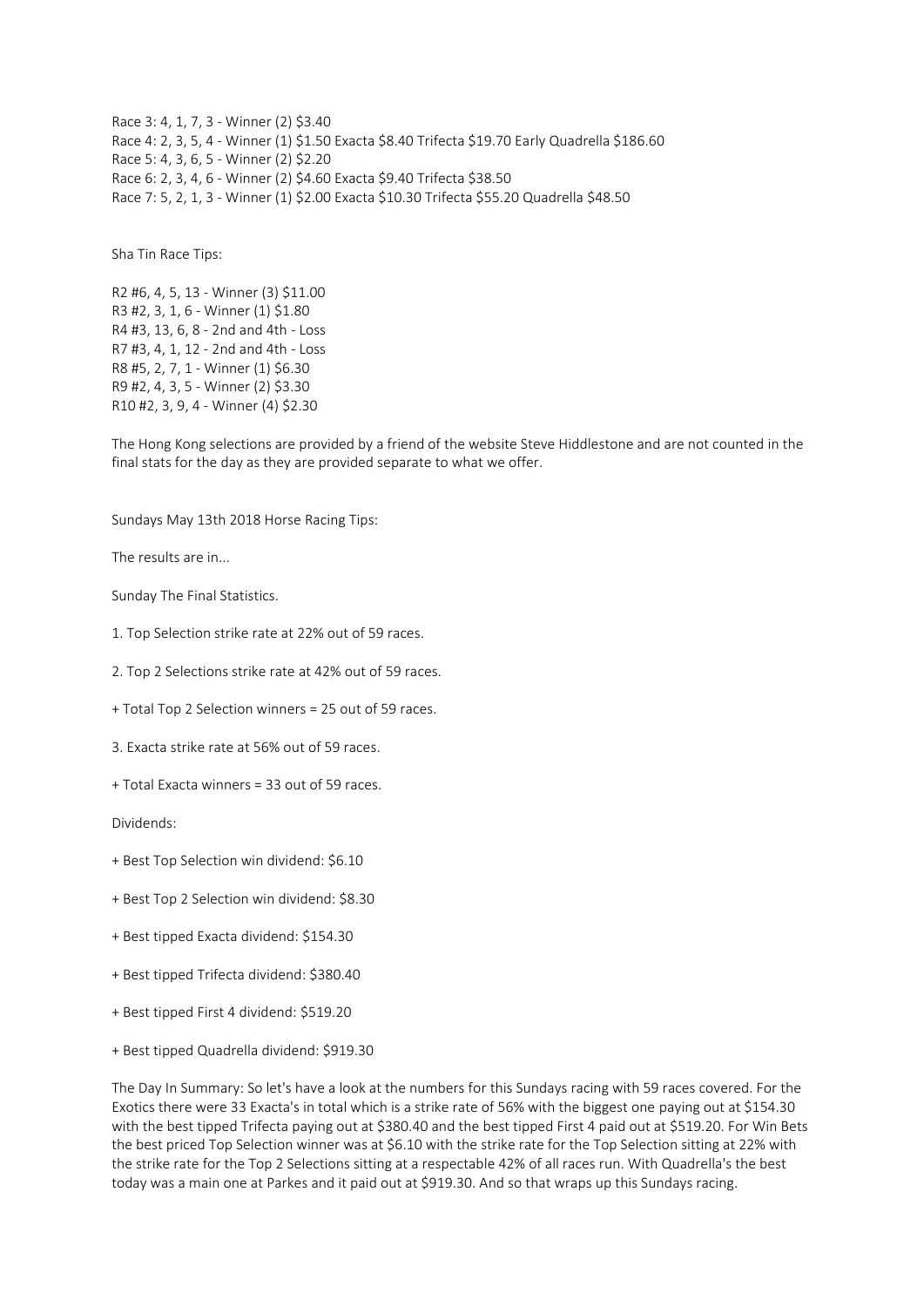- The Top 5 Suggested Bets below are the best bets of the day I think are of the best value and they are put there with the absolute clear intention that they will win, but if this happens or not is up to the laws of chance and the elements of luck & fate.

1. Special Suggested Bets Of The Day:

Sunshine Coast Race 1 Banker Exacta:

7 / 5, 6, 3

So its 7 for 1st' and 6, 5, 3 for 2nd.

Total Cost: \$12 buys a 400% share of the dividend.

2. Where The Money Is: Those runners which stand out as being well supported early.

Sunshine Coast Race 6 No 2 Noble Hussler at \$5.50 and there is quite a bit of early betting interest in this one so may well be worth a watch today.

Final Result - Finished 3rd

3. Best Longshot's Of The Day:

Gawler Race 8 No 9 Zaazoe at \$8.00 and there is definite interest today in this one early so might be worth a watch.

4. Best Multi Bet Of The Day:

All bet are for the PLACE.

Queanbeyan Race 5 No 1 | Race 6 No 8 | Race 7 No 2

Suggested Bet: \$10

5. Best Quaddie Of The Day:

Launceston Quadrella:

Race 5: 8, 2, 9, 4 Race 6: 3, 10, 1, 4 Race 7: 9, 2, 6, 13 Race 8: 5, 2, 4, 10

Total Cost: \$13 buys a 5% share of the dividend.

Sundays Predicted Betting Outlook: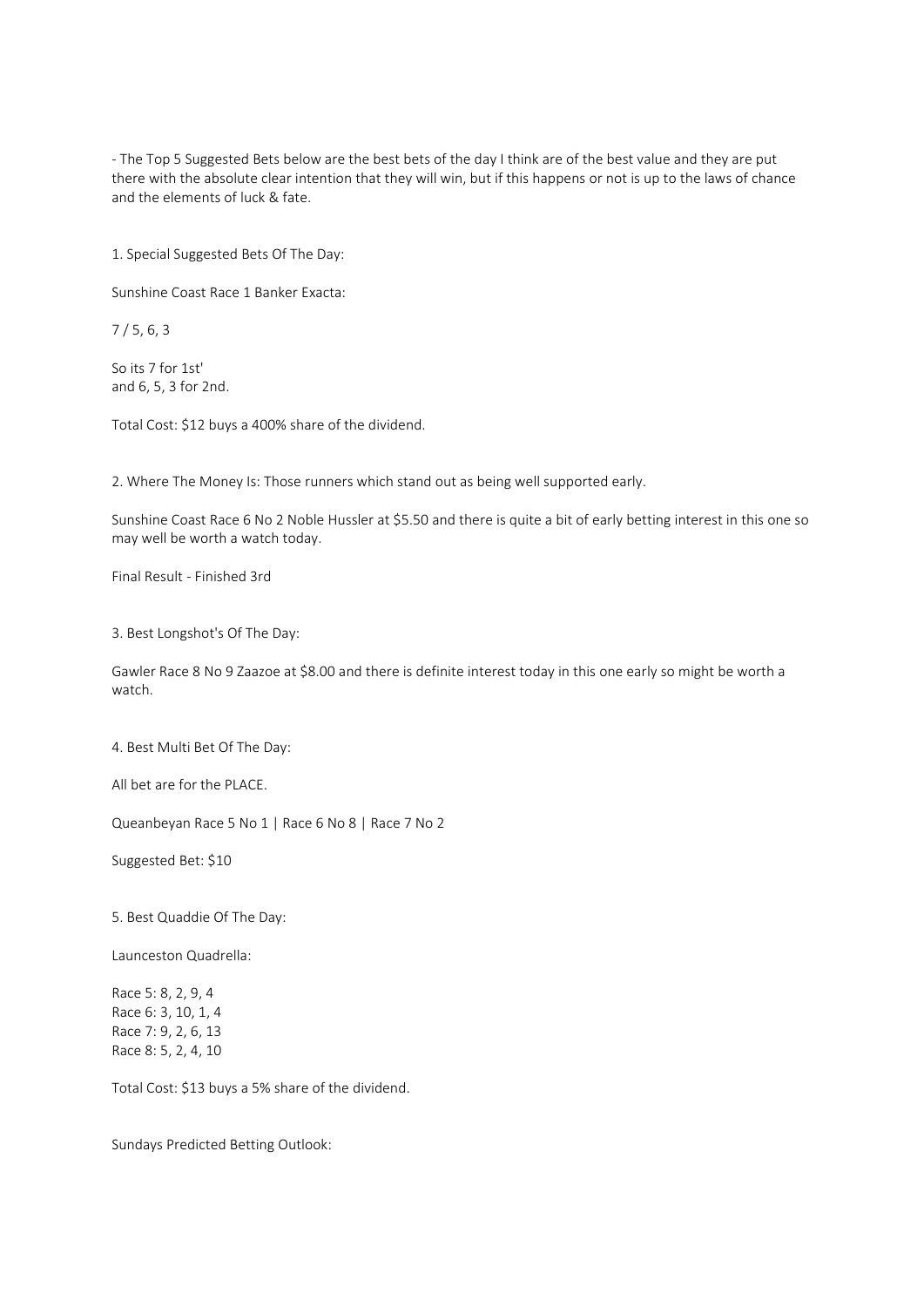Ballarat and the early betting interest is good and I am predicting an even day without that many surprises as punters seem to think they have a handle on today's card. Sunshine Coast and the early betting money is strong so I am keen on this meeting for numerous reasons so keep a close eye on the results and move forward from there. Launceston and the early money is OK and we seem to always have a bit of luck with tasmanian meetings so why should today be any different so approaching today with some optimism. Gawler and again the early money is OK and I cannot foresee any real bad things happening today at this meeting so I am approaching it with a mixed optimism. Queanbeyan and there is some betting interest in this meeting today which is a little unusual and there does look to be value within the selections so hoping for the best. Bairnsdale and the early betting interest is low so not that keen on today's meeting but stranger things have happened. Parkes and the early betting interest is low so take this meeting completely on trust with some caution highly advised. And finally Kalgoorlie and there is little early betting interest so treat this meeting with caution and take completely on trust watching the results as you go for any patterns which may emerge.

Today's Race Tips:

Ballarat Race Tips:

Race 1: 4, 2, 7, 9 - 2nd, 3rd and 4th - Loss Race 2: 3, 4, 2, 1 - Winner (2) \$3.30 Exacta \$3.30 Trifecta \$11.40 Race 3: 8, 6, 3, 4 - Loss Race 4: 7, 3, 6, 4 - Winner (4) \$9.00 Exacta \$31.50 Trifecta \$51.40 First 4 \$156.80 Race 5: 7, 1, 3, 4 - Winner (4) \$2.80 Exacta \$13.00 Trifecta \$23.00 Race 6: 6, 9, 3, 4 - Winner (4) \$3.70 Exacta \$19.30 Trifecta \$59.80 Race 7: 5, 14, 9, 2 - 2nd and 4th - Loss Race 8: 6, 5, 2, 7 - Winner (4) \$4.10

Launceston Race Tips:

Race 1: 1, 7, 2, 12 - Winner (3) \$2.50 Exacta \$13.50 Trifecta \$73.30 Race 2: 11, 1, 13, 4 - 2nd and 3rd - Loss Race 3: 1, 5, 4, 2 - Winner (2) \$1.60 Exacta \$5.20 Trifecta \$15.80 First 4 \$27.20 Race 4: 3, 9, 4, 2 - Winner (3) \$3.40 Exacta \$9.00 Race 5: 8, 2, 9, 4 - Winner (3) \$5.40 Exacta \$22.70 Race 6: 3, 10, 1, 4 - Winner (4) \$9.80 Exacta \$25.90 Trifecta \$160.00 First 4 \$519.20 Race 7: 9, 2, 6, 13 - 3rd - Loss Race 8: 5, 2, 4, 10 - Winner (1) \$1.90

Gawler Race Tips:

Race 1: 1, 2, 3, 4 - Winner (2) \$4.20 Exacta \$17.10 Trifecta \$15.30 Race 2: 5, 2, 4, 6 - Winner (2) \$3.00 Exacta \$5.50 Trifecta \$12.20 First 4 \$18.20 Race 3: 3, 4, 9, 5 - Winner (4) \$10.70 Race 4: 7, 11, 1, 4 - Winner (2) \$3.20 Exacta \$21.20 Trifecta \$121.80 Early Quadrella \$678.90 Race 5: 4, 5, 10, 6 - Winner (1) \$2.20 Exacta \$3.90 Trifecta \$29.50 Race 6: 3, 2, 4, 6 - 2nd and 3rd - Loss Race 7: 7, 2, 1, 5 - Winner (2) \$7.40 Exacta \$39.40 Trifecta \$139.00 Race 8: 9, 8, 1, 4 - Winner (2) \$4.30 Exacta \$38.90

Bairnsdale Race Tips:

Race 1: 8, 5, 2, 7 - Winner (1) \$1.70 Race 2: 3, 4, 2, 1 - Winner (2) \$3.40 Exacta \$4.00 Trifecta \$60.00 First 4 \$82.40 Race 3: 8, 7, 1, 3 - Winner (1) \$2.90 Exacta \$10.80 Trifecta \$25.80 First 4 \$35.40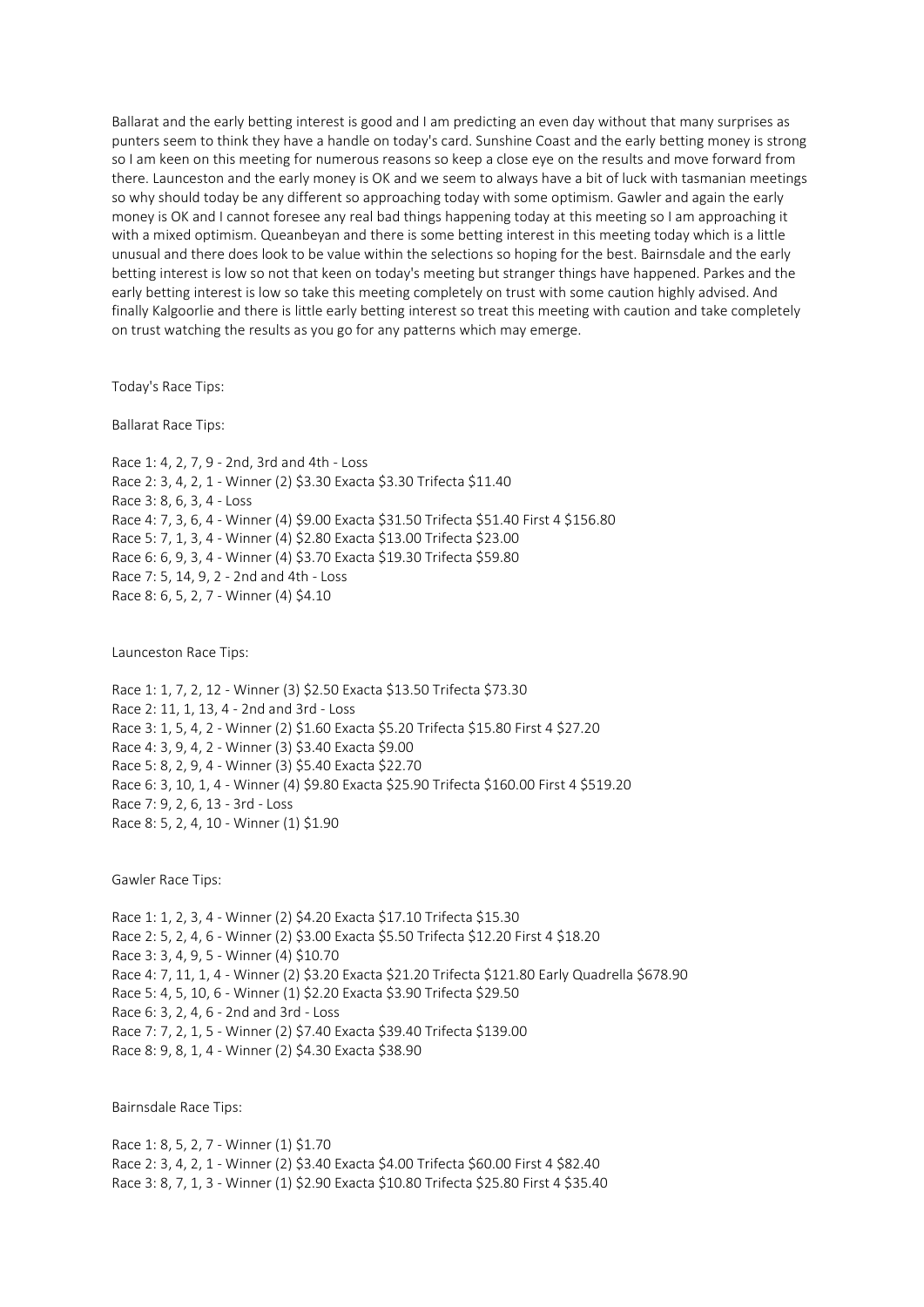Race 4: 4, 1, 5, 8 - Winner (2) \$3.00 Exacta \$6.20 Trifecta \$47.40 Early Quadrella \$56.30 Race 5: 1, 7, 4, 2 - Winner (1) \$2.40 Exacta \$9.60 Trifecta \$39.10 First 4 \$133.00 Race 6: 2, 7, 5, 9 - 4th - Loss Race 7: 9, 5, 11, 13 - Winner (3) \$5.30

Parkes Race Tips:

Race 1: 5, 11, 1, 4 - Winner (2) \$4.00 Race 2: 1, 6, 4, 7 - 2nd and 4th - Loss Race 3: 5, 10, 4, 11 - Winner (2) \$2.70 Race 4: 3, 11, 5, 10 - Winner (3) \$6.70 Exacta \$22.20 Race 5: 3, 1, 8, 5 - Winner (3) \$4.00 Exacta \$15.10 Race 6: 5, 13, 6, 11 - Winner (1) \$2.30 Exacta \$11.60 Trifecta \$30.40 Race 7: 4, 8, 3, 2 - Winner (3) \$3.50 Race 8: 2, 6, 1, 8 - Winner (4) \$13.50 Exacta \$44.80 Quadrella \$919.30

Queanbeyan Race Tips:

Race 1: 6, 11, 10, 3 - Winner (2) \$8.30 Race 2: 2, 5, 4, 8 - Winner (1) \$1.40 Exacta \$5.20 Race 3: 4, 1, 2, 3 - Winner (3) \$5.80 Exacta \$34.60 Trifecta \$44.40 Race 4: 2, 1, 4, 5 - Winner (3) \$7.60 Early Quadrella \$755.50 Race 5: 1, 2, 3, 5 - Winner (4) \$4.00 Exacta \$9.60 Race 6: 8, 9, 6, 1 - Winner (1) \$6.10 Race 7: 2, 4, 5, 8 - 2nd - Loss

Sunshine Coast Race Tips:

Race 1: 7, 5, 6, 3 - Winner (1) \$1.50 - L/ S No 6 Race 2: 9, 7, 5, 10 - Winner (3) \$2.70 Exacta \$16.00 Race 3: 3, 4, 5, 6 - Winner (3) \$7.80 Race 4: 2, 6, 8, 5 - Winner (1) \$2.30 Exacta \$15.60 Trifecta \$23.20 Early Quadrella \$142.10 Race 5: 1, 6, 5, 7 - Winner (3) \$6.20 Race 6: 2, 6, 8, 1 - Winner (4) \$4.80 Quadrella \$915.90

Kalgoorlie Race Tips:

Race 1: 2, 5, 1, 3 - Winner (1) \$3.50 Exacta \$11.80 Trifecta \$35.80 Race 2: 2, 5, 6, 3 - Winner (3) \$15.80 Exacta \$154.30 Trifecta \$380.40 Race 3: 2, 6, 5, 1 - Winner (1) \$2.30 Exacta \$5.30 Race 4: 6, 2, 8, 4 - 2nd and 4th - Loss Race 5: 6, 2, 7, 8 - 3rd - Loss Race 6: 2, 7, 6, 5 - Winner (1) \$4.30 Exacta \$16.40 Race 7: 6, 2, 8, 4 - Winner (3) \$4.00 Exacta \$26.60 Trifecta \$129.20

Sundays May 6th 2018 Horse Racing Tips:

The results are in...

Sunday The Final Statistics.

1. Top Selection strike rate at 39% out of 62 races.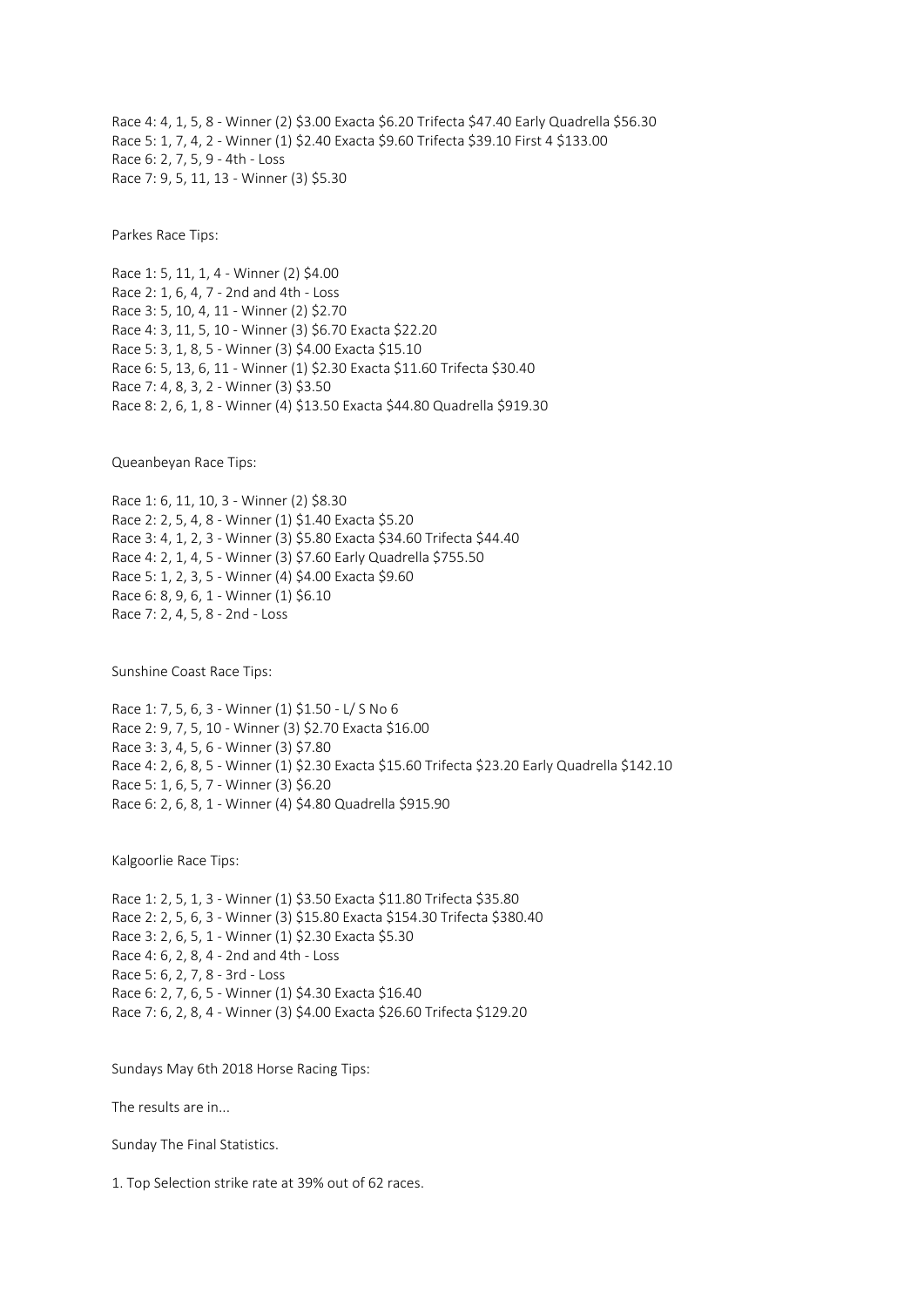2. Top 2 Selections strike rate at 56% out of 62 races.

- + Total Top 2 Selection winners = 35 out of 62 races.
- 3. Exacta strike rate at 44% out of 62 races.
- + Total Exacta winners = 27 out of 62 races.

Dividends:

- + Best Top Selection win dividend: \$8.40
- + Best Top 2 Selection win dividend: \$9.20
- + Best tipped Exacta dividend: \$76.80
- + Best tipped Trifecta dividend: \$336.30
- + Best tipped First 4 dividend: \$1424.60
- + Best tipped Quadrella dividend: \$699.20

The Day In Summary: So let's have a look at the numbers for this Sundays racing with 62 races covered. For the Exotics there were 27 Exacta's in total which is a strike rate of 44% with the biggest one paying out at \$76.80 with the best tipped Trifecta paying out at \$336.30 and the best tipped First 4 paid out at \$1424.60. For Win Bets the best priced Top Selection winner was at \$8.40 with the strike rate for the Top Selection sitting at 39% with the strike rate for the Top 2 Selections sitting at a respectable 56% of all races run. With Quadrella's the best today was an early one at Werribee and it paid out at \$699.20. And so that wraps up this Sundays racing.

- The Top 5 Suggested Bets below are the best bets of the day I think are of the best value and they are put there with the absolute clear intention that they will win, but if this happens or not is up to the laws of chance and the elements of luck & fate.

1. Special Suggested Bets Of The Day:

Werribee Race 1 Banker Exacta:

5 / 7, 10, 6

So its 5 for 1st and 7, 10, 6 for 2nd.

Total Cost: \$12 buys a 400% share of the dividend.

Final Result - A very small win as won and paid out at \$13.60 for 400%

2. Where The Money Is: Those runners which stand out as being well supported early.

Sunshine Coast Race 3 No 11 Lots Of Promise at \$13.00 and there is some early betting interest in this one which might be worth a notice at the odds today.

Final Result - Lead but Finished 5th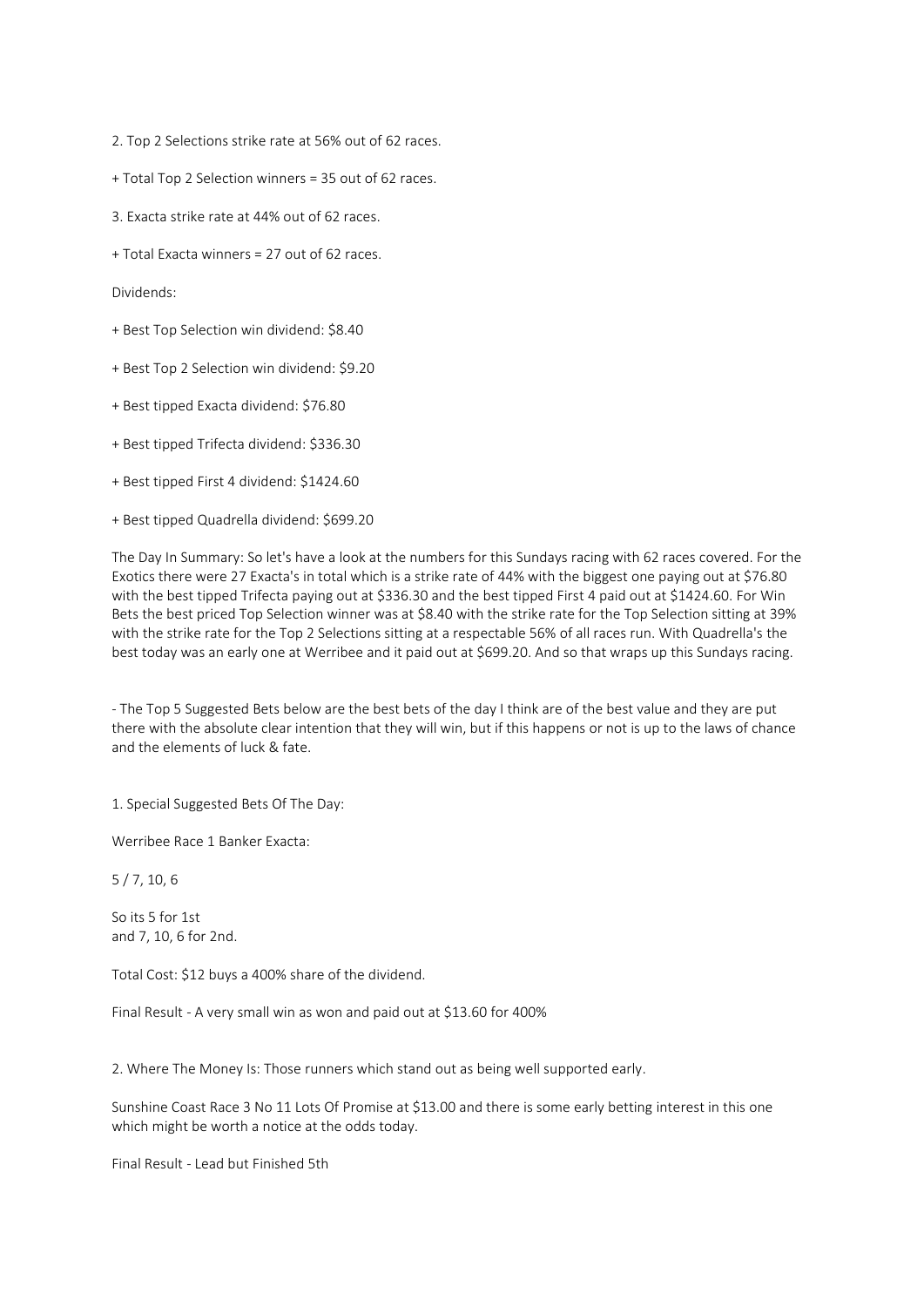3. Best Longshot's Of The Day:

Dubbo Race 6 No 2 Quietly Confident at \$13.00 and there is an unusual amount of early betting interest in this one which might be a red flag to something good happening today and I hope so.

4. Best Multi Bet Of The Day:

All bets are for the PLACE.

PT Augusta Race 4 No 9 | Race 6 No 5 | Race 8 No 11

Suggested Bet: \$10

5. Best Quaddie Of The Day:

Dubbo Quadrella:

Race 5: 4, 9, 11, 5 Race 6: 2, 13, 7, 15 Race 7: 5, 7, 6, 2 Race 8: 6, 2, 9, 4

Total Cost: \$13 buys a 5% share of the dividend.

Sundays Predicted Betting Outlook:

Dubbo and there is early betting interest in this meeting so will be watching this meeting closely as it just may have some potential. The Sunshine Coast and again punters have invested well early and really there are a lot of favorites which really should win as well as races which represent value for both win bettors and exotics players so again I feel this is a meeting to watch. Pakenham and for the 3rd meeting in a row which is unusual for a Sunday the money is very good and again there looks to be value so feeling confident right at this moment but that always can change and we will just have to wait and see how the day pans out. Pt Augusta & Werribee and the early money is OK and on paper there is potential but watch the results here to see if any betting patterns emerge and then move forward from there but hopeful as always that the cards will fall right. Sapphire Coast & Devonport and the early money is really light so I would use some caution with both these meetings and keep a careful eye on the results. And finally Northam and the early money is light but even so I do feel like it will be a favored runners day so it looks ideal for win bettors with exotics players having to shop a little harder to find value.

Today's Race Tips:

Devonport Race Tips:

Race 1: 4, 5, 2, 1 - Winner (1) \$2.00 Exacta \$6.40 Trifecta \$19.40 First 4 \$30.60 Race 2: 5, 3, 2, 10 - 3rd - Loss Race 3: 7, 8, 5, 6 - Winner (3) \$2.60 Exacta \$11.40 Race 4: 1, 2, 3, 6 - Winner (1) \$2.90 Race 5: 2, 8, 7, 4 - 2nd and 3rd - Loss Race 6: 7, 2, 5, 10 - Winner (1) \$4.80 Race 7: 1, 10, 5, 2 - 2nd and 4th - Loss Race 8: 9, 3, 6, 7 - Winner (1) \$8.40 Exacta \$23.10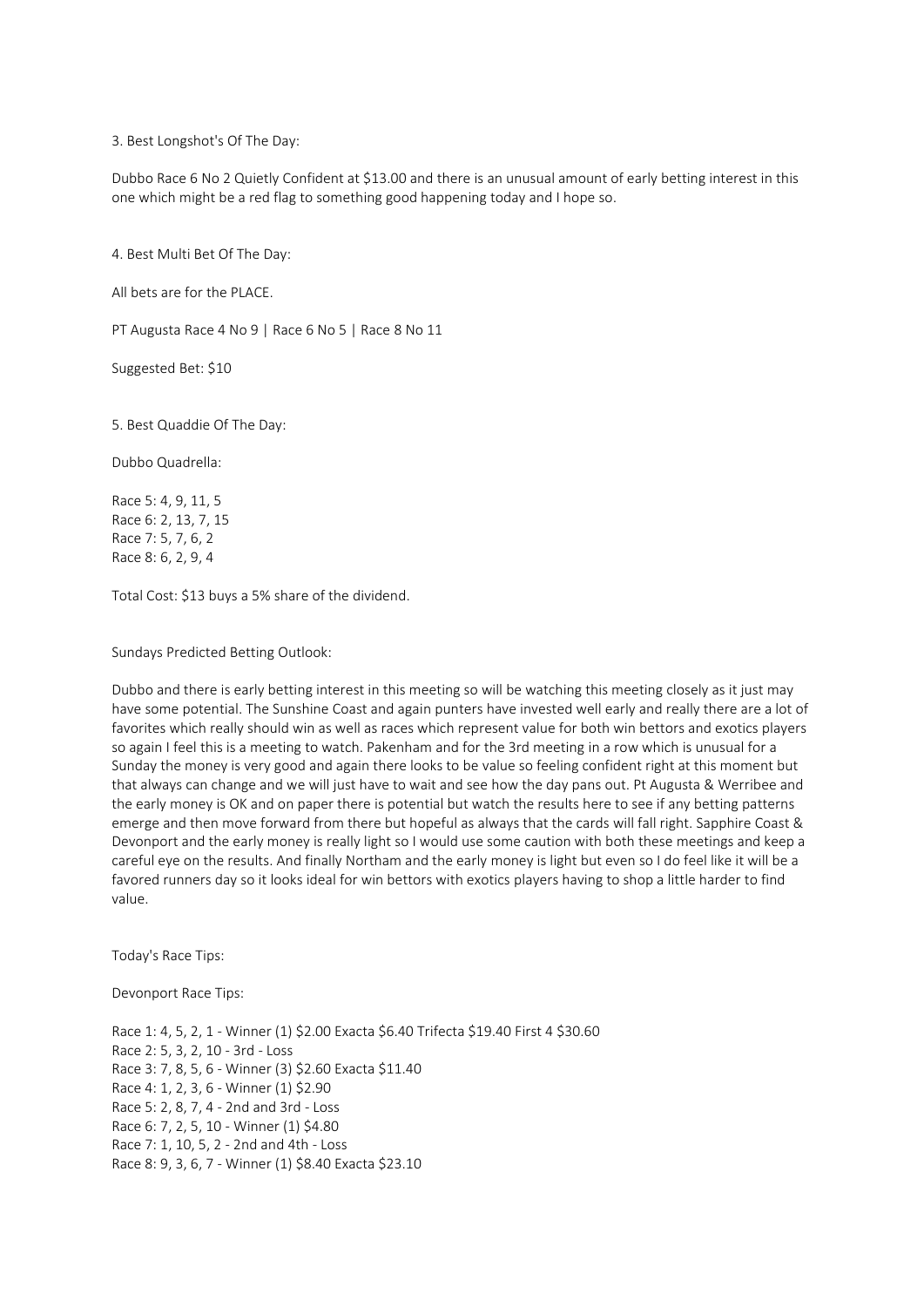Dubbo Race Tips:

Race 1: 7, 2, 9, 14 - Winner (1) \$1.50 Exacta \$6.30 Trifecta \$49.00 Race 2: 8, 4, 1, 10 - Winner (1) \$3.80 Race 3: 11, 9, 8, 12 - Winner (3) \$5.00 Exacta \$9.70 Race 4: 13, 9, 1, 8 - 2nd - Loss Race 5: 4, 9, 11, 5 - Winner (2) \$7.30 Exacta \$33.80 Trifecta \$192.80 Race 6: 2, 13, 7, 15 - 2nd - Loss Race 7: 5, 7, 6, 2 - Winner (4) \$2.90 Race 8: 6, 2, 9, 4 - Winner (1) \$1.50 Exacta \$3.10

Sunshine Coast Race Tips:

Race 1: 3, 1, 6, 4 - Winner (1) \$1.60 Race 2: 1, 7, 10, 9 - Winner (1) \$2.10 Exacta \$53.70 Race 3: 11, 8, 2, 3 - Winner (4) \$8.60 Race 4: 5, 1, 3, 8 - Winner (1) \$4.00 Early Quadrella \$118.30 Race 5: 3, 7, 1, 2 - Winner (1) \$4.40 Exacta \$16.20 Race 6: 3, 2, 10, 5 - Winner (2) \$3.30 Exacta \$5.10 Race 7: 4, 14, 9, 3 - Winner (1) \$3.40 Quadrella \$358.70

Sapphire Coast Race Tips:

Race 1: 4, 7, 6, 1 - 3rd and 4th - Loss Race 2: 3, 13, 7, 6 - Winner (2) \$2.30 Exacta \$8.30 Race 3: 2, 3, 4, 6 - Winner (2) \$3.50 Exacta \$29.30 Trifecta \$92.90 First 4 \$224.60 Race 4: 9, 7, 6, 1 - Winner (1) \$3.10 Exacta \$13.40 Trifecta \$94.70 Race 5: 6, 15, 3, 12 - Winner (1) \$2.70 Race 6: 11, 7, 3, 12 - Winner (3) \$2.90 Race 7: 9, 10, 8, 2 - Winner (1) \$4.10 Exacta \$19.40 Quadrella \$49.60

Pakenham Race Tips:

Race 1: 5, 2, 1, 6 - Winner (1) \$1.90 Exacta \$13.70 Race 2: 8, 9, 10, 3 - Winner (1) \$2.10 Race 3: 1, 5, 6, 8 - Winner (2) \$2.30 Exacta \$12.50 Trifecta \$18.00 Race 4: 2, 6, 5, 7 - Winner (3) \$5.00 Exacta \$17.40 Trifecta \$32.70 Early Quadrella \$60.70 Race 5: 5, 7, 4, 3 - 2nd, 3rd and 4th - Loss Race 6: 5, 1, 10, 7 - Winner (1) \$4.50 Exacta \$72.20 Trifecta \$336.30 First 4 \$1424.60 Race 7: 5, 6, 4, 2 - Winner (2) \$4.00 Exacta \$7.30 Race 8: 5, 7, 6, 2 - Winner (2) \$6.90

Pt Augusta Race Tips:

Race 1: 3, 5, 6, 1 - Winner (2) \$2.80 Exacta \$10.20 Race 2: 5, 7, 1, 2 - Winner (1) \$1.60 Race 3: 6, 1, 11, 9 - Winner (2) \$5.70 Race 4: 9, 6, 13, 4 - Winner (4) \$5.80 Early Quadrella \$265.80 Race 5: 5, 2, 8, 7 - 4th - Loss Race 6: 5, 3, 4, 2 - Winner (3) \$2.90 Race 7: 6, 3, 5, 1 - Winner (3) \$11.20 Exacta \$76.80 Race 8: 11, 2, 7, 5 - Winner (4) \$3.20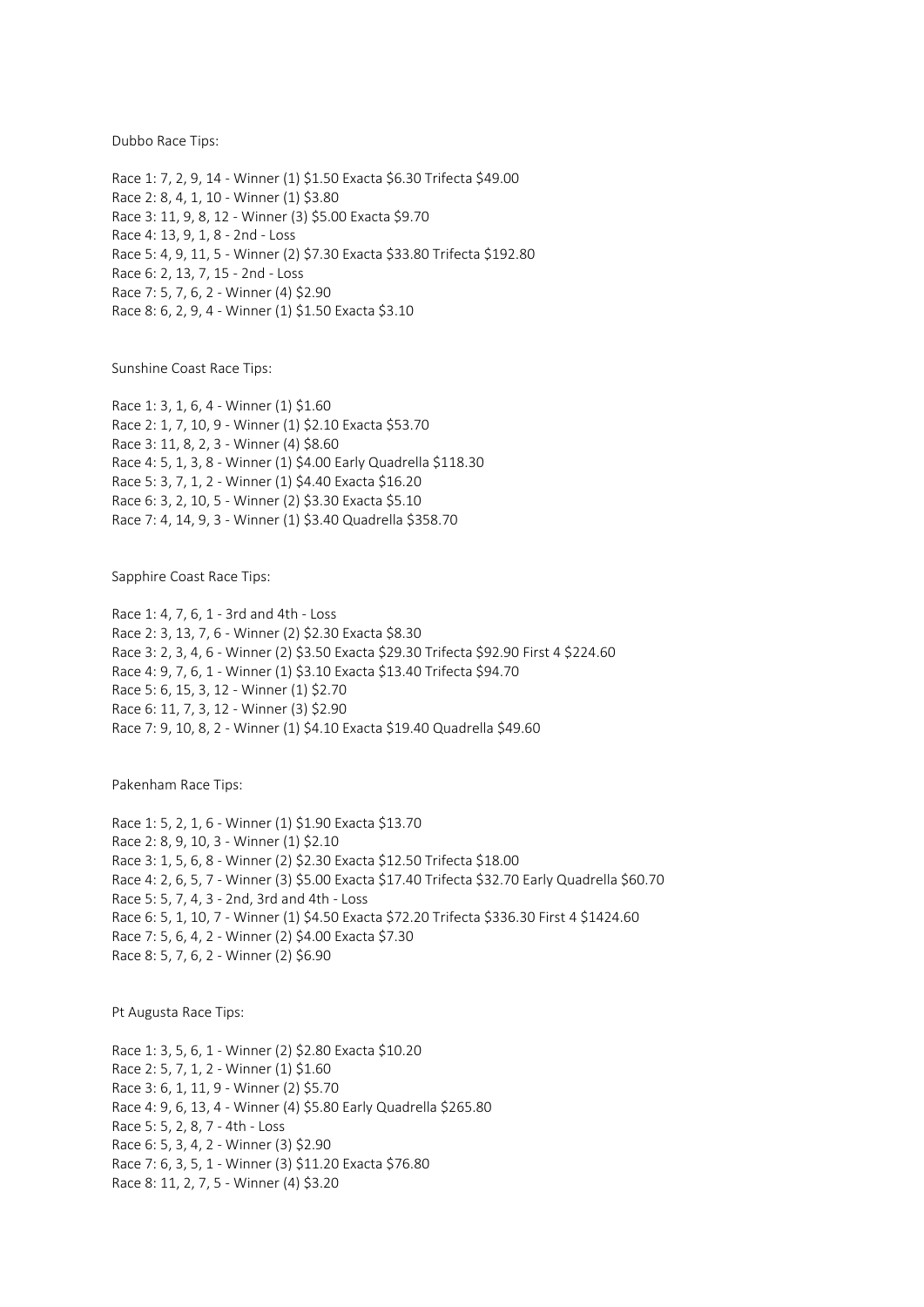Werribee Race Tips:

Race 1: 5, 7, 10, 6 - Winner (1) \$1.30 Exacta \$3.40 Race 2: 5, 4, 2, 6 - Winner (4) \$7.30 Exacta \$57.50 Trifecta \$219.60 Race 3: 10, 3, 12, 5 - Winner (3) \$9.40 - L/S No 12 Race 4: 4, 13, 3, 1 - Winner (4) \$3.70 Exacta \$14.80 Trifecta \$36.70 Early Quadrella \$699.20 Race 5: 5, 8, 11, 1 - Winner (2) \$9.20 Race 6: 3, 2, 4, 1 - Winner (2) \$5.40 Exacta \$13.70 Trifecta \$46.80 Race 7: 4, 5, 10, 3 - Winner (1) \$2.10 Exacta \$11.40 Quadrella \$663.30

Northam Race Tips:

Race 1: 6, 3, 5, 8 - Winner (4) \$3.70 Race 2: 5, 8, 3, 6 - Winner (1) \$2.60 Race 3: 5, 1, 4, 7 - Winner (3) \$3.60 Race 4: 3, 5, 1, 6 - 4th - Loss Race 5: 9, 7, 3, 10 - 2nd and 3rd - Loss Race 6: 2, 6, 3, 8 - Winner (1) \$2.30 Race 7: 1, 2, 6, 3 - 2nd, 3rd and 4th - Loss Race 8: 2, 4, 6, 1 - Winner (1) \$2.40 Exacta \$5.60 Trifecta \$13.30 Race 9: 2, 8, 9, 3 - 2nd and 3rd - Loss

Sundays April 29th 2018 Horse Racing Tips:

The results are in...

Sunday The Final Statistics.

1. Top Selection strike rate at 28% out of 64 races.

2. Top 2 Selections strike rate at 55% out of 64 races.

+ Total Top 2 Selection winners = 35 out of 64 races.

3. Exacta strike rate at 48% out of 64 races.

+ Total Exacta winners = 31 out of 64 races.

Dividends:

+ Best Top Selection win dividend: \$7.50

+ Best Top 2 Selection win dividend: \$24.20

+ Best tipped Exacta dividend: \$444.10

+ Best tipped Trifecta dividend: \$576.40

+ Best tipped First 4 dividend: \$719.80

+ Best tipped Quadrella dividend: \$792.10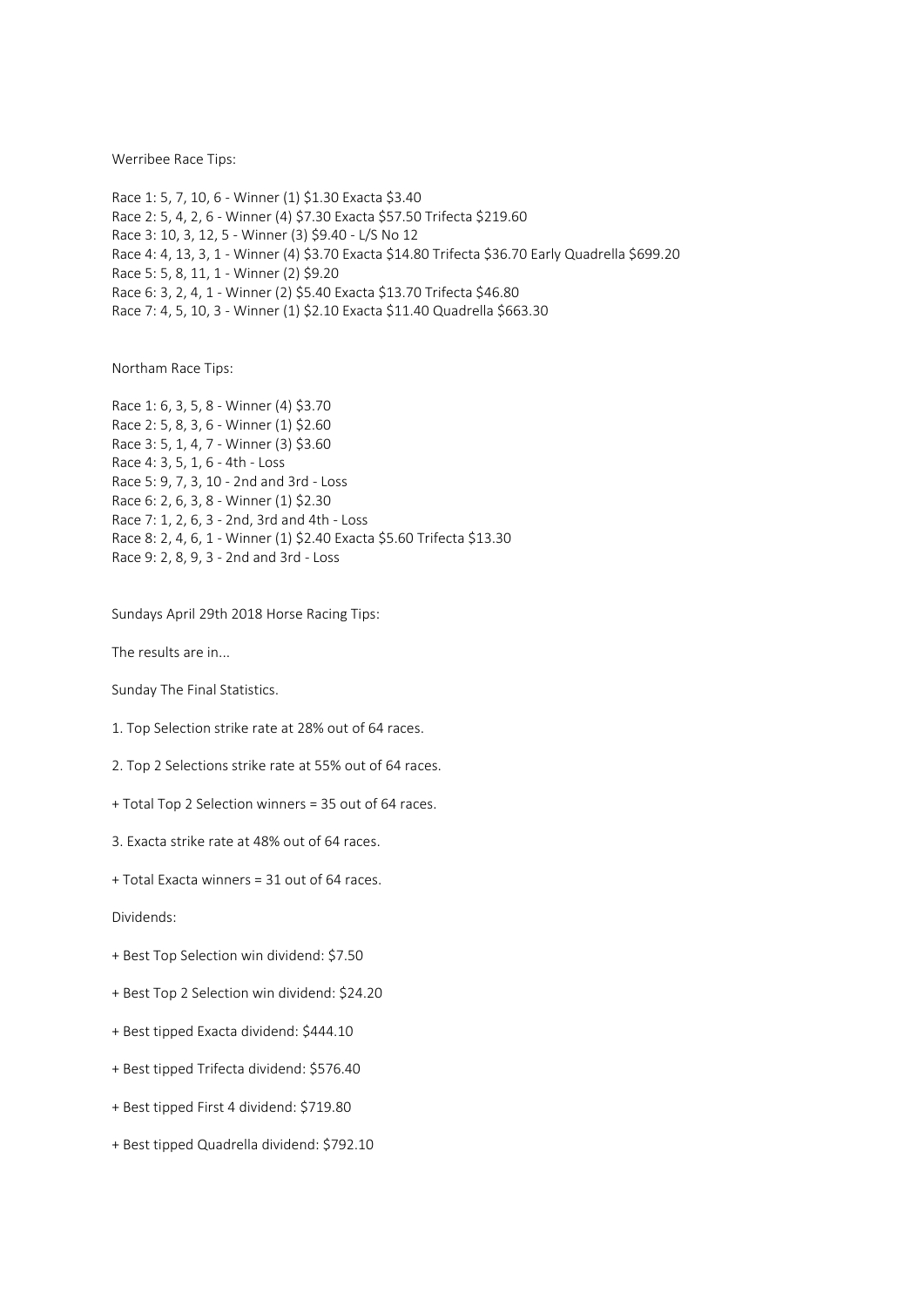The Day In Summary: So let's have a look at the numbers for this Sundays racing with 64 races covered. For the Exotics there were 31 Exacta's in total which is a strike rate of 48% with the biggest one paying out at \$444.10 with the best tipped Trifecta paying out at \$576.40 and the best tipped First 4 paid out at \$719.80. For Win Bets the best priced Top Selection winner was at \$7.50 with the strike rate for the Top Selection sitting at 28% with the strike rate for the Top 2 Selections sitting at a respectable 55% of all races run. With Quadrella's the best today was a main one at Tamworth and it paid out at \$792.10. And so that wraps up this Sundays racing.

- The Top 5 Suggested Bets below are the best bets of the day I think are of the best value and they are put there with the absolute clear intention that they will win, but if this happens or not is up to the laws of chance and the elements of luck & fate.

1. Special Suggested Bets Of The Day:

Sunshine Coast Race 5 Banker Exacta:

5 / 6, 2, 9

So its 5 for 1st and 6, 2, 9 for 2nd.

Total Cost: \$12 buys a 400% share of the dividend.

2. Where The Money Is: Those runners which stand out as being well supported early.

Sunshine Coast Race 7 No 8 Felino Bel at \$7.50 and this one is 1st up from a spell today and the early support is there so I suspect it may well show something fresh.

3. Best Longshot's Of The Day:

Nothing to report today.

4. Best Multi Bet Of The Day:

All bets are for the PLACE.

Penola Race 6 No 2 | Race 8 No 6 | Race 9 No 4

Suggested Bet: \$10

5. Best Quaddie Of The Day:

Geelong Quadrella:

Race 5: 3, 7, 8, 6 Race 6: 5, 1, 8, 3 Race 7: 3, 4, 8, 10 Race 8: 5, 13, 7, 1

Total Cost: \$13 buys a 5% share of the dividend.

Final Result - A win and paid out at \$422.30 for 100%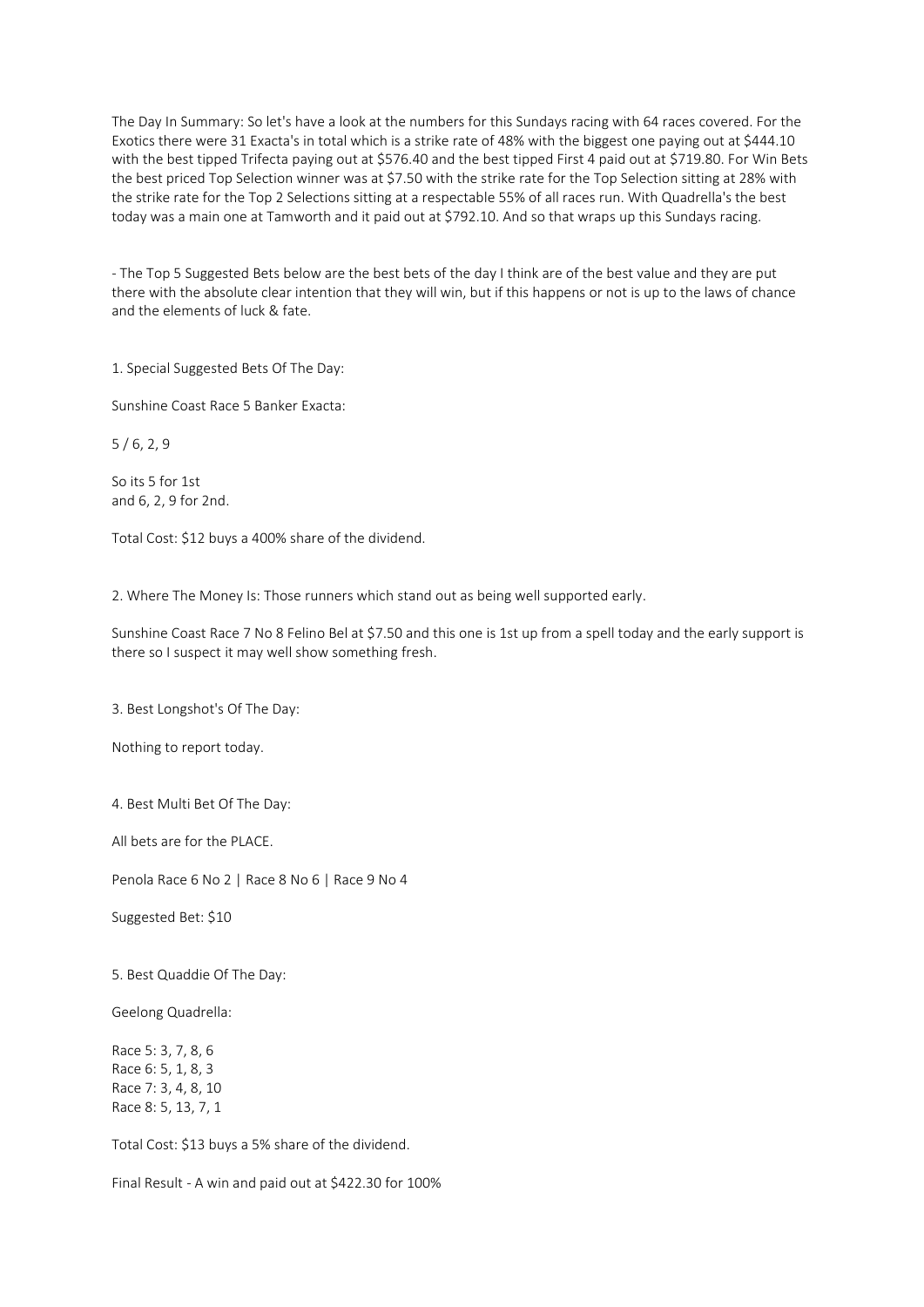Sundays Predicted Betting Outlook: Geelong and the early money is good and hopefully it will be smooth sailing at this meeting today as all does look good on paper and fingers are crossed. Sunshine Coast and the early money is good and it does again look a good meeting on paper so really hopeful for the best with just the right amount of luck. Nowra and the early money is just OK which is normal for a country meeting on a Sunday and this program may offer a little value but watch the results to see if any betting patterns occur so there is some promise but with some caution advised. Tamworth and again the early money is OK but as always with this venue a little bit of caution is advised but there might be some value lurking so watch carefully. Penola and the early money is good and hopefully today will run to plan but traditionally Penola can sometimes be a trap so watch the results and go forward from there. Hobart and the early money is barely OK but in good news statistically Hobart seems to go well so there is hope in that but watch the results for patterns. Swan Hill and the early money is just OK early and then is becomes very good late in the day so take heart from that as there does look to be some interesting prospects here. And finally Geraldton and the early money is real light actually nonexistent but on the upside there are a lot of favorites running today that should really win so use your head for this meeting and hopefully all will run well.

Today's Race Tips:

Sunshine Coast Race Tips:

Race 1: 4, 5, 14, 3 - Winner (1) \$3.90 Race 2: 2, 5, 1, 6 - Winner (4) \$7.30 Exacta \$31.50 Race 3: 9, 8, 10, 3 - Winner (2) \$2.80 Race 4: 7, 4, 11, 5 - 2nd - Loss Race 5: 5, 6, 2, 9 - Winner (2) \$3.70 Exacta \$30.60 Trifecta \$198.70 Race 6: 4, 6, 3, 1 - Winner (3) \$3.90 Exacta \$27.90 Race 7: 8, 5, 4, 11 - Winner (2) \$6.90 Exacta \$41.60 Trifecta \$576.40 Race 8: 1, 2, 5, 10 - Winner (1) \$1.70 Quadrella \$364.50

Hobart Race Tips:

Race 1: 3, 7, 6, 4 - Winner (1) \$3.00 Exacta \$3.70 Race 2: 5, 3, 10, 6 - Winner (2) \$6.30 Exacta \$19.90 Trifecta \$84.20 Race 3: 5, 9, 10, 6 - Winner (4) \$3.60 Race 4: 6, 1, 2, 7 - Winner (1) \$1.20 Exacta \$7.60 Trifecta \$9.00 Race 5: 2, 7, 5, 4 - 2nd and 3rd - Loss Race 6: 6, 9, 1, 5 - Winner (3) \$2.30 Race 7: 1, 2, 3, 6 - Winner (1) \$1.40 Exacta \$3.80 Trifecta \$2.80 First 4 \$3.00 Race 8: 5, 4, 6, 10 - Winner (1) \$7.50 Race 9: 2, 9, 13, 6 - Winner (4) \$6.30 Quadrella \$262.60

Tamworth Race Tips:

Race 1: 9, 4, 5, 11 - 2nd and 3rd - Loss Race 2: 14, 6, 1, 2 - Winner (3) \$6.80 Race 3: 3, 2, 5, 1 - Winner (2) \$3.90 Exacta \$22.10 Race 4: 5, 7, 2, 4 - Winner (1) \$4.10 Exacta \$16.40 Trifecta \$89.60 Race 5: 8, 11, 10, 1 - Winner (2) \$9.50 Race 6: 5, 4, 3, 8 - Winner (3) \$6.90 Exacta \$23.90 Trifecta \$120.90 First 4 \$86.40 Race 7: 5, 7, 10, 9 - Winner (2) \$6.30 Exacta \$45.00 Trifecta \$242.80 Race 8: 7, 4, 9, 5 - Winner (1) \$2.00 Quadrella \$792.10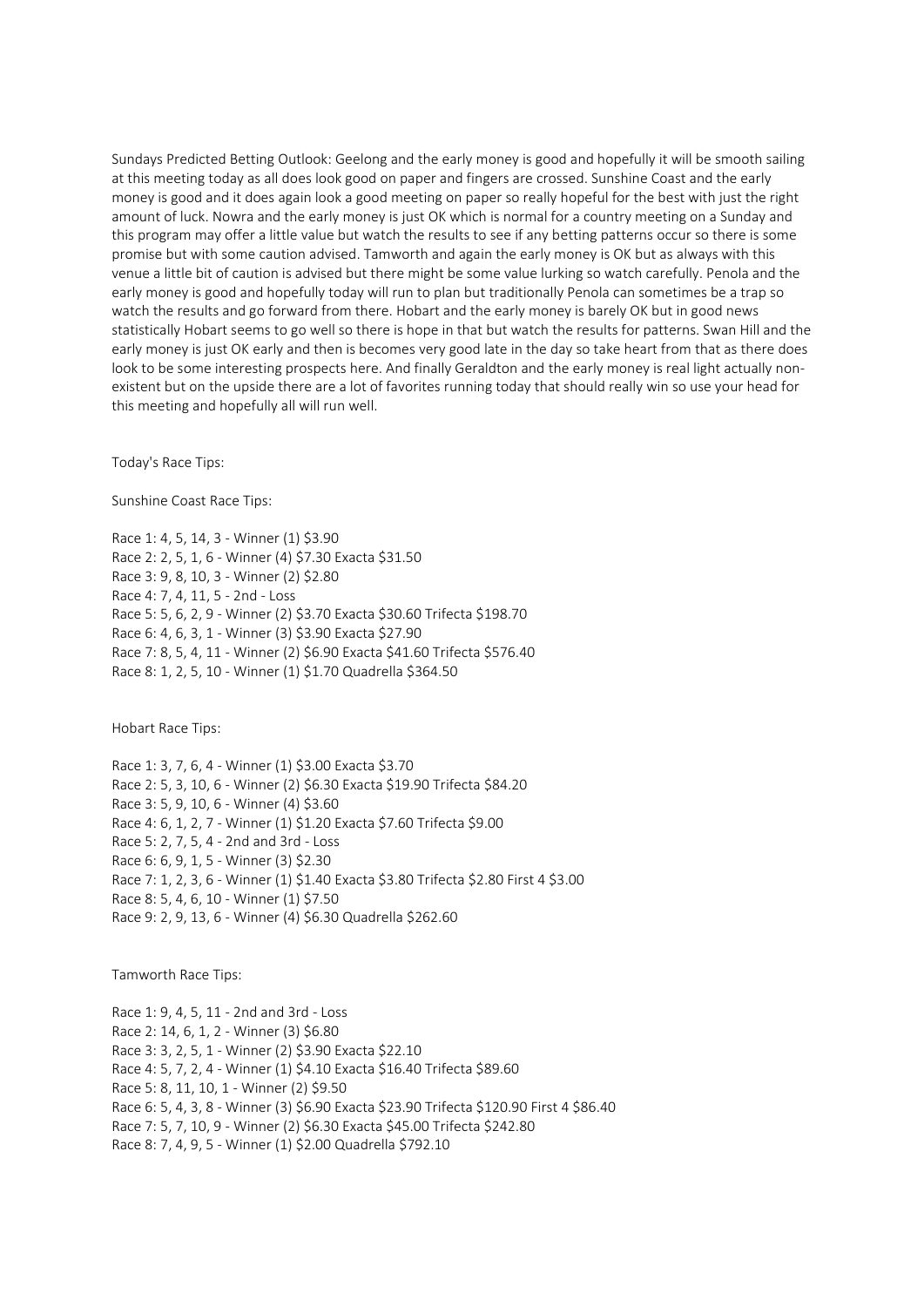Nowra Race Tips:

Race 1: 1, 6, 7, 2 - Winner (1) \$2.80 Race 2: 10, 1, 6, 4 - 2nd and 4th - Loss Race 3: 2, 1, 9, 3 - Winner (4) \$10.10 Exacta \$63.00 Trifecta \$260.00 Race 4: 2, 5, 4, 3 - Winner (2) \$4.30 Exacta \$15.00 Trifecta \$110.30 Race 5: 3, 5, 8, 12 - 3rd - Loss Race 6: 3, 11, 5, 7 - Winner (1) \$3.10 Race 7: 5, 2, 3, 6 - Winner (4) \$4.30

Geelong Race Tips:

Race 1: 7, 4, 6, 3 - 2nd, 3rd and 4th - Loss Race 2: 8, 2, 4, 10 - Winner (3) \$11.90 Exacta \$70.40 Race 3: 11, 14, 6, 4 - Winner (1) \$1.90 Race 4: 6, 10, 11, 9 - Winner (3) \$8.00 Race 5: 3, 7, 8, 6 - Winner (4) \$6.30 Exacta \$24.30 Trifecta \$51.50 First 4 \$172.20 Race 6: 5, 1, 8, 3 - Winner (2) \$4.10 Exacta \$15.40 Trifecta \$32.20 Race 7: 3, 4, 8, 10 - Winner (3) \$3.90 Exacta \$15.60 Race 8: 5, 13, 7, 1 - Winner (1) \$3.80 Exacta \$12.00 Quadrella \$422.30

Penola Race Tips:

Race 1: 1, 2, 6, 8 - 2nd - Loss Race 2: 10, 8, 7, 5 - Winner (2) \$3.20 Exacta \$10.90 Race 3: 5, 8, 6, 10 - Winner (1) \$4.30 Race 4: 7, 1, 8, 2 - Winner (1) \$2.00 Exacta \$7.20 Trifecta \$50.20 Race 5: 4, 7, 3, 2 - Winner (2) \$3.60 Early Quadrella \$163.40 Race 6: 5, 2, 1, 3 - Winner (2) \$4.60 Exacta \$28.60 Trifecta \$76.00 Race 7: 5, 3, 6, 8 - Winner (2) \$3.10 Exacta \$29.20 Trifecta \$46.70 Race 8: 6, 8, 9, 1 - 3rd - Loss Race 9: 4, 3, 9, 8 - Winner (4) \$13.50 Exacta \$57.00 Trifecta \$420.70 First 4 \$719.80

Swan Hill Race Tips:

Race 1: 2, 3, 8, 5 - Winner (1) \$1.80 Exacta \$4.10 Race 2: 8, 4, 2, 11 - 2nd and 4th - Loss Race 3: 4, 2, 8, 5 - Winner (2) \$6.60 Exacta \$53.90 Race 4: 1, 3, 4, 6 - Winner (2) \$2.30 Race 5: 2, 4, 1, 3 - Winner (3) \$4.80 Exacta \$9.00 Race 6: 5, 6, 11, 10 - Loss Race 7: 6, 8, 1, 15 - Winner (2) \$24.20 Exacta \$444.10

Geraldton Race Tips:

Race 1: 1, 5, 2, 4 - Winner (1) \$2.60 Exacta \$9.10 Race 2: 5, 3, 2, 9 - Winner (2) \$3.60 Exacta \$11.80 Race 3: 3, 1, 5, 7 - 3rd and 4th - Loss Race 4: 1, 8, 3, 7 - Winner (1) \$1.40 Race 5: 5, 6, 10, 3 - Winner (4) \$3.60 Race 6: 2, 7, 6, 8 - 2nd, 3rd and 4th - Loss Race 7: 6, 1, 2, 9 - 2nd and 3rd - Loss Race 8: 1, 4, 11, 10 - Winner (1) \$1.80 Exacta \$5.30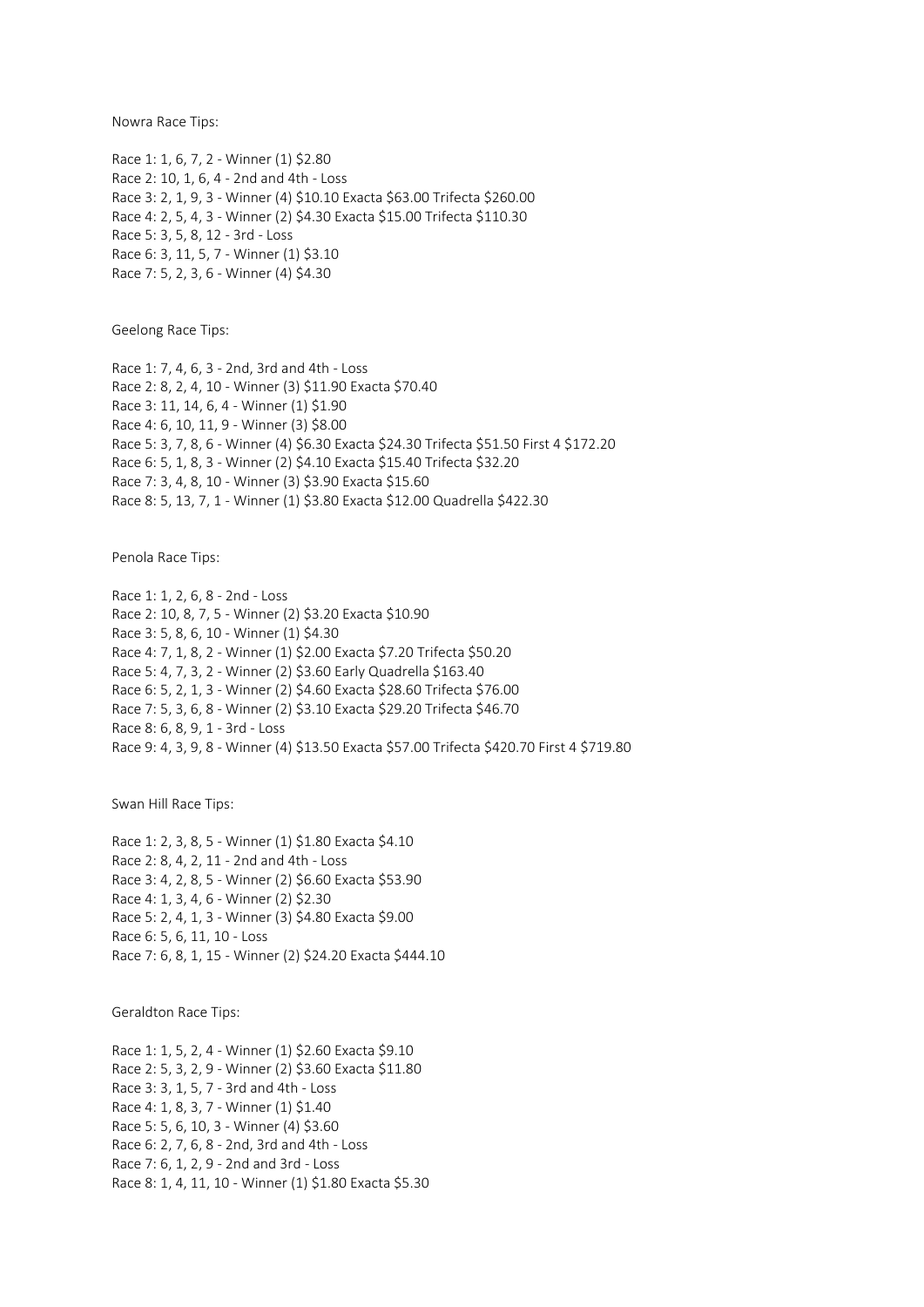Sundays April 22nd 2018 Horse Racing Tips:

The results are in...

Sunday The Final Statistics.

- 1. Top Selection strike rate at 19% out of 47 races.
- 2. Top 2 Selections strike rate at 36% out of 47 races.
- + Total Top 2 Selection winners = 17 out of 47 races.
- 3. Exacta strike rate at 38% out of 47 races.
- + Total Exacta winners = 18 out of 47 races.

Dividends:

- + Best Top Selection win dividend: \$3.40
- + Best Top 2 Selection win dividend: \$6.50
- + Best tipped Exacta dividend: \$65.00
- + Best tipped Trifecta dividend: \$143.80
- + Best tipped First 4 dividend: \$336.60
- + Best tipped Quadrella dividend: \$13389.70

The Day In Summary: So let's have a look at the numbers for this Sundays racing with 47 races covered. For the Exotics there were 18 Exacta's in total which is a strike rate of 38% with the biggest one paying out at \$65.00 with the best tipped Trifecta paying out at \$143.80 and the best tipped First 4 paid out at \$336.60. For Win Bets the best priced Top Selection winner was at \$3.40 with the strike rate for the Top Selection sitting at 19% with the strike rate for the Top 2 Selections sitting at a just OK 36% of all races run. With Quadrella's the best today was an early one at Goulburn and it paid out at \$13389.70. And so that wraps up this Sundays racing.

- The Top 5 Suggested Bets below are the best bets of the day I think are of the best value and they are put there with the absolute clear intention that they will win, but if this happens or not is up to the laws of chance and the elements of luck & fate.

1. Special Suggested Bets Of The Day:

Sunshine Coast Race 2 Banker Exacta:

13 / 3, 6, 14

So its 13 for 1st and 3, 6, 14 for 2nd.

Total Cost: \$12 buys a 400% share of the dividend.

Narrogin Race 4 Banker Exacta: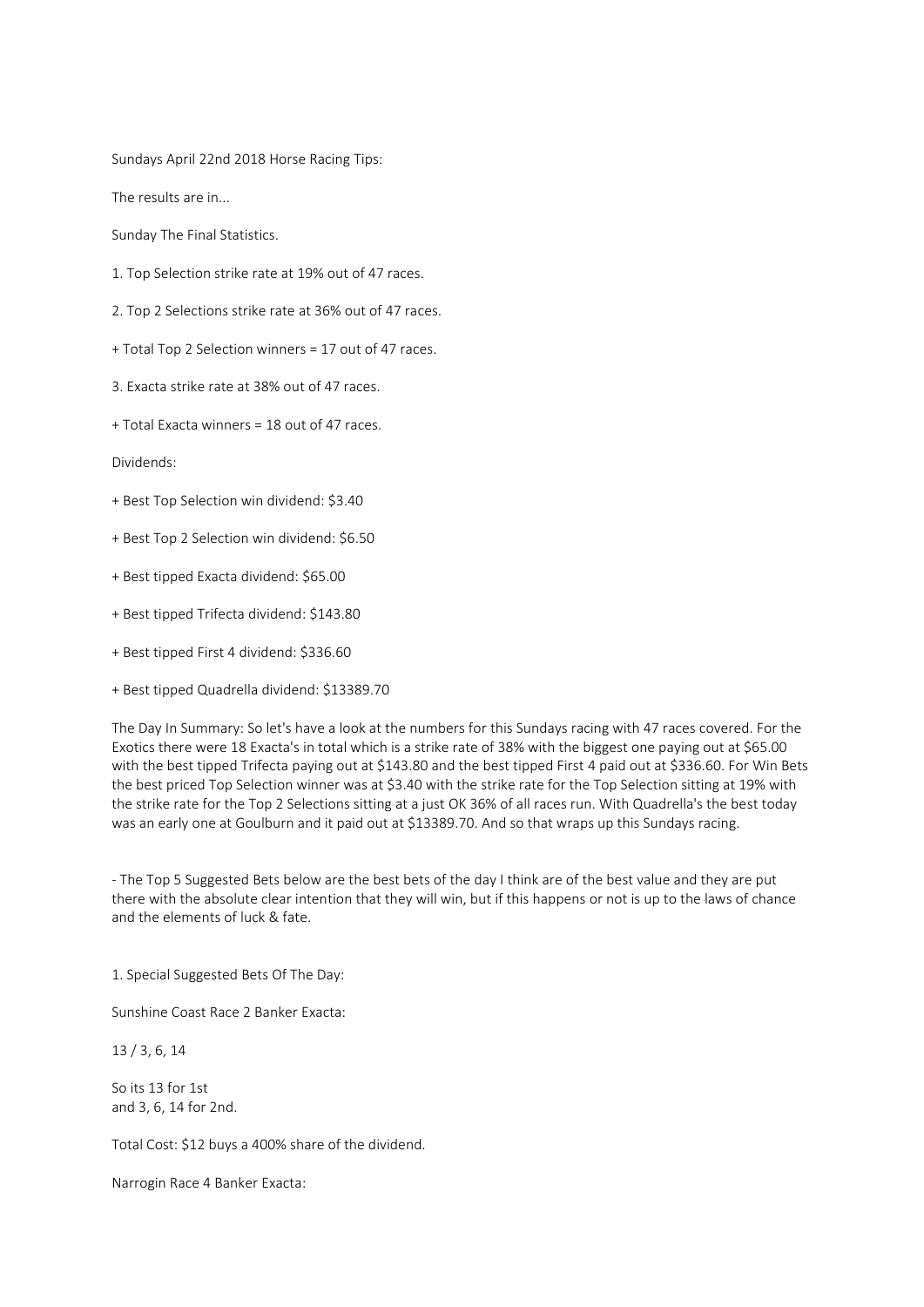2 / 4, 10, 9

So its 2 for 1st and 4, 10, 9 for 2nd.

Total Cost: \$12 buys a 400% share of the dividend.

2. Where The Money Is: Those runners which stand out as being well supported early.

Pt Augusta Race 5 No 11 Princess Astro at \$7.00 and thiis one is clearly liked early in betting and might be worth the mention and a bit of a watch in this open race.

3. Best Longshot's Of The Day:

Sunshine Coast Race 6 No 11 Tedder Avenue at \$10.00 and someone has a real like for this horse early in betting so might be worth a watch at the good eachway odds.

Final Result - Finished 2nd

4. Best Multi Bet Of The Day:

All bets are for the PLACE.

Ballarat Race 7 No 6 | Race 8 No 3 | Race 9 No 13

Suggested Bet: \$10

5. Best Quaddie Of The Day:

Narromine Quadrella:

Race 4: 1, 4, 8, 15 Race 5: 4, 11, 10, 7 Race 6: 3, 7, 11, 5 Race 7: 6, 4, 2, 9

Total Cost: \$13 buys a 5% share of the dividend.

Sundays Predicted Betting Outlook: Ballarat and the early money is good for a Sunday and it is clear that punters think that it is going to be a short priced runners day and I would tend to agree with them and I am generally happy with today's selections as there is value mixed in amongst them but as always watch the results and move forward from there but with a certain sense of confidence. The Sunshine Coast and the early betting money is good and it is squarely aimed at the favorites and there are a lot of them running today so it is an open prediction of not that many surprises at this meeting unless something goes very wrong indeed. Narromine and the early money is light so watch the results and go forward from there on trust with a certain level of optimistic caution required. Goulburn and the early money is OK and its a mix of favorites and value runners so watch the results to see if any betting patterns emerge. PT Augusta and the early money is just OK and it looks like its going to be a hard meeting to predict as I feel its either going to go very well or crash and burn so the best advice is to watch the results and go from there. And finally Narrogin and some days good things can be found at Narrogin on a Sunday so watch the results a little carefully and make a move from there with a little optimism as quite happy with today's selections now all that's needed is the right luck.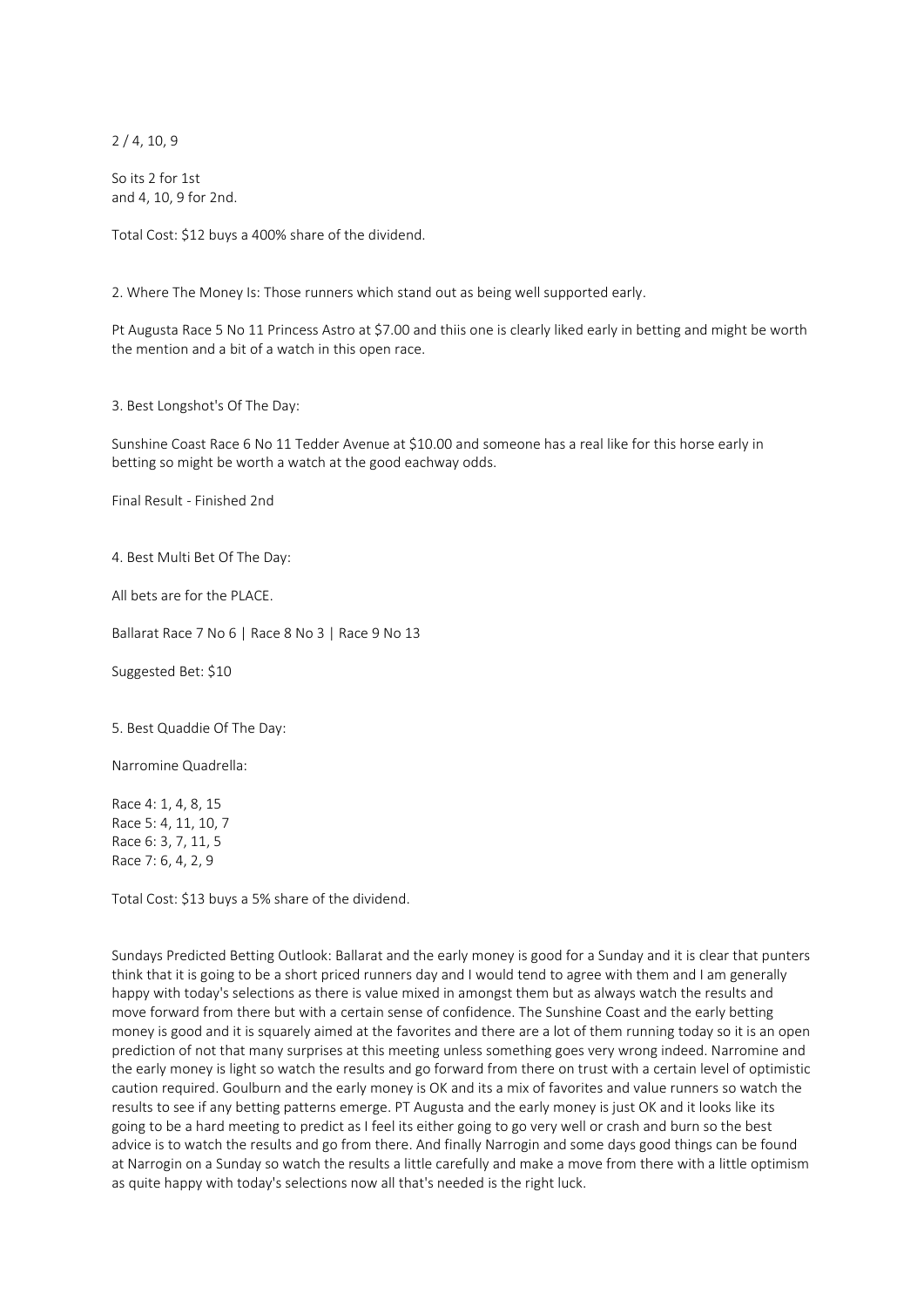Today's Race Tips:

Ballarat Race Tips:

Race 1: 10, 1, 11, 14 - 4th - Loss Race 2: 4, 8, 5, 9 - Winner (2) \$3.90 Exacta \$8.90 Race 3: 2, 5, 9, 3 - 2nd and 4th - Loss Race 4: 4, 11, 7, 5 - Winner (1) \$1.40 Race 5: 4, 5, 6, 1 - Winner (1) \$2.30 Race 6: 4, 6, 11, 7 - Winner (2) \$5.30 Exacta \$44.00 Race 7: 6, 5, 8, 3 - Winner (3) \$10.70 Exacta \$61.50 Trifecta \$143.80 Race 8: 3, 14, 11, 6 - 3rd and 4th - Loss Race 9: 13, 8, 9, 5 - 4th - Loss

Sunshine Coast Race Tips:

Race 1: 5, 10, 11, 2 - 2nd and 3rd - Loss Race 2: 13, 3, 6, 14 - Winner (2) \$6.20 Race 3: 1, 5, 3, 6 - Winner (1) \$3.10 Exacta \$16.10 Trifecta \$23.50 First 4 \$49.60 Race 4: 1, 11, 3, 2 - 2nd, 3rd and 4th - Loss Race 5: 8, 3, 6, 5 - Winner (1) \$3.00 Exacta \$8.70 Race 6: 11, 1, 5, 14 - Winner (2) \$3.40 Exacta \$20.50 Trifecta \$58.50 Race 7: 1, 5, 8, 11 - Winner (2) \$6.50 Race 8: 13, 11, 3, 8 - 3rd and 4th - Loss

Narromine Race Tips:

Race 1: 7, 9, 5, 12 - Winner (1) \$2.30 Exacta \$8.70 - L/S No 9 Race 2: 5, 3, 9, 12 - Winner (2) \$3.10 Race 3: 2, 10, 14, 6 - 3rd and 4th - Loss Race 4: 1, 4, 8, 15 - Winner (4) \$4.00 Race 5: 4, 11, 10, 7 - 3rd - Loss Race 6: 3, 7, 11, 5 - 2nd and 4th - Loss Race 7: 6, 4, 2, 9 - Winner (3) \$2.80 Exacta \$31.00

Pt Augusta Race Tips:

Race 1: 3, 4, 5, 1 - 2nd and 3rd - Loss Race 2: 7, 10, 3, 1 - Winner (1) \$1.70 Exacta \$9.40 Trifecta \$33.10 Race 3: 4, 6, 3, 1 - Winner (2) \$4.00 Exacta \$8.10 Trifecta \$16.60 First 4 \$29.20 Race 4: 6, 5, 3, 7 - Winner (3) \$3.70 Exacta \$14.20 Trifecta \$30.40 Race 5: 11, 5, 7, 6 - 2nd - Loss Race 6: 1, 8, 2, 7 - 2nd - Loss Race 7: 4, 5, 1, 6 - Winner (4) \$3.20 Race 8: 5, 3, 7, 6 - Loss

Goulburn Race Tips:

Race 1: 4, 8, 3, 7 - Winner (3) \$5.90 Exacta \$32.10 Trifecta \$55.50 First 4 \$209.60 Race 2: 2, 4, 6, 8 - Winner (4) \$4.20 Exacta \$6.50 Race 3: 1, 7, 5, 4 - Winner (4) \$19.60 Exacta \$65.00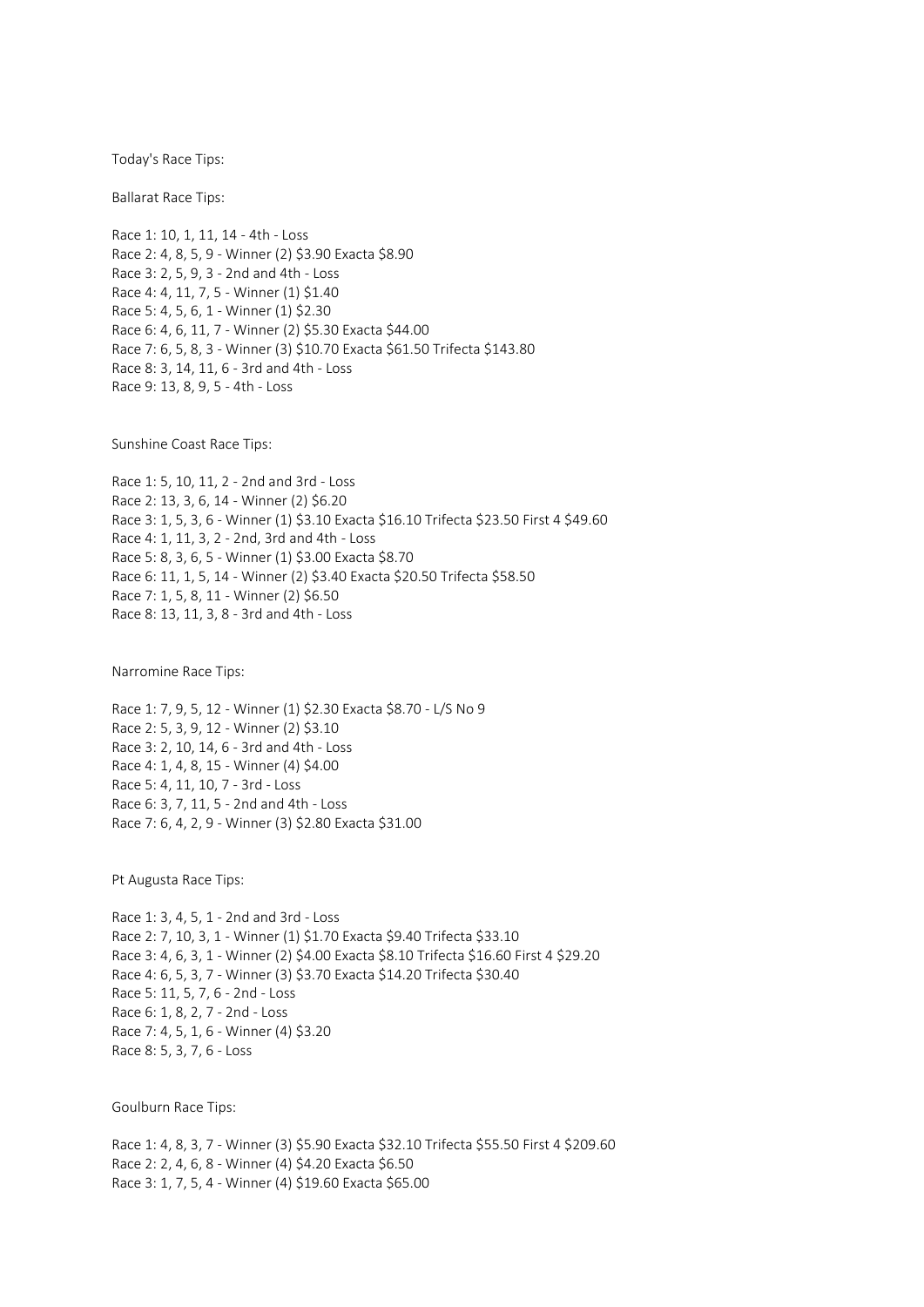Race 4: 7, 2, 5, 8 - Winner (2) \$4.20 Exacta \$7.50 Trifecta \$52.00 Early Quadrella \$13389.70 Race 5: 10, 8, 4, 2 - Winner (1) \$1.90 Exacta \$8.90 Race 6: 6, 9, 7, 8 - 3rd and 4th - Loss Race 7: 12, 3, 5, 9 - 2nd and 3rd - Loss

Narrogin Race Tips:

Race 1: 4, 6, 3, 8 - Winner (3) \$14.90 Exacta \$15.30 Trifecta \$103.40 Race 2: 6, 3, 4, 7 - Winner (1) \$3.40 Race 3: 7, 5, 4, 3 - 2nd, 3rd and 4th - Loss Race 4: 2, 4, 10, 9 - Winner (1) \$1.60 Race 5: 6, 8, 3, 4 - Winner (3) \$5.90 Race 6: 4, 7, 5, 9 - 3rd and 4th - Loss Race 7: 8, 9, 6, 2 - Winner (4) \$4.30 Exacta \$16.60 Trifecta \$74.20 First 4 \$336.60 Race 8: 5, 1, 4, 9 - 2nd and 3rd - Loss

Sundays April 15th 2018 Horse Racing Tips:

The results are in...

Sunday The Final Statistics.

- 1. Top Selection strike rate at 25% out of 63 races.
- 2. Top 2 Selections strike rate at 35% out of 63 races.
- + Total Top 2 Selection winners = 22 out of 63 races.
- 3. Exacta strike rate at 48% out of 63 races.
- + Total Exacta winners = 30 out of 63 races.

Dividends:

- + Best Top Selection win dividend: \$7.30
- + Best Top 2 Selection win dividend: \$7.30
- + Best tipped Exacta dividend: \$214.00
- + Best tipped Trifecta dividend: \$825.30
- + Best tipped First 4 dividend: \$1156.80
- + Best tipped Quadrella dividend: \$393.40

The Day In Summary: So let's have a look at the numbers for this Sundays racing with 63 races covered. For the Exotics there were 30 Exacta's in total which is a strike rate of 48% with the biggest one paying out at \$214.00 with the best tipped Trifecta paying out at \$825.30 and the best tipped First 4 paid out at \$1156.80. For Win Bets the best priced Top Selection winner was at \$7.30 with the strike rate for the Top Selection sitting at 25% with the strike rate for the Top 2 Selections sitting at a just OK 35% of all races run. With Quadrella's the best today was an early one at Geraldton and it paid out at \$393.40. And so that wraps up this Sundays racing.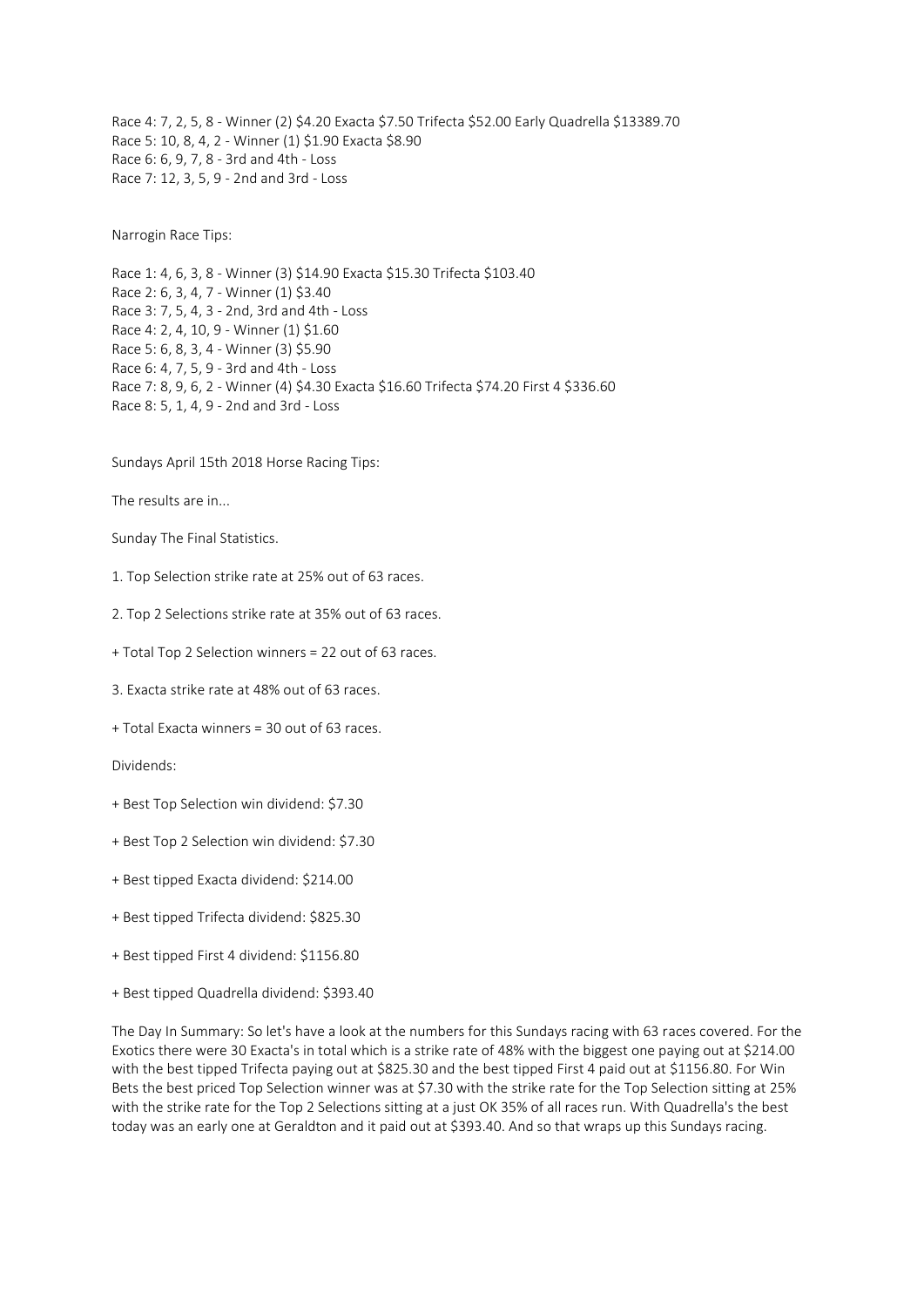- The Top 5 Suggested Bets below are the best bets of the day I think are of the best value and they are put there with the absolute clear intention that they will win, but if this happens or not is up to the laws of chance and the elements of luck & fate.

1. Special Suggested Bets Of The Day:

Armidale Race 1 Banker Exacta:

1 / 2, 11, 12

So its 1 for 1st and 2, 11, 12 for 2nd.

Total Cost: \$12 buys a 400% share of the dividend.

2. Where The Money Is: Those runners which stand out as being well supported early.

Toowoomba Race 9 No 5 Suzy's Rose at \$8.50 and there is enough early betting money flowing to get me a little interested in this runner having its 1st run back from a spell today and I will be watching with some interest.

3. Best Longshot's Of The Day:

Terang Race 2 No 13 Focus On Glory at \$51.00 and someone has had a nice go at this one in the early betting so might be worth a small place bet at the \$9.00 on offer as an interest.

4. Best Multi Bet Of The Day:

All Bets are for the PLACE.

Armidale Race 5 No 6 | Race 6 No 7 | Race 7 No 11

Suggested Bet: \$10

5. Best Quaddie Of The Day:

Naracoorte Quadrella:

Race 5: 1, 9, 7, 4 Race 6: 4, 7, 8, 6 Race 7: 4, 7, 8, 1 Race 8: 9, 8, 2, 1

Total Cost: \$13 buys a 5% share of the dividend.

Sundays Predicted Betting Outlook: Toowoomba and the early money is good from races 3 onward's and I suspect it will turn out to be a favored runners day at this meeting. Terang and the early money is good with a confident outlook for today's selections but as always watch the results and go from there. Pakenham and there is not a lot of interest in this meeting which is mainly hurdle races but you never know something good may happen so watch the results and make a move from there. Hobart and the punters have deserted this meeting with very low early betting interest so if you are having a bet here use some level of caution. Natacoorte and the early money is OK and there looks to be a bit of sneaky value on this meeting so watch it a little closely. Wagga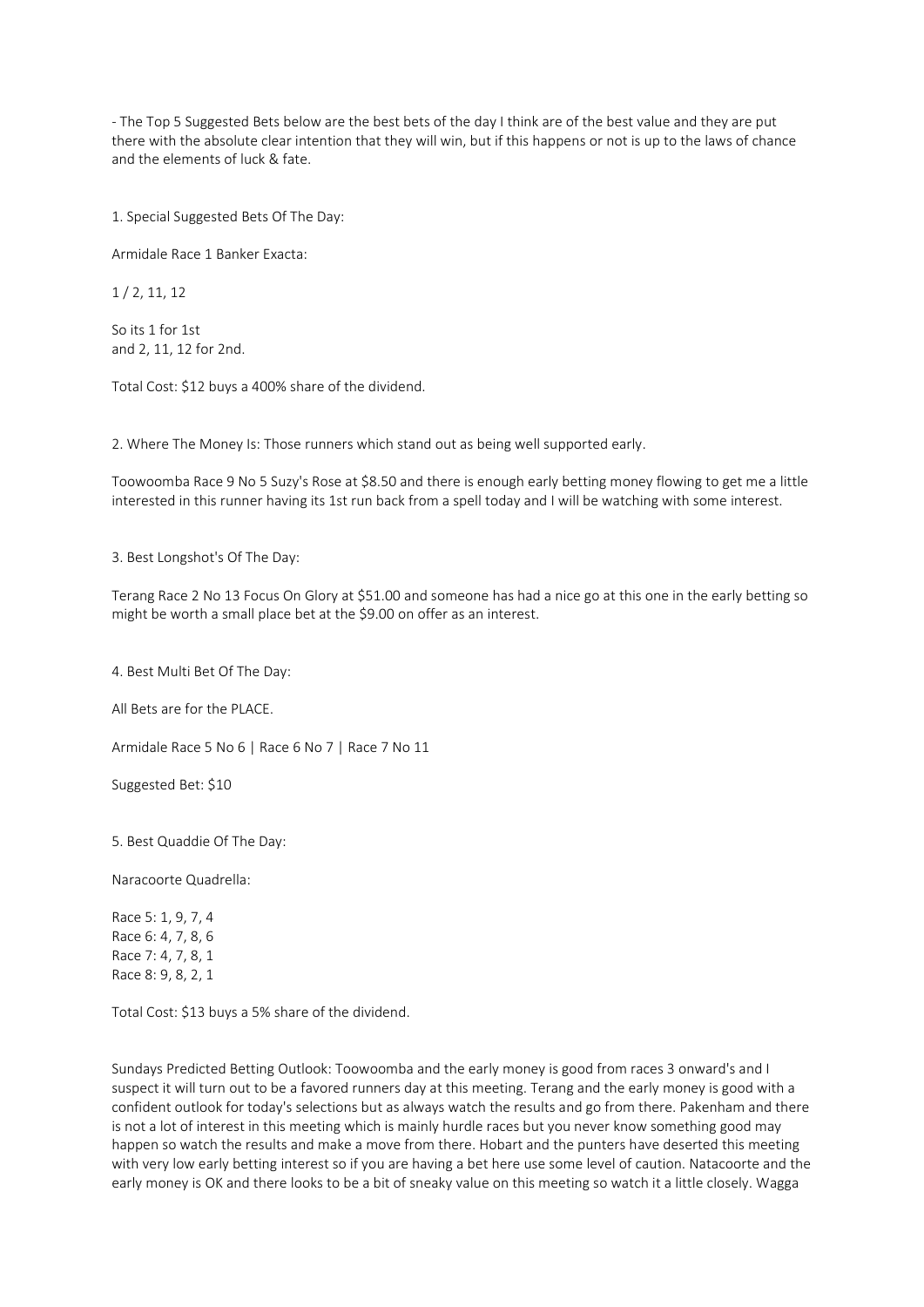& Armidale and there is interest there and possible value as well and hopefully both these meetings will run to plan. And finally Geraldton and there is not a lot of early betting interest so watch the results carefully and apply a level of caution.

Today's Race Tips:

Toowoomba Race Tips:

Race 1: 9, 6, 5, 3 - 2nd - Loss Race 2: 2, 3, 1, 7 - 2nd and 4th - Loss Race 3: 2, 3, 1, 4 - Winner (3) \$8.10 Exacta \$50.50 Race 4: 3, 8, 4, 6 - Winner (4) \$8.40 Exacta \$41.30 Trifecta \$234.00 First 4 \$840.80 Race 5: 4, 2, 3, 5 - Winner (1) \$2.80 Exacta \$11.40 Race 6: 4, 2, 7, 5 - Winner (1) \$1.90 Exacta \$3.90 Race 7: 2, 9, 12, 3 - 3rd and 4th - Loss Race 8: 11, 13, 7, 5 - 2nd and 4th - Loss Race 9: 5, 7, 3, 6 - 2nd - Loss

Pakenham Race Tips:

Race 1: 1, 4, 6, 5 - Winner (4) \$2.10 Exacta \$11.60 Trifecta \$32.00 Race 2: 2, 4, 3, 1 - Winner (3) \$3.60 Exacta \$8.70 Trifecta \$43.80 Race 3: 1, 4, 3, 6 - Winner (2) \$4.50 Exacta \$31.10 Race 4: 1, 3, 7, 6 - Winner (1) \$2.70 Exacta \$5.20 Early Quadrella \$228.60 Race 5: 5, 4, 3, 2 - Winner (1) \$2.50 Exacta \$32.60 Race 6: 7, 4, 2, 1 - Winner (2) \$4.70 Race 7: 6, 1, 4, 5 - Winner (3) \$3.20 Exacta \$11.30 Race 8: 3, 5, 4, 7 - Winner (3) \$4.20 Quadrella \$405.90

Hobart Race Tips:

Race 1: 3, 1, 2, 5 - Winner (1) \$1.20 Exacta \$1.60 Trifecta \$2.50 First 4 \$3.60 Race 2: 1, 4, 5, 3 - Winner (4) \$4.30 Race 3: 7, 6, 2, 8 - Winner (1) \$2.00 Exacta \$11.60 Race 4: 5, 8, 7, 2 - Winner (3) \$6.30 Early Quadrella \$92.70 Race 5: 7, 6, 10, 3 - 3rd and 4th - Loss Race 6: 4, 3, 5, 7 - Winner (1) \$4.00 Exacta \$9.70 Race 7: 1, 6, 7, 2 - Winner (1) \$1.60 Exacta \$5.70 Trifecta \$28.20 Race 8: 1, 7, 5, 10 - Winner (3) \$7.40 Exacta \$98.50

Terang Race Tips:

Race 1: 14, 6, 10, 2 - Winner (4) \$4.00 Exacta \$38.60 Trifecta \$132.50 Race 2: 6, 2, 5, 13 - Winner (2) \$3.90 Exacta \$12.40 Race 3: 3, 8, 17, 2 - 2nd and 4th - Loss Race 4: 8, 13, 1, 10 - Winner (1) \$2.40 Race 5: 3, 5, 7, 8 - 3rd and 4th - Loss Race 6: 7, 4, 8, 1 - Winner (2) \$4.90 Race 7: 4, 12, 2, 10 - Loss Race 8: 15, 5, 14, 6 - Winner (3) \$6.00

Naracoorte Race Tips: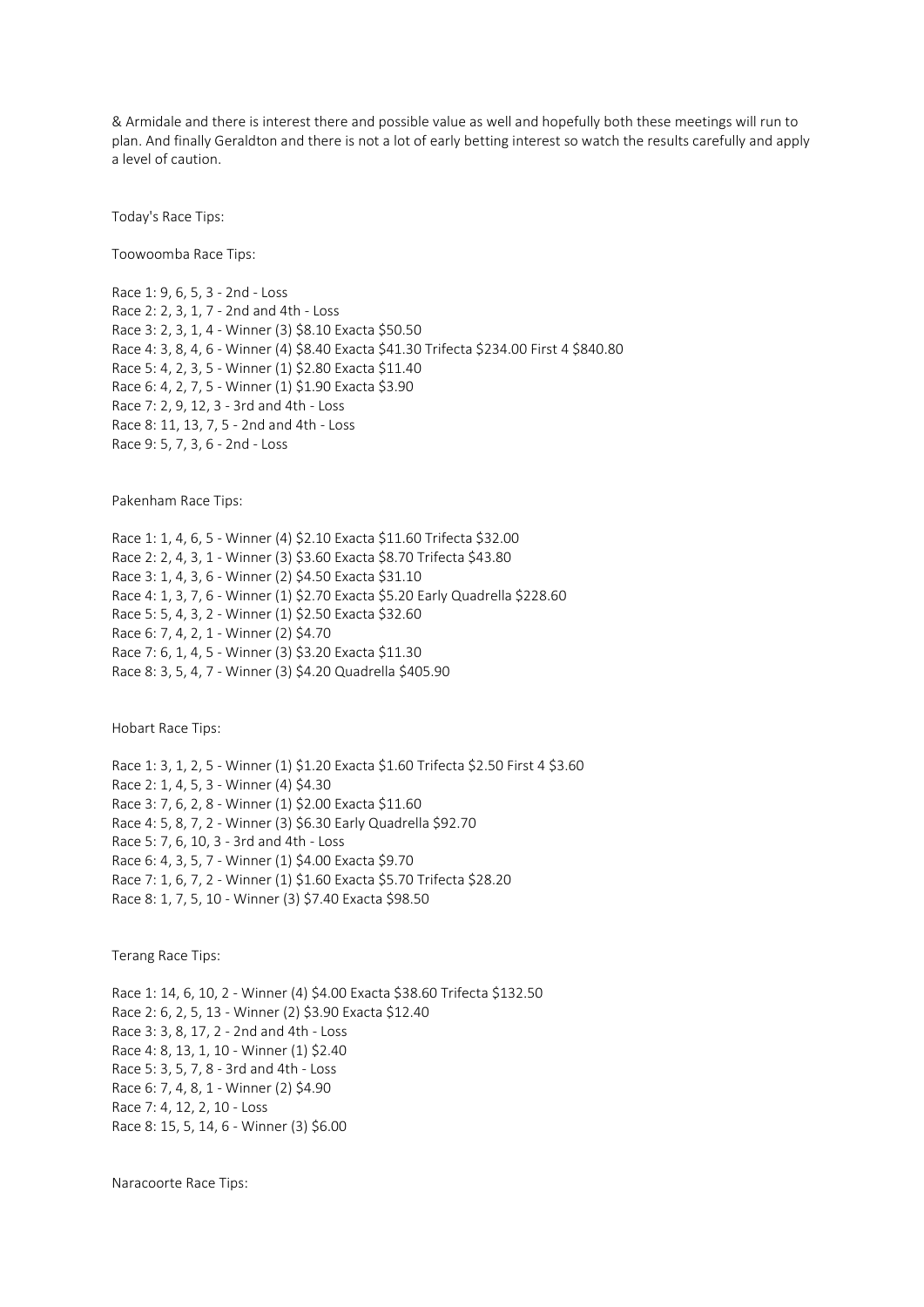Race 1: 4, 6, 8, 7 - Winner (4) \$4.30 Exacta \$14.80 Trifecta \$34.80 First 4 \$272.80 Race 2: 6, 2, 10, 8 - 3rd - Loss Race 3: 2, 14, 3, 9 - Winner (2) \$4.30 Exacta \$18.20 Race 4: 1, 6, 7, 2 - Winner (4) \$3.00 Exacta \$7.80 Trifecta \$65.40 Race 5: 1, 9, 7, 4 - Winner (4) \$10.40 Race 6: 4, 7, 8, 6 - Winner (3) \$7.50 Exacta \$20.20 Race 7: 4, 7, 8, 1 - 2nd, 3rd and 4th - Loss Race 8: 9, 8, 2, 1 - Winner (4) \$7.90

Armidale Race Tips:

Race 1: 1, 2, 11, 12 - Winner (4) \$20.80 Exacta \$214.00 Trifecta \$825.30 First 4 \$1156.80 Race 2: 3, 11, 14, 4 - 2nd - Loss Race 3: 1, 3, 2, 4 - Winner (1) \$2.50 Race 4: 2, 5, 4, 7 - Winner (4) \$6.30 Race 5: 6, 2, 8, 7 - 4th - Loss Race 6: 7, 1, 5, 9 - 2nd - Loss Race 7: 11, 14, 9, 5 - Winner (4) \$6.40

Wagga Race Tips:

Race 1: 1, 3, 2, 4 - Winner (3) \$8.80 Exacta \$25.60 Trifecta \$132.90 Race 2: 11, 6, 1, 12 - Winner (3) \$5.80 Exacta \$33.50 Race 3: 9, 8, 7, 2 - Winner (4) \$6.20 Exacta \$12.90 Trifecta \$66.60 Race 4: 6, 2, 5, 7 - Winner (1) \$4.00 Exacta \$11.90 Race 5: 2, 8, 7, 11 - 3rd and 4th - Loss Race 6: 8, 12, 6, 2 - Winner (4) \$8.40 Race 7: 4, 7, 11, 5 - 3rd - Loss

Geraldton Race Tips:

Race 1: 1, 9, 3, 6 - Winner (1) \$5.50 Exacta \$25.10 Race 2: 6, 9, 2, 5 - Winner (1) \$5.70 Exacta \$13.10 Race 3: 6, 4, 5, 10 - Winner (1) \$7.30 Exacta \$44.20 Race 4: 1, 4, 12, 11 - Winner (1) \$2.50 Early Quadrella \$393.40 Race 5: 3, 7, 5, 1 - 3rd - Loss Race 6: 6, 5, 2, 13 - Loss Race 7: 4, 1, 3, 6 - Winner (1) \$2.20 Exacta \$22.30 Race 8: 2, 1, 10, 6 - Winner (2) \$3.90

Sundays April 8th 2018 Horse Racing Tips:

The results are in...

Sunday The Final Statistics.

1. Top Selection strike rate at 31% out of 61 races.

2. Top 2 Selections strike rate at 46% out of 61 races.

+ Total Top 2 Selection winners = 28 out of 61 races.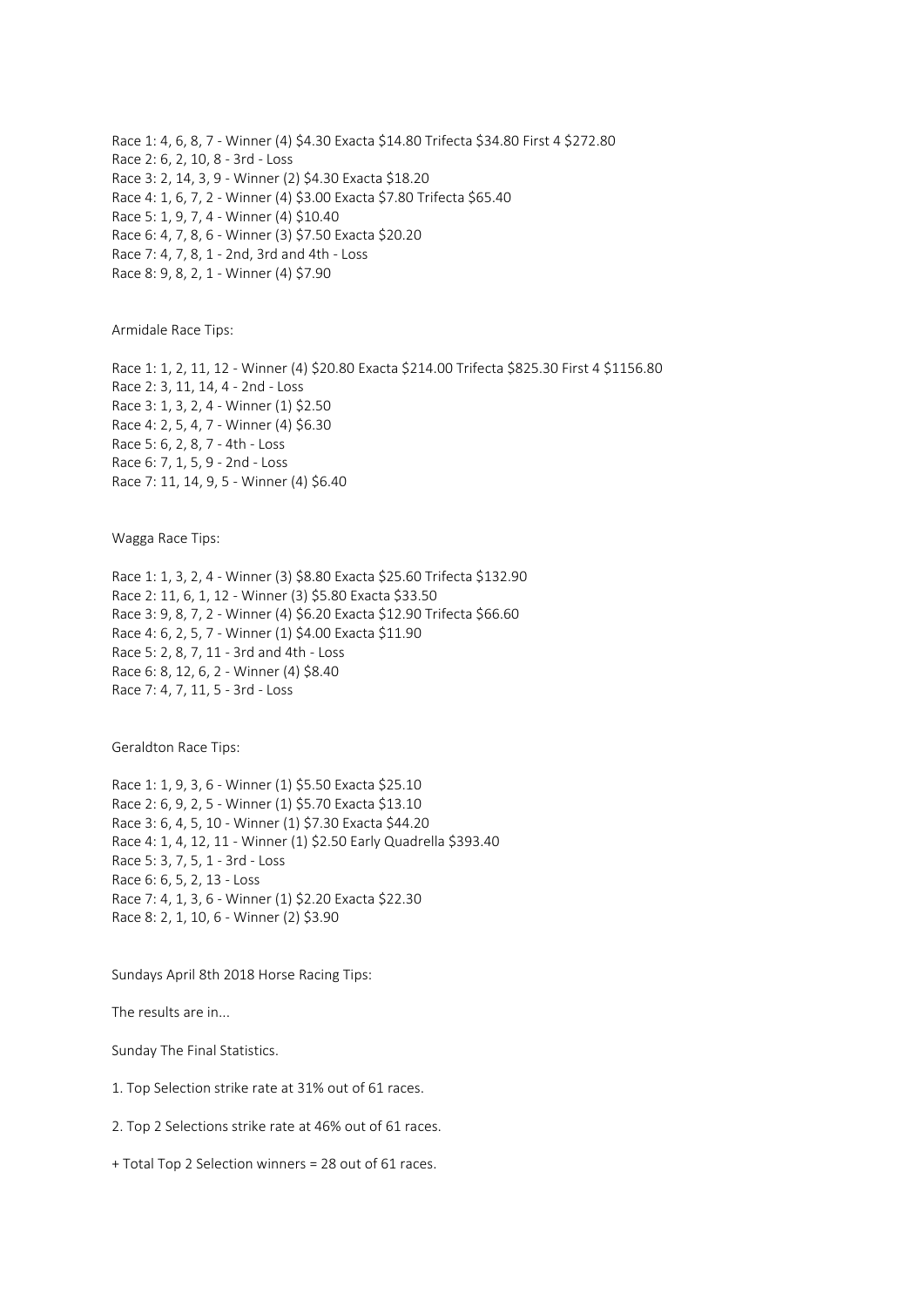3. Exacta strike rate at 39% out of 61 races.

+ Total Exacta winners = 24 out of 61 races.

Dividends:

+ Best Top Selection win dividend: \$7.70

+ Best Top 2 Selection win dividend: \$14.50

- + Best tipped Exacta dividend: \$93.10
- + Best tipped Trifecta dividend: \$229.70
- + Best tipped First 4 dividend: \$545.20
- + Best tipped Quadrella dividend: \$1074.10

The Day In Summary: So let's have a look at the numbers for this Sundays racing with 61 races covered. For the Exotics there were 24 Exacta's in total which is a strike rate of 39% with the biggest one paying out at \$93.10 with the best tipped Trifecta paying out at \$229.70 and the best tipped First 4 paid out at \$545.20. For Win Bets the best priced Top Selection winner was at \$7.70 with the strike rate for the Top Selection sitting at 31% with the strike rate for the Top 2 Selections sitting at a respectable 46% of all races run. With Quadrella's the best today was a main one at Pinjarra and it paid out at \$1074.10. And so that wraps up this Sundays racing.

- The Top 5 Suggested Bets below are the best bets of the day I think are of the best value and they are put there with the absolute clear intention that they will win, but if this happens or not is up to the laws of chance and the elements of luck & fate.

1. Special Suggested Bets Of The Day:

Wellington Race 1 Banker Exacta:

12 / 10, 4, 8

So its 12 for 1st and 10, 4, 8 for 2nd.

Total Cost: \$12 buys a 400% share of the dividend.

2. Where The Money Is: Those runners which stand out as being well supported early.

Sunshine Coast Race 4 No 7 Manilla Miss at \$6.00 and there is noticeable support early for this one which may make it worth a watch.

Final Result - Finished 1st

3. Best Longshot's Of The Day:

Ballarat Race 8 No 13 Teodora at \$9.00 and there is really good support for this one early so may well be one to mark down for a little later today.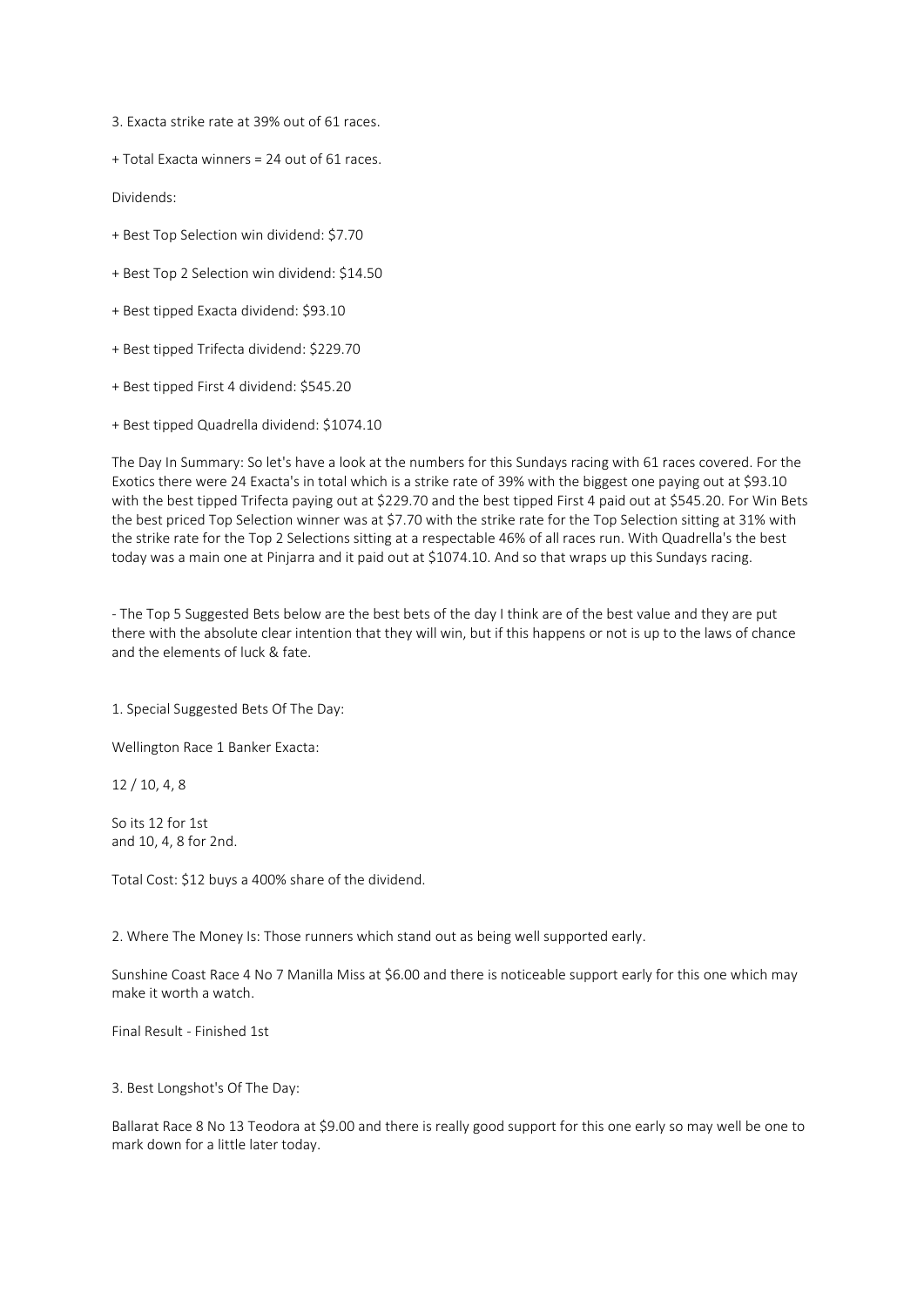4. Best Multi Bet Of The Day:

All bets are for the PLACE.

Sunshine Coast Race 4 No 7 | Race 5 No 7 | Race 6 No 7

Suggested Bet: \$10

Final Result - A win and paid out at \$49.00 for \$10

5. Best Quaddie Of The Day:

Ballarat Quadrella:

Race 5: 6, 7, 4, 3 Race 6: 3, 6, 8, 1 Race 7: 8, 7, 2, 3 Race 8: 13, 3, 12, 10

Total Cost: \$13 buys a 5% share of the dividend.

Sundays Predicted Betting Outlook: And surprisingly for a Sunday the early money is good everywhere except for Gundagai which is very low so just watch the results today and go from there with some sense of confidence overall today.

Today's Race Tips:

Launceston Race Tips:

Race 1: 1, 5, 4, 2 - Winner (1) \$2.20 Exacta \$9.90 Trifecta \$198.10 Race 2: 10, 2, 6, 12 - Winner (1) \$2.70 Race 3: 9, 3, 6, 7 - 2nd, 3rd and 4th - Loss Race 4: 3, 1, 6, 5 - 2nd and 4th - L/S No 3 Race 5: 3, 4, 1, 5 - Winner (2) \$3.60 Race 6: 7, 5, 1, 4 - Winner (2) \$10.00 Race 7: 5, 8, 10, 9 - 2nd and 4th - Loss Race 8: 13, 7, 1, 8 - Winner (3) \$4.70 Exacta \$4.70

Sunshine Coast Race Tips:

Race 1: 6, 12, 3, 5 - 2nd and 4th - Loss Race 2: 2, 5, 3, 1 - Winner (3) \$6.00 Exacta \$21.10 Trifecta \$84.10 Race 3: 3, 2, 5, 1 - Winner (3) \$4.30 Exacta \$12.90 Trifecta \$49.50 First 4 \$57.20 Race 4: 7, 3, 11, 1 - Winner (1) \$7.70 Race 5: 7, 4, 5, 6 - 3rd and 4th - Loss Race 6: 7, 3, 9, 2 - 2nd and 3rd - Loss Race 7: 10, 1, 9, 6 - Winner (1) \$4.80 Exacta \$48.30

Wellington Race Tips:

Race 1: 12, 10, 4, 8 - 3rd and 4th - Loss Race 2: 1, 8, 9, 5 - Winner (1) \$2.90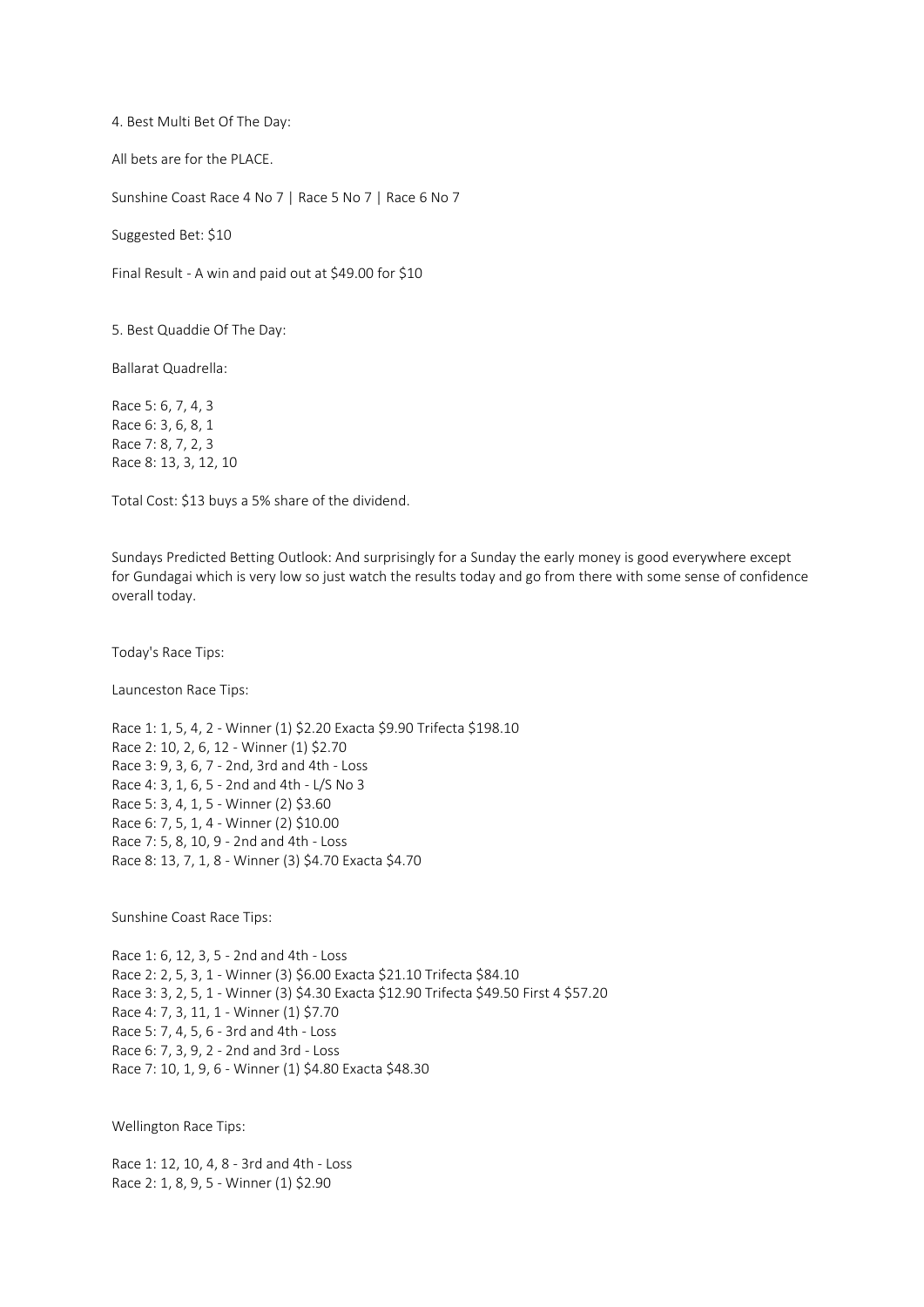Race 3: 2, 5, 11, 12 - Winner (2) \$3.40 Race 4: 6, 1, 8, 2 - 2nd and 3rd - Loss Race 5: 8, 11, 9, 5 - 4th - Loss Race 6: 5, 13, 4, 3 - Winner (1) \$4.50 Race 7: 11, 13, 17, 6 - Winner (2) \$3.50 Exacta \$34.70 Trifecta \$220.60 Race 8: 2, 9, 7, 3 - 2nd and 3rd - Loss

Ballarat Race Tips:

Race 1: 8, 4, 5, 3 - Winner (4) \$3.20 Exacta \$11.70 Race 2: 9, 10, 8, 1 - Winner (1) \$1.90 Exacta \$14.90 Race 3: 8, 9, 3, 11 - 2nd and 4th - Loss Race 4: 6, 1, 5, 3 - Winner (3) \$9.30 Exacta \$35.90 Race 5: 6, 7, 4, 3 - Winner (2) \$3.40 Race 6: 3, 6, 8, 1 - 2nd, 3rd and 4th - Loss Race 7: 8, 7, 2, 3 - Winner (4) \$13.30 Exacta \$41.50 Race 8: 13, 3, 12, 10 - Winner (3) \$10.30

Pt Augusta Race Tips:

Race 1: 2, 3, 5, 1 - 2nd, 3rd and 4th - Loss Race 2: 6, 8, 3, 2 - Winner (1) \$5.20 Exacta \$14.30 Trifecta \$31.60 First 4 \$66.60 Race 3: 6, 3, 8, 1 - Winner (3) \$3.30 Exacta \$8.60 Trifecta \$134.40 First 4 \$545.20 Race 4: 2, 6, 1, 4 - Winner (3) \$4.90 Race 5: 2, 3, 8, 9 - Winner (2) \$9.10 Exacta \$36.40 Trifecta \$165.60 Race 6: 9, 5, 1, 7 - Race Abandoned Race 7: 7, 8, 3, 12 - 2nd - Loss

Gunadgai Race Tips:

Race 1: 11, 10, 8, 6 - Winner (3) \$2.70 - L/S No 10 Race 2: 4, 10, 11, 6 - Winner (3) \$2.50 Race 3: 4, 3, 8, 7 - Winner (1) \$2.80 Race 4: 5, 4, 8, 9 - Winner (1) \$3.20 Exacta \$11.70 Race 5: 3, 10, 8, 9 - Winner (1) \$1.30 Exacta \$6.60 Race 6: 8, 5, 7, 2 - 2nd and 3rd - Loss Race 7: 4, 5, 10, 8 - 3rd and 4th - Loss Race 8: 4, 7, 3, 1 - 2nd and 4th - Loss

Echuca Race Tips:

Race 1: 6, 5, 13, 3 - Winner (3) \$3.80 Exacta \$18.60 Race 2: 8, 1, 4, 11 - Winner (1) \$1.60 Race 3: 8, 6, 9, 4 - Winner (1) \$2.10 Race 4: 6, 2, 3, 4 - Winner (2) \$4.00 Early Quadrella \$99.60 Race 5: 6, 3, 4, 11 - Winner (2) \$3.10 Race 6: 6, 7, 10, 3 - Winner (3) \$4.10 Exacta \$19.60 Trifecta \$110.40 Race 7: 6, 5, 3, 8 - Winner (1) \$2.90 Exacta \$15.50 Quadrella \$292.70

Pinjarra Race Tips:

Race 1: 5, 6, 3, 4 - Winner (4) \$14.20 Exacta \$44.60 Trifecta \$229.70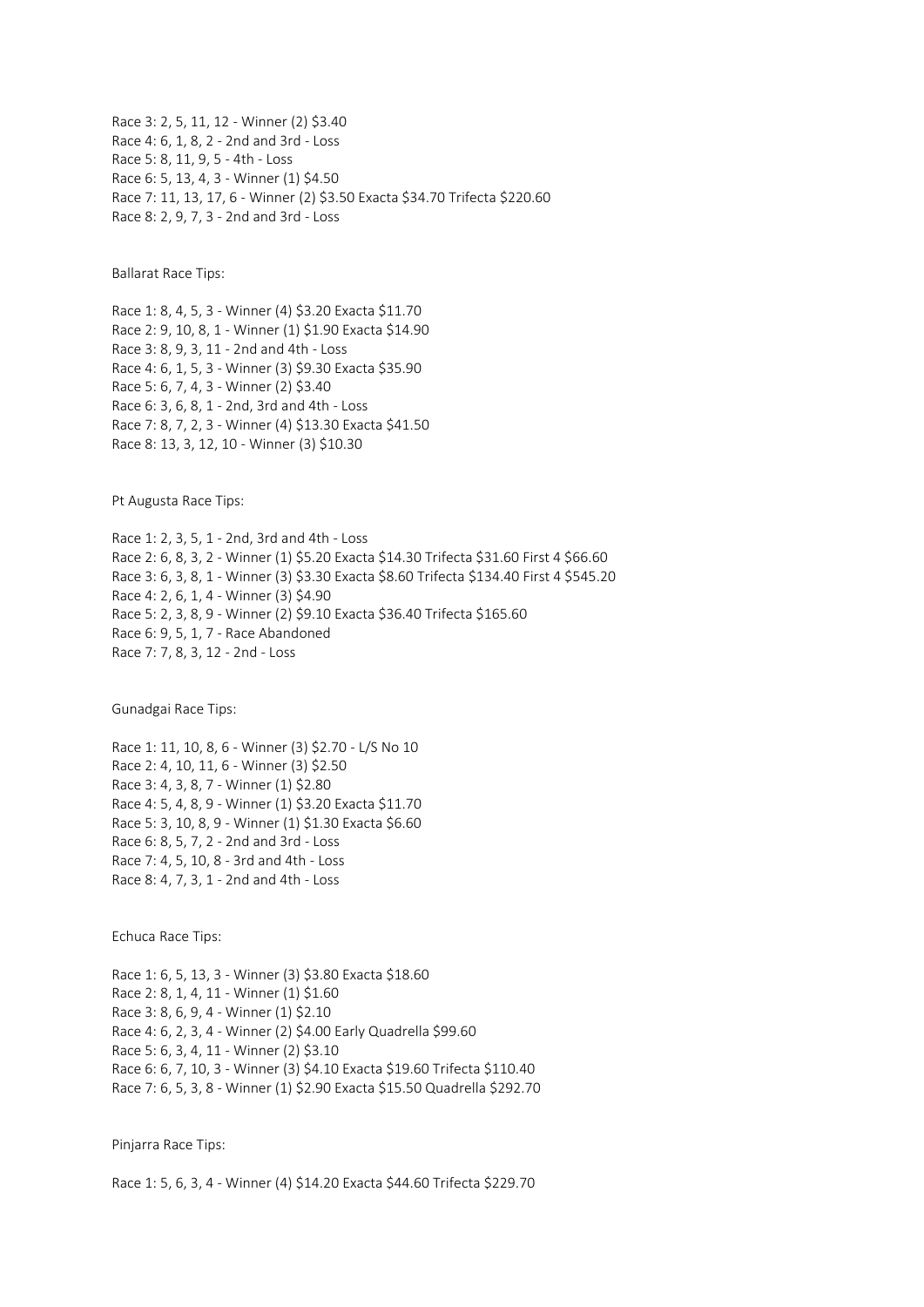Race 2: 4, 2, 6, 3 - Winner (2) \$4.20 Exacta \$44.10 Trifecta \$143.90 Race 3: 12, 3, 5, 11 - Winner (1) \$3.10 Exacta \$8.60 Trifecta \$23.50 Race 4: 3, 11, 5, 4 - 2nd and 4th - Loss Race 5: 2, 10, 6, 8 - 2nd and 4th - Loss Race 6: 1, 6, 7, 2 - Winner (1) \$3.20 Exacta \$24.20 Race 7: 8, 10, 3, 2 - Winner (1) \$5.80 Race 8: 6, 10, 11, 2 - Winner (2) \$14.50 Exacta \$93.10 Race 9: 2, 3, 7, 1 - Winner (1) \$3.50 Exacta \$11.30 Quadrella \$1074.10

Sundays April 1st 2018 Horse Racing Tips:

The results are in...

Sunday The Final Statistics.

1. Top Selection strike rate at 20% out of 56 races.

2. Top 2 Selections strike rate at 50% out of 56 races.

+ Total Top 2 Selection winners = 28 out of 56 races.

3. Exacta strike rate at 48% out of 56 races.

+ Total Exacta winners = 27 out of 56 races.

Dividends:

- + Best Top Selection win dividend: \$6.80
- + Best Top 2 Selection win dividend: \$8.70
- + Best tipped Exacta dividend: \$56.80
- + Best tipped Trifecta dividend: \$342.20
- + Best tipped First 4 dividend: \$277.20
- + Best tipped Quadrella dividend: \$1253.90

The Day In Summary: So let's have a look at the numbers for this Sundays racing with 56 races covered. For the Exotics there were 27 Exacta's in total which is a strike rate of 48% with the biggest one paying out at \$56.80 with the best tipped Trifecta paying out at \$342.20 and the best tipped First 4 paid out at \$277.20. For Win Bets the best priced Top Selection winner was at \$6.80 with the strike rate for the Top Selection sitting at 20% with the strike rate for the Top 2 Selections sitting at a respectable 50% of all races run. With Quadrella's the best today was an early one at Penola and it paid out at \$1253.90. And so that wraps up this Sundays racing.

1. Special Suggested Bets Of The Day:

Muswellbrook Race 8 Banker Exacta:

14 / 9, 6, 1

So its 14 for 1st and 9, 6, 1 for 2nd.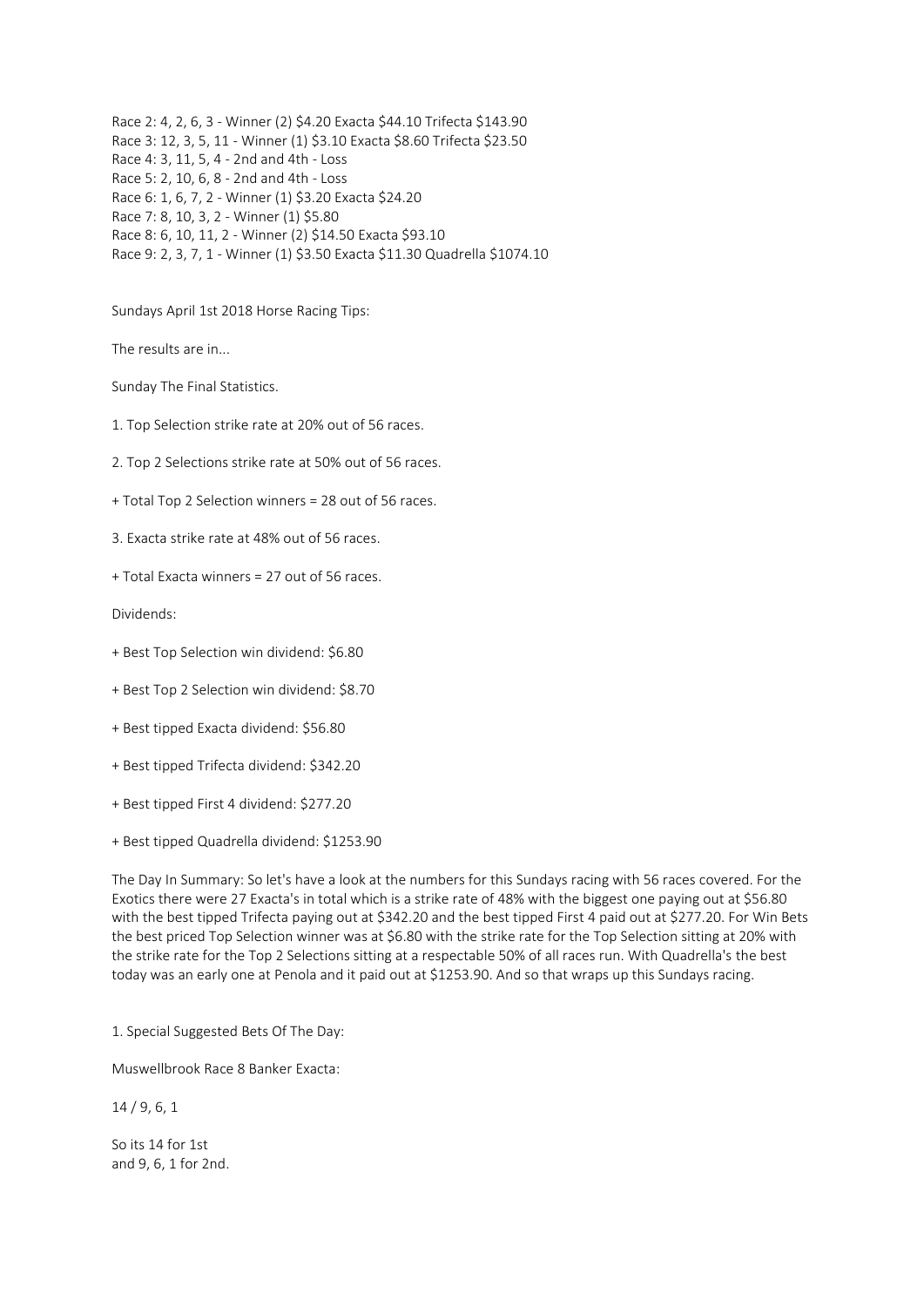Total Cost: \$12 buys a 400% share of the dividend.

2. Where The Money Is: Those runners which stand out as being well supported early.

Mornington Race 5 No 5 Thumbtacks at \$5.00 and there is enough early money support to show this one some respect.

3. Best Longshot's Of The Day:

Mornington Race 6 No 9 Powerful Story at \$6.00 and this might be the longest priced runner I might find today so I will mention it. The early money is strong so hopeful of a decent performance at good odds.

Result - Finished 2nd

4. Best Multi Bet Of The Day:

All bets are for the PLACE.

Muswellbrook Race 4 No 7 | Race 5 No 7 | Race 7 No 13

Suggested Bet: \$10

5. Best Quaddie Of The Day:

Mornington Quadrella:

Race 4: 6, 15, 8, 3 Race 5: 5, 1, 6, 7 Race 6: 9, 5, 2, 6 Race 7: 3, 2, 4, 12

Total Cost: \$13 buys a 5% share of the dividend.

Sundays Predicted Betting Outlook: There are no anomalies across any of the meetings as everything is good and expected for an Easter Sunday so hopefully it will just be a decent kind of day.

Today's Race Tips:

Sunshine Coast Race Tips:

Race 1: 2, 10, 5, 9 - Winner (1) \$1.40 Exacta \$4.70 Trifecta \$19.70 Race 2: 3, 7, 11, 6 - Winner (3) \$2.90 Race 3: 8, 1, 14, 7 - Winner (2) \$3.10 Race 4: 5, 8, 3, 6 - Winner (2) \$3.10 Exacta \$8.20 Race 5: 5, 4, 3, 7 - Winner (2) \$8.70 Exacta \$55.20 Trifecta \$342.20 Early Quadrella \$569.10 Race 6: 11, 3, 7, 5 - Winner (2) \$2.80 Race 7: 6, 4, 7, 11 - Winner (4) \$4.60 Exacta \$13.80 Race 8: 6, 9, 4, 7 - 4th - Loss Race 9: 9, 1, 10, 11 - Winner (1) \$3.80 Exacta \$20.40 Trifecta \$24.50 First 4 \$63.40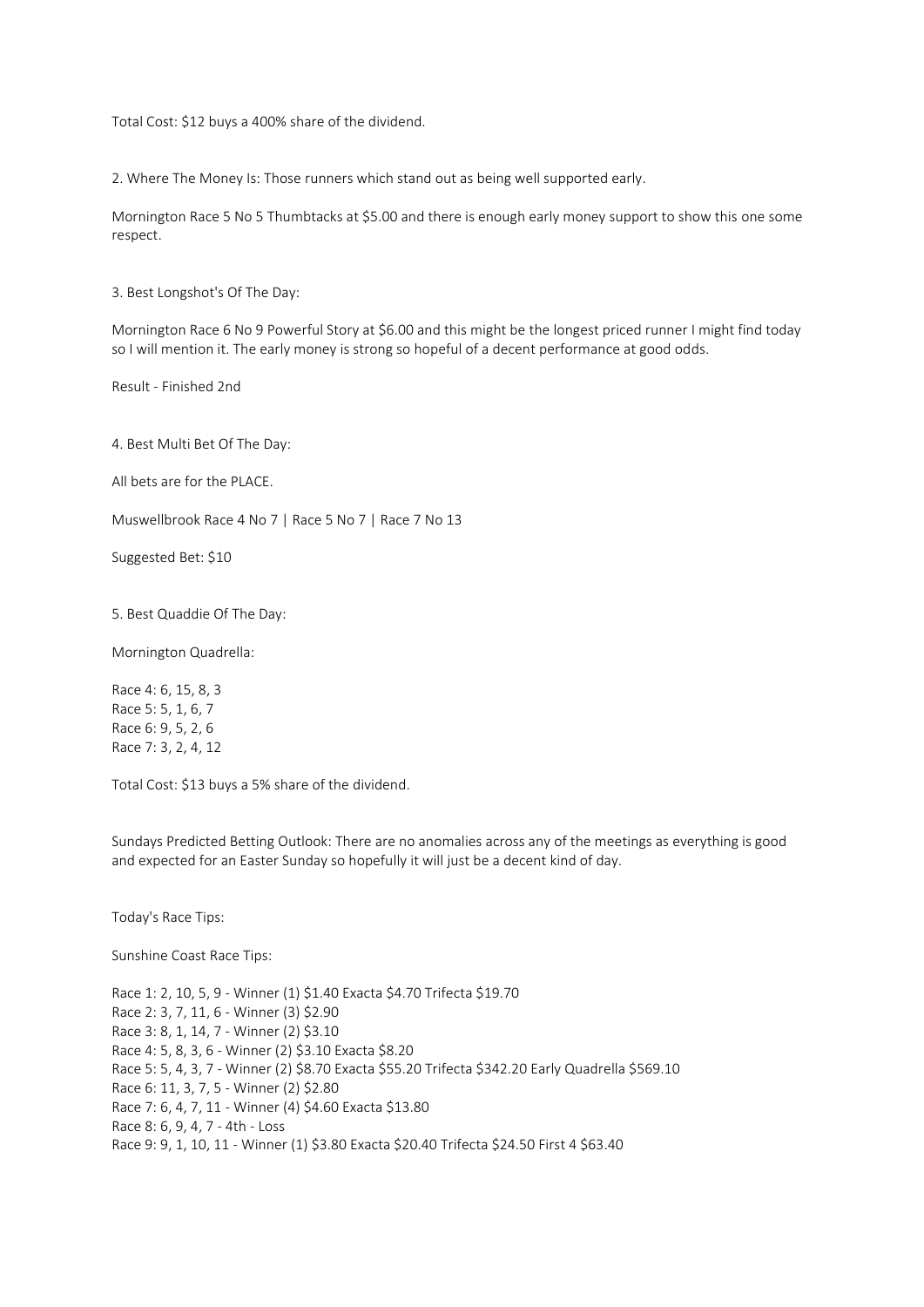Nowra Race Tips:

Race 1: 1, 2, 5, 7 - Winner (2) \$4.70 Exacta \$16.40 Trifecta \$24.20 First 4 \$43.60 Race 2: 3, 6, 7, 4 - 2nd, 3rd and 4th - Loss Race 3: 6, 7, 3, 4 - Winner (3) \$4.90 Exacta \$22.30 Trifecta \$64.00 Race 4: 6, 9, 2, 1 - Winner (3) \$8.70 Exacta \$32.20 Race 5: 1, 5, 3, 4 - Winner (4) \$8.50 Exacta \$56.80 Race 6: 7, 1, 10, 2 - Winner (1) \$5.00 Exacta \$21.10 Trifecta \$76.40 Race 7: 1, 2, 10, 14 - 2nd and 3rd - Loss

Mornington Race Tips:

Race 1: 3, 5, 6, 1 - Winner (2) \$4.00 Exacta \$20.80 Trifecta \$43.00 Race 2: 4, 15, 7, 13 - Winner (1) \$2.30 Exacta \$30.90 Race 3: 10, 5, 14, 3 - Winner (2) \$5.60 Exacta \$30.50 Race 4: 6, 15, 8, 3 - 2nd, 3rd and 4th - Loss Race 5: 5, 1, 6, 7 - Winner (2) \$2.60 Exacta \$42.80 Race 6: 9, 5, 2, 6 - 2nd - Loss Race 7: 3, 2, 4, 12 - 2nd and 3rd - Loss

Penola Race Tips:

Race 1: 6, 7, 5, 3 - Winner (3) \$13.60 Exacta \$48.70 Race 2: 1, 3, 6, 7 - Winner (2) \$4.60 Race 3: 7, 2, 5, 9 - Winner (2) \$2.00 Exacta \$5.60 Trifecta \$15.20 First 4 \$44.10 Race 4: 3, 5, 4, 7 - Winner (2) \$4.00 Exacta \$8.30 Trifecta \$66.20 First 4 \$89.20 Early Quadrella \$1253.90 Race 5: 2, 7, 3, 5 - Winner (2) \$4.80 Exacta \$13.70 Trifecta \$36.70 Race 6: 1, 4, 5, 6 - 3rd and 4th - Loss Race 7: 9, 5, 6, 1 - Winner (2) \$6.70 Race 8: 8, 2, 10, 5 - Winner (2) \$4.40 Exacta \$35.30

Muswellbrook Race Tips:

Race 1: 5, 10, 6, 7 - 3rd and 4th - Loss Race 2: 1, 6, 5, 11 - Winner (1) \$4.10 Exacta \$19.80 Trifecta \$70.90 First 4 \$277.20 Race 3: 3, 2, 1, 8 - Winner (1) \$2.00 Exacta \$4.00 Race 4: 7, 9, 10, 3 - 4th - Loss Race 5: 7, 1, 5, 12 - Winner (3) \$5.10 Exacta \$44.10 Trifecta \$216.50 Race 6: 4, 8, 3, 16 - Winner (1) \$1.90 Race 7: 13, 7, 9, 4 - 2nd and 3rd - Loss Race 8: 14, 9, 6, 1 - 3rd and 4th - Loss

Stawell Race Tips:

Race 1: 4, 7, 11, 10 - Winner (1) \$1.20 Exacta \$4.60 Race 2: 12, 3, 13, 14 - Winner (2) \$2.20 Exacta \$8.30 Trifecta \$37.90 First 4 \$115.20 Race 3: 4, 9, 3, 15 - Winner (1) \$4.20 Exacta \$19.20 Race 4: 10, 2, 6, 7 - 2nd, 3rd and 4th - Loss Race 5: 8, 3, 6, 4 - 2nd and 4th - Loss Race 6: 8, 10, 6, 2 - 3rd and 4th - Loss Race 7: 3, 12, 6, 7 - Winner (2) \$3.50 Race 8: 7, 9, 3, 1 - 3rd and 4th - Loss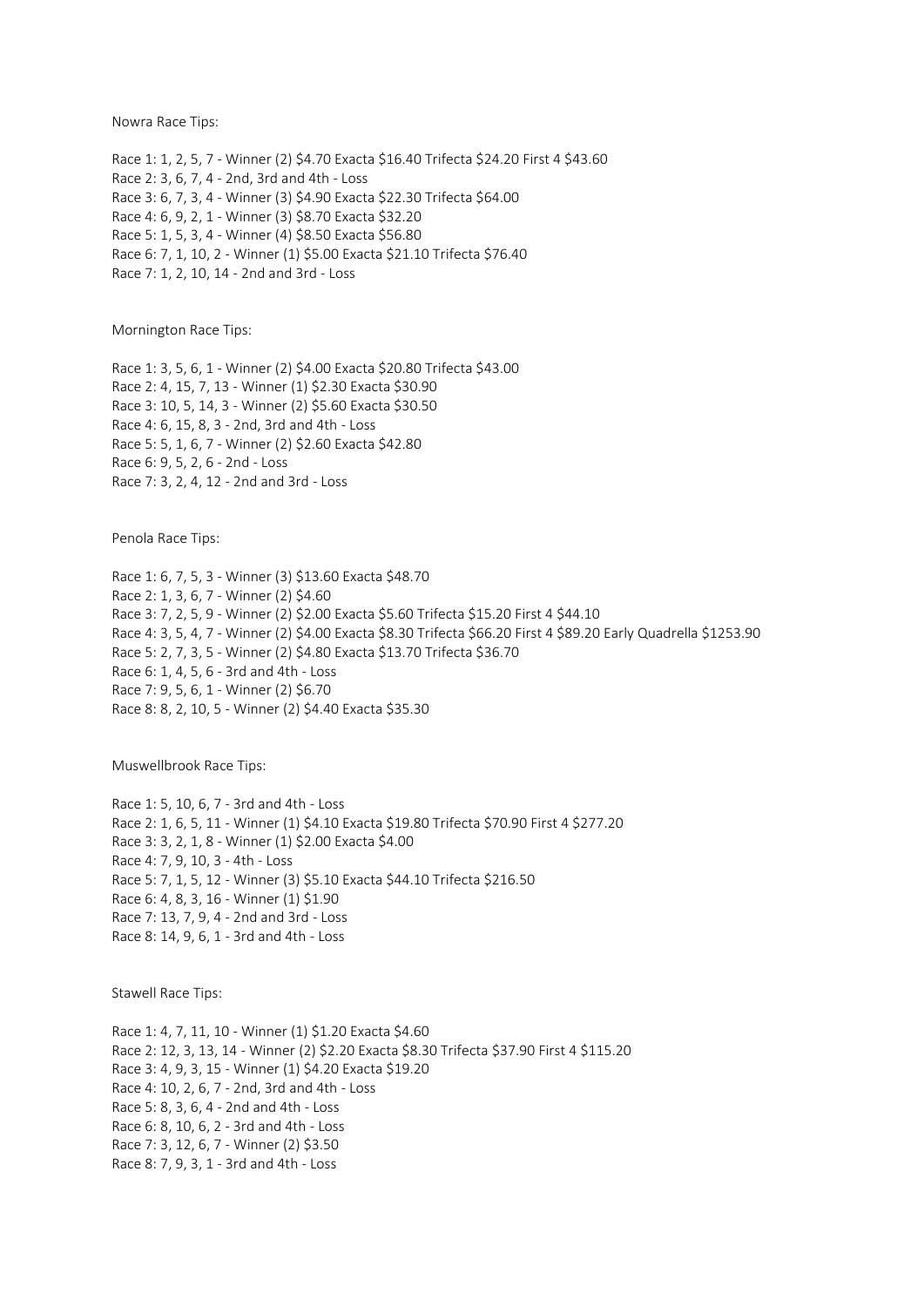Albany Race Tips:

Race 1: 2, 5, 4, 6 - 3rd - Loss Race 2: 10, 3, 8, 11 - Winner (1) \$2.70 Race 3: 7, 13, 4, 2 - 2nd and 3rd - Loss Race 4: 7, 2, 3, 14 - Winner (4) \$9.20 Race 5: 11, 5, 4, 3 - Winner (4) \$7.30 Exacta \$28.70 Trifecta \$169.10 Race 6: 14, 2, 5, 12 - Winner (2) \$4.90 Race 7: 7, 3, 4, 8 - Winner (3) \$3.00 Exacta \$13.40 Trifecta \$179.90 Race 8: 5, 3, 10, 1 - Winner (1) \$6.80 Race 9: 4, 9, 6, 2 - 2nd - Loss

Sundays March 25th 2018 Horse Racing Tips:

The results are in...

Sunday The Final Statistics.

1. Top Selection strike rate at 33% out of 55 races.

2. Top 2 Selections strike rate at 44% out of 55 races.

+ Total Top 2 Selection winners = 24 out of 55 races.

3. Exacta strike rate at 47% out of 55 races.

+ Total Exacta winners = 26 out of 55 races.

Dividends:

- + Best Top Selection win dividend: \$4.90
- + Best Top 2 Selection win dividend: \$8.00
- + Best tipped Exacta dividend: \$141.10
- + Best tipped Trifecta dividend: \$374.90
- + Best tipped First 4 dividend: \$3300.20
- + Best tipped Quadrella dividend: \$1391.10

The Day In Summary: So let's have a look at the numbers for this Sundays racing with 55 races covered. For the Exotics there were 26 Exacta's in total which is a strike rate of 47% with the biggest one paying out at \$141.10 with the best tipped Trifecta paying out at \$374.90 and the best tipped First 4 paid out at \$3300.20. For Win Bets the best priced Top Selection winner was at \$4.90 with the strike rate for the Top Selection sitting at 33% with the strike rate for the Top 2 Selections sitting at a respectable 44% of all races run. With Quadrella's the best today was an main one at Hobart and it paid out at \$1391.10. And so that wraps up this Sundays racing.

1. Special Suggested Bets Of The Day:

Pt Lincoln Race 1 Banker Exacta:

8 / 7, 2, 9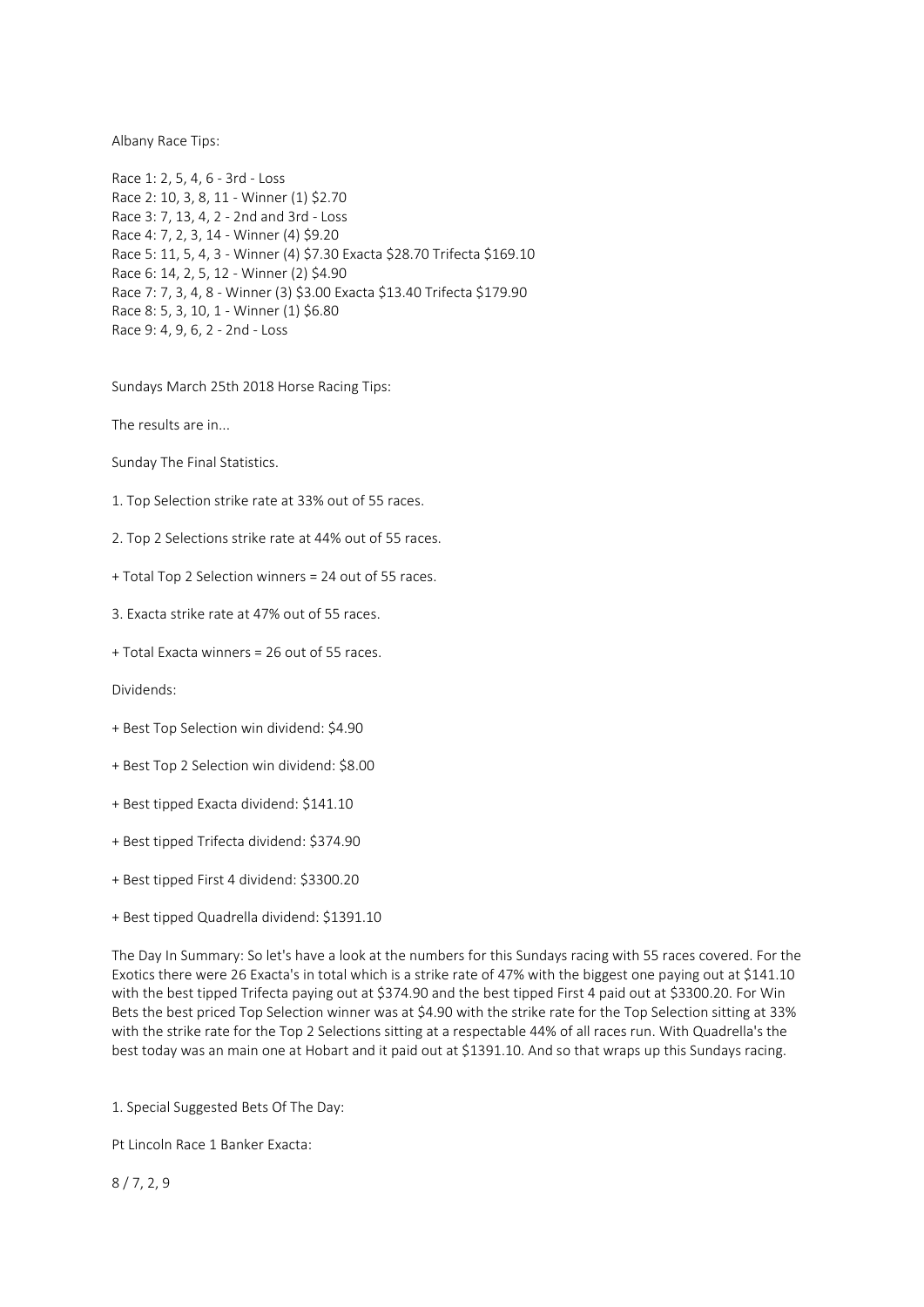So its 8 for 1st and 7, 2, 9 for 2nd.

Total Cost: \$12 buys a 400% share of the dividend.

2. Where The Money Is: Those runners which stand out as being well supported early.

Echuca Race 3 No 3 Big Bad Baz at \$6.50 and there is some money for this one which might be worth noticing in a very open race.

Result - Finished 3rd

3. Best Longshot's Of The Day:

Sunshine Coast Race 7 No 8 Superbee at \$7.50 and this may well be the biggest priced runner I will find today and it has been well supported so may well be worth a watch in this race.

Result - Finished 1st

4. Best Multi Bet Of The Day:

All bets are for the PLACE.

Sunshine Coast Race 4 No 6 | Race 5 No 6 | Race 7 No 8

Suggested Bet: \$10

5. Best Quaddie Of The Day:

Echuca Quadrella:

Race 5: 1, 5, 4, 3 Race 6: 4, 7, 3, 2 Race 7: 3, 8, 1, 11 Race 8: 7, 5, 8, 2

Total Cost: \$13 buys a 5% share of the dividend.

Result - A win and paid out at \$860.40 for 100%

Sundays Predicted Betting Outlook: Dubbo and the 1st 4 races are light with early betting money but the last 5 races are strong. Echuca is fairly strong so punters can foresee a good outcome for this meeting and I hope so. Sunshine Coast and there is some early money around but more in the later races which may be worth some closer attention. Port Lincoln and the early money is fairly strong so there is interest in this meeting so watch the results and go from there. Hobart is really light so take this meeting on trust and Coffs Harbour is with the normal amount of early money you would expect for a Sunday but also take this meeting on trust. Bunbury is a bit light actually really light so watch the results and make your mind up whether to bet this meeting or not.

Today's Race Tips: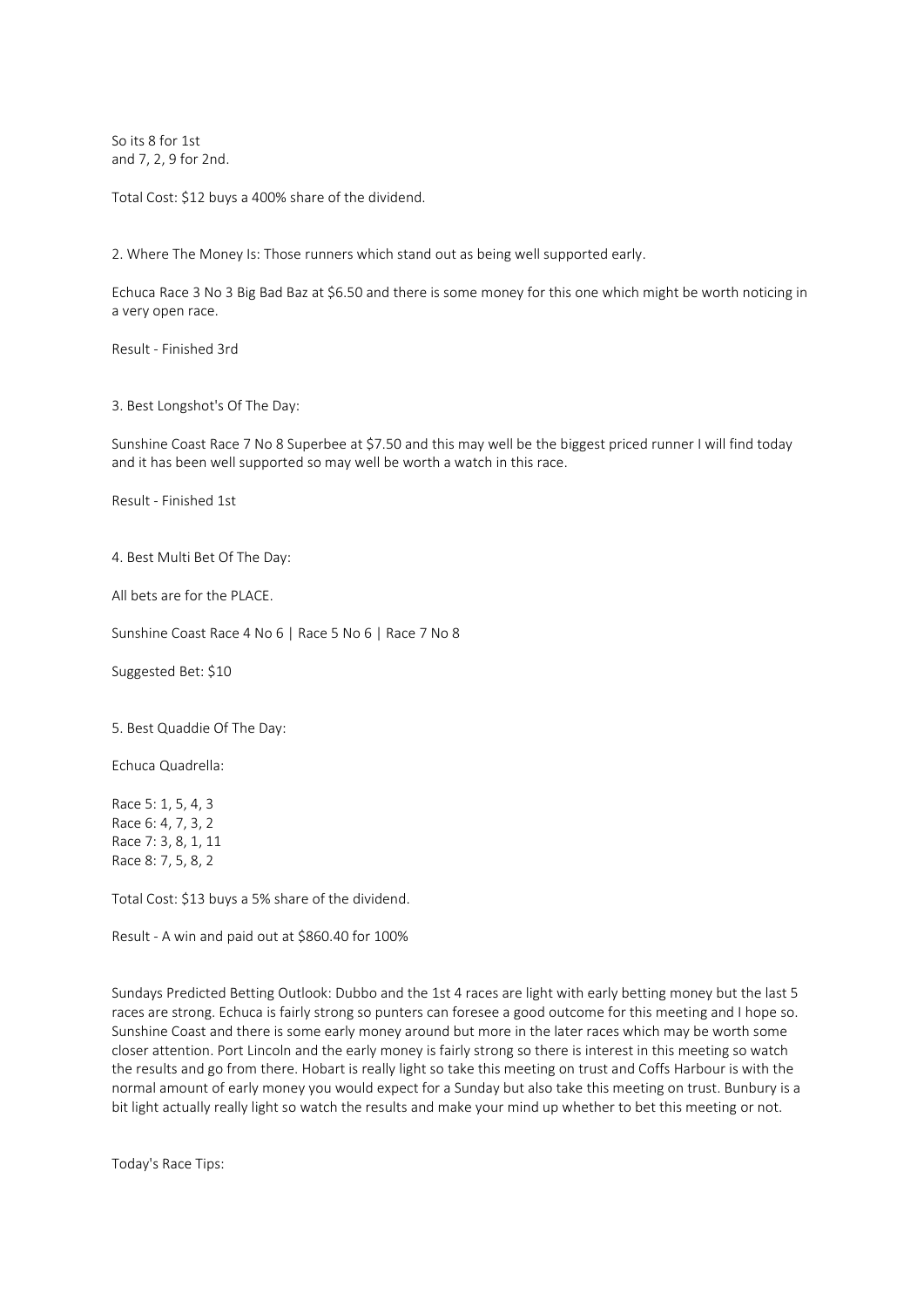Echuca Race Tips:

Race 1: 3, 6, 8, 5 - 3rd - Loss - L/S No 3 Race 2: 12, 14, 4, 13 - Winner (3) \$2.80 Exacta \$10.10 Race 3: 3, 11, 4, 1 - 3rd and 4th - Loss Race 4: 5, 4, 3, 8 - 2nd and 3rd - Loss Race 5: 1, 5, 4, 3 - Winner (3) \$3.30 Exacta \$11.60 Trifecta \$43.40 Race 6: 4, 7, 3, 2 - Winner (1) \$3.80 Race 7: 3, 8, 1, 11 - Winner (3) \$11.80 Race 8: 7, 5, 8, 2 - Winner (1) \$2.70 Quadrella \$860.40

Dubbo Race Tips:

Race 1: 14, 10, 2, 9 - Winner (3) \$6.20 Race 2: 3, 2, 7, 15 - Winner (1) \$2.50 Exacta \$15.10 Race 3: 2, 8, 11, 1 - Winner (3) \$15.70 Race 4: 6, 2, 4, 8 - 2nd and 3rd - Loss Race 5: 12, 6, 10, 16 - 2nd - Loss Race 6: 1, 3, 4, 10 - Winner (3) \$12.70 Race 7: 4, 10, 12, 9 - Winner (3) \$3.40 Exacta \$20.00 Race 8: 1, 14, 6, 4 - 2nd and 4th - Loss Race 9: 7, 11, 8, 12 - Winner (1) \$2.60 Exacta \$14.20 Trifecta \$97.70

Hobart Race Tips:

Race 1: 6, 4, 2, 8 - 2nd - Loss Race 2: 4, 8, 2, 7 - 3rd - Loss Race 3: 2, 4, 3, 5 - Winner (1) \$1.50 Exacta \$3.90 Race 4: 1, 6, 5, 8 - Winner (3) \$14.80 Exacta \$26.20 Trifecta \$150.60 Race 5: 5, 8, 3, 4 - Winner (4) \$2.50 Race 6: 7, 1, 5, 6 - Winner (1) \$2.90 Race 7: 1, 11, 3, 4 - Winner (3) \$4.20 Quadrella \$1391.10

Coffs Harbour Race Tips:

Race 1: 4, 6, 2, 9 - Winner (3) \$4.40 Exacta \$8.20 Trifecta \$36.00 Race 2: 1, 3, 6, 7 - Winner (4) \$4.90 Race 3: 1, 2, 7, 9 - Winner (1) \$2.80 Race 4: 3, 1, 5, 6 - Winner (1) \$2.60 Exacta \$16.40 Trifecta \$64.50 First 4 \$182.00 Early Quadrella \$172.20 Race 5: 4, 6, 7, 1 - 2nd and 3rd - Loss Race 6: 1, 8, 12, 14 - 2nd - Loss Race 7: 5, 2, 1, 8 - Winner (1) \$4.90 Exacta \$27.40 Trifecta \$77.00

Pt Lincoln Race Tips:

Race 1: 8, 7, 2, 9 - Winner (3) \$18.90 Exacta \$37.10 Trifecta \$302.30 First 4 \$709.80 Race 2: 3, 4, 6, 2 - Winner (4) \$3.80 Race 3: 1, 2, 3, 5 - Winner (1) \$1.90 Exacta \$4.60 Race 4: 1, 3, 5, 4 - Winner (1) \$1.80 Exacta \$7.70 Early Quadrella \$1057.20 Race 5: 1, 4, 2, 3 - Winner (1) \$2.10 Exacta \$8.60 Trifecta \$27.00 First 4 \$40.00 Race 6: 3, 1, 2, 6 - Winner (1) \$3.40 Exacta \$13.40 Trifecta \$57.00 First 4 \$165.40 Race 7: 1, 2, 4, 3 - Winner (2) \$3.70 Exacta \$10.80 Trifecta \$68.00 Race 8: 3, 6, 7, 5 - Winner (1) \$4.10 Exacta \$21.50 Quadrella \$177.50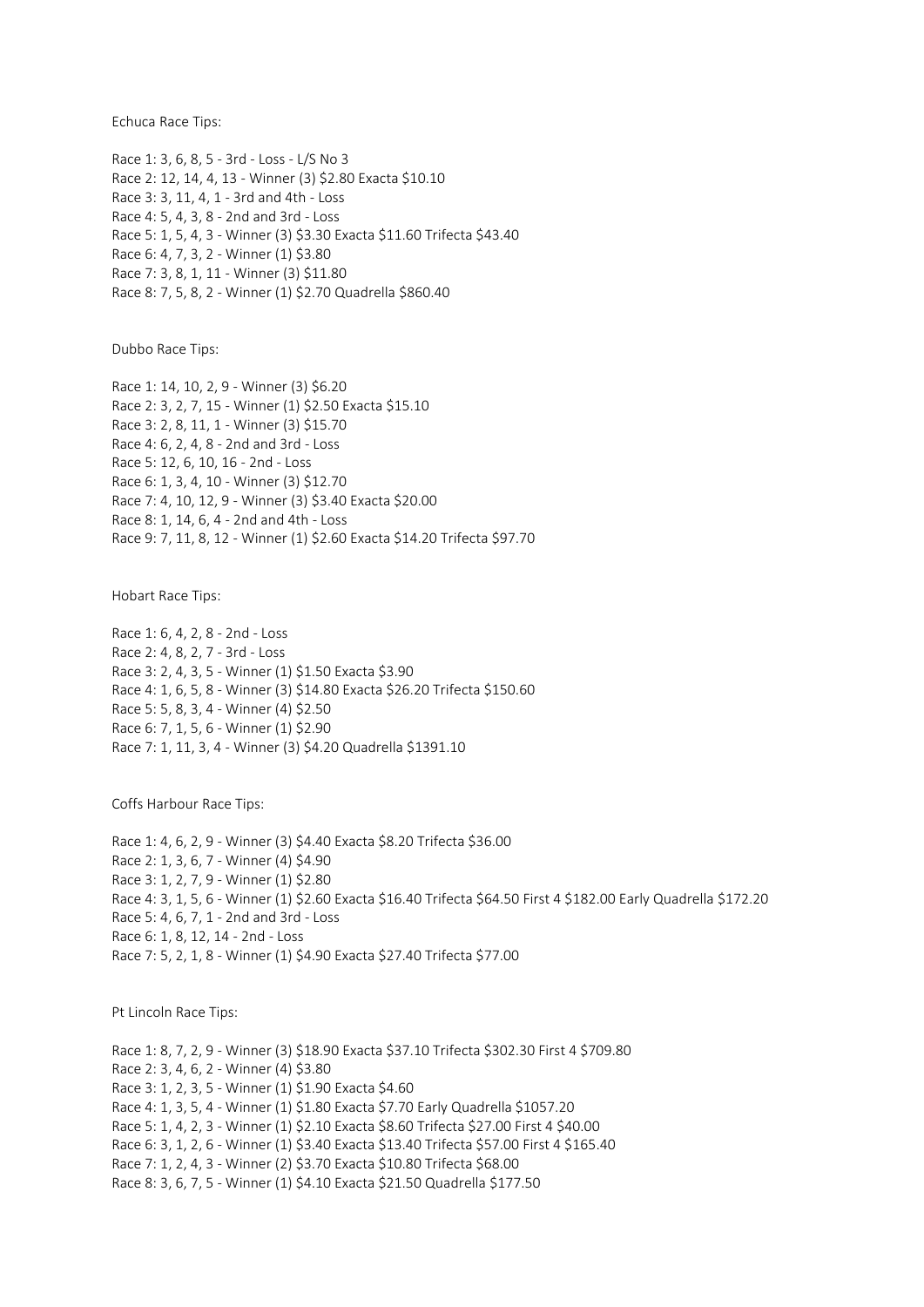Sunshine Coast Race Tips:

Race 1: 2, 1, 5, 8 - Winner (1) \$3.10 Exacta \$12.20 Race 2: 3, 2, 1, 4 - Winner (1) \$3.90 Exacta \$12.00 Trifecta \$18.90 Race 3: 3, 13, 7, 4 - Winner (3) \$7.30 Exacta \$18.50 Race 4: 6, 4, 2, 1 - Winner (2) \$4.70 Early Quadrella \$448.60 Race 5: 6, 1, 2, 10 - Winner (2) \$3.00 Race 6: 12, 4, 5, 7 - Winner (3) \$4.60 Exacta \$15.10 Trifecta \$58.40 Race 7: 8, 7, 3, 6 - Winner (1) \$4.10 Exacta \$16.00 Quadrella \$401.80

Bunbury Race Tips:

Race 1: 7, 8, 11, 5 - Winner (2) \$5.40 Exacta \$141.10 Trifecta \$374.90 First 4 \$3300.20 Race 2: 3, 8, 7, 1 - Winner (4) \$4.90 Race 3: 1, 6, 2, 4 - 2nd - Loss Race 4: 11, 12, 6, - Winner (2) \$2.80 Exacta \$29.70 Race 5: 7, 6, 3, 4 - Winner (1) \$4.50 Exacta \$16.40 Race 6: 4, 6, 8, 7 - 2nd - Loss Race 7: 1, 7, 3, 8 - 2nd and 4th - Loss Race 8: 13, 6, 5, 1 - Winner (2) \$8.00 Exacta \$43.70 Race 9: 9, 10, 7, 5 - Winner (3) \$6.40

Sundays March 18th 2018 Horse Racing Tips:

The results are in...

Sunday The Final Statistics.

1. Top Selection strike rate at 35% out of 60 races.

2. Top 2 Selections strike rate at 48% out of 60 races.

+ Total Top 2 Selection winners = 29 out of 60 races.

3. Exacta strike rate at 38% out of 60 races.

+ Total Exacta winners = 23 out of 60 races.

Dividends:

+ Best Top Selection win dividend: \$7.20

+ Best Top 2 Selection win dividend: \$7.20

+ Best tipped Exacta dividend: \$334.00

+ Best tipped Trifecta dividend: \$363.10

+ Best tipped First 4 dividend: \$605.60

+ Best tipped Quadrella dividend: \$917.30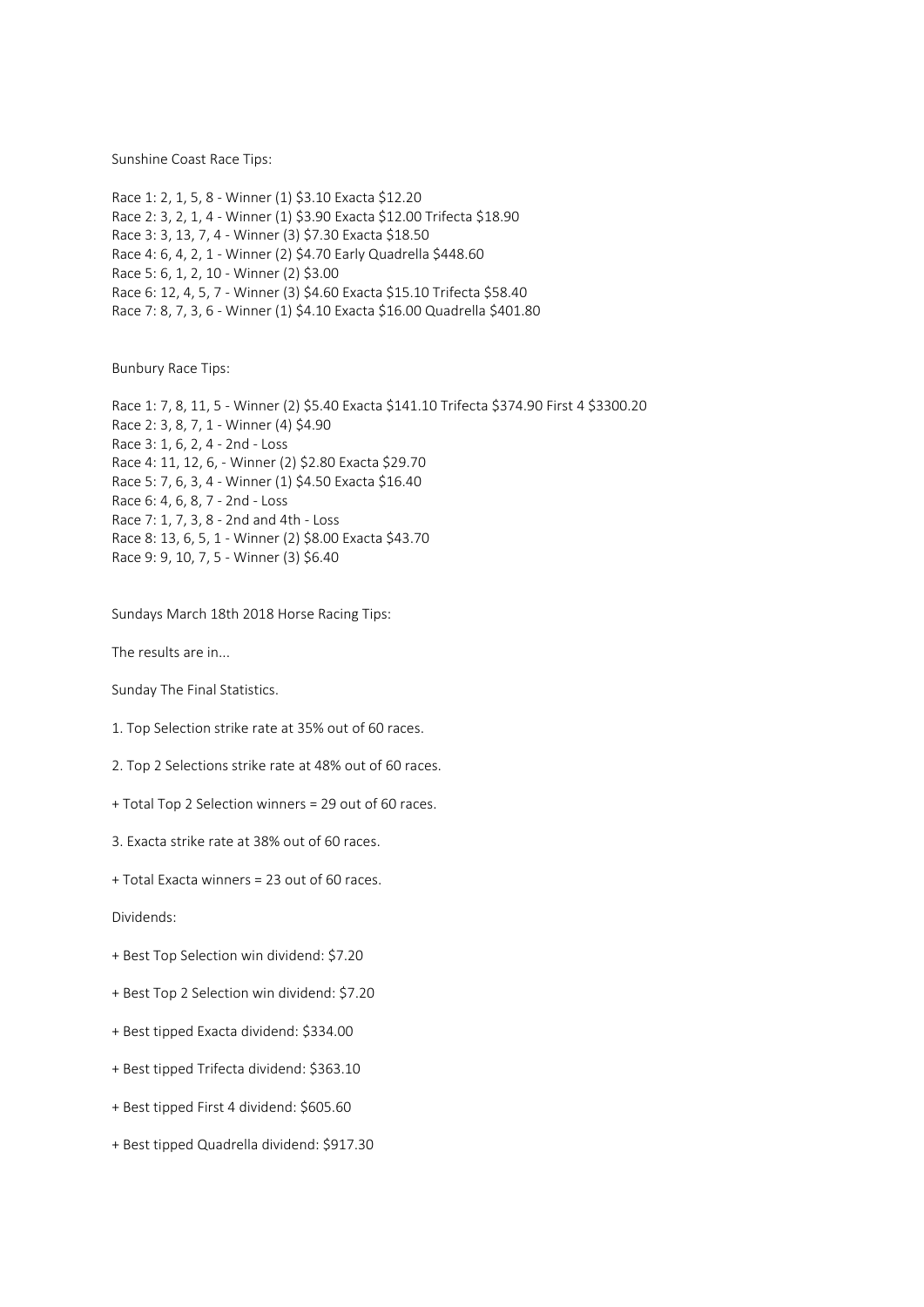The Day In Summary: So let's have a look at the numbers for this Sundays racing with 60 races covered. For the Exotics there were 23 Exacta's in total which is a strike rate of 38% with the biggest one paying out at \$334.00 with the best tipped Trifecta paying out at \$363.10 and the best tipped First 4 paid out at \$605.60. For Win Bets the best priced Top Selection winner was at \$7.20 with the strike rate for the Top Selection sitting at 35% with the strike rate for the Top 2 Selections sitting at a respectable 48% of all races run. With Quadrella's the best today was an early one at Benalla and it paid out at \$917.30. And so that wraps up this Sundays racing.

1. Special Suggested Bets Of The Day:

Yarra Valley Race 4 Banker Exacta:

7 / 4, 11, 12

So its 7 for 1st and 4, 11, 12 for 2nd.

Total Cost: \$12 buys a 400% share of the dividend.

2. Where The Money Is: Those runners which stand out as being well supported early.

Yarra Valley Race 7 No 9 Cry If I Want To at \$5.00 and there is really strong support for this one early which may be some of a guide.

Oakbank Race 7 No 9 Rosie Louise at \$9.00 and there is significant early money flowing for this one so may be worth a watch at the odds.

3. Best Longshot's Of The Day:

Yarra Valley Race 9 No 7 Devishly at \$8.50 and this is the biggest priced runner I can find at the moment and there is good support early for this one so might be worth a small gamble eachway.

Result - Finished 1st

4. Best Multi Bet Of The Day:

All bets are for the PLACE.

Oakbank Race 6 No 1 | Race 7 No 9 | Race 8 No 3

Suggested Bet: \$10

5. Best Quaddie Of The Day:

Oakbank Quadrella:

Race 5: 10, 9, 13, 1 Race 6: 1, 6, 3, 9 Race 7: 9, 2, 14, 12 Race 8: 3, 8, 14, 1

Total Cost: \$13 buys a 5% share of the dividend.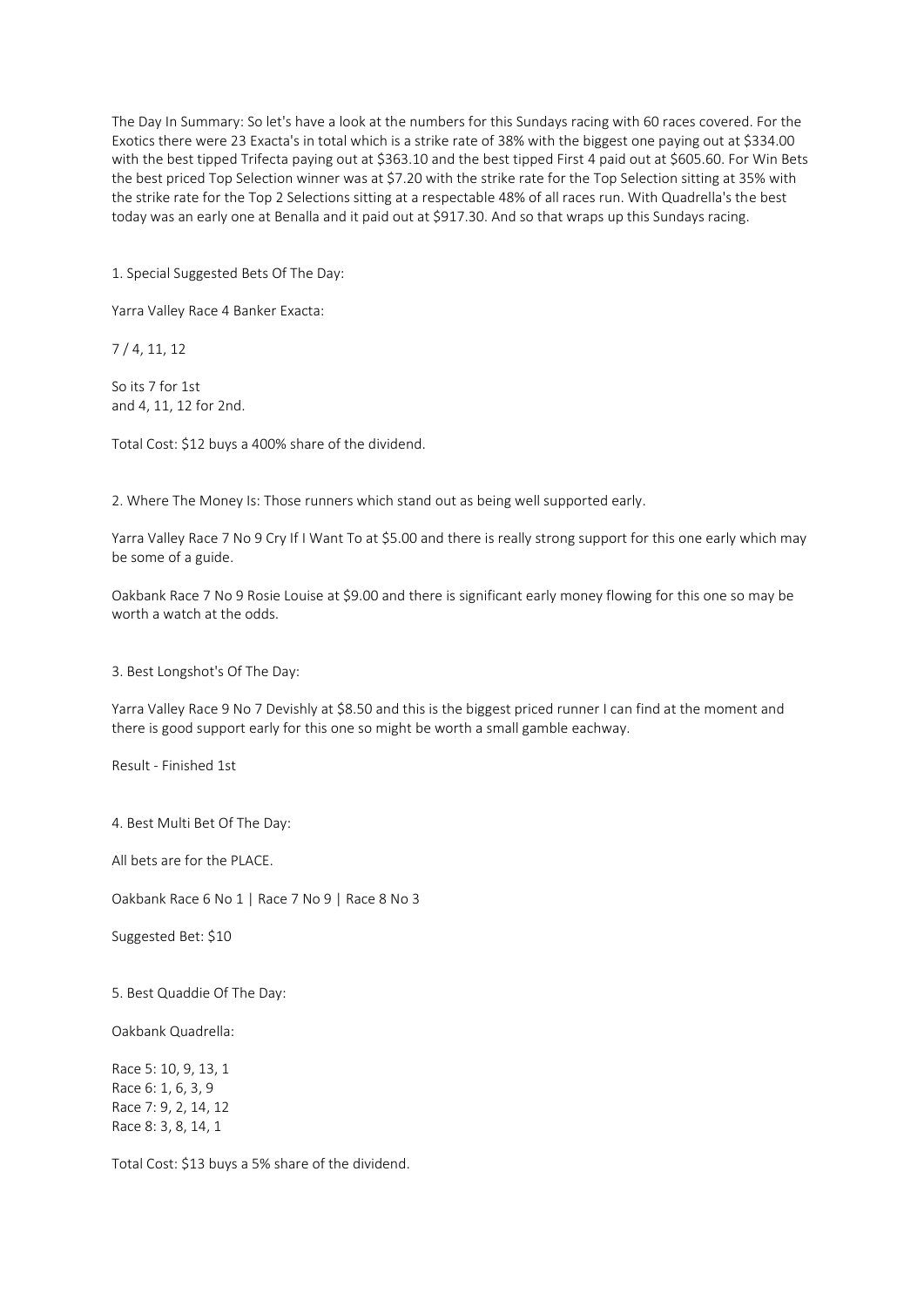Sundays Predicted Betting Outlook: Yarra Valley & Benalla are a little light with early money so keep and eye on the results to gauge performance although I will say the that the early money is very strong in Yarra Valley races 7 & 9. Scone & Albury have the normal amount of early money you would expect for a Sunday they both are neat meetings so hopefully it will work out that way. Oakbank & the Sunshine Coast both have good early money flowing and I would expect those meetings to go well today. Alice Springs and the money is very light there today but even so it should be a favorites day at this location. And finally Mt Barker where the early money is really light so watch the results for the meeting and take on trust.

Today's Race Tips:

Yarra Valley Race Yips:

Race 1: 8, 6, 3, 5 - Winner (1) \$2.60 Race 2: 12, 7, 2, 5 - Winner (1) \$2.90 Exacta \$4.70 Race 3: 4, 11, 10, 5 - 2nd and 3rd - Loss Race 4: 7, 4, 11, 12 - Winner (4) \$15.30 Exacta \$22.10 Trifecta \$161.50 Race 5: 3, 4, 9, 1 - Winner (2) \$3.40 Race 6: 8, 4, 10, 6 - Winner (1) \$2.30 Race 7: 9, 3, 1, 2 - Winner (3) \$2.70 Race 8: 4, 6, 8, 7 - Winner (3) \$6.30 Race 9: 7, 10, 11, 1 - Winner (1) \$7.20

Benalla Race Tips:

Race 1: 7, 2, 12, 6 - Winner (3) \$7.10 Exacta \$334.00 Trifecta \$363.10 Race 2: 9, 1, 6, 11 - Winner (1) \$4.10 Race 3: 4, 10, 7, 11 - Winner (2) \$2.60 Exacta \$5.20 Race 4: 3, 5, 6, 1 - Winner (2) \$6.40 Early Quadrella \$917.30 Race 5: 4, 3, 5, 10 - Winner (1) \$3.10 Race 6: 2, 6, 3, 4 - Winner (2) \$2.90 Exacta \$5.10 Trifecta \$16.60 Race 7: 6, 3, 4, 10 - 2nd and 3rd - Loss

Scone Race Tips:

Race 1: 5, 8, 3, 1 - Winner (2) \$5.50 Exacta \$34.80 Race 2: 13, 7, 2, 10 - Winner (1) \$5.80 Race 3: 4, 3, 2, 6 - Winner (3) \$7.80 Exacta \$29.30 Trifecta \$239.40 First 4 \$605.60 Race 4: 4, 3, 2, 6 - Winner (1) \$1.80 Early Quadrella \$440.50 Race 5: 5, 1, 7, 2 - 2nd, 3rd and 4th - Loss Race 6: 2, 11, 5, 9 - Winner (2) \$5.10 Exacta \$12.00 Race 7: 4, 8, 10, 1 - Winner (1) \$2.00 Exacta \$8.60 Race 8: 2, 7, 4, 10 - Winner (3) \$5.50

Albury Race Tips:

Race 1: 7, 10, 8, 11 - 2nd - Loss Race 2: 8, 13, 6, 1 - 2nd, 3rd and 4th - Loss Race 3: 3, 6, 9, 11 - Winner (1) \$1.10 Race 4: 8, 7, 3, 10 - Winner (3) \$3.90 Race 5: 4, 2, 3, 10 - 3rd and 4th - Loss Race 6: 4, 3, 13, 11 - Winner (1) \$5.40 Race 7: 1, 8, 2, 10 - Loss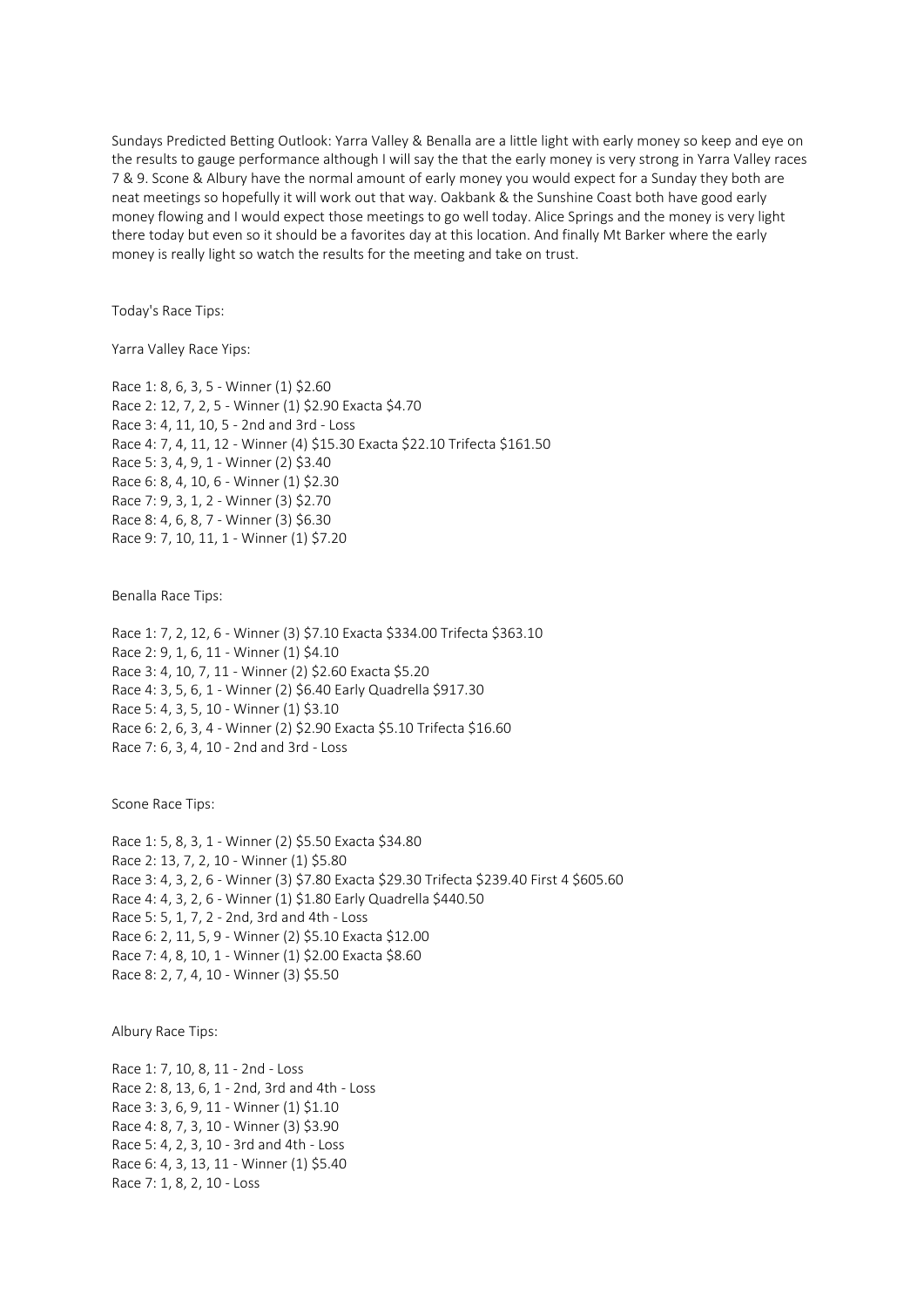Oakbank Race Tips:

Race 1: 1, 3, 4, 7 - 2nd and 3rd - Loss Race 2: 1, 8, 2, 6 - Winner (1) \$1.40 Exacta \$5.70 Trifecta \$9.80 Race 3: 4, 8, 1, 7 - Winner (1) \$2.20 Exacta \$4.90 Race 4: 6, 3, 1, 4 - Winner (2) \$5.30 Race 5: 10, 9, 13, 1 - Winner (1) \$1.80 Exacta \$2.70 Race 6: 1, 6, 3, 9 - Winner (1) \$3.20 Exacta \$17.70 Trifecta \$48.00 Race 7: 9, 2, 14, 12 - 3rd and 4th - Loss Race 8: 3, 8, 14, 1 - 2nd - Loss

Sunshine Coast Race Tips:

Race 1: 1, 2, 5, 4 - Winner (2) \$3.70 Exacta \$10.20 Race 2: 1, 2, 6, 4 - 2nd and 4th - Loss Race 3: 2, 1, 8, 5 - Winner (1) \$1.30 - L/S No's 5 & 8 Race 4: 1, 2, 6, 3 - 2nd and 4th - Loss Race 5: 4, 8, 9, 5 - Winner (4) \$6.40 Exacta \$34.50 Trifecta \$134.90 Race 6: 2, 1, 5, 8 - Winner (1) \$3.60 Exacta \$22.40 Race 7: 6, 3, 5, 2 - Winner (3) \$3.70 Exacta \$12.80

Alice Springs Race Tips:

Race 1: 2, 3, 5, 8 - Winner (1) \$2.50 Exacta \$35.00 Trifecta \$191.90 Race 2: 1, 3, 4, 5 - Winner (1) \$1.40 Exacta \$3.20 Race 3: 1, 5, 4, 3 - Winner (3) \$3.50 Exacta \$19.90 Trifecta \$50.40 Race 4: 6, 3, 4, 5 - 2nd, 3rd and 4th - Loss Race 5: 2, 9, 8, 6 - 2nd, 3rd and 4th - Loss Race 6: 2, 4, 5, 6 - 2nd and 3rd - Loss

Mt Barker Race Tips:

Race 1: 3, 5, 4, 2 - Winner (1) \$1.80 Exacta \$7.50 Trifecta \$17.70 Race 2: 6, 4, 8, 7 - Winner (3) \$3.00 Exacta \$9.40 Trifecta \$30.20 First 4 \$54.20 Race 3: 2, 12, 6, 11 - Winner (1) \$4.30 Race 4: 7, 10, 2, 9 - 2nd, 3rd and 4th - Loss Race 5: 1, 6, 9, 5 - 2nd and 4th - Loss Race 6: 2, 3, 5, 9 - 2nd and 4th - Loss Race 7: 1, 9, 10, 12 - 3rd - Loss Race 8: 2, 14, 6, 9 - Winner (4) \$6.40 Exacta \$38.80

Sundays March 11th 2018 Horse Racing Tips:

The results are in...

Sunday The Final Statistics.

1. Top Selection strike rate at 36% out of 61 races.

2. Top 2 Selections strike rate at 48% out of 61 races.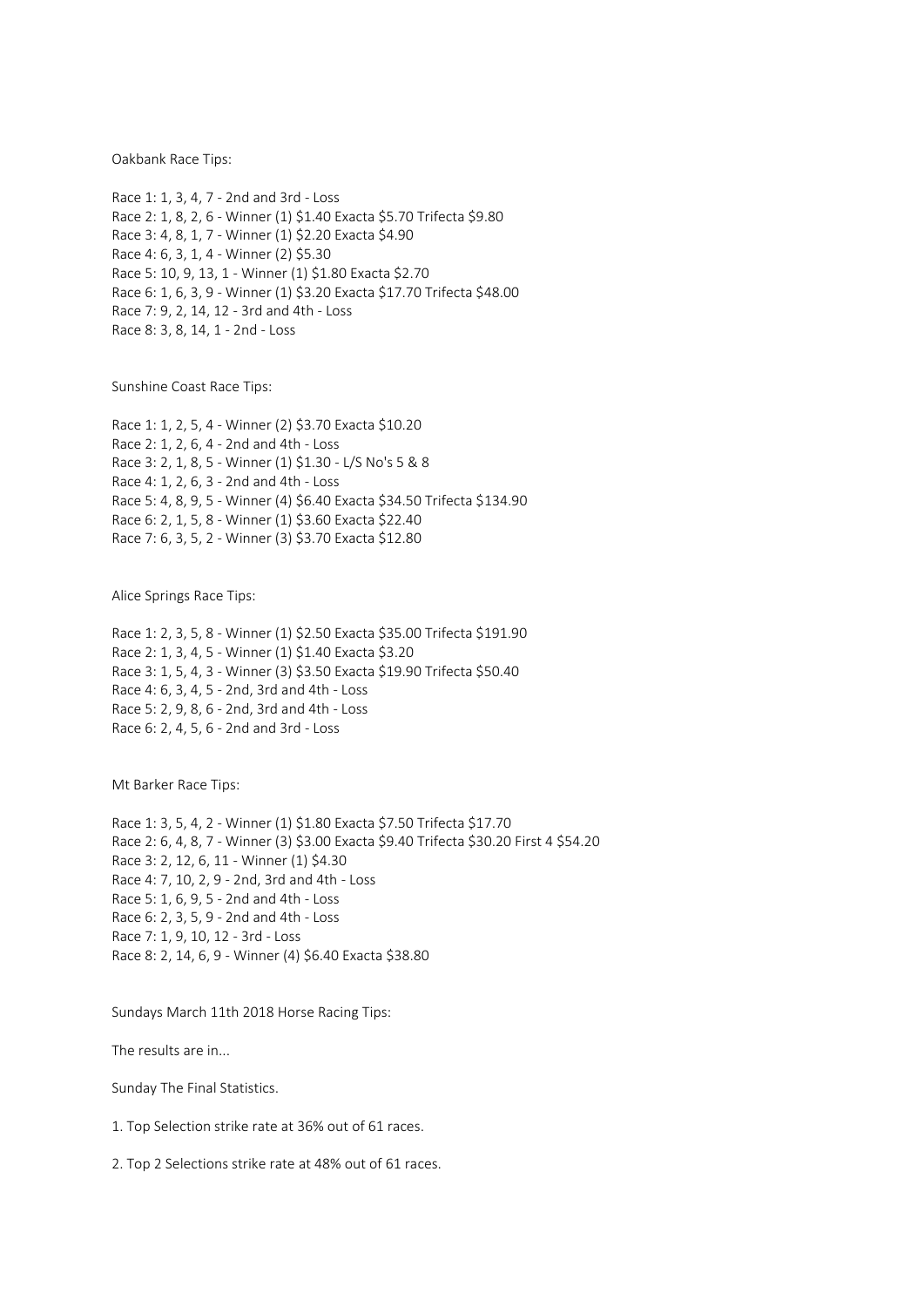+ Total Top 2 Selection winners = 29 out of 61 races.

3. Exacta strike rate at 51% out of 61 races.

+ Total Exacta winners = 31 out of 61 races.

Dividends:

- + Best Top Selection win dividend: \$8.50
- + Best Top 2 Selection win dividend: \$8.70
- + Best tipped Exacta dividend: \$1003.80
- + Best tipped Trifecta dividend: \$809.60
- + Best tipped First 4 dividend: \$405.80
- + Best tipped Quadrella dividend: \$600.90

The Day In Summary: So let's have a look at the numbers for this Sundays racing with 61 races covered. For the Exotics there were 31 Exacta's in total which is a strike rate of 49% with the biggest one paying out at \$1003.80 with the best tipped Trifecta paying out at \$809.60 and the best tipped First 4 paid out at \$405.80. For Win Bets the best priced Top Selection winner was at \$8.50 with the strike rate for the Top Selection sitting at 36% with the strike rate for the Top 2 Selections sitting at a respectable 48% of all races run. With Quadrella's the best today was a main one at the Sunshine Coast and it paid out at \$600.90. And so that wraps up this Sundays racing.

1. Special Suggested Bets Of The Day:

Stony Creek Race 3 Banker Exacta:

5 / 4, 13, 15

So its 5 for 1st and 4, 13, 15 for 2nd.

Total Cost: \$12 buys a 400% share of the dividend.

2. Where The Money Is: Those runners which stand out as being well supported early.

Sunshine Coast Race 5 No 6 Who's Your Daddy at \$9.00 and there is some money around for this one early which is worth a little interest.

3. Best Longshot's Of The Day:

Nothing to report.

4. Best Multi Bet Of The Day:

All bets are for the PLACE.

Canberra Race 5 No 12 | Race 6 No 2 | Race 7 No 4 | Race 8 No 4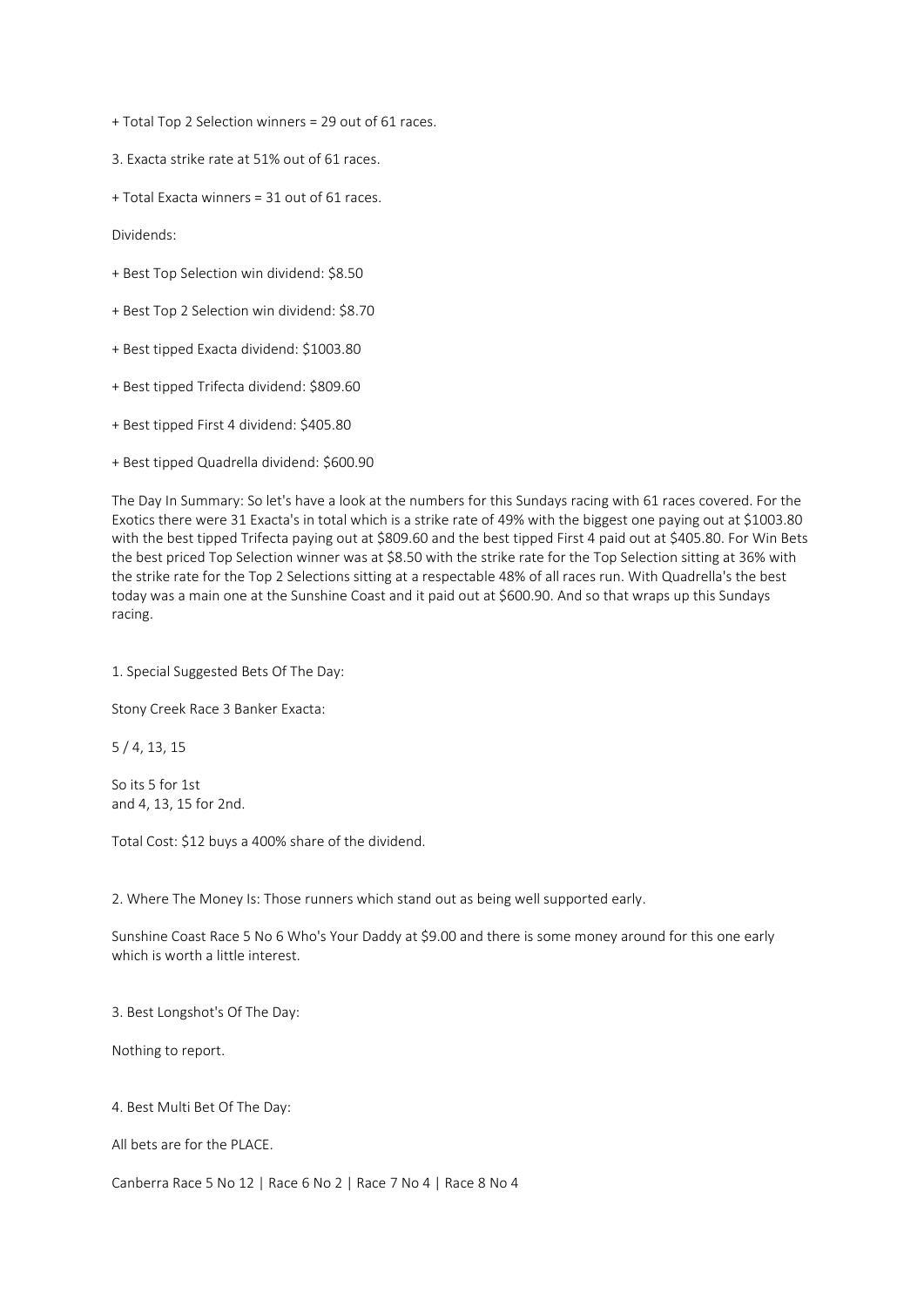Suggested Bet \$10

5. Best Quaddie Of The Day:

Canberra Quadrella:

Race 5: 12, 3, 4, 9 Race 6: 2, 4, 6, 5 Race 7: 4, 3, 11, 12 Race 8: 4, 7, 3, 14

Total Cost: \$13 buys a 5% share of the dividend.

Sundays Predicted Betting Outlook: Everything looks as normal for a Sunday so hopeful of an excellent day.

Today's Race Tips:

Sunshine Coast Race Tips:

Race 1: 5, 2, 6, 1 - Winner (3) \$8.80 Exacta \$27.50 Trifecta \$42.10 First 4 \$67.40 Race 2: 2, 6, 4, 8 - 3rd and 4th - Loss Race 3: 3, 8, 4, 6 - Winner (1) \$2.20 Exacta \$9.60 Trifecta \$57.50 Race 4: 11, 9, 4, 8 - 3rd and 4th - Loss Race 5: 6, 4, 8, 5 - Winner (3) \$3.90 Exacta \$19.20 - L/S No 4 Race 6: 2. 1, 3, 10 - Winner (1) \$3.50 Exacta \$32.30 Race 7: 1, 4, 2, 3 - Winner (3) \$4.90 Race 8: 5, 9, 13, 7 - Winner (2) \$4.90 Exacta \$35.50 Trifecta \$52.60 Quadrella \$600.90

Grafton Race Tips:

Race 1: 1, 2, 3, 8 - Winner (1) \$3.30 Exacta \$13.90 Race 2: 1, 11, 2, 5 - Winner (3) \$3.90 Exacta \$24.40 Trifecta \$71.50 Race 3: 5, 3, 4, 6 - Winner (1) \$3.60 Race 4: 13, 1, 12, 14 - Winner (1) \$2.00 Exacta \$15.40 Early Quadrella \$180.90 Race 5: 2, 16, 7, 1 - Winner (1) \$2.70 Race 6: 2, 4, 16, 15 - Winner (1) \$1.60 Race 7: 9, 14, 11, 13 - Winner (2) \$5.10 Exacta \$22.30 Race 8: 7, 3, 6, 1 - Winner (1) \$4.20 Quadrella \$128.10

Stony Creek Race Tips:

Race 1: 2, 3, 6, 8 - Winner (1) \$2.20 Race 2: 5, 13, 7, 4 - 2nd and 3rd - Loss Race 3: 5, 4, 13, 15 - Winner (3) \$4.80 Exacta \$65.00 Trifecta \$100.00 Race 4: 2, 8, 3, 4 - 2nd and 4th - Loss Race 5: 8, 3, 7, 5 - 2nd and 3rd - Loss Race 6: 3, 10, 7, 13 - Winner (1) \$3.60 Exacta \$15.10 Race 7: 5, 1, 8, 7 - Winner (2) \$2.40 Exacta \$8.00 Trifecta \$23.60 Race 8: 9, 3, 6, 1 - Winner (3) \$5.20 Exacta \$10.10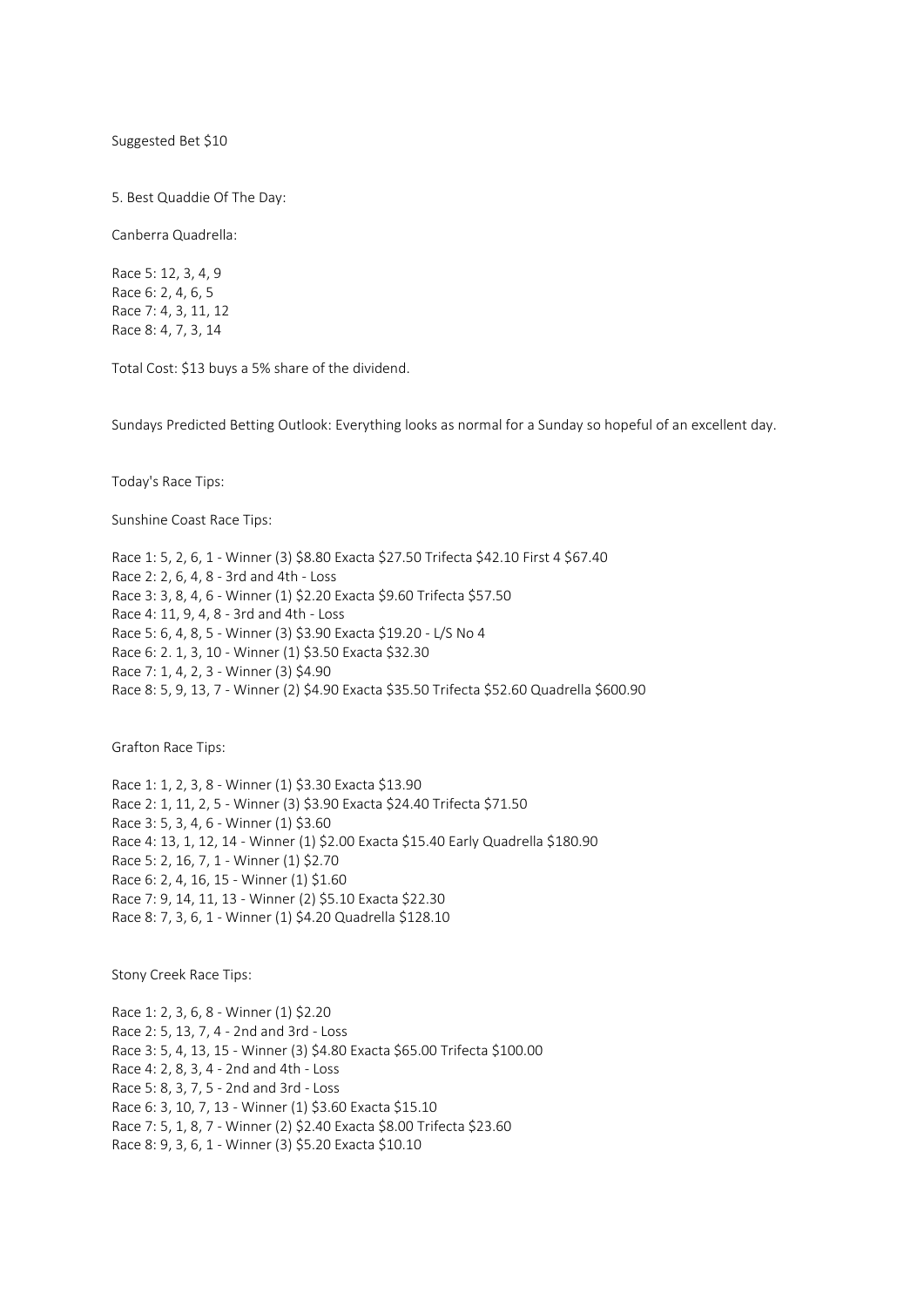Clare Race Tips:

Race 1: 5, 1, 2, 4 - Winner (1) \$1.70 Exacta \$5.80 Trifecta \$5.50 First 4 \$3.20 Race 2: 2, 3, 4, 5 - Winner (1) \$1.30 Exacta \$2.20 Trifecta \$1.90 First 4 \$2.00 Race 3: 9, 8, 5, 4 - Winner (1) \$1.70 Exacta \$7.00 Race 4: 1, 6, 2, 4 - Winner (2) \$3.90 Exacta \$10.70 Early Quadrella \$21.10 Race 5: 4, 3, 8, 1 - 2nd and 3rd - Loss Race 6: 2, 3, 1, 4 - 2nd and 3rd - Loss Race 7: 1, 8, 4, 9 - Winner (1) \$4.10

Canberra Race Tips:

Race 1: 11, 8, 2, 12 - Winner (1) \$8.50 Race 2: 1, 8, 6, 2 - Winner (4) \$3.10 Exacta \$11.00 Race 3: 8, 7, 2, 9 - Winner (3) \$8.90 Exacta \$35.50 Race 4: 10, 6, 7, 5 - 3rd - Loss Race 5: 12, 3, 4, 9 - Winner (2) \$2.80 Exacta \$18.90 Race 6: 2, 4, 6, 5 - 2nd, 3rd and 4th - Loss Race 7: 4, 3, 11, 12 - Winner (2) \$3.00 Exacta \$20.00 Trifecta \$35.60 First 4 \$90.80 Race 8: 4, 7, 3, 14 - Winner (1) \$3.00 Exacta \$30.40

Echuca Race Tips:

Race 1: 4, 10, 8, 9 - Winner (1) \$2.10 Exacta \$7.30 Trifecta \$23.80 Race 2: 13, 12, 8, 11 - 2nd - Loss Race 3: 11, 10, 9, 15 - Winner (1) \$3.80 Exacta \$22.50 Race 4: 7, 2, 4, 9 - Winner (3) \$6.60 Exacta \$144.50 Race 5: 4, 5, 2, 7 - 2nd and 3rd - Loss Race 6: 4, 6, 5, 3 - Winner (3) \$3.80 Race 7: 9, 3, 6, 5 - Winner (3) \$3.30 Race 8: 4, 9, 2, 6 - Winner (2) \$5.40 Exacta \$29.70

Alice Springs Race Tips:

Race 1: 5, 1, 2, 3 - Winner (3) \$2.90 Race 2: 1, 8, 2, 4 - Winner (3) \$5.70 Race 3: 6, 5, 9, 4 - 2nd - Loss Race 4: 6, 8, 4, 2 - Winner (1) \$2.50 Race 5: 4, 7, 6, 1 - Winner (2) \$8.70 Exacta \$66.00

Bunbury Race Tips:

Race 1: 3, 7, 6, 4 - Winner (1) \$3.20 Exacta \$15.00 Race 2: 7, 11, 3, 10 - Winner (1) \$2.40 Exacta \$13.80 Trifecta \$88.20 First 4 \$405.80 Race 3: 4, 8, 3, 5 - Winner (3) \$4.00 Race 4: 11, 5, 8, 9 - Winner (3) \$3.60 Exacta \$11.80 Race 5: 11, 2, 6, 1 - 2nd and 4th - Loss Race 6: 7, 2, 9, 1 - 2nd and 3rd - Loss Race 7: 2, 6, 4, 8 - 4th - Loss Race 8: 8, 6, 2, 10 - Winner (3) \$7.80 Race 9: 1, 5, 2, 10 - Winner (4) \$37.10 Exacta \$1003.80 Trifecta \$809.60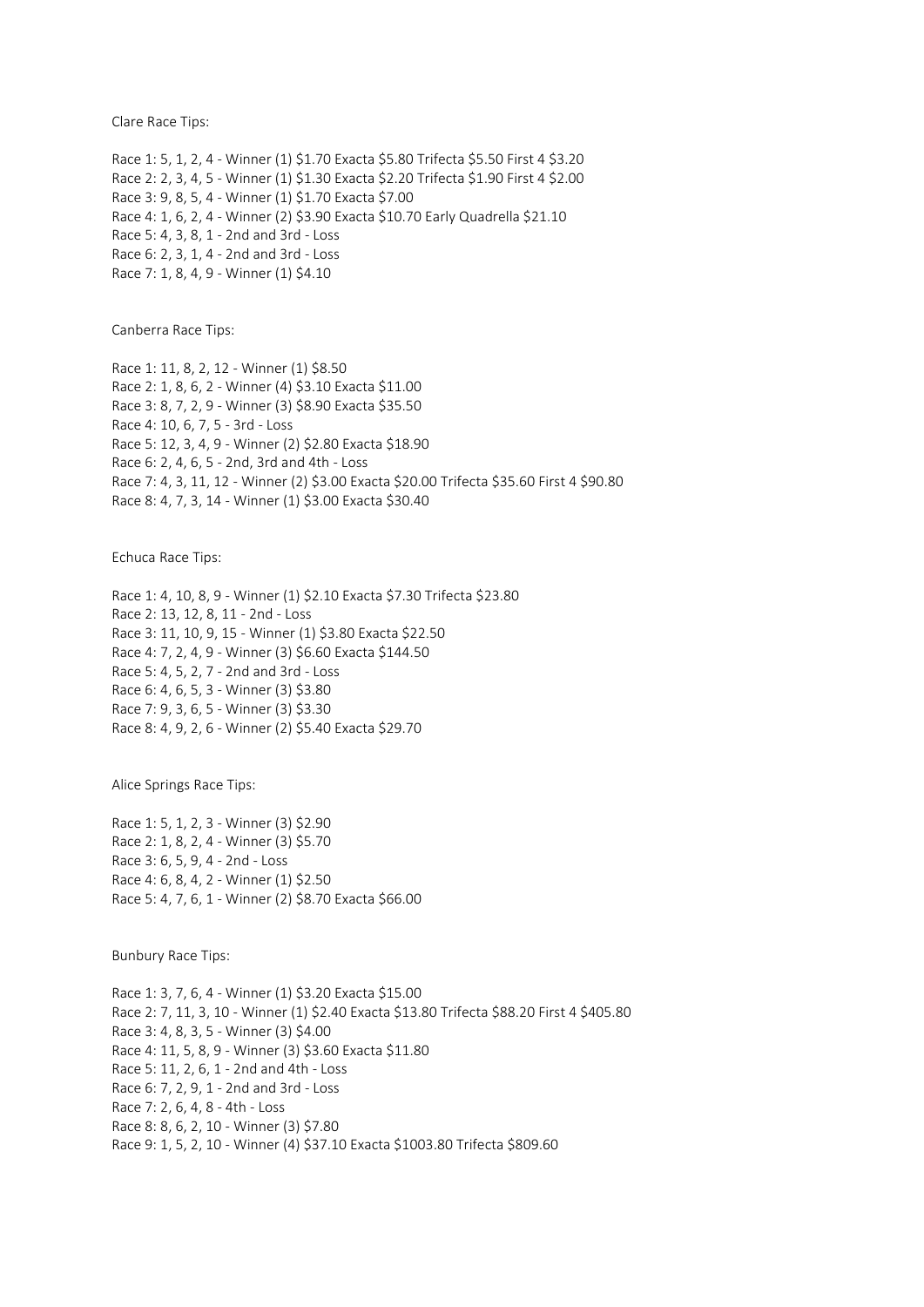Sundays March 4th 2018 Horse Racing Tips:

The results are in...

Sunday The Final Statistics.

- 1. Top Selection strike rate at 35% out of 57 races.
- 2. Top 2 Selections strike rate at 56% out of 57 races.
- + Total Top 2 Selection winners = 32 out of 57 races.

3. Exacta strike rate at 42% out of 57 races.

+ Total Exacta winners = 24 out of 57 races.

Dividends:

- + Best Top Selection win dividend: \$5.30
- + Best Top 2 Selection win dividend: \$20.90
- + Best tipped Exacta dividend: \$196.80
- + Best tipped Trifecta dividend: \$606.20
- + Best tipped First 4 dividend: \$7509.00
- + Best tipped Quadrella dividend: \$341.70

The Day In Summary: So let's have a look at the numbers for this Sundays racing with 57 races covered. For the Exotics there were 24 Exacta's in total which is a strike rate of 42% with the biggest one paying out at \$196.80 with the best tipped Trifecta paying out at \$606.20 and the best tipped First 4 paid out at \$7509.00. For Win Bets the best priced Top Selection winner was at \$5.30 with the strike rate for the Top Selection sitting at 35% with the strike rate for the Top 2 Selections sitting at a respectable 56% of all races run. With Quadrella's the best today was a main one at Colac and it paid out at \$341.70. And so that wraps up this Sundays racing.

1. Special Suggested Bets Of The Day:

Wagga Race 4 Banker Exacta:

14 / 4, 13, 17

So its 14 for 1st and 4, 13, 17 for 2nd.

Total Cost: \$12 buys a 400% share of the dividend.

Result - A win and paid out at \$69.60 for 400%

2. Where The Money Is: Those runners which stand out as being well supported early.

Wagga Race 7 No 17 Delivered at \$9.00 and there is some good money for this one early so might be worth a look.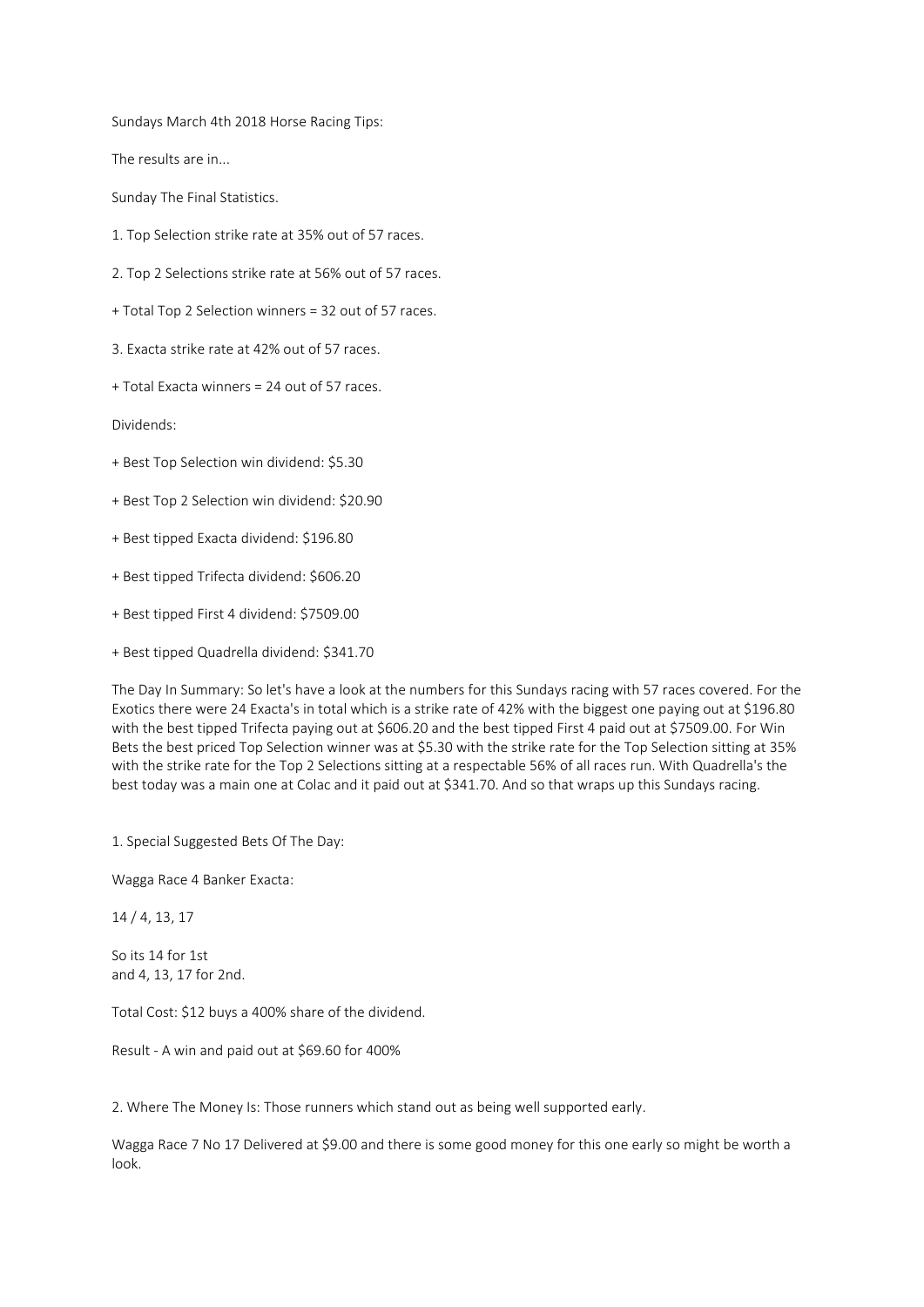3. Best Longshot's Of The Day:

Sunshine Coast Race 10 No 11 Rosie Posie at \$10.00 and this is about the longest priced runner I can find at the moment and there is some significant support early which is worth some notice.

4. Best Multi Bet Of The Day:

All bets are for the PLACE.

Naracoorte Race 4 No 12 | Race 5 No 4 | Race 6 No 6 | Race 7 No 1

Suggested Bet: \$10

5. Best Quaddie Of The Day:

Wagga Quadrella:

Race 5: 5, 4, 9, 10 Race 6: 6, 9, 11, 8 Race 7: 17, 12, 9, 16 Race 8: 3, 9, 8, 2

Total Cost: \$13 buys a 5% share of the dividend.

Sundays Predicted Betting Outlook: All is normal with early money at all meetings except for Colac where there is none so a bit of caution there might be wise.

Today's Race Tips:

Sunshine Coast Race Tips:

Race 1: 15, 8, 6, 14 - Winner (2) \$2.60 Exacta \$20.30 Race 2: 6, 9, 12, 11 - Winner (2) \$2.20 Race 3: 11, 8, 4, 5 - Winner (1) \$2.00 Exacta \$5.40 Race 4: 12, 8, 11, 14 - Loss Race 5: 4, 3, 2, 6 - Winner (3) \$9.30 Exacta \$13.70 Race 6: 10, 2, 11, 8 - Winner (1) \$3.00 Race 7: 5, 2, 4, 1 - Winner (1) \$2.40 Exacta \$4,10 Trifecta \$25.30 Race 8: 10, 4, 2, 7 - Winner (1) \$5.30 Exacta \$22.80 Trifecta \$55.90 First 4 \$334.20 Race 9: 3, 5, 2, 1 - Winner (2) \$7.80 Exacta \$19.30 Race 10: 11, 3, 12, 13 - 3rd - Loss Race 11: 2, 4, 16, 8 - Winner (1) \$1.80

Wagga Race Tips:

Race 1: 11, 12, 4, 5 - Winner (1) \$1.70 Exacta \$17.00 Race 2: 11, 12, 9, 14 - Winner (1) \$3.80 Exacta \$34.40 Race 3: 7, 12, 10, 1 - 4th - Loss Race 4: 14, 4, 13, 17 - Winner (1) \$1.40 Exacta \$17.40 Race 5: 5, 4, 9, 10 - Winner (3) \$17.40 Race 6: 6, 9, 11, 8 - Winner (2) \$5.90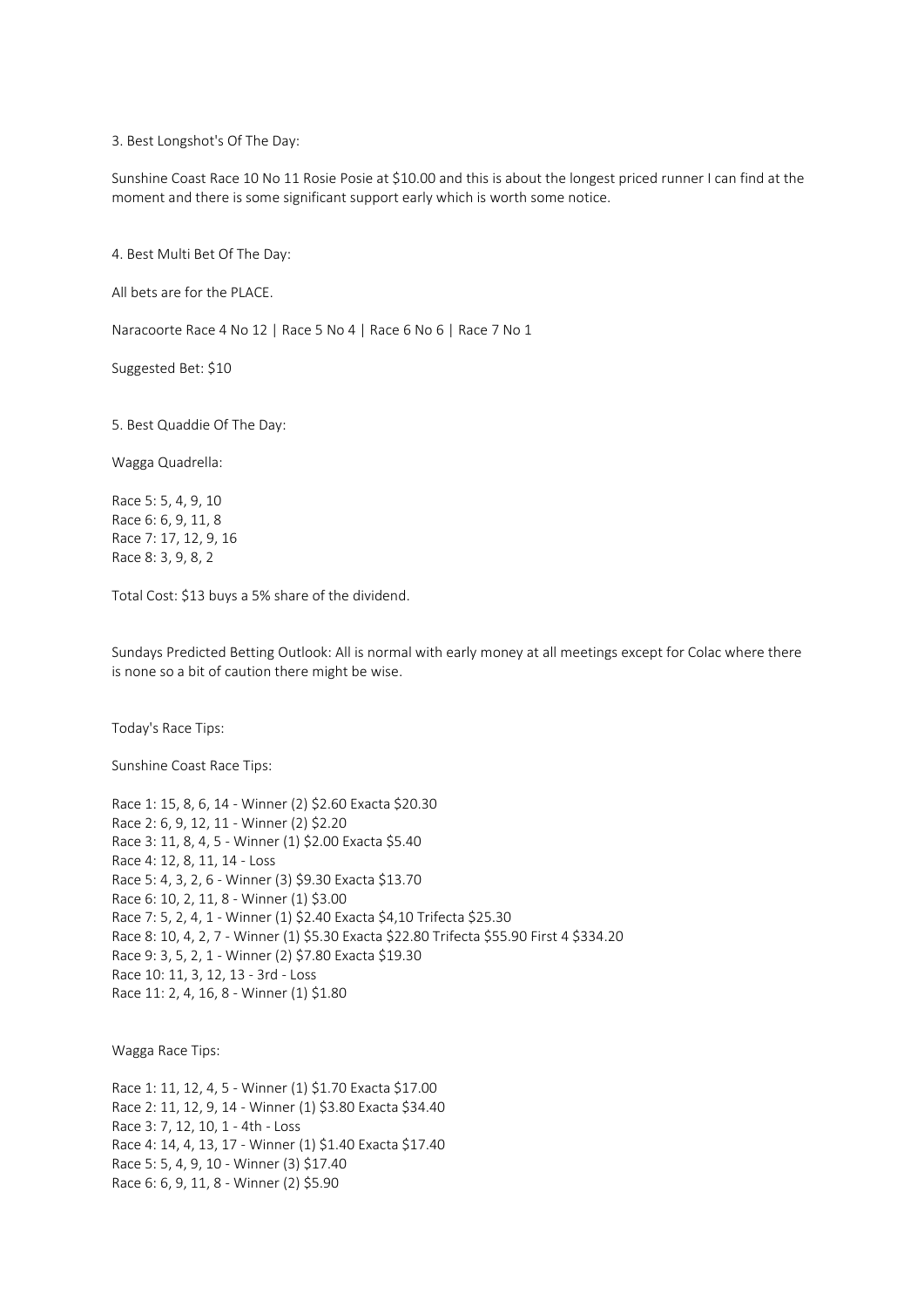Race 7: 17, 12, 9, 16 - Winner (2) \$4.60 Race 8: 3, 9, 8, 2 - 2nd and 3rd - Loss

Wangaratta Race Tips:

Race 1: 6, 3, 9, 5 - Winner (1) \$1.90 Exacta \$12.80 Race 2: 5, 11, 4, 2 - Winner (1) \$1.50 Race 3: 6, 5, 7, 3 - Winner (2) \$3.30 Race 4: 4, 5, 8, 2 - Winner (2) \$4.80 Exacta \$13.90 Early Quadrella \$91.10 Race 5: 8, 9, 1, 7 - 2nd, 3rd and 4th - Loss Race 6: 3, 7, 9, 6 - 2nd and 3rd - Loss Race 7: 1, 4, 6, 8 - 3rd and 4th - Loss Race 8: 9, 4, 3, 13 - 3rd - Loss

Naracoorte Race Tips:

Race 1: 2, 1, 4, 5 - Winner (3) \$3.20 Exacta \$9.00 Trifecta \$19.30 Race 2: 1, 3, 7, 4 - 2nd, 3rd and 4th - Loss Race 3: 4, 1, 2, 6 - Winner (2) \$2.80 Exacta \$6.00 Race 4: 12, 2, 10, 5 - Winner (1) \$2.40 Race 5: 4, 1, 6, 3 - 2nd and 3rd - Loss Race 6: 6, 1, 7, 3 - Winner (2) \$20.90 Exacta \$196.80 Trifecta \$606.20 First 4 \$7509.00 Race 7: 1, 5, 3, 4 - Winner (3) \$3.10

Armidale Race Tips:

Race 1: 1, 5, 2, 4 - Winner (1) \$1.90 Exacta \$2.90 Trifecta \$10.50 First 4 \$12.40 Race 2: 14, 17, 15, 13 - Winner (2) \$21.10 Exacta \$151.00 Race 3: 13, 9, 10, 11 - 2nd - Loss Race 4: 4, 10, 6, 7 - Winner (3) \$4.30 Race 5: 2, 4, 9, 5 - 2nd and 3rd - Loss Race 6: 9, 6, 5, 2 - Winner (3) \$5.10 Race 7: 5, 6, 11, 7 - Winner (3) \$11.40 Exacta \$46.60 Race 8: 1, 9, 8, 13 - 2nd - Loss

Colac Race Tips:

Race 1: 10, 6, 1, 5 - 3rd and 4th - Loss Race 2: 7, 9, 4, 6 - Winner (1) \$2.70 Race 3: 1, 12, 2, 4 - Winner (2) \$3.90 Exacta \$6.80 Trifecta \$36.30 Race 4: 6, 4, 2, 3 - Winner (1) \$2.30 Exacta \$7.20 Trifecta \$48.90 Race 5: 3, 1, 4, 6 - Winner (1) \$2.00 Exacta \$7.00 Trifecta \$14.90 First 4 \$44.60 Race 6: 3, 2, 6, 1 - Winner (3) \$6.10 Race 7: 3, 2, 5, 6 - Winner (3) \$6.70 Quadrella \$341.70

Esperance Race Tips:

Race 1: 2, 5, 1, 8 - Winner (1) \$3.00 Exacta \$9.80 Trifecta \$23.90 First 4 \$50.80 Race 2: 9, 8, 13, 5 - Winner (1) \$2.10 Exacta \$15.00 Race 3: 1, 4, 5, 2 - Winner (1) \$1.50 Exacta \$4.00 Trifecta \$8.20 Race 4: 2, 5, 8, 1 - Winner (2) \$5.40 Exacta \$26.10 Early Quadrella \$69.30 Race 5: 1, 8, 11, 7 - Loss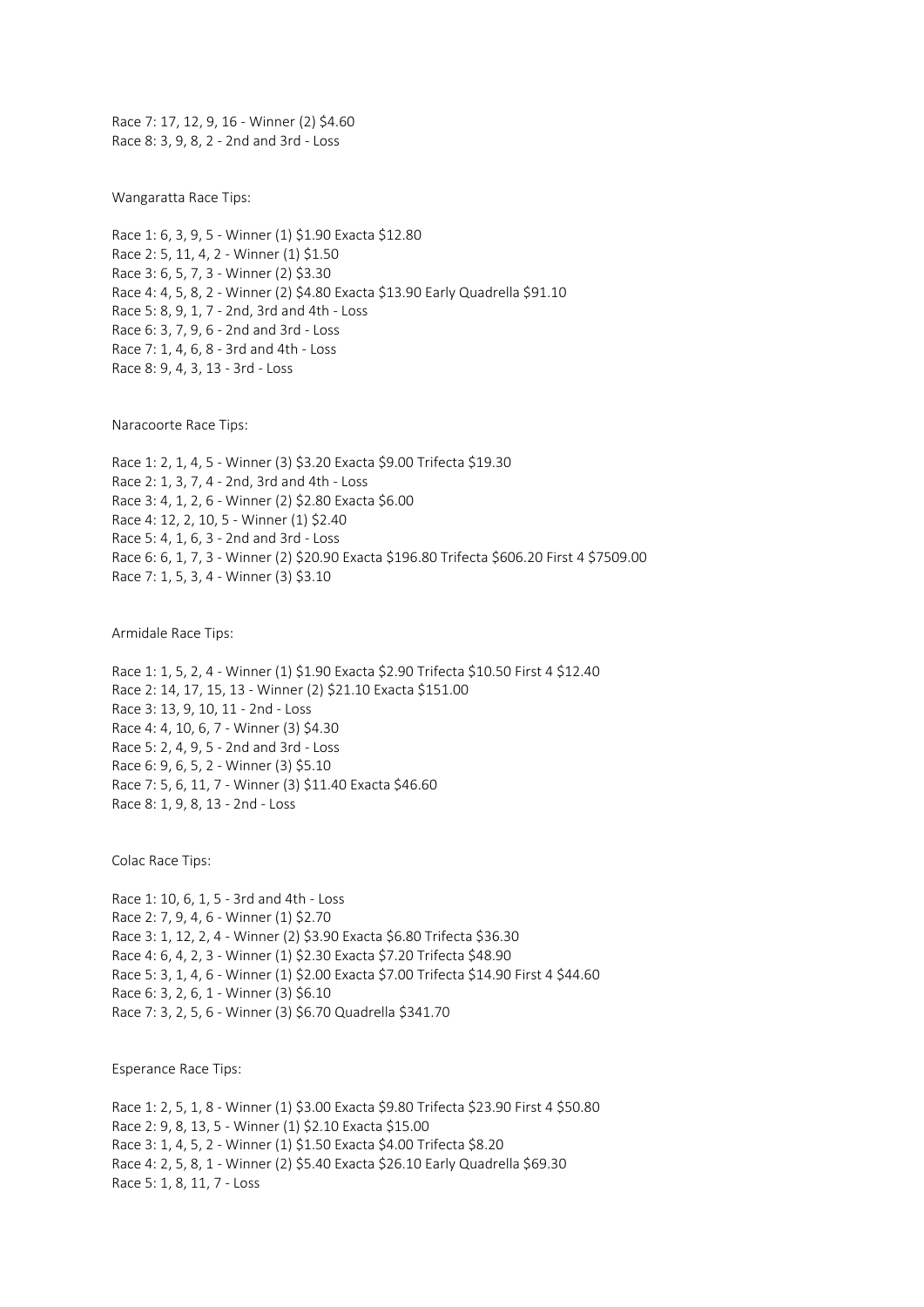Race 6: 6, 1, 7, 5 - Winner (3) \$2.90 Race 7: 15, 4, 5, 7 - Winner (1) \$2.80 Race 8: 9, 8, 7, 11 - Winner (1) \$2.10

Sundays February 25th 2018 Horse Racing Tips:

The results are in...

Sunday The Final Statistics.

1. Top Selection strike rate at 25% out of 55 races.

2. Top 2 Selections strike rate at 44% out of 55 races.

+ Total Top 2 Selection winners = 24 out of 55 races.

3. Exacta strike rate at 44% out of 55 races.

+ Total Exacta winners = 24 out of 55 races.

Dividends:

- + Best Top Selection win dividend: \$10.20
- + Best Top 2 Selection win dividend: \$10.20
- + Best tipped Exacta dividend: \$76.20
- + Best tipped Trifecta dividend: \$190.20
- + Best tipped First 4 dividend: \$587.40
- + Best tipped Quadrella dividend: \$2881.30

The Day In Summary: So let's have a look at the numbers for this Sundays racing with 55 races covered. For the Exotics there were 24 Exacta's in total which is a strike rate of 44% with the biggest one paying out at \$76.20 with the best tipped Trifecta paying out at \$190.20 and the best tipped First 4 paid out at \$587.40. For Win Bets the best priced Top Selection winner was at \$10.20 with the strike rate for the Top Selection sitting at 25% with the strike rate for the Top 2 Selections sitting at a respectable 44% of all races run. With Quadrella's the best today was an early one at Mudgee and it paid out at \$2881.30. And so that wraps up this Sundays racing.

1. Special Suggested Bets Of The Day:

Launceston Race 2 Banker Exacta:

3 / 8, 2, 11

So its 3 for 1st and 8, 2, 11 for 2nd.

Total Cost: \$12 buys a 400% share of the dividend.

2. Where The Money Is: Those runners which stand out as being well supported early.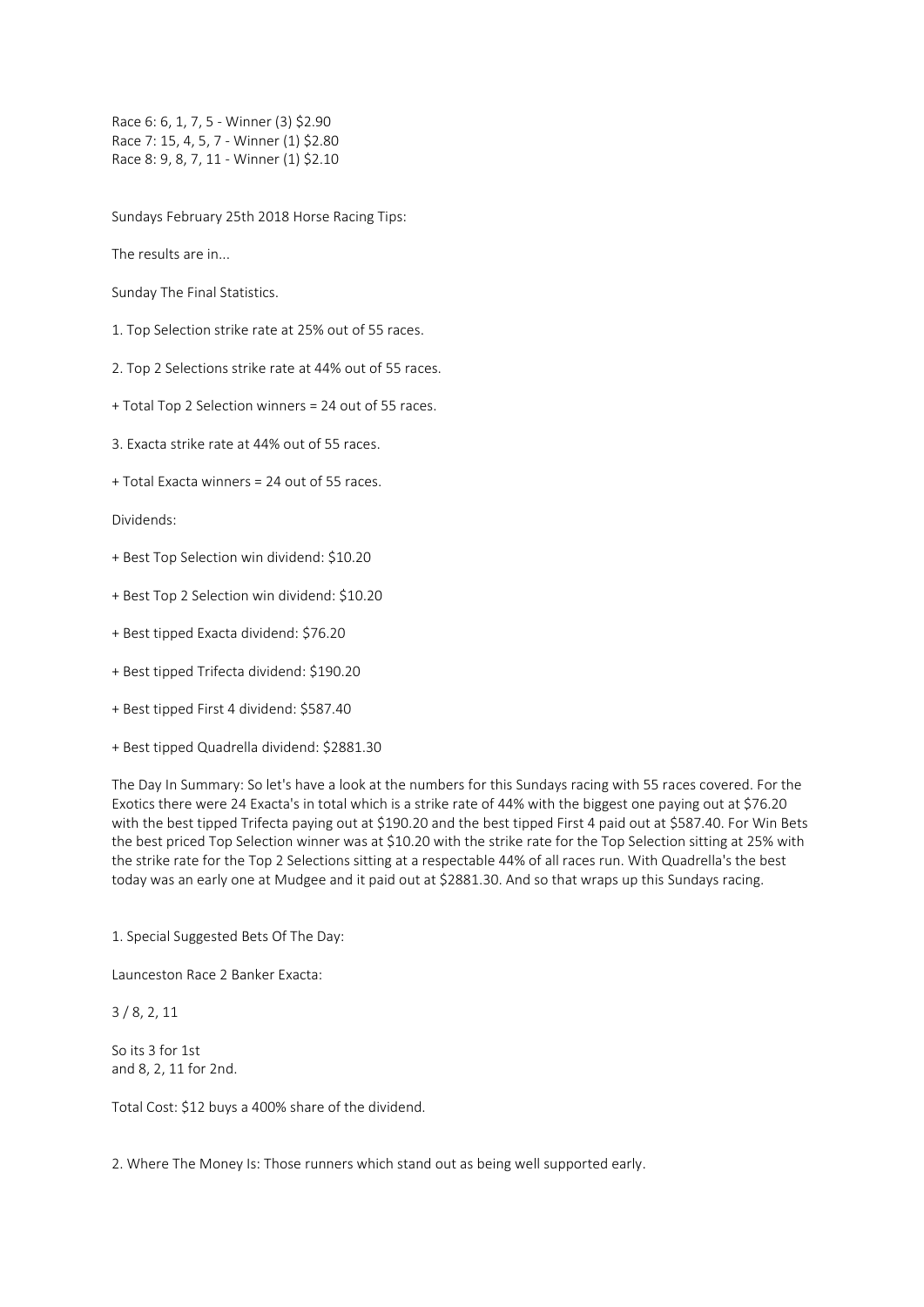Sunshine Coast Race 6 No 2 Jim N Andy at \$7.00 and someone likes this one early in betting so might be worth a wait and see.

3. Best Longshot's Of The Day:

Mudgee Race 8 No 14 I'll Take Money at \$21.00 and there is some support for this one early so might be worth a few dollars eachway as an interest.

4. Best Multi Bet Of The Day:

All bets are for the PLACE.

Ballarat Race 5 No 7 | Race 6 No 4 | Race 8 No 13 | Race 9 No 15

Suggested Bet: \$10

5. Best Quaddie Of The Day:

Mudgee Quadrella:

Race 5: 1, 4, 5, 13 Race 6: 3, 8, 2, 5 Race 7: 2, 5, 9, 3 Race 8: 14, 5, 12, 10

Total Cost: \$13 buys a 5% share of the dividend.

Sundays Predicted Betting Outlook: And there is good early money flowing at all meetings today except for the later races in the day at the Sunshine Coast.

Today's Race Tips:

Launceston Race Tips:

Race 1: 10, 12, 8, 2 - Winner (1) \$1.70 Exacta \$12.70 Race 2: 3, 8, 2, 11 - 2nd - Loss Race 3: 2, 1, 6, 9 - Winner (4) \$3.40 Exacta \$10.40 Race 4: 3, 9, 6, 12 - 2nd - Loss Race 5: 10, 2, 8, 7 - Winner (3) \$4.20 Race 6: 2, 5, 7, 1 - Winner (1) \$2.20 Race 7: 2, 4, 11, 3 - Winner (2) \$2.20 Exacta \$33.30 Race 8: 6, 2, 8, 9 - 2nd, 3rd and 4th - Loss

Ballarat Race Tips:

Race 1: 11, 3, 9, 4 - Winner (1) \$3.70 Race 2: 9, 2, 5, 8 - Winner (4) \$4.70 Exacta \$19.10 Race 3: 7, 5, 15, 3 - Winner (2) \$2.80 Race 4: 5, 4, 10, 14 - Winner (4) \$3.30 Exacta \$18.60 Trifecta \$56.00 Race 5: 7, 9, 5, 3 - Winner (2) \$7.60 Exacta \$25.30 Early Quadrella \$659.50 - L/S No 9 Race 6: 4, 5, 9, 6 - Winner (3) \$6.40 Exacta \$24.20 Trifecta \$94.20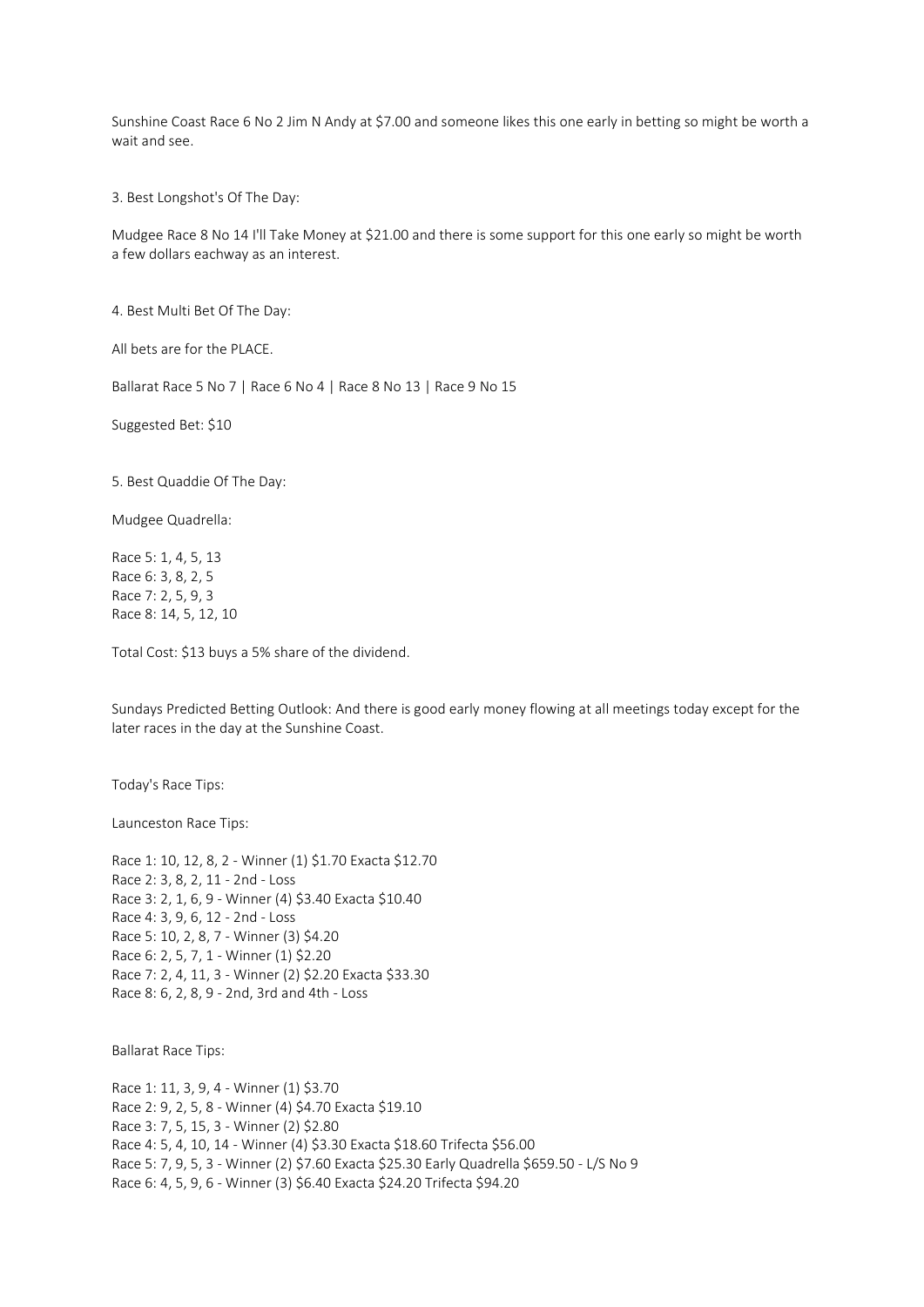Race 7: 8, 6, 7, 4 - Winner (3) \$13.10 Race 8: 13, 11, 16, 5 - Loss Race 9: 15, 12, 14, 4 - Winner (1) \$3.20 Exacta \$32.90 Trifecta \$171.90

Mudgee Race Tips:

Race 1: 2, 3, 9, 7 - Winner (3) \$10.00 Race 2: 4, 1, 3, 6 - Winner (4) \$4.50 Race 3: 4, 3, 8, 9 - Winner (4) \$10.00 Exacta \$47.50 Trifecta \$190.20 First 4 \$587.40 Race 4: 6, 7, 8, 11 - Winner (1) \$2.20 Early Quadrella \$2881.30 Race 5: 1, 4, 5, 13 - Winner (1) \$2.00 Race 6: 3, 8, 2, 5 - 2nd, 3rd and 4th - Loss Race 7: 2, 5, 9, 3 - 3rd - Loss Race 8: 14, 5, 12, 10 - Race abandoned

Sunshine Coast Race Tips:

Race 1: 4, 2, 6, 7 - Winner (1) \$1.80 Exacta \$3.10 Trifecta \$4.90 First 4 \$6.60 Race 2: 1, 6, 5, 3 - Winner (4) \$7.90 Exacta \$11.80 Trifecta \$54.30 First 4 \$83.60 Race 3: 3, 5, 2, 9 - Winner (1) \$2.20 Exacta \$6.60 Trifecta \$118.00 First 4 \$328.20 Race 4: 4, 1, 7, 11 - Winner (4) \$5.20 Early Quadrella \$703.80 Race 5: 4, 10, 16, 13 - 2nd and 3rd - Loss Race 6: 2, 5, 10, 1 - 4th - Loss Race 7: 10, 7, 3, 1 - Winner (2) \$5.60 Exacta \$37.90 Trifecta \$52.30 Race 8: 1, 2, 7, 10 - 2nd and 4th - Loss

Coffs Harbour Race Tips:

Race 1: 4, 6, 3, 12 - Winner (3) \$8.40 Exacta \$33.60 Trifecta \$133.10 First 4 \$353.60 Race 2: 12, 7, 12, 3 - Winner (1) \$2.50 Race 3: 4, 9, 12, 5 - Winner (4) \$11.00 Exacta \$43.80 Race 4: 9, 2, 1, 4 - 2nd and 3rd - Loss Race 5: 5, 2, 3, 7 - 2nd and 4th - Loss Race 6: 5, 2, 8, 3 - 2nd, 3rd and 4th - Loss Race 7: 2, 3, 4, 10 - Winner (1) \$10.20 Exacta \$76.20

Balaklava Race Tips:

Race 1: 1, 4, 5, 6 - Winner (1) \$1.70 Race 2: 2, 5, 6, 1 - Winner (2) \$2.40 Exacta \$5.90 Trifecta \$12.60 First 4 \$6.80 Race 3: 7, 3, 1, 5 - Winner (1) \$2.90 Race 4: 2, 5, 6, 7 - Winner (2) \$3.10 Exacta \$7.70 Trifecta \$19.30 First 4 \$55.00 Early Quadrella \$41.40 Race 5: 5, 8, 6, 9 - Winner (3) \$3.00 Exacta \$14.10 Trifecta \$52.60 Race 6: 2, 3, 4, 8 - Winner (2) \$4.50 Exacta \$31.10 Trifecta \$75.20 First 4 \$193.00 Race 7: 8, 11, 1, 5 - 3rd and 4th - Loss

Pinjarra Race Tips:

Race 1: 4, 16, 2, 6 - Winner (2) \$7.80 Exacta \$46.80 Race 2: 1, 11, 2, 5 - 2nd - Loss Race 3: 3, 1, 10, 11 - Winner (2) \$2.30 Exacta \$61.50 Race 4: 2, 8, 3, 5 - Winner (1) \$1.90 Exacta \$20.20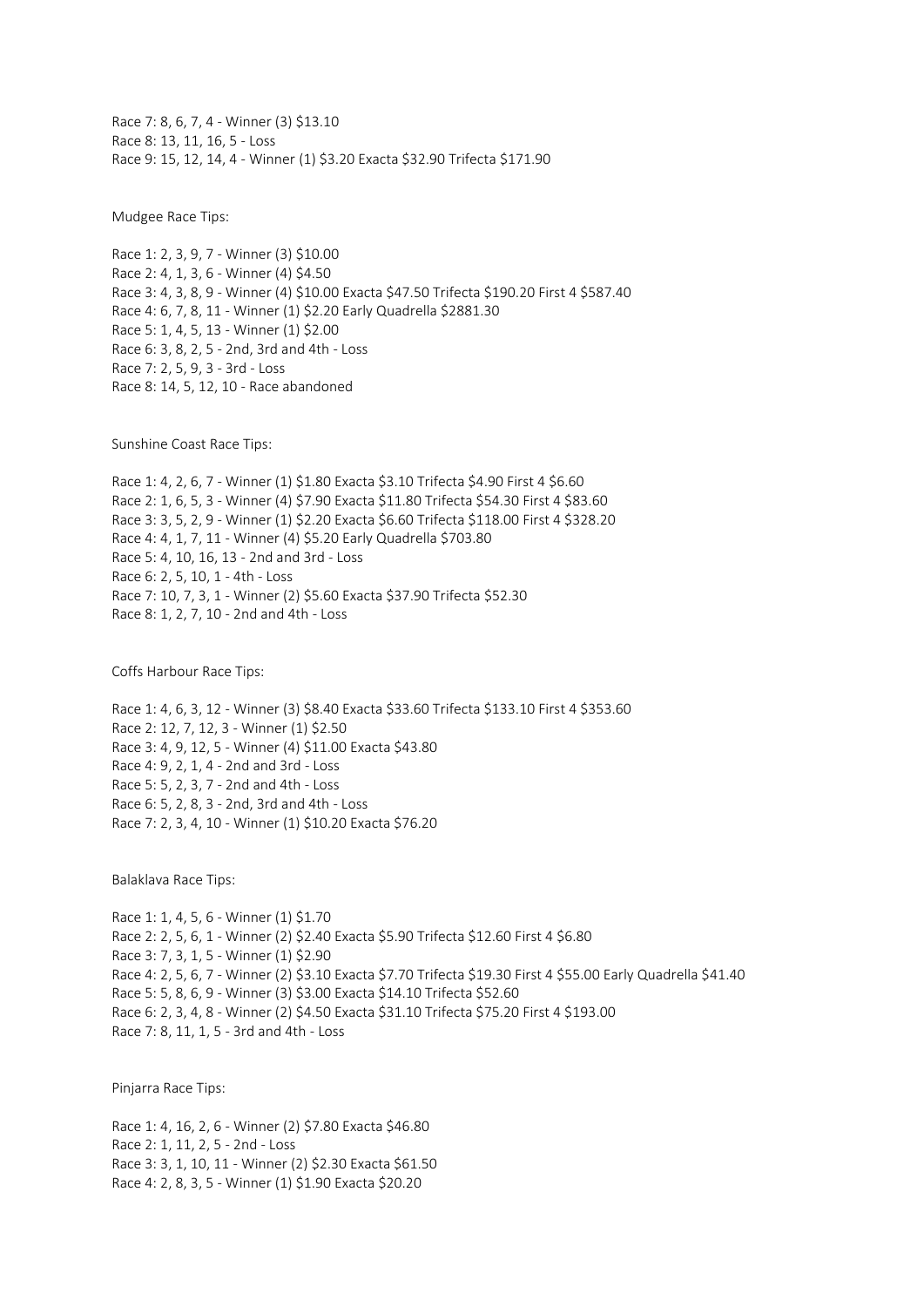Race 5: 4, 2, 3, 10 - Winner (2) \$9.10 Exacta \$33.10 Race 6: 6, 8, 9, 1 - Winner (1) \$5.60 Race 7: 8, 2, 5, 4 - 2nd, 3rd and 4th - Loss Race 8: 7, 1, 8, 14 - 2nd and 3rd - Loss Race 9: 12, 4, 16, 10 - 3rd - Loss

Sundays February 18th 2018 Horse Racing Tips:

The results are in...

Sunday The Final Statistics.

1. Top Selection strike rate at 28% out of 65 races.

2. Top 2 Selections strike rate at 35% out of 65 races.

+ Total Top 2 Selection winners = 24 out of 65 races.

3. Exacta strike rate at 40% out of 65 races.

+ Total Exacta winners = 26 out of 65 races.

Dividends:

- + Best Top Selection win dividend: \$6.10
- + Best Top 2 Selection win dividend: \$8.50
- + Best tipped Exacta dividend: \$126.80
- + Best tipped Trifecta dividend: \$314.60
- + Best tipped First 4 dividend: \$1149.00
- + Best tipped Quadrella dividend: \$716.40

The Day In Summary: So let's have a look at the numbers for this Sundays racing with 65 races covered. For the Exotics there were 26 Exacta's in total which is a strike rate of 40% with the biggest one paying out at \$126.80 with the best tipped Trifecta paying out at \$314.60 and the best tipped First 4 paid out at \$1149.00. For Win Bets the best priced Top Selection winner was at \$6.10 with the strike rate for the Top Selection sitting at 28% with the strike rate for the Top 2 Selections sitting at a somewhat respectable 35% of all races run. With Quadrella's the best today was an early one at Port Macquarie and it paid out at \$716.40. And so that wraps up this Sundays racing.

1. Special Suggested Bets Of The Day:

Port Macquarie Race 7 Banker Exacta:

5 / 2, 9, 1

So its 5 for 1st and 2, 9, 1 for 2nd.

Total Cost: \$12 buys a 400% share of the dividend.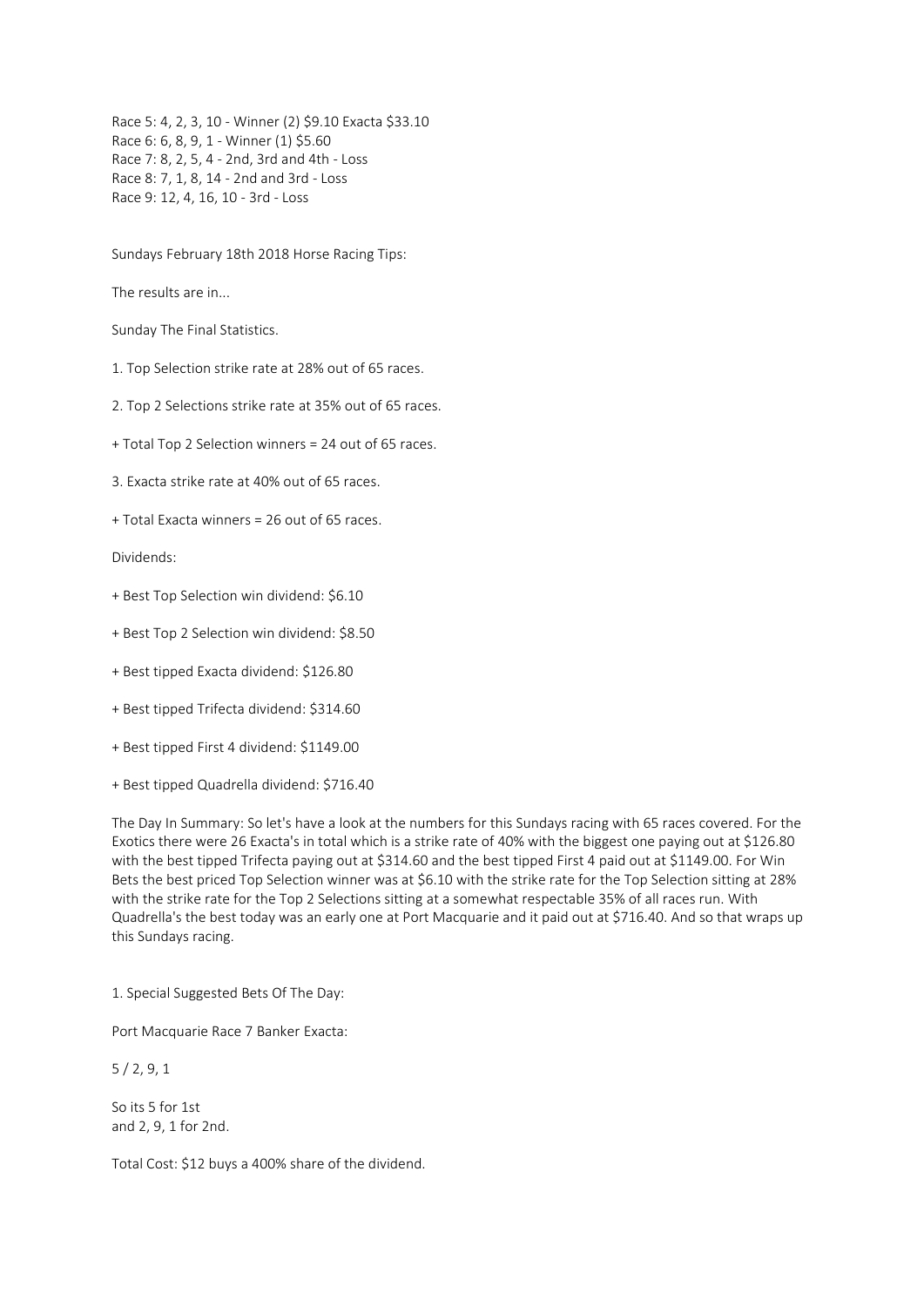2. Where The Money Is: Those runners which stand out as being well supported early.

Ballarat Race 8 No 11 If Not Now When at \$6.00 and there is support for this one which may be worth noting today.

3. Best Longshot's Of The Day:

Port Macquarie Race 8 No 7 Lots Of Diamonds at \$14.00 and there is some support for this one and may be worth considering at the odds in a very open race.

4. Best Multi Bet Of The Day:

All bets are for the PLACE.

Ballarat Race 5 No 5 | Race 6 No 3 | Race 7 No 2 | Race 8 No 11

Suggested Bet: \$10

5. Best Quaddie Of The Day:

Moe Quadrella:

Race 4: 6, 8, 4, 5 Race 5: 1, 6, 4, 3 Race 6: 4, 3, 2, 7 Race 7: 2, 3, 10, 1

Total Cost: \$13 buys a 5% share of the dividend.

Sundays Predicted Betting Outlook: A little light on the early money all-round today, but still keen on today's meetings and hopeful for the best.

Today's Race Tips:

Sunshine Coast Race Tips:

Race 1: 1, 5, 2, 3 - Winner (2) \$2.70 Exacta \$9.70 Trifecta \$17.40 First 4 \$18.00 Race 2: 1, 4, 6, 2 - Winner (2) \$8.50 Exacta \$32.80 Trifecta \$58.90 Race 3: 3, 10, 14, 12 - Winner (1) \$4.90 Exacta \$32.80 Race 4: 10, 7, 2, 8 - 4th - Loss Race 5: 3, 6, 2, 1 - Winner (2) \$2.80 Race 6: 4, 1, 3, 7 - Winner (4) \$5.90 Exacta \$22.60 Trifecta \$314.60 Race 7: 8, 3, 11, 5 - 2nd and 3rd - Loss Race 8: 11, 1, 6, 5 - Winner (4) \$15.20 Exacta \$39.80 Trifecta \$195.10 Race 9: 1, 5, 3, 7 - 2nd and 4th - Loss Race 10: 2, 8, 4, 7 - Winner (1) \$2.70 Exacta \$11.60 Trifecta \$46.60 Race 11: 3, 7, 9, 6 - Winner (1) \$1.20

Pt Macquarie Race Tips: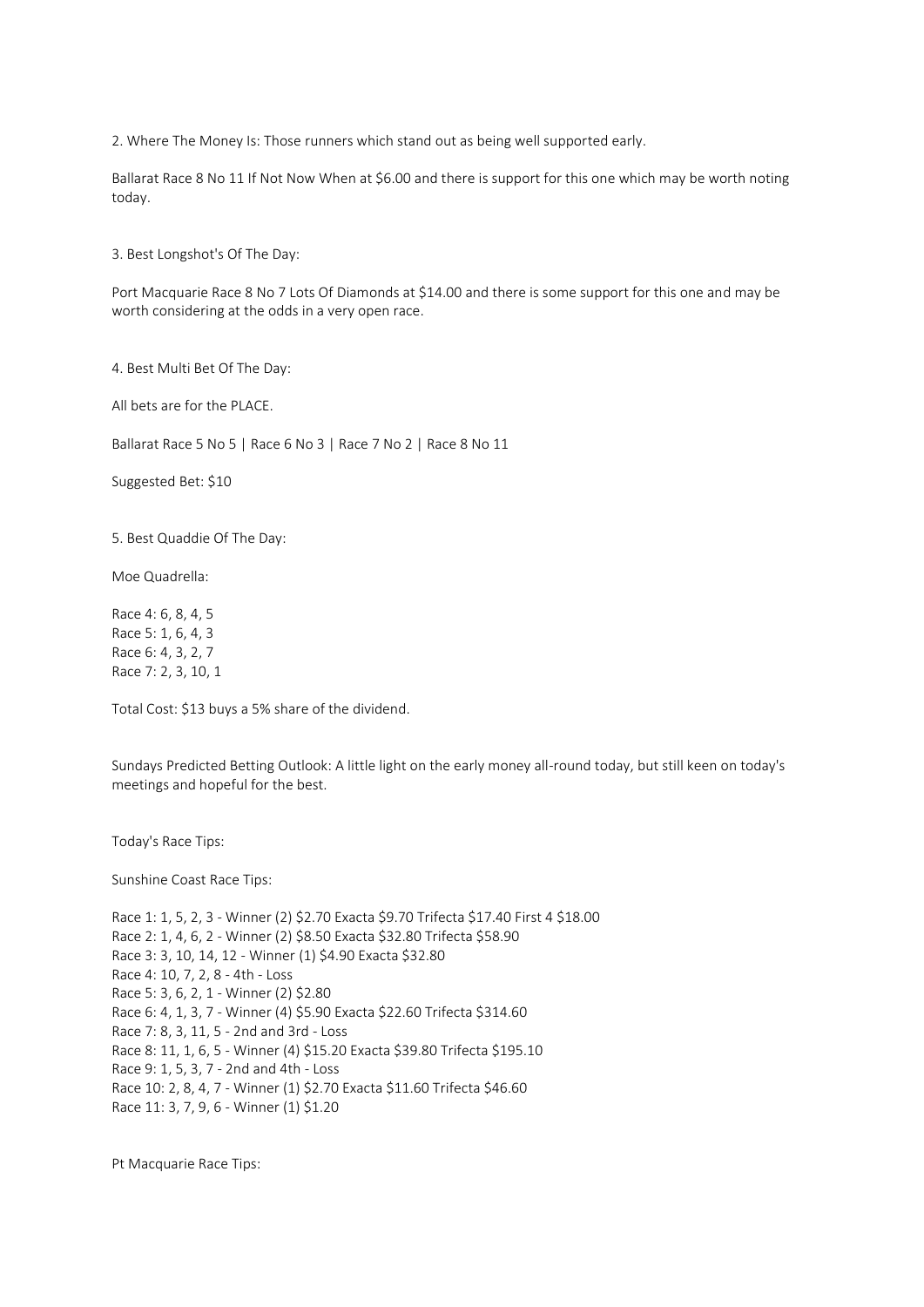Race 1: 1, 8, 4, 3 - Winner (3) \$6.90 Exacta \$58.60 Trifecta \$177.60 Race 2: 1, 5, 13, 4 - Winner (1) \$1.50 Race 3: 4, 3, 8, 1 - Winner (4) \$8.80 Exacta \$81.30 Trifecta \$222.20 First 4 \$1149.00 Race 4: 3, 7, 12, 6 - Winner (1) \$6.10 Exacta \$53.00 Early Quadrella \$716.40 Race 5: 9, 3, 4, 1 - 3rd and 4th - Loss Race 6: 10, 6, 1, 7 - 2nd and 3rd - Loss Race 7: 5, 2, 9, 1 - Winner (1) \$1.90 Race 8: 7, 13, 11, 8 - 2nd - Loss

Moe Race Tips:

Race 1: 9, 3, 2, 5 - Winner (1) \$1.90 Exacta \$11.60 Race 2: 1, 5, 10, 9 - Winner (3) \$2.00 Exacta \$19.70 Race 3: 4, 11, 7, 8 - Winner (3) \$5.20 Exacta \$16.20 Trifecta \$43.50 Race 4: 6, 8, 4, 5 - Winner (3) \$5.00 Early Quadrella \$265.80 Race 5: 1, 6, 4, 3 - Winner (1) \$2.20 Exacta \$11.10 Trifecta \$30.30 Race 6: 4, 3, 2, 7 - Winner (4) \$3.60 Race 7: 2, 3, 10, 1 - 3rd and 4th - Loss

Hobart Race Tips:

Race 1: 10, 3, 5, 7 - 2nd - Loss Race 2: 7, 2, 1, 11 - Winner (1) \$2.90 Race 3: 9, 8, 1, 6 - 2nd and 3rd - Loss Race 4: 3, 6, 9, 2 - Winner (1) \$1.30 Exacta \$9.30 Trifecta \$80.70 Race 5: 4, 8, 6, 11 - 4th - Loss Race 6: 5, 1, 6, 3 - Winner (2) \$2.60 Exacta \$7.10 Race 7: 2, 1, 3, 6 - 2nde, 3rd and 4th - Loss Race 8: 1, 2, 8, 7 - 2nd and 3rd - Loss

Ballarat Race Tips:

Race 1: 2, 6, 4, 7 - 2nd - Loss Race 2: 8, 5, 10, 9 - 2nd, 3rd and 4th - Loss Race 3: 11, 8, 12, 10 - Winner (2) \$6.60 Race 4: 2, 3, 4, 7 - Winner (4) \$23.10 Exacta \$126.80 Race 5: 5, 4, 8, 10 - 2nd, 3rd and 4th - Loss Race 6: 3, 6, 8, 2 - 3rd and 4th - Loss Race 7: 2, 10, 11, 1 - 3rd - Loss Race 8: 11, 1, 12, 7 - Winner (3) \$2.10 Exacta \$7.20

Port Lincoln Race Tips:

Race 1: 5, 3, 4, 2 - Winner (2) \$3.90 Exacta \$6.40 Trifecta \$20.30 Race 2: 1, 2, 4, 5 - Winner (4) \$10.10 Exacta \$17.70 Trifecta \$45.10 First 4 \$49.80 Race 3: 2, 5, 1, 4 - Winner (1) \$1.90 Exacta \$4.30 Race 4: 1, 10, 9, 6 - Winner (1) \$3.00 Early Quadrella \$443.70 Race 5: 9, 3, 5, 2 - Winner (3) \$3.10 Exacta \$26.90 Trifecta \$72.90 First 4 \$259.20 Race 6: 5, 8, 1, 7 - 2nd and 3rd - Loss Race 7: 9, 11, 3, 5 - Winner (3) \$6.00 Race 8: 3, 5, 8, 4 - 2nd and 3rd - Loss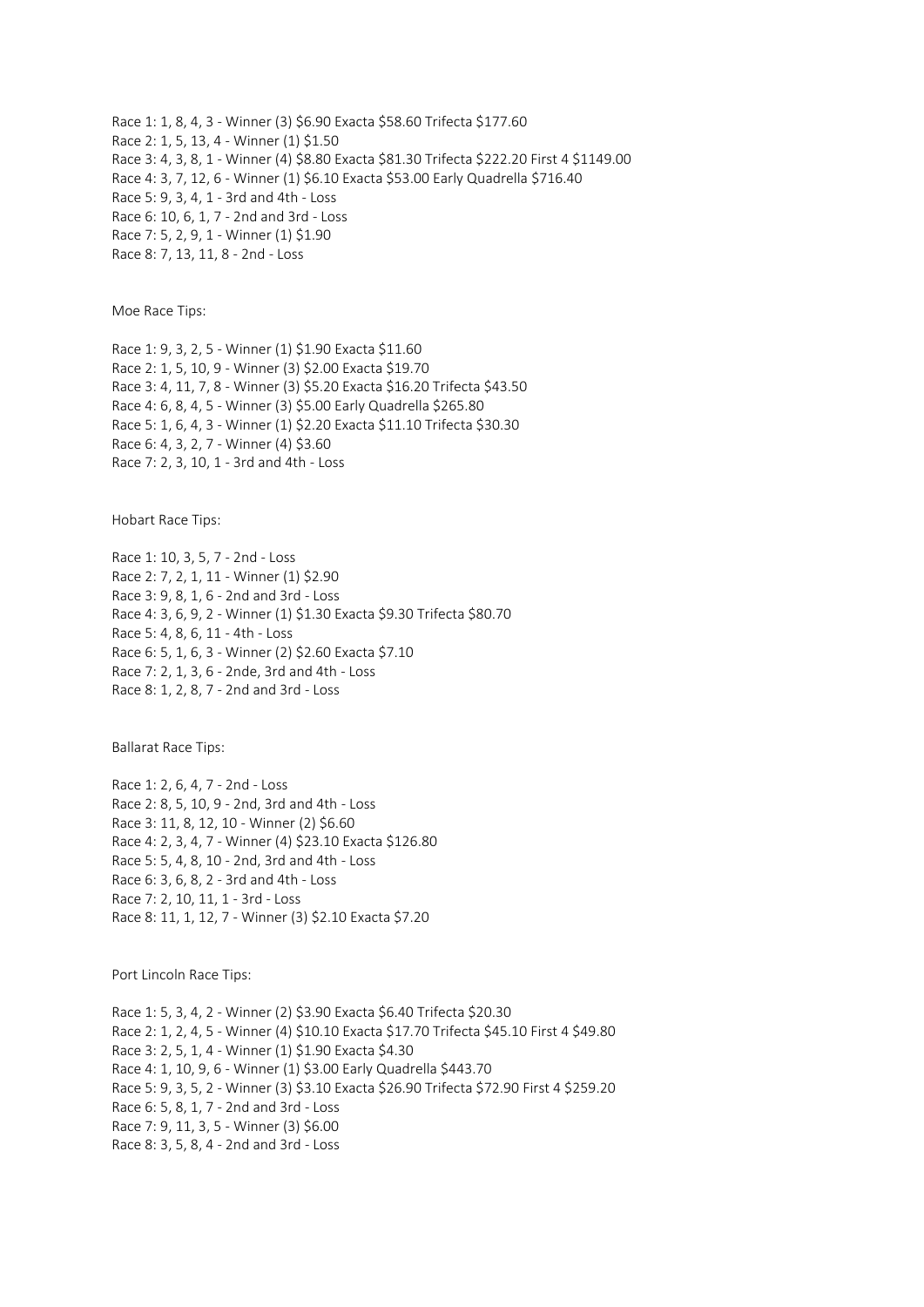Nowra Race Tips:

Race 1: 1, 2, 4, 7 - Winner (1) \$3.90 Exacta \$9.40 Race 2: 5, 7, 8, 2 - Winner (4) \$6.70 Race 3: 9, 2, 8, 3 - 2nd and 3rd - Loss Race 4: 2, 1, 6, 10 - Winner (1) \$5.50 Exacta \$13.60 Race 5: 8, 10, 4, 3 - Loss Race 6: 6, 2, 1, 7 - Loss Race 7: 4, 16, 3, 13 - 2nd and 3rd - Loss

Bunbury Race Tips:

Race 1: 2, 1, 6, 5 - Winner (1) \$2.80 Exacta \$7.50 Race 2: 9, 7, 1, 3 - Winner (4) \$3.60 Race 3: 3, 8, 9, 1 - Winner (1) \$2.90 Exacta \$20.60 Trifecta \$103.80 First 4 \$365.20 Race 4: 4, 6, 3, 1 - Winner (3) \$3.50 Early Quadrella \$99.50 Race 5: 13, 1, 7, 8 - Winner (3) \$6.20 Exacta \$14.70 Race 6: 10, 6, 4, 11 - Winner (1) \$1.70 Race 7: 3, 9, 5, 1 - Winner (1) \$5.50 Race 8: 1, 9, 5, 6 - Winner (4) \$4.90 Quadrella \$484.80

Sundays February 11th 2018 Horse Racing Tips:

The results are in...

Sunday The Final Statistics.

1. Top Selection strike rate at 31% out of 65 races.

2. Top 2 Selections strike rate at 48% out of 65 races.

+ Total Top 2 Selection winners = 31 out of 65 races.

3. Exacta strike rate at 40% out of 65 races.

+ Total Exacta winners = 26 out of 65 races.

Dividends:

- + Best Top Selection win dividend: \$6.30
- + Best Top 2 Selection win dividend: \$7.70
- + Best tipped Exacta dividend: \$205.00
- + Best tipped Trifecta dividend: \$115.70
- + Best tipped First 4 dividend: \$589.20
- + Best tipped Quadrella dividend: \$2626.30

The Day In Summary: So let's have a look at the numbers for this Sundays racing with 65 races covered. For the Exotics there were 26 Exacta's in total which is a strike rate of 40% with the biggest one paying out at \$205.00 with the best tipped Trifecta paying out at \$115.70 and the best tipped First 4 paid out at \$589.20. For Win Bets the best priced Top Selection winner was at \$6.30 with the strike rate for the Top Selection sitting at 31% with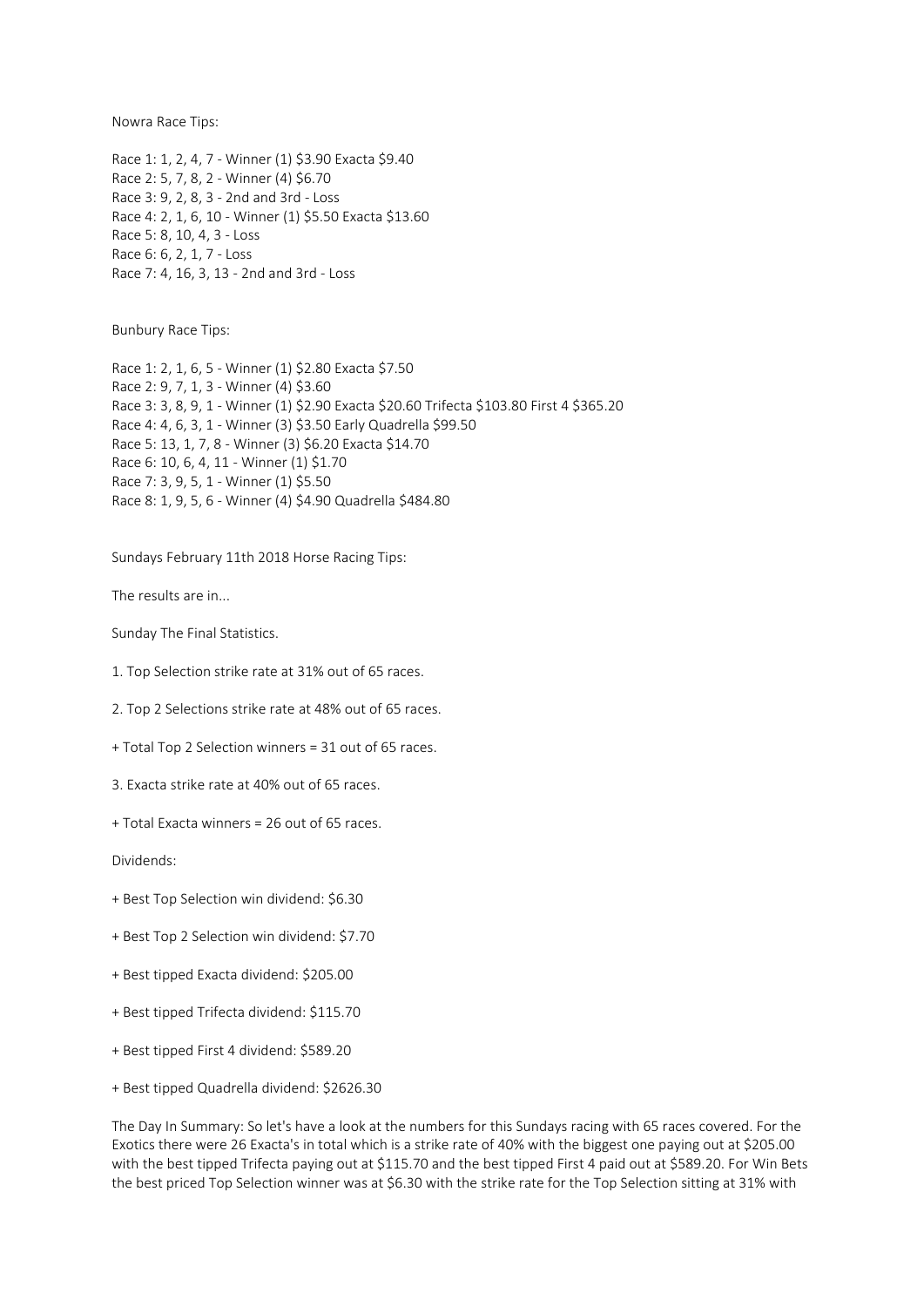the strike rate for the Top 2 Selections sitting at a respectable 48% of all races run. With Quadrella's the best today was an early one at the Sunshine Coast and it paid out at \$2626.30. And so that wraps up this Sundays racing.

Special Suggested Bets Of The Day:

Sunshine Coast Race 2 Banker Exacta:

2 / 4, 6, 13

So its 2 for 1st and 4, 6, 13 for 2nd.

Total Cost: \$12 buys a 400% share of the dividend.

Result - A small winner as won and paid out at \$18.80 for 400%

Where The Money Is: Those runners which stand out as being well supported early.

Nothing to report today.

Best Longshot's Of The Day:

Nothing to report today.

Best Multi Bet Of The Day:

All bet are for the PLACE.

Hobart Race 4 No 1 | Race 5 No 5 | Race 8 No 7 | Race 9 No 6

Suggested Bet: \$10

Result - A loss

Best Quaddie Of The Day:

Colac Quadrella:

Race 5: 12, 3, 5, 9 Race 6: 5, 1, 4, 3 Race 7: 6, 4, 8, 2 Race 8: 10, 8, 4, 2

Total Cost: \$13 buys a 5% share of the dividend.

Result - A winner but only paid out at \$171.40 for 100%

Sundays Predicted Betting Outlook: Wodonga and there is light early money which is normal as it is starting early, but it still looks like an interesting meeting and I think the results will be predictable. The other meetings are all as normal for a Sunday, except for Bathurst where there is virtually no early money flow so may be a location to avoid as much as possible.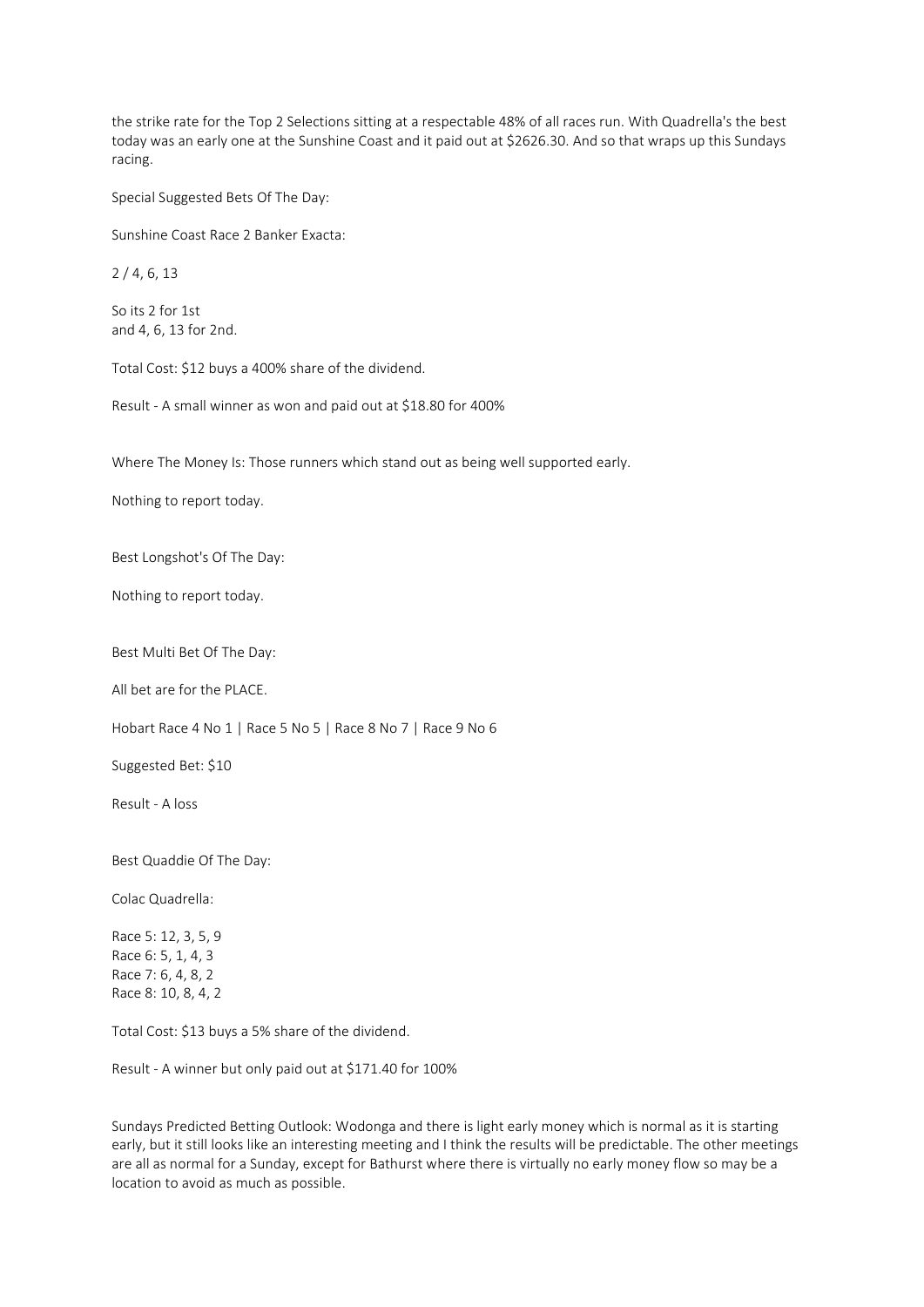Today's Race Tips:

Wodonga Race Tips:

Race 1: 9, 3, 2, 6 - Winner (1) \$3.50 Exacta \$8.20 Race 2: 4, 12, 11, 3 - 2nd and 3rd - Loss Race 3: 5, 4, 11, 12 - Winner (1) \$2.00 Exacta \$14.10 Race 4: 2, 3, 7, 4 - 2nd, 3rd and 4th - Loss Race 5: 5, 6, 8, 7 - Winner (4) \$3.30 Race 6: 3, 5, 6, 13 - Winner (2) \$4.40 Race 7: 9, 11, 12, 7 - Winner (2) \$5.30 Exacta \$25.10 Race 8: 5, 2, 6, 7 - 4th - Loss

Sunshine Coast Race Tips:

Race 1: 7, 11, 5, 4 - Winner (3) \$16.40 Race 2: 2, 4, 6, 13 - Winner (1) \$1.50 Exacta \$4.70 Race 3: 4, 8, 2, 1 - Winner (4) \$4.60 Race 4: 4, 3, 6, 7 - Winner (4) \$8.30 Exacta \$107.60 Early Quadrella \$2616.30 Race 5: 14, 3, 13, 8 - Winner (1) \$1.40 Race 6: 6, 11, 4, 10 - Winner (1) \$1.90 Race 7: 7, 3, 4, 5 - Winner (4) \$10.80 Exacta \$205.00 Trifecta \$115.70 First 4 \$589.20 Race 8: 5, 8, 4, 12 - Winner (2) \$3.20 Exacta \$38.50 Trifecta \$55.30 Quadrella \$234.50

Hobart Race Tips:

Race 1: 7, 10, 6, 3 - Winner (4) \$6.00 Race 2: 4, 8, 10, 3 - 2nd and 4th - Loss Race 3: 8, 5, 7, 9 - 3rd and 4th - Loss Race 4: 1, 4, 2, 3 - Winner (2) \$7.70 Race 5: 5, 1, 3, 6 - Winner (3) \$3.00 Exacta \$11.70 Trifecta \$21.40 Race 6: 4, 2, 1, 9 - Winner (3) \$2.80 Exacta \$5.10 Trifecta \$30.50 Race 7: 4, 1, 3, 6 - Winner (1) \$2.40 Exacta \$12.30 Race 8: 7, 8, 2, 1 - Winner (3) \$7.30 Exacta \$26.50 Race 9: 6, 5, 11, 7 - 3rd - Loss

Newcastle Race Tips:

Race 1: 3, 4, 5, 1 - Winner (1) \$2.80 Exacta \$10.00 Trifecta \$31.20 Race 2: 5, 1, 7, 2 - 2nd, 3rd and 4th - Loss Race 3: 1, 6, 4, 5 - Winner (3) \$16.50 Race 4: 1, 5, 4, 6 - Winner (1) \$1.40 Exacta \$3.90 Trifecta \$8.90 Race 5: 3, 6, 7, 4 - Winner (1) \$2.10 Exacta \$5.80 Race 6: 2, 1, 7, 4 - Winner (1) \$1.90 Exacta \$3.70 Race 7: 1, 5, 7, 8 - Winner (1) \$2.40 Exacta \$15.80 Trifecta \$66.60 Race 8: 4, 11, 10, 2 - Winner (1) \$1.80 Quadrella \$29.30

Colac Race Tips:

Race 1: 7, 1, 5, 6 - 2nd and 3rd - Loss Race 2: 10, 1, 6, 2 - Winner (1) \$2.60 Exacta \$13.60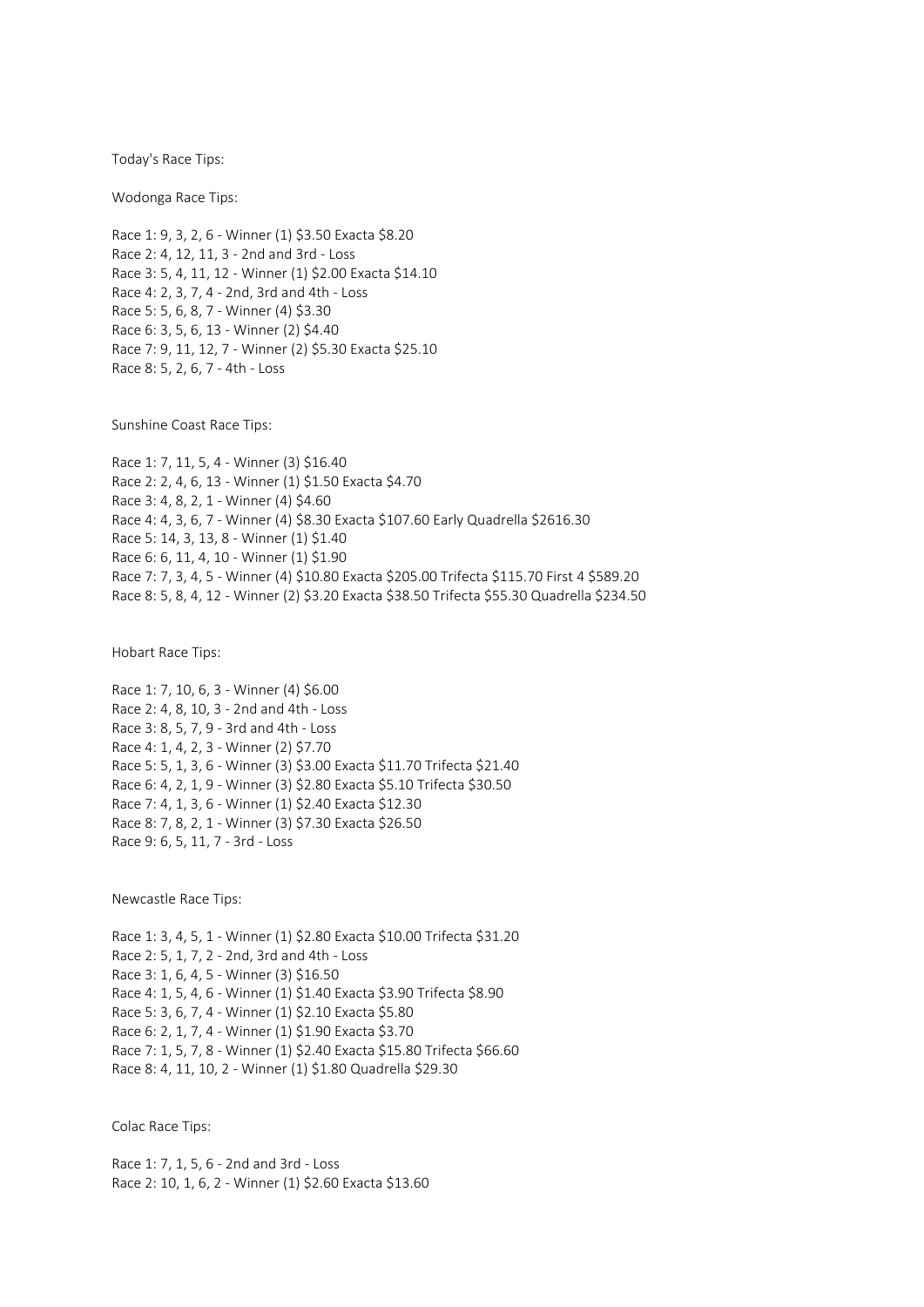Race 3: 10, 4, 5, 7 - Winner (2) \$2.90 Exacta \$15.80 Race 4: 1, 7, 5, 4 - Winner (3) \$5.30 Exacta \$35.40 Race 5: 12, 3, 5, 9 - Winner (1) \$3.10 Race 6: 5, 1, 4, 3 - Winner (2) \$1.90 Race 7: 6, 4, 8, 2 - Winner (3) \$3.60 Race 8: 10, 8, 4, 2 - Winner (4) \$6.30 Exacta \$23.70 Quadrella \$171.40

Naracoorte Race Tips:

Race 1: 10, 2, 6, 7 - Winner (3) \$4.00 Race 2: 2, 3, 7, 5 - 2nd and 4th - Loss Race 3: 2, 1, 4, 3 - Winner (2) \$2.40 Exacta \$9.70 Trifecta \$57.80 First 4 \$69.60 Race 4: 3, 2, 7, 5 - Winner (1) \$2.80 - L/S No 3 Race 5: 12, 6, 8, 7 - Winner (2) \$2.10 Exacta \$11.10 Trifecta \$26.40 First 4 \$103.60 Race 6: 1, 3, 2, 4 - Winner (2) \$4.30 Race 7: 3, 5, 7, 4 - 2nd and 4th - Loss Race 8: 7, 3, 8, 1 - Winner (4) \$1.90 Exacta \$12.40

Bathurst Race Tips:

Race 1: 3, 6, 1, 7 - Winner (1) \$6.30 Exacta \$15.00 Trifecta \$57.90 Race 2: 12, 2, 6, 11 - Winner (2) \$4.60 Exacta \$12.00 Race 3: 1, 4, 6, 3 - 2nd and 4th - Loss Race 4: 1, 6, 5, 12 - Winner (4) \$7.80 Race 5: 5, 9, 6, 8 - Winner (2) \$6.40 Race 6: 6, 3, 7, 2 - 3rd and 4th - Loss Race 7: 5, 6, 1, 2 - Winner (4) \$5.70 Race 8: 2, 5, 9, 3 - Winner (1) \$2.20

Albany Race Tips:

Race 1: 7, 2, 6, 1 - Winner (1) \$3.00 Race 2: 1, 9, 13, 2 - Winner (3) \$5.50 Race 3: 1, 10, 2, 5 - 2nd and 3rd - Loss Race 4: 7, 11, 5, 2 - Winner (1) \$6.20 Race 5: 1, 2, 3, 7 - 2nd - Loss Race 6: 1, 9, 7, 2 - Winner (1) \$3.40 Exacta \$11.60 Race 7: 7, 3, 9, 14 - 4th - Loss Race 8: 8, 4, 7, 3 - 2nd - Loss

Sundays February 4th 2018 Horse Racing Tips:

The results are in...

Sunday The Final Statistics.

1. Top Selection strike rate at 35% out of 49 races.

2. Top 2 Selections strike rate at 53% out of 49 races.

+ Total Top 2 Selection winners = 26 out of 49 races.

3. Exacta strike rate at 49% out of 49 races.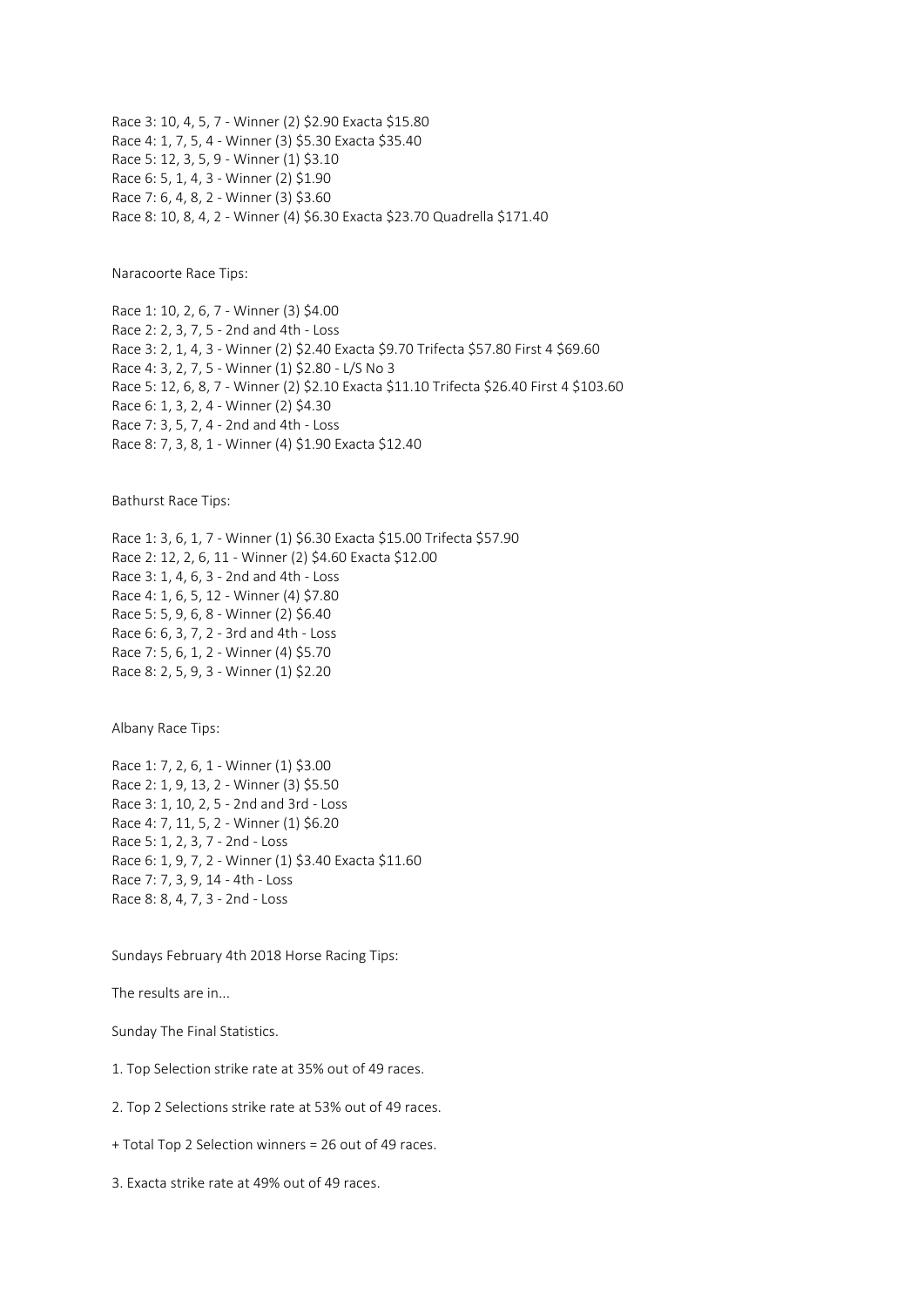+ Total Exacta winners = 24 out of 49 races.

Dividends:

- + Best Top Selection win dividend: \$5.80
- + Best Top 2 Selection win dividend: \$14.50
- + Best tipped Exacta dividend: \$128.70
- + Best tipped Trifecta dividend: \$156.80
- + Best tipped First 4 dividend: \$1153.00
- + Best tipped Quadrella dividend: \$1577.80

The Day In Summary: So let's have a look at the numbers for this Sundays racing with 49 races covered. For the Exotics there were 24 Exacta's in total which is a strike rate of 49% with the biggest one paying out at \$128.70 with the best tipped Trifecta paying out at \$156.80 and the best tipped First 4 paid out at \$1153.00. For Win Bets the best priced Top Selection winner was at \$5.80 with the strike rate for the Top Selection sitting at 35% with the strike rate for the Top 2 Selections sitting at a respectable 53% of all races run. With Quadrella's the best today was a main one at Strathalbyn and it paid out at \$1577.80. And so that wraps up this Sundays racing.

Special Suggested Bets Of The Day:

Sale Race 3 Banker Exacta:

10 / 8, 5, 7

So its 10 for 1st and 8, 5, 7 for 2nd.

Total Cost: \$12 buys a 400% share of the dividend.

Result - A winner and paid out at \$28.40 for 400%

Sapphire Coast Race 8 Banker Exacta:

5 / 8, 6, 3

So its 5 for 1st and 8, 6, 3 for 2nd.

Total Cost: \$12 buys a 5% share of the dividend.

Result - A loss as finished 1st and 3rd

Where The Money Is: Those runners which stand out as being well supported early.

Sale Race 6 No 1 Forthefunofit at \$7.00 and with solid support early this one may surprise today.

Result - Finished unplaced.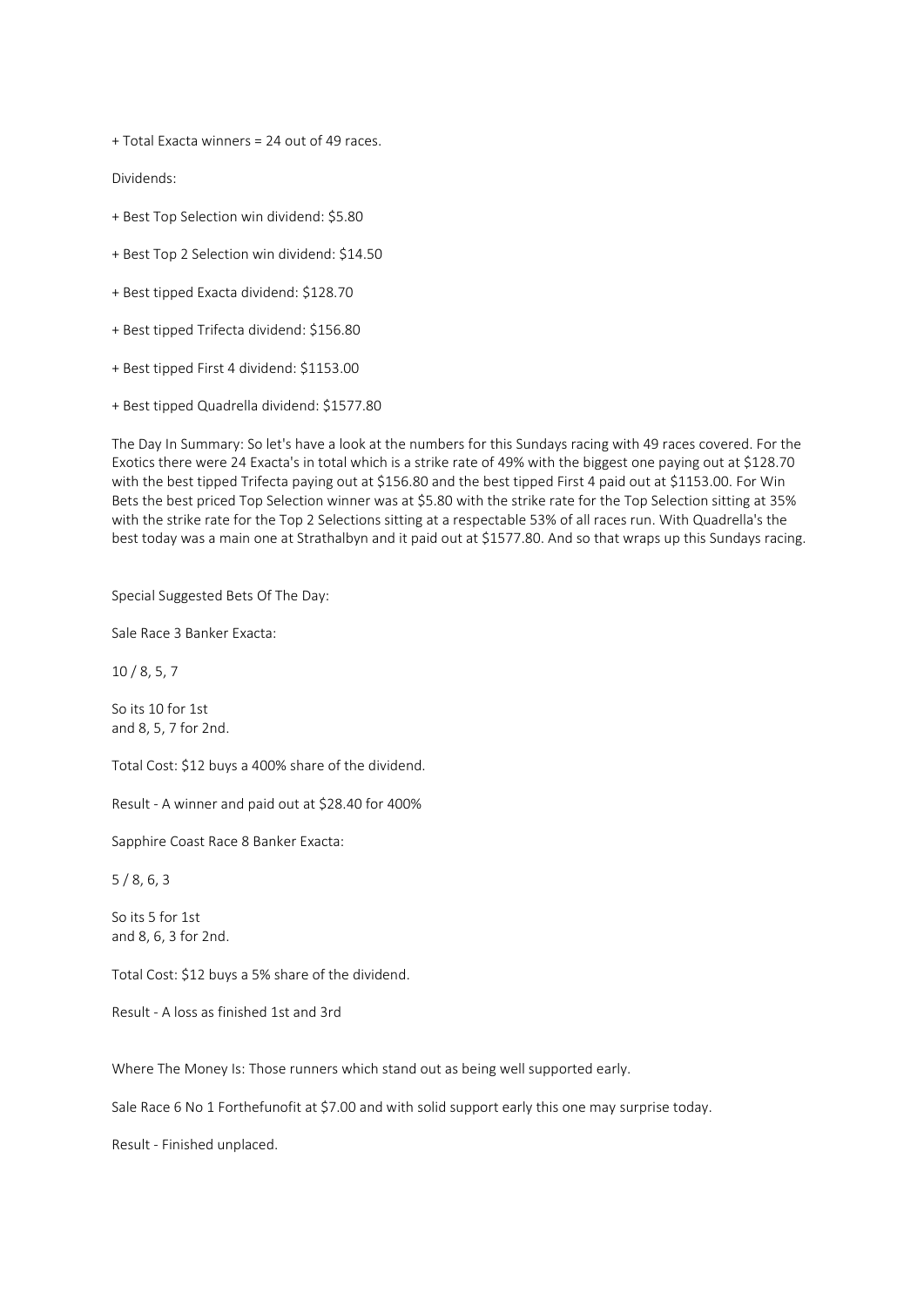Best Longshot's Of The Day:

Nothing to report with longshot's today.

Best Multi Bet Of The Day:

All bets are for the PLACE.

Narromine Race 2 No 1 | Race 3 No 6 | Race 4 No 13 | Race 5 No 5

Suggested Bet: \$10

Result - A loss

Best Quaddie Of The Day:

Strathalbyn Quadrella:

Race 5: 4, 9, 2, 7 Race 6: 5, 6, 8, 7 Race 7: 1, 4, 7, 5 Race 8: 8, 4, 2, 9

Total Cost: \$13 buys a 5% share of the dividend.

Result - A winner and paid out at \$1577.80 for 100%

Today's Race Tips:

Sale Race Tips:

Race 1: 1, 3, 4, 2 - Winner (1) \$1.50 Exacta \$22.70 Trifecta \$27.70 First 4 \$22.00 Race 2: 8, 6, 2, 7 - 4th - Loss Race 3: 10, 8, 5, 7 - Winner (1) \$2.50 Exacta \$7.10 Trifecta \$35.00 Race 4: 6, 15, 10, 2 - Winner (1) \$2.70 Exacta \$28.00 Trifecta \$123.70 First 4 \$219.00 Race 5: 6, 4, 5, 1 - Winner (1) \$4.00 Exacta \$69.20 Race 6: 1, 5, 3, 7 - Winner (2) \$2.50 Race 7: 2, 5, 6, 1 - Winner (2) \$3.20 Exacta \$8.80 Trifecta \$29.60 Race 8: 6, 11, 1, 2 - Winner (2) \$7.30 Race 9: 6, 9, 7, 8 - Winner (1) \$3.70 Exacta \$11.60 Trifecta \$31.50 Quadrella \$380.90

Sunshine Coast Race Tips:

Race 1: 4, 3, 2, 5 - Winner (4) \$6.20 Exacta \$20.40 Trifecta \$58.60 First 4 \$87.00 Race 2: 6, 3, 5, 2 - Winner (1) \$2.50 Exacta \$6.80 Trifecta \$11.30 First 4 \$11.80 Race 3: 6, 9, 4, 7 - Winner (2) \$3.90 Exacta \$8.00 Race 4: 9, 4, 8, 7 - DH Winner (1) \$1.00 & (4) \$3.00 Exacta \$3.60 & \$9.30 Early Quadrella \$124.70 & \$677.60 Race 5: 10, 5, 13, 4 - 2nd - Loss Race 6: 6, 11, 7, 10 - 2nd, 3rd and 4th - Loss Race 7: 3, 8, 11, 7 - 3rd - Loss Race 8: 6, 12, 7, 14 - Winner (1) \$2.90 Exacta \$13.40 Trifecta \$26.40 First 4 \$45.60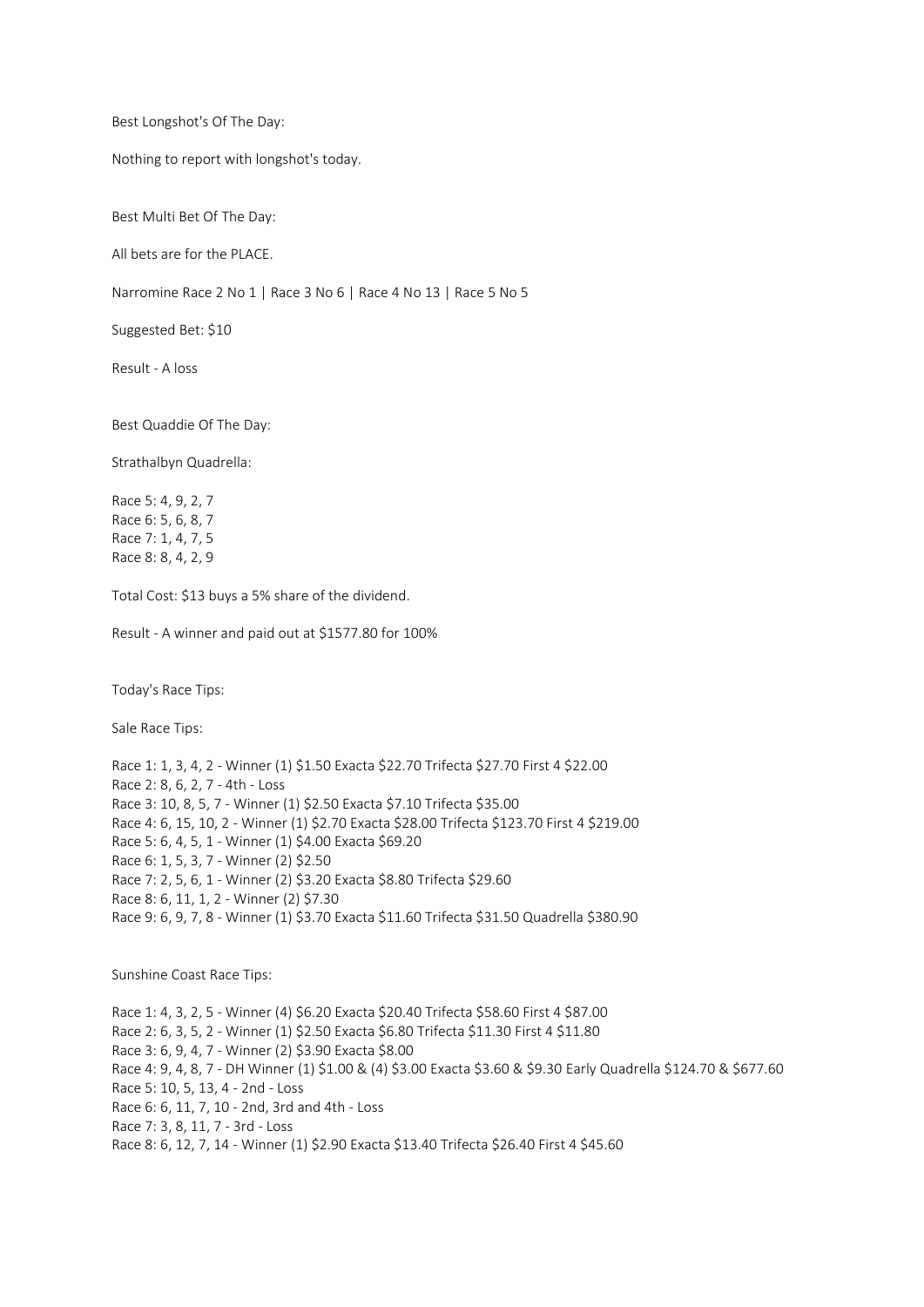Strathalbyn Race Tips:

Race 1: 1, 6, 4, 3 - Winner (3) \$4.40 Race 2: 7, 6, 3, 8 - 2nd, 3rd and 4th - Loss Race 3: 1, 10, 4, 8 - Winner (3) \$4.40 Race 4: 1, 5, 6, 8 - Winner (4) \$24.90 Exacta \$128.70 Race 5: 4, 9, 2, 7 - Winner (2) \$4.10 Race 6: 5, 6, 8, 7 - Winner (4) \$7.60 Exacta \$56.30 Trifecta \$156.80 First 4 \$1153.00 Race 7: 1, 4, 7, 5 - Winner (3) \$9.20 Exacta \$21.40 Race 8: 8, 4, 2, 9 - Winner (3) \$5.60 Quadrella \$1577.80

Sapphire Coast Race Tips:

Race 1: 1, 7, 5, 4 - Winner (1) \$1.70 Exacta \$6.40 Race 2: 5, 10, 4, 8 - Winner (1) \$5.80 Race 3: 9, 6, 3, 12 - Winner (1) \$3.90 Race 4: 3, 7, 2, 1 - Winner (3) \$4.20 Exacta \$16.50 Trifecta \$141.90 Early Quadrella \$171.30 Race 5: 5, 4, 16, 2 - Winner (2) \$2.70 Exacta \$18.00 Race 6: 5, 8, 1, 9 - Winner (2) \$3.40 Exacta \$7.50 Trifecta \$48.90 Race 7: 2, 1, 8, 7 - Winner (4) \$8.10 Exacta \$30.50 Trifecta \$145.50 Race 8: 5, 8, 6, 3 - Winner (1) \$2.40 Quadrella \$343.80

Narromine Race Tips:

Race 1: 2, 4, 1, 6 - 3rd and 4th - Loss Race 2: 1, 2, 6, 5 - Winner (2) \$7.70 Exacta \$41.10 Race 3: 6, 7, 1, 2 - 2nd and 3rd - Loss Race 4: 13, 3, 9, 7 - 2nd, 3rd and 4th - Loss Race 5: 5, 7, 8, 10 - Winner (1) \$5.00 Exacta \$29.40 Race 6: 2, 8, 7, 6 - Winner (1) \$2.50 Exacta \$25.40 Race 7: 3, 9, 7, 2 - 2nd, 3rd and 4th - Loss

Bunbury Race Tips:

Race 1: 7, 5, 1, 6 - Winner (4) \$3.20 Exacta \$14.00 Trifecta \$26.00 First 4 \$91.00 Race 2: 8, 4, 7, 2 - Winner (1) \$2.20 Race 3: 10, 2, 4, 3 - 4th - Loss Race 4: 3, 10, 4, 2 - Winner (3) \$5.20 Race 5: 4, 12, 7, 1 - Winner (2) \$14.50 Race 6: 8, 7, 2, 6 - 2nd - Loss Race 7: 1, 2, 7, 3 - Winner (1) \$1.80 Exacta \$7.90 Race 8: 4, 2, 1, 8 - Winner (1) \$1.80 Race 9: 5, 8, 3, 9 - 2nd and 4th - Loss

Sundays January 28th 2018 Horse Racing Tips:

The results are in...

Sunday The Final Statistics.

1. Top Selection strike rate at 44% out of 55 races.

2. Top 2 Selections strike rate at 64% out of 55 races.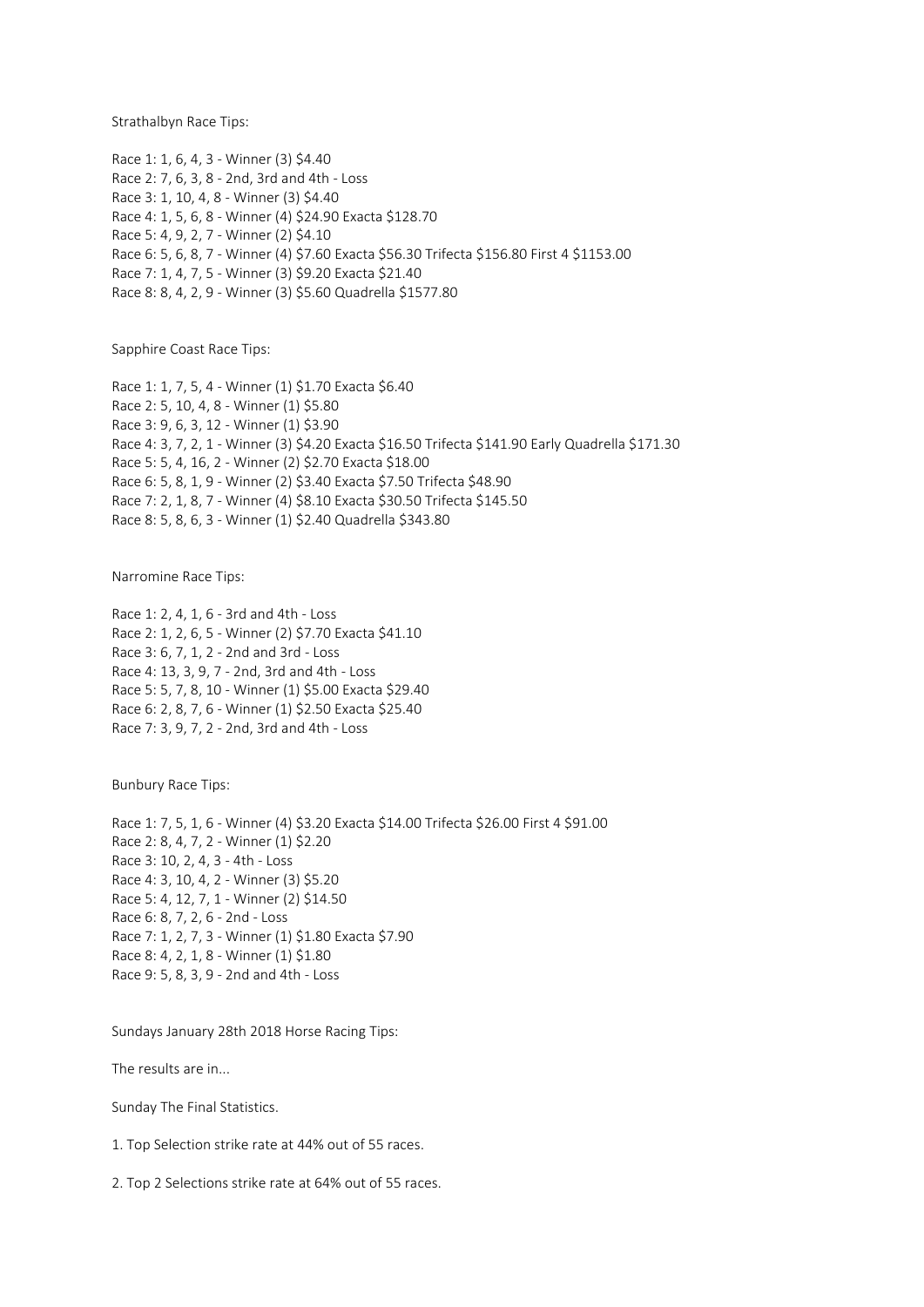+ Total Top 2 Selection winners = 35 out of 55 races.

3. Exacta strike rate at 49% out of 55 races.

+ Total Exacta winners = 27 out of 55 races.

Dividends:

+ Best Top Selection win dividend: \$12.90

+ Best Top 2 Selection win dividend: \$12.90

+ Best tipped Exacta dividend: \$124.60

+ Best tipped Trifecta dividend: \$236.70

+ Best tipped First 4 dividend: \$421.60

+ Best tipped Quadrella dividend: \$949.90

The Day In Summary: So let's have a look at the numbers for this Sundays racing with 55 races covered. For the Exotics there were 27 Exacta's in total which is a strike rate of 49% with the biggest one paying out at \$124.60 with the best tipped Trifecta paying out at \$236.70 and the best tipped First 4 paid out at \$421.60. For Win Bets the best priced Top Selection winner was at \$12.90 with the strike rate for the Top Selection sitting at 44% with the strike rate for the Top 2 Selections sitting at a respectable 64% of all races run. With Quadrella's the best today was a main one at Geraldton and it paid out at \$949.90. And so that wraps up this Sundays racing.

Special Suggested Bets Of The Day:

Toowoomba Race 2 Banker Exacta:

2 / 9, 5, 8

So its 2 for 1st and 9, 5, 8 for 2nd.

Total Cost: \$12 buys a 400% share of the dividend.

Result - A winner and paid out at \$103.60 for 400%

Where The Money Is: Those runners which stand out as being well supported early.

Toowoomba Race 7 No Crossing The Tee at \$13.00 and there is some interest for this one early so may be worth a watch for later today.

Result - Finished 5th

Best Longshot's Of The Day:

Grafton Race 7 No 7 Eddy Would Go at \$11.00 and there is enough early money interest to make a note of this one in a very open race.

Result - A win as Finished 1st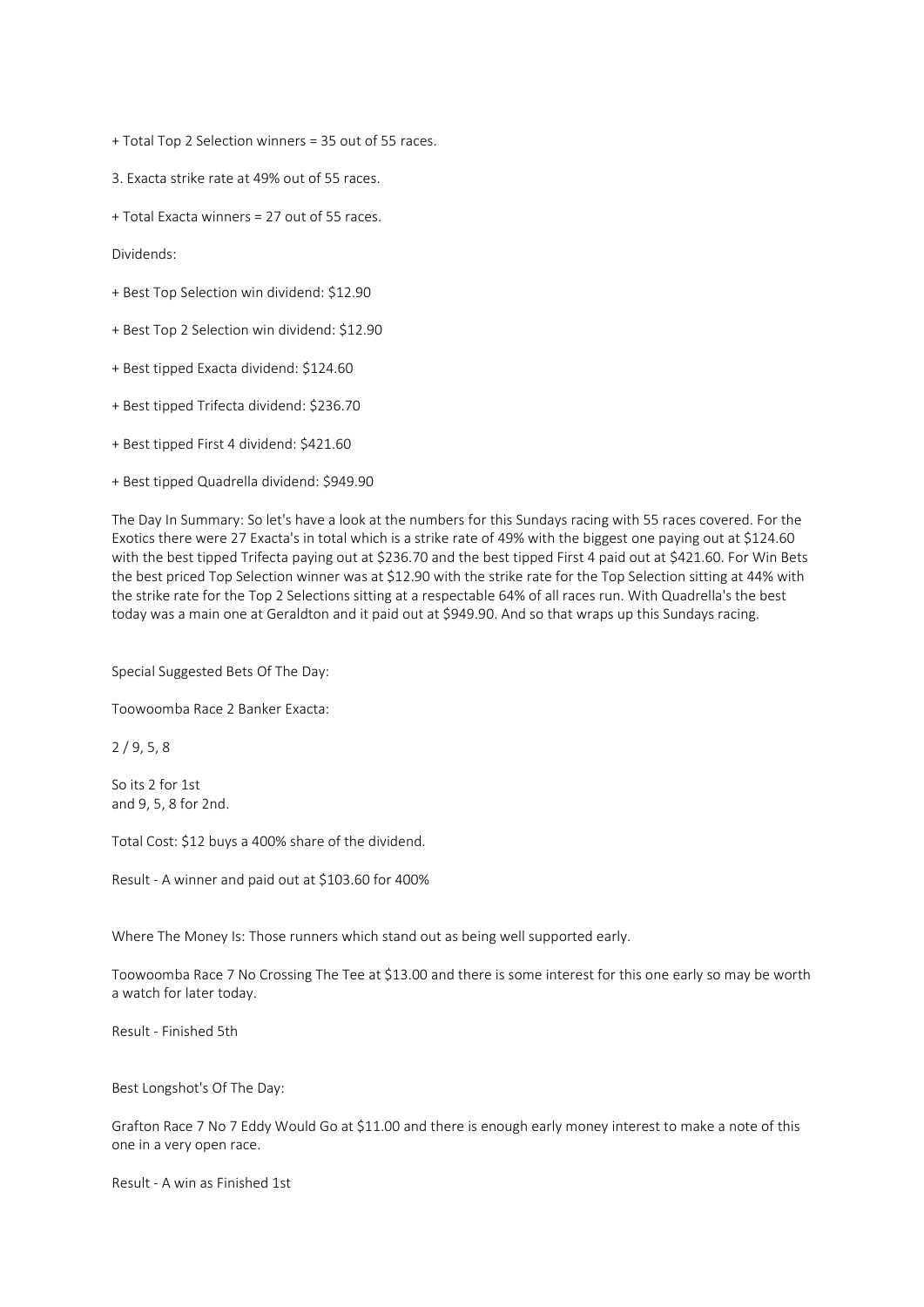Best Multi Bet Of The Day:

Something new for the site starts Monday January 29th.

Best Quaddie Of The Day:

Grafton Quadrella:

Race 4: 2, 6, 8, 10 Race 5: 6, 13, 7, 2 Race 6: 1, 5, 6, 4 Race 7: 7, 8, 1, 12

Total Cost: \$13 buys a 5% share of the dividend.

Result - A Loss as finished 1st | 1st | 2nd | 1st

Today's Race Tips:

Geelong Race Tips:

Race 1: 2, 4, 10, 1 - 3rd and 4th - Loss Race 2: 6, 7, 11, 4 - Winner (2) \$3.40 Exacta \$22.70 Trifecta \$52.50 Race 3: 3, 9, 4, 8 - Winner (3) \$8.70 Exacta \$32.50 Race 4: 14, 13, 9, 1 - 2nd - Loss Race 5: 2, 6, 3, 4 - Winner (1) \$3.00 Race 6: 7, 13, 9, 6 - 3rd and 4th - Loss Race 7: 7, 1, 2, 6 - Winner (1) \$3.50 Race 8: 5, 4, 6, 8 - 2nd, 3rd and 4th - Loss

Hobart Race Tips:

Race 1: 7, 4, 2, 1 - Winner (1) \$2.40 Exacta \$21.50 Race 2: 5, 7, 9, 8 - Winner (1) \$2.20 Exacta \$7.40 Race 3: 2, 3, 1, 5 - Winner (4) \$5.80 Exacta \$33.10 Trifecta \$80.40 Race 4: 5, 7, 1, 9 - 3rd and 4th - Loss Race 5: 1, 4, 7, 10 - Winner (1) \$1.70 Exacta \$5.30 Race 6: 1, 4, 5, 3 - Winner (2) \$3.10 Exacta \$29.80 Trifecta \$132.20 Race 7: 2, 9, 11, 9 - 2nd and 4th - Loss Race 8: 3, 6, 8, 4 - 3rd - Loss

Great Western Race Tips:

Race 1: 6, 5, 3, 1 - Winner (1) \$1.60 Exacta \$4.00 Race 2: 3, 2, 6, 5 - Winner (1) \$1.50 Race 3: 7, 1, 2, 4 - Winner (2) \$2.70 Race 4: 2, 1, 4, 6 - Winner (1) \$3.00 Early Quadrella \$36.70 Race 5: 1, 2, 3, 6 - Winner (2) \$1.80 Race 6: 6, 2, 3, 4 - Winner (1) \$1.90 Exacta \$6.90 Trifecta \$11.90 Race 7: 4, 8, 7, 9 - Winner (1) \$2.10 Exacta \$12.00 Trifecta \$19.30 Quadrella \$39.40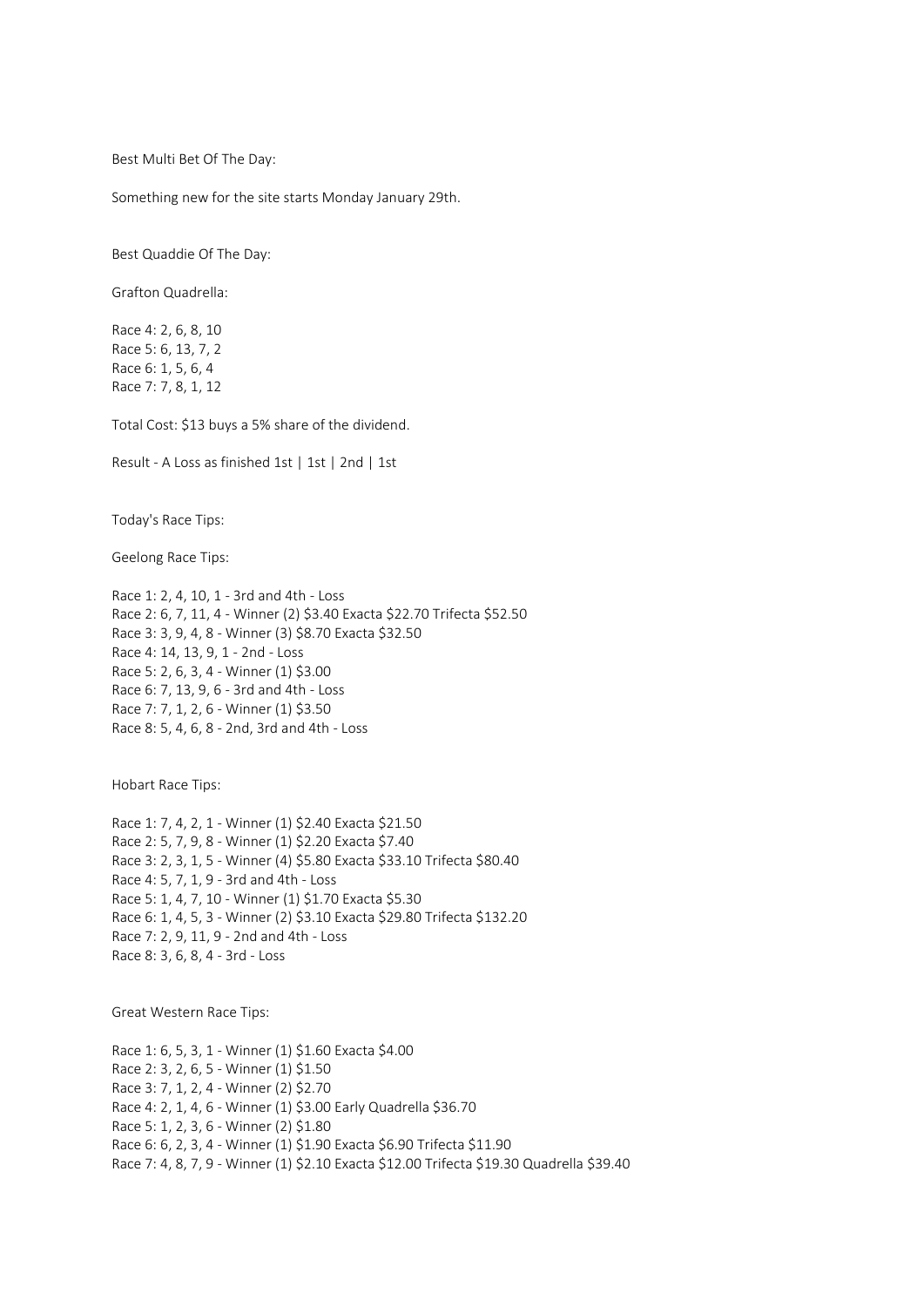Wyong Race Tips:

Race 1: 1, 3, 7, 6 - Winner (1) \$1.30 Exacta \$4.00 Trifecta \$8.90 First 4 \$19.80 Race 2: 2, 1, 4, 5 - Winner (1) \$1.50 Exacta \$4.40 Trifecta \$7.30 First 4 \$12.80 Race 3: 2, 6, 7, 8 - Winner (2) \$1.90 Exacta \$21.50 Trifecta \$35.60 First 4 \$59.60 Race 4: 6, 7, 1, 3 - Winner (3) \$10.70 Exacta \$124.60 Trifecta \$236.70 First 4 \$421.60 Early Quadrella \$51.80 Race 5: 5, 8, 10, 7 - Winner (1) \$1.80 Exacta \$3.20 Trifecta \$33.10 First 4 \$48.00 Race 6: 5, 7, 6, 4 - Winner (2) \$2.40 Exacta \$7.70 Race 7: 7, 8, 11, 5 - Winner (1) \$4.20 Exacta \$16.30 Trifecta \$97.60 Race 8: 2, 3, 4, 11 - Winner (3) \$4.90 Quadrella \$130.60

Grafton Race Tips:

Race 1: 4, 3, 5, 9 - Winner (1) \$1.60 Race 2: 7, 6, 5, 4 - Winner (3) \$8.60 Exacta \$25.90 Trifecta \$96.30 Race 3: 14, 16, 8, 15 - Loss Race 4: 2, 6, 8, 10 - Winner (1) \$6.80 Race 5: 6, 13, 7, 2 - Winner (3) \$7.00 Race 6: 1, 5, 6, 4 - 2nd - Loss Race 7: 7, 8, 1, 12 - Winner (1) \$12.90

Toowoomba Race Tips:

Race 1: 2, 5, 8, 3 - Winner (2) \$2.60 Exacta \$14.50 Trifecta \$65.50 Race 2: 2, 9, 5, 8 - Winner (1) \$1.70 Exacta \$25.90 Trifecta \$188.70 Race 3: 6, 3, 4, 7 - Winner (1) \$3.10 Exacta \$20.10 Trifecta \$89.60 First 4 \$182.20 Race 4: 11, 12, 7, 6 - Winner (1) \$1.90 Exacta \$5.60 Trifecta \$10.90 First 4 \$47.20 Early Quadrella \$37.90 Race 5: 13, 1, 5, 12 - Winner (1) \$2.70 Exacta \$5.00 Race 6: 2, 3, 6, 1 - 3rd - Loss Race 7: 12, 3, 2, 11 - 2nd - Loss Race 8: 1, 9, 6, 2 - Winner (1) \$1.80

Geraldton Race Tips:

Race 1: 6, 2, 3, 8 - 2nd and 4th - Loss Race 2: 2, 11, 7, 1 - Winner (2) \$4.50 Exacta \$15.80 Race 3: 2, 5, 3, 4 - Winner (1) \$2.20 Exacta \$8.40 Trifecta \$25.80 First 4 \$30.00 Race 4: 2, 1, 7, 5 - 2nd and 3rd - Loss Race 5: 3, 1, 4, 6 - 2nd, 3rd and 4th - Loss Race 6: 7, 5, 2, 7 - Winner (2) \$6.90 Exacta \$35.90 Race 7: 1, 8, 9, 3 - Winner (2) \$9.00 Race 8: 3, 8, 6, 2 - Winner (1) \$4.40 Race 9: 1, 2, 5, 11 - Winner (2) \$2.50 Exacta \$4.40 Trifecta \$35.50 First 4 \$186.20 Quadrella \$949.90

Sundays January 21st 2018 Horse Racing Tips:

The results are in...

Sunday The Final Statistics.

1. Top Selection strike rate at 22% out of 54 races.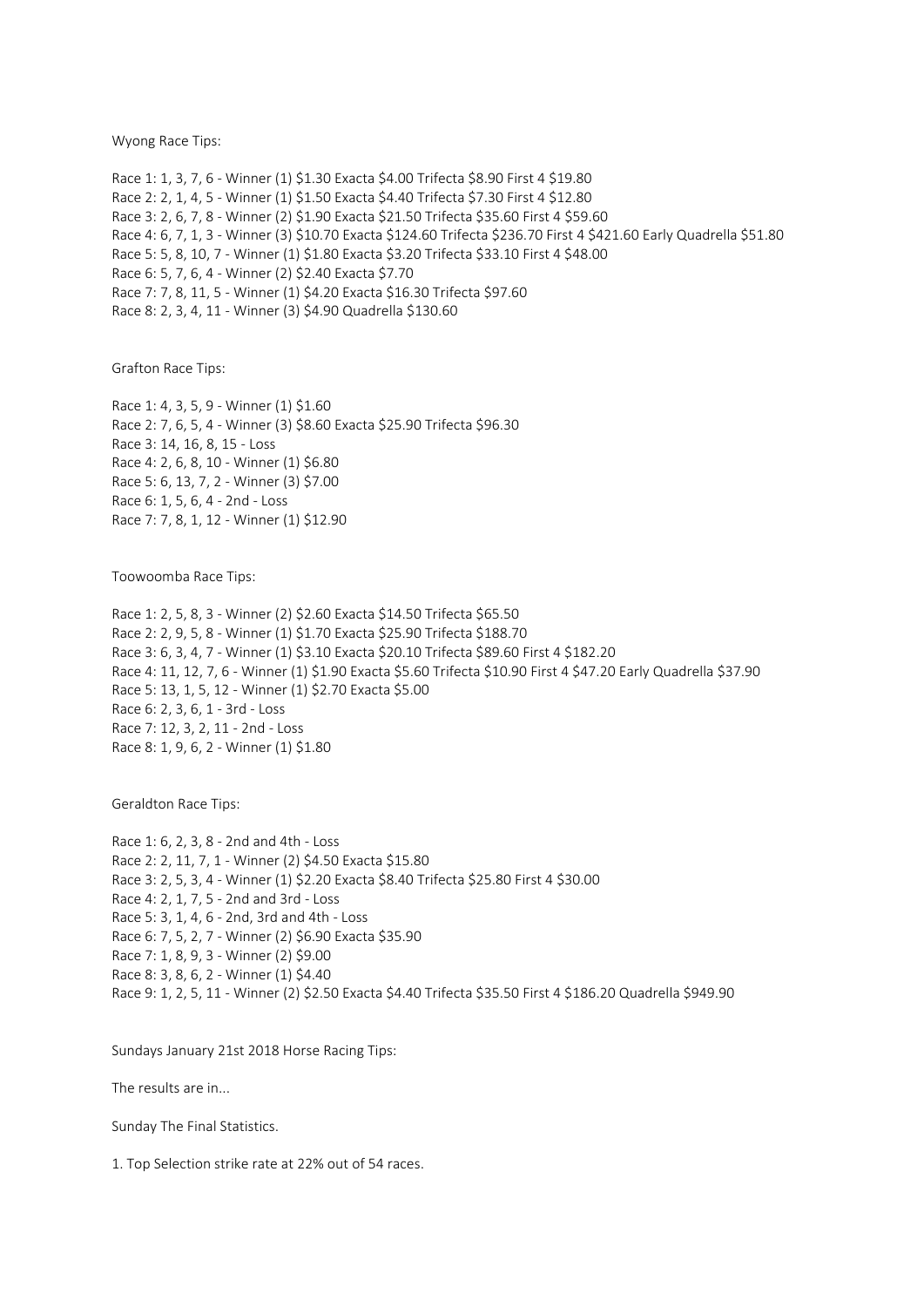2. Top 2 Selections strike rate at 41% out of 54 races.

+ Total Top 2 Selection winners = 22 out of 54 races.

- 3. Exacta strike rate at 41% out of 54 races.
- + Total Exacta winners = 22 out of 54 races.

Dividends:

- + Best Top Selection win dividend: \$3.80
- + Best Top 2 Selection win dividend: \$7.80
- + Best tipped Exacta dividend: \$86.90
- + Best tipped Trifecta dividend: \$206.50
- + Best tipped First 4 dividend: \$349.20
- + Best tipped Quadrella dividend: \$659.60

The Day In Summary: So let's have a look at the numbers for this Sundays racing with 54 races covered. For the Exotics there were 22 Exacta's in total which is a strike rate of 41% with the biggest one paying out at \$86.90 with the best tipped Trifecta paying out at \$206.50 and the best tipped First 4 paid out at \$349.20. For Win Bets the best priced Top Selection winner was at \$3.80 with the strike rate for the Top Selection sitting at 22% with the strike rate for the Top 2 Selections sitting at a somewhat respectable 41% of all races run. With Quadrella's the best today was a main one at Cowra and it paid out at \$659.60. And so that wraps up this Sundays racing.

Special Suggested Bets Of The Day:

Sale Race 6 Banker Exacta:

8 / 3, 6, 10

So its 8 for 1st and 3, 6, 10 for 2nd.

Total Cost: \$12 buys a 400% share of the dividend.

Result - A winner and paid out at \$24.00 for 400%

Where The Money Is: Those runners which stand out as being well supported early.

Nothing to report.

Best Longshot's Of The Day:

Nothing to report.

Best Quaddie Of The Day:

Gawler Quadrella: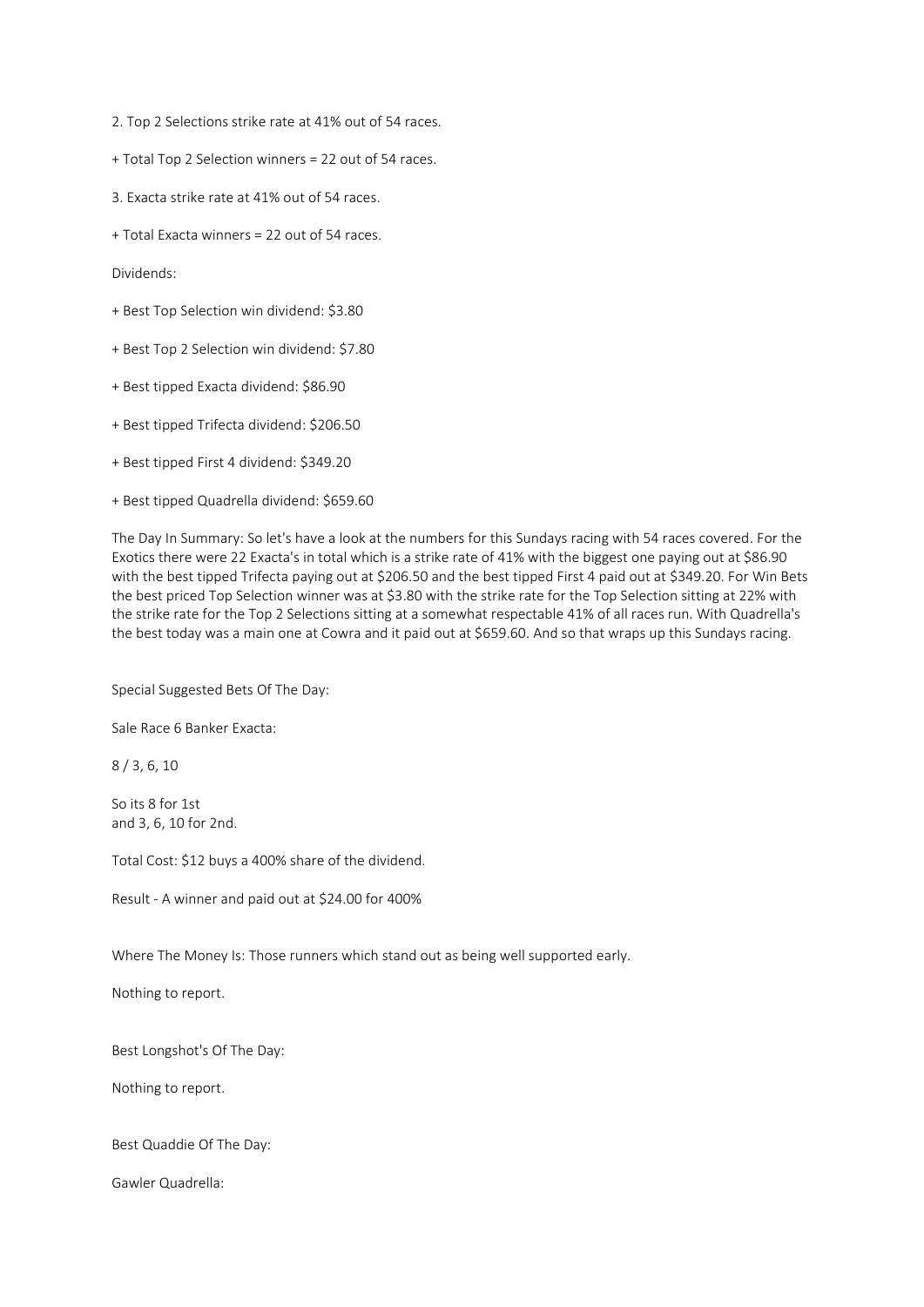Race 4: 1, 6, 5, 2 Race 5: 5, 9, 1, 7 Race 6: 4, 9, 1, 3 Race 7: 5, 13, 2, 8

Total Cost: \$13 buys a 5% share of the dividend.

Today's Race Tips:

Cowra Race Tips:

Race 1: 5, 7, 11, 3 - 2nd and 4th - Loss Race 2: 8, 6, 15, 7 - Winner (2) \$3.00 Exacta \$30.20 Race 3: 3, 7, 1, 4 - Winner (3) \$3.70 Race 4: 1, 2, 4, 6 - 2nd and 4th - Loss Race 5: 10, 5, 4, 11 - Winner (1) \$1.80 Exacta \$5.10 Race 6: 3, 1, 4, 7 - Winner (3) \$5.50 Exacta \$11.40 Race 7: 1, 5, 3, 9 - Winner (4) \$10.00 Exacta \$86.90 Race 8: 4, 8, 5, 11 - Winner (3) \$9.30 Quadrella \$659.60

Ararat Race Tips:

Race 1: 8, 2, 6, 9 - Winner (1) \$1.70 Race 2: 8, 1, 2, 6 - Winner (2) \$2.70 Race 3: 12, 11, 9, 5 - 2nd and 3rd - Loss Race 4: 8, 2, 7, 10 - Winner (4) \$4.40 Race 5: 5, 4, 1, 6 - Winner (1) \$2.20 Exacta \$7.00 Trifecta \$51.30 Race 6: 2, 13, 8, 5 - Winner (3) \$4.40 Exacta \$19.00 Trifecta \$56.40 First 4 \$258.40 Race 7: 1, 3, 5, 4 - 2nd - Loss Race 8: 4, 1, 7, 9 - Winner (1) \$2.10

Sale Race Tips:

Race 1: 1, 7, 2, 3 - Winner (1) \$1.30 Race 2: 4, 5, 6, 9 - Winner (3) \$10.90 Race 3: 9, 8, 7, 4 - Winner (3) \$6.10 Exacta \$18.40 Trifecta \$53.20 First 4 \$268.80 Race 4: 10, 4, 7, 2 - 2nd and 4th - Loss Race 5: 8, 5, 6, 1 - 2nd and 4th - Loss Race 6: 8, 3, 6, 10 - Winner (1) \$1.90 Exacta \$6.00 Race 7: 7, 6, 8, 4 - 2nd, 3rd and 4th - Loss Race 8: 11, 5, 12, 2 - 2nd - Loss Race 9: 11, 9, 6, 4 - Winner (2) \$4.10 Exacta \$43.80 Trifecta \$206.50

Sunshine Coast Race Tips:

Race 1: 3, 5, 4, 1 - Winner (3) \$4.90 Exacta \$8.80 Trifecta \$12.60 First 4 \$15.20 Race 2: 8, 2, 4, 11 - Winner (3) \$5.00 Exacta \$24.70 Trifecta \$119.30 First 4 \$349.20 Race 3: 6, 2, 3, 1 - Winner (2) \$1.80 Race 4: 3, 4, 1, 5 - Winner (1) \$2.00 Early Quadrella \$157.80 Race 5: 4, 5, 1, 6 - Winner (2) \$7.80 Race 6: 8, 10, 1, 11 - Winner (4) \$3.20 Race 7: 5, 4, 13, 1 - Winner (2) \$6.30 Exacta \$12.70 Trifecta \$118.30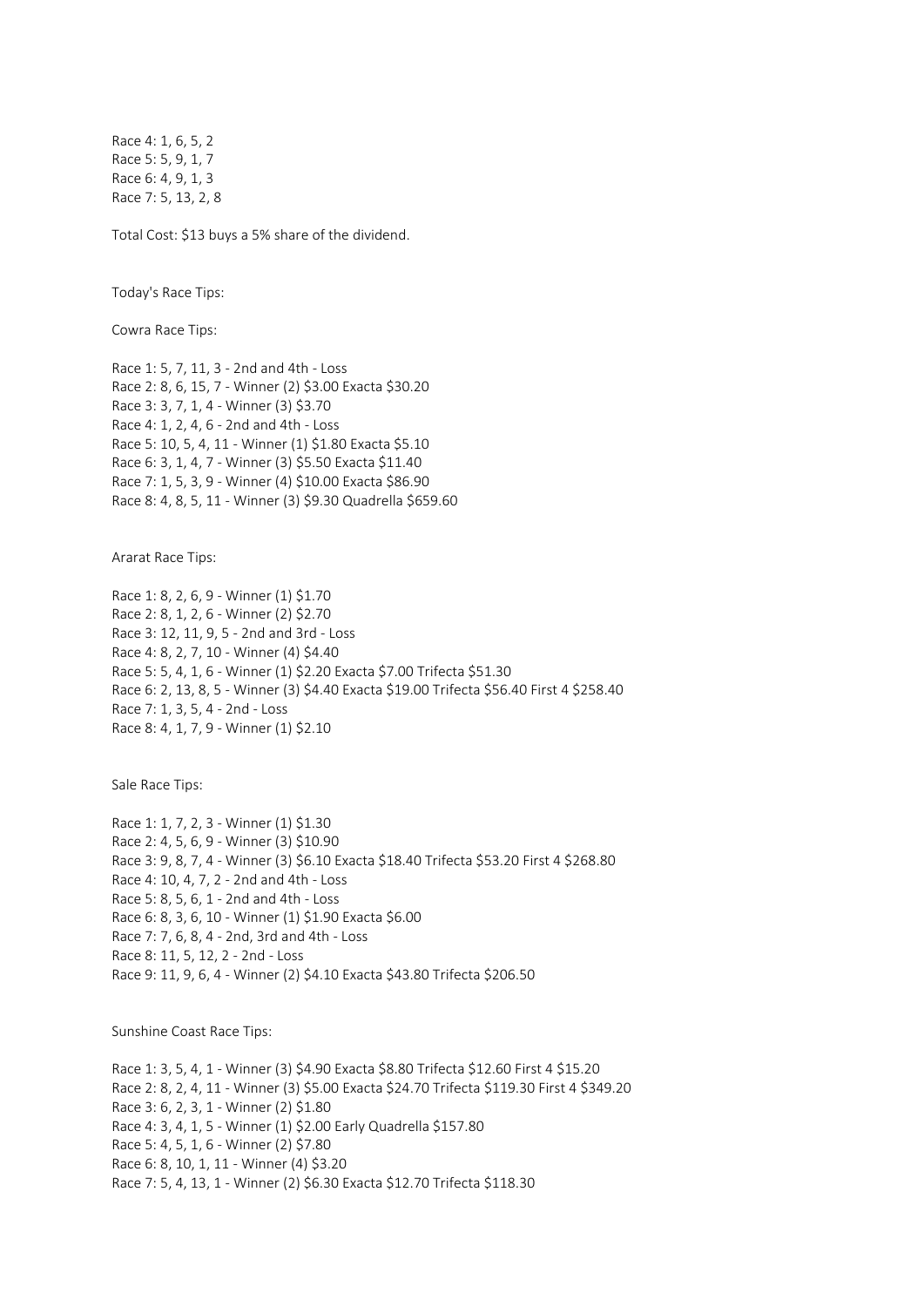Race 8: 1, 8, 2, 7 - 3rd and 4th - Loss

Wyong Race Tips:

Race 1: 2, 3, 5, 6 - Winner (2) \$3.30 Race 2: 7, 10, 4, 11 - Winner (2) \$3.30 Exacta \$9.20 Trifecta \$18.70 Race 3: 8, 3, 7, 2 - Winner (4) \$5.80 Exacta \$25.00 Trifecta \$113.90 Race 4: 1, 5, 4, 2 - 2nd, 3rd and 4th - Loss Race 5: 2, 3, 1, 5 - Winner (1) \$2.30 Exacta \$15.80 Trifecta \$54.00 First 4 \$92.00 Race 6: 7, 4, 6, 12 - 2nd, 3rd and 4th - Loss Race 7: 2, 5, 3, 7 - 2nd and 3rd - Loss

Gawler Race Tips:

Race 1: 5, 3, 6, 1 - Winner (1) \$1.60 Race 2: 4, 3, 5, 6 - Winner (1) \$1.30 Exacta \$3.80 Trifecta \$5.60 Race 3: 9, 2, 7, 11 - 2nd, 3rd and 4th - Loss Race 4: 1, 6, 5, 2 - Winner (4) \$6.80 Exacta \$15.80 Trifecta \$36.70 First 4 \$59.80 Race 5: 5, 9, 1, 7 - Winner (3) \$4.90 Race 6: 4, 9, 1, 3 - Winner (3) \$5.20 Exacta \$31.90 Trifecta \$100.60 Race 7: 5, 13, 2, 8 - 2nd and 3rd - Loss

Mt Barker Race Tips:

Race 1: 3, 7, 6, 1 - Winner (1) \$1.60 Exacta \$22.40 Trifecta \$111.20 Race 2: 3, 4, 2, 8 - 2nd and 4th - Loss Race 3: 2, 1, 5, 8 - Winner (2) \$3.50 Exacta \$31.50 Race 4: 1, 5, 7, 6 - 2nd and 3rd - Loss Race 5: 2, 4, 5, 6 - 4th - Loss Race 6: 2, 1, 6, 9 - Winner (1) \$3.80 Exacta \$14.90 Trifecta \$61.30 Race 7: 9, 4, 11, 5 - Winner (2) \$2.70 Exacta \$25.60 Trifecta \$60.80

Sundays January 14th 2018 Horse Racing Tips:

The results are in...

Sunday The Final Statistics.

1. Top Selection strike rate at 27% out of 48 races.

2. Top 2 Selections strike rate at 44% out of 48 races.

+ Total Top 2 Selection winners = 21 out of 48 races.

3. Exacta strike rate at 31% out of 48 races.

+ Total Exacta winners = 15 out of 48 races.

Dividends:

+ Best Top Selection win dividend: \$11.80

+ Best Top 2 Selection win dividend: \$19.10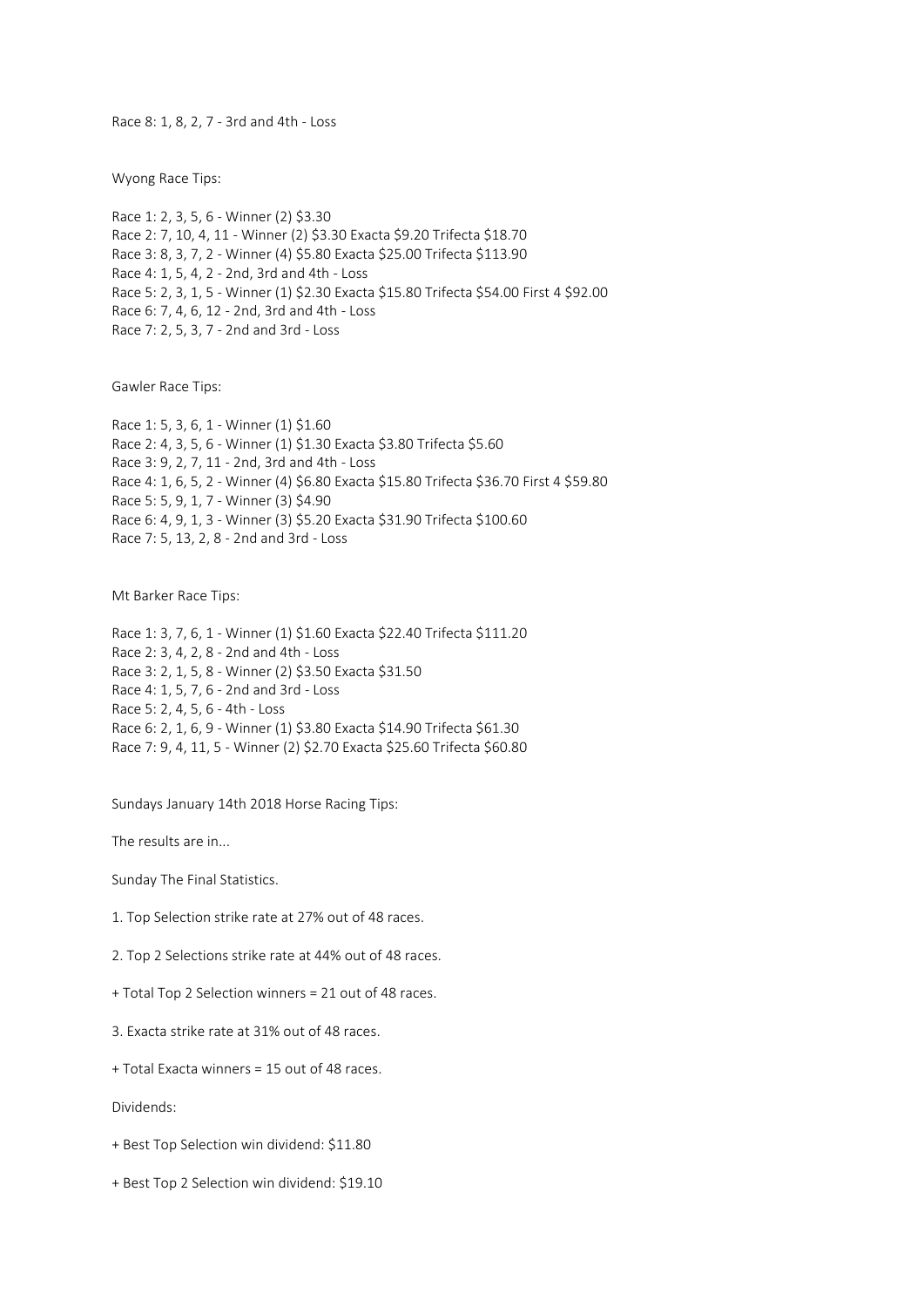+ Best tipped Exacta dividend: \$162.00

+ Best tipped Trifecta dividend: \$697.20

+ Best tipped First 4 dividend: \$124.60

+ Best tipped Quadrella dividend: \$4774.90

The Day In Summary: So let's have a look at the numbers for this Sundays racing with 48 races covered. For the Exotics there were 15 Exacta's in total which is a strike rate of 31% with the biggest one paying out at \$162.00 with the best tipped Trifecta paying out at \$697.20 and the best tipped First 4 paid out at \$124.60. For Win Bets the best priced Top Selection winner was at \$11.80 with the strike rate for the Top Selection sitting at 27% with the strike rate for the Top 2 Selections sitting at a respectable 44% of all races run. With Quadrella's the best today was a main one at Coffs Harbour and it paid out at \$4774.90. And so that wraps up this Sundays racing.

Special Suggested Bets Of The Day:

Ballarat Race 2 Banker Exacta:

8 / 9, 6, 2

So its 8 for 1st and 9, 6, 2 for 2nd.

Total Cost: \$12 buys a 400% share of the dividend.

Where The Money Is: Those runners which stand out as being well supported early.

Sunshine Coast Race 1 No 7 Yankee Tango at \$3.40 and I don't usually mention runners this short but this one has been wacked early so someone out there is feeling pretty confident about this ones chances.

Best Longshot's Of The Day:

Sunshine Race 7 No 7 Call Me Rusty at \$35.00 some money for this one early so may be worth a sneaky place bet at the \$7.25 on offer for an interest bet.

Best Quaddie Of The Day:

Ballarat Quadrella:

Race 6: 2, 13, 16, 8 Race 7: 3, 8, 11, 10 Race 8: 8, 11, 4, 12 Race 9: 9, 12, 2, 13

Total Cost: \$13 buys a 5% share of the dividend.

Today's Race Tips:

Sunshine Coast Race Tips: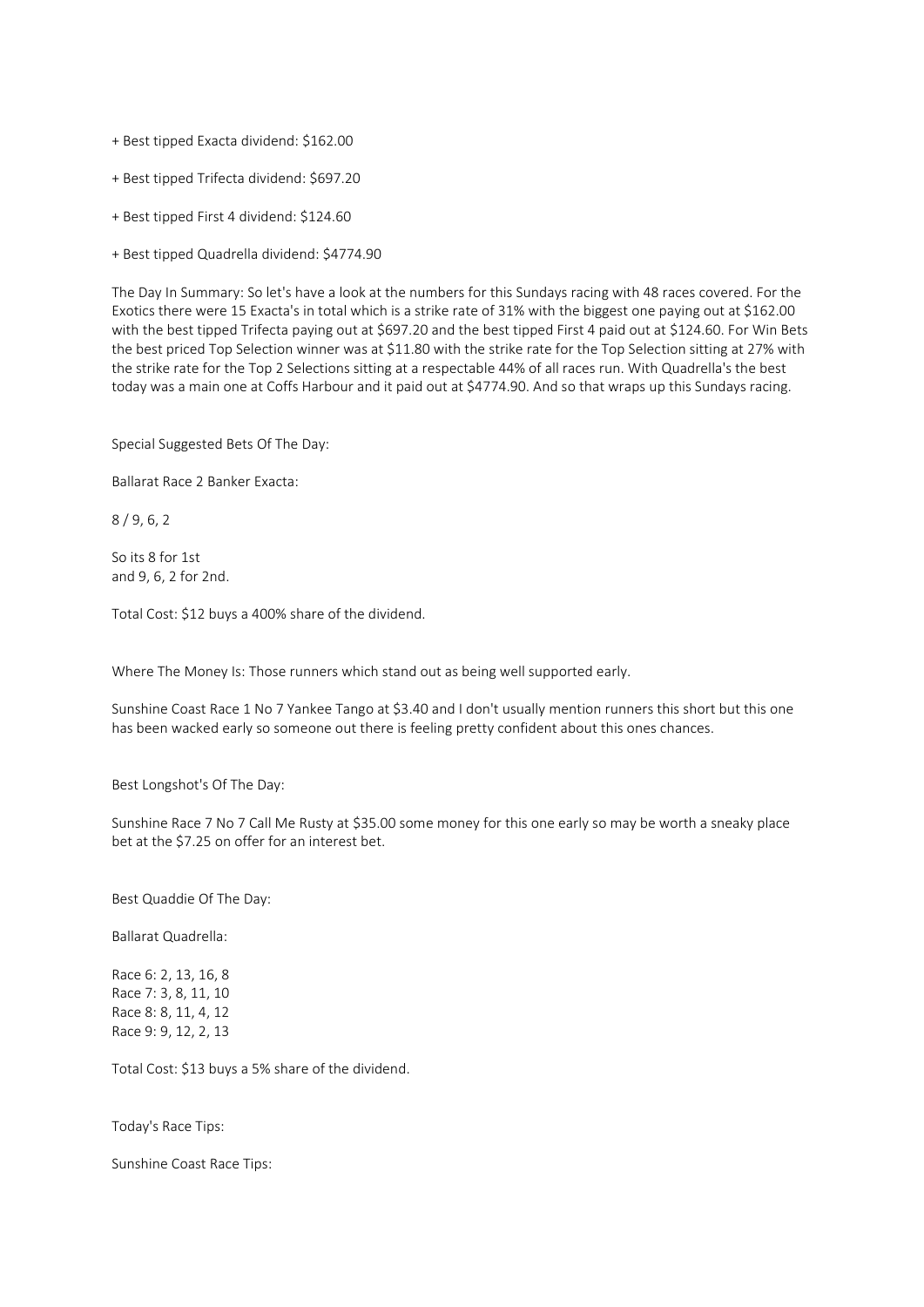Race 1: 7, 6, 1, 5 - Winner (2) \$3.70 Race 2: 3, 4, 1, 6 - 3rd and 4th - Loss Race 3: 6, 5, 9, 10 - Winner (2) \$2.30 Race 4: 3, 2, 8, 7 - Winner (1) \$1.90 Race 5: 5, 1, 2, 6 - Winner (1) \$2.20 Race 6: 8, 6, 1, 10 - 2nd and 4th - Loss Race 7: 4, 7, 5, 1 - Winner (1) \$3.00

Wellington Race Tips:

Race 1: 8, 6, 5, 9 - Winner (3) \$4.70 Race 2: 4, 7, 3, 6 - Winner (4) \$21.60 Exacta \$49.70 Trifecta \$697.20 Race 3: 3, 5, 7, 1 - 2nd, 3rd and 4th - Loss Race 4: 10, 13, 5, 14 - Winner (2) \$19.10 Exacta \$63.30 Race 5: 2, 6, 9, 12 - Winner (2) \$5.70 Race 6: 13, 3, 9, 5 - Winner (3) \$17.20 Exacta \$162.00 Race 7: 2, 7, 8, 11 - 2nd and 4th - Loss

Ballarat Race Tips:

Race 1: 2, 8, 5, 1 - Winner (3) \$4.30 Exacta \$23.00 Trifecta \$99.60 First 4 \$124.60 Race 2: 8, 9, 6, 2 - Winner (1) \$1.70 Race 3: 2, 9, 7, 5 - Winner (2) \$4.30 Exacta \$26.30 Trifecta \$57.00 Race 4: 8, 1, 2, 11 - Winner (1) \$2.40 Exacta \$7.90 Trifecta \$19.50 Race 5: 11, 3, 4, 9 - 3rd and 4th - Loss Race 6: 2, 13, 16, 8 - Winner (2) \$4.90 Exacta \$16.30 Race 7: 3, 8, 11, 10 - Winner (2) \$6.70 Race 8: 8, 11, 4, 12 - Winner (1) \$2.40 Exacta \$7.50 Race 9: 9, 12, 2, 13 - Winner (2) \$4.40 Quadrella \$428.60

Pt Lincoln Race Tips:

Race 1: 4, 1, 3, 7 - Winner (1) \$1.50 Race 2: 2, 5, 7, 6 - Winner (4) \$3.80 Exacta \$18.10 Race 3: 3, 7, 1, 4 - 2nd, 3rd and 4th - Loss Race 4: 2, 3, 7, 1 - Winner (4) \$3.50 Race 5: 2, 7, 8, 4 - 2nd and 4th - Loss Race 6: 1, 7, 6, 8 - Winner (4) \$4.60 Exacta \$15.60 Race 7: 6, 2, 1, 5 - Winner (3) \$6.00 Exacta \$28.00 Race 8: 8, 10, 3, 6 - 2nd and 3rd - Loss

Coffs Harbour Race Tips:

Race 1: 5, 1, 4, 3 - Winner (1) \$2.10 Race 2: 5, 7, 13, 9 - 2nd and 3rd - Loss Race 3: 2, 3, 8, 10 - Winner (1) \$1.70 Race 4: 9, 6, 7, 2 - 2nd and 3rd - Loss Race 5: 6, 5, 7, 11 - Winner (1) \$10.90 Exacta \$88.30 Race 6: 3, 9, 2, 6 - Winner (1) \$11.80 Race 7: 4, 5, 7, 8 - Winner (1) \$3.50 Race 8: 3, 7, 5, 4 - Winner (3) \$11.20 Exacta \$29.80 Quadrella \$4774.90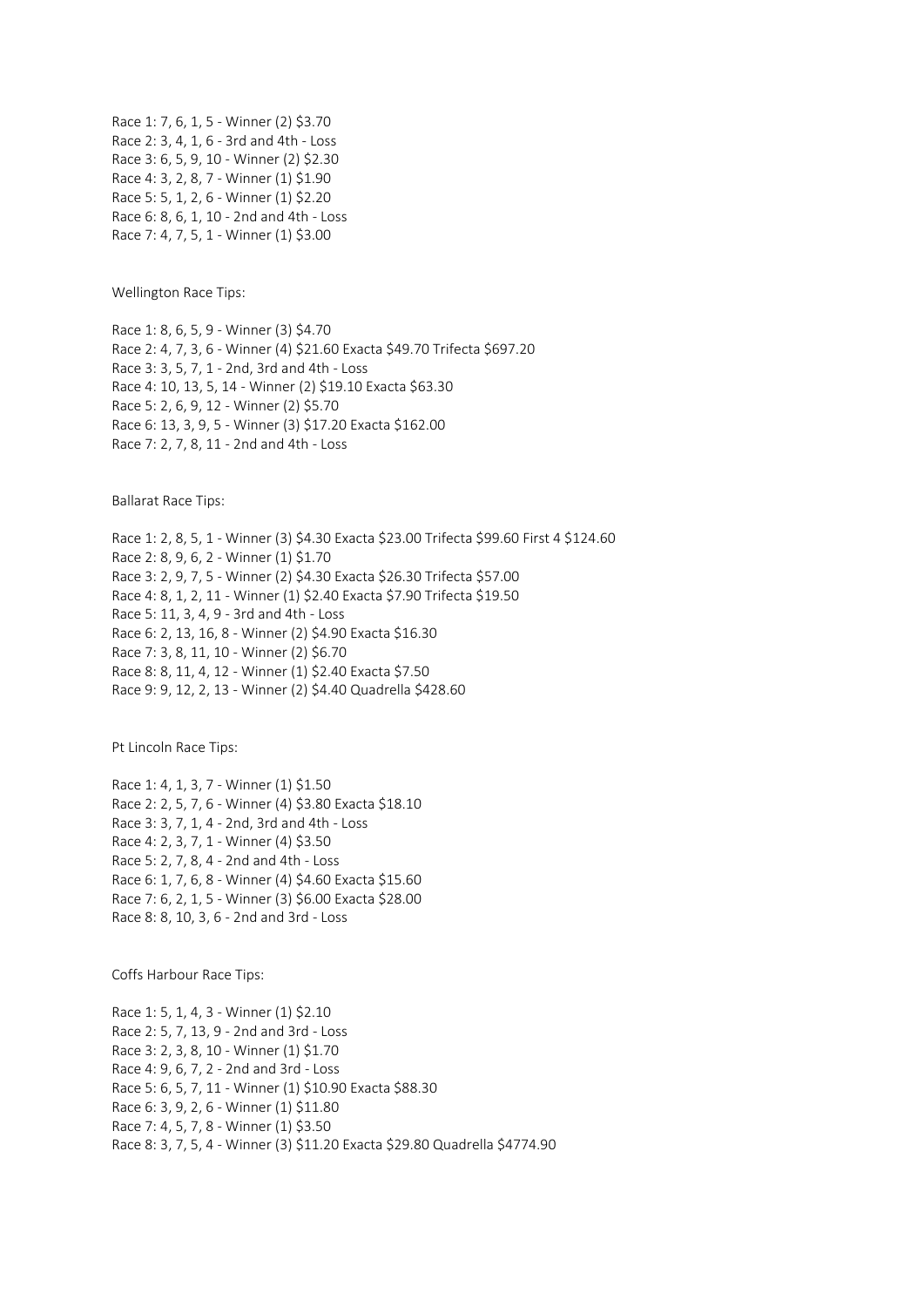Pinjarra Race Tips:

Race 1: 3, 1, 6, 7 - 2nd, 3rd and 4th - Loss Race 2: 1, 4, 8, 7 - Winner (1) \$2.80 Exacta \$22.30 Race 3: 5, 7, 6, 2 - 3rd - Loss Race 4: 3, 4, 10, 5 - Loss Race 5: 1, 8, 7, 4 - 3rd and 4th - Loss Race 6: 12, 7, 5, 3 - 2nd, 3rd and 4th - Loss Race 7: 3, 5, 8, 2 - 2nd - Loss Race 8: 4, 1, 8, 9 - Winner (4) \$14.70 Exacta \$28.50 Race 9: 9, 4, 10, 6 - 2nd 3rd and 4th - Loss

Sundays January 7th 2018 Horse Racing Tips:

The results are in...

Sunday The Final Statistics.

1. Top Selection strike rate at 39% out of 57 races.

2. Top 2 Selections strike rate at 60% out of 57 races.

+ Total Top 2 Selection winners = 34 out of 57 races.

3. Exacta strike rate at 44% out of 57 races.

+ Total Exacta winners = 25 out of 57 races.

Dividends:

- + Best Top Selection win dividend: \$7.30
- + Best Top 2 Selection win dividend: \$7.30
- + Best tipped Exacta dividend: \$56.80
- + Best tipped Trifecta dividend: \$285.00
- + Best tipped First 4 dividend: \$1543.60
- + Best tipped Quadrella dividend: \$350.10

The Day In Summary: So let's have a look at the numbers for this Sundays racing with 57 races covered. For the Exotics there were 25 Exacta's in total which is a strike rate of 44% with the biggest one paying out at \$56.80 with the best tipped Trifecta paying out at \$285.00 and the best tipped First 4 paid out at \$1543.60. For Win Bets the best priced Top Selection winner was at \$7.30 with the strike rate for the Top Selection sitting at 39% with the strike rate for the Top 2 Selections sitting at a respectable 60% of all races run. With Quadrella's the best today was a main one at Gilgandra and it paid out at \$350.10. And so that wraps up this Sundays racing.

Special Suggested Bets Of The Day:

Warrnambool Race 3 Banker Exacta:

11 / 8, 12, 10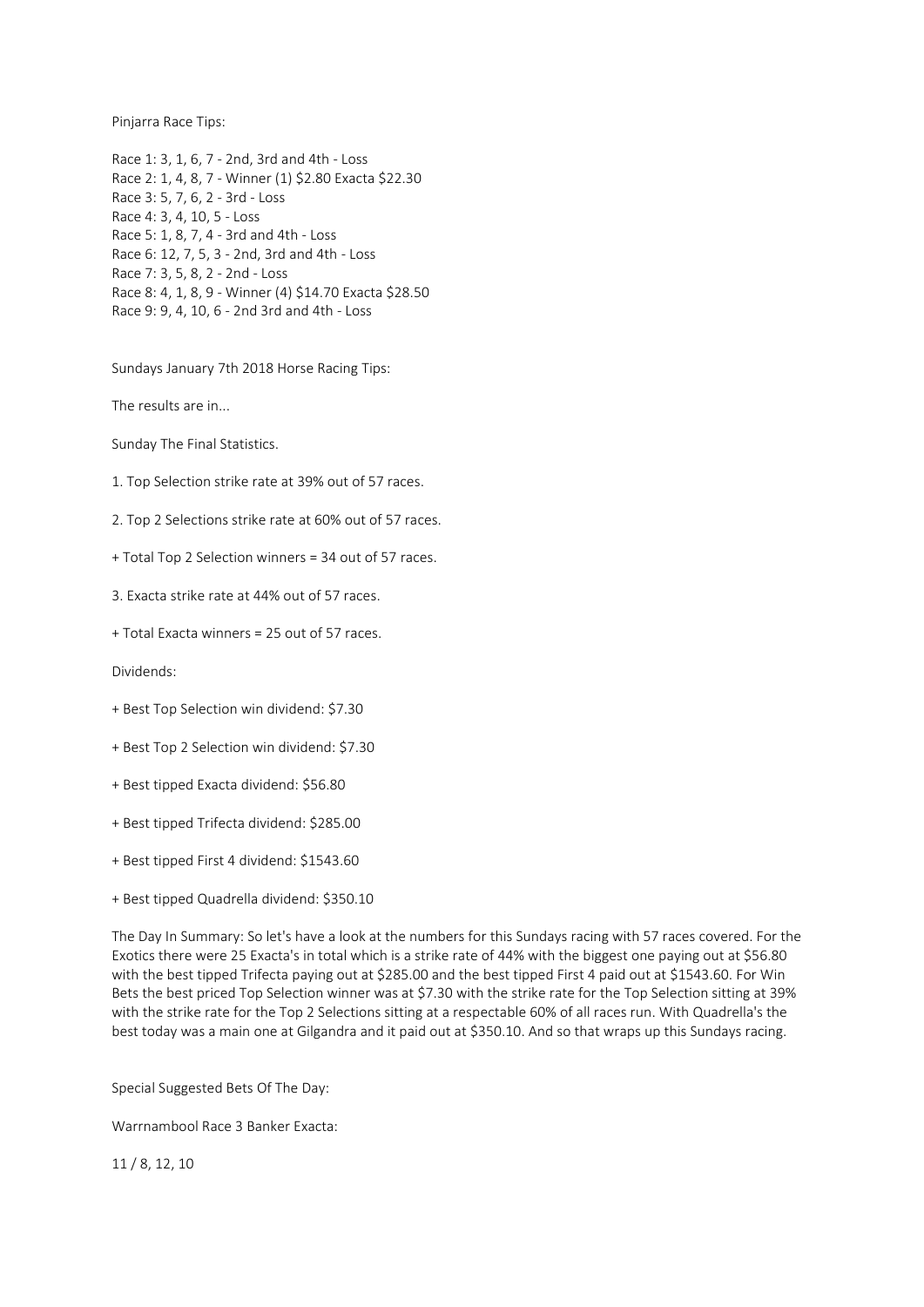So its 11 for 1st and 8, 12, 10 for 2nd.

Total Cost: \$12 buys a 400% share of the dividend.

Where The Money Is: Those runners which stand out as being well supported early.

Gawler Race 7 No 8 Cobber at \$8.00 and there is enough early money support to keep this one a little safer than normal today.

Best Longshot's Of The Day:

Nothing to report.

Best Quaddie Of The Day:

Gawler Quadrella:

Race 5: 10, 3, 1, 9 Race 6: 6, 2, 5, 7 Race 7: 8, 2, 9, 11 Race 8: 6, 2, 10, 13

Total Cost: \$13 buys a 5% share of the dividend.

Today's Race Tips:

Gilgandra Race Tips:

Race 1: 1, 4, 5, 3 - Winner (2) \$3.60 Exacta \$16.60 Trifecta \$89.60 Race 2: 3, 1, 5, 11 - 2nd and 4th - Loss Race 3: 5, 6, 8, 3 - Winner (2) \$5.40 Exacta \$37.10 Trifecta \$91.40 Race 4: 2, 3, 4, 5 - Winner (1) \$1.50 Race 5: 5, 3, 8, 9 - Winner (3) \$13.20 Race 6: 7, 6, 4, 5 - Winner (1) \$1.70 Exacta \$3.90 Trifecta \$18.30 Race 7: 3, 6, 5, 8 - Winner (1) \$3.60 Exacta \$13.20 Trifecta \$61.60 Race 8: 1, 4, 3, 2 - Winner (2) \$3.00 Exacta \$27.10 Trifecta \$52.30 First 4 \$103.40 Quadrella \$350.10

Sunshine Coast Race Tips:

Race 1: 2, 5, 6, 3 - Winner (1) \$2.70 Exacta \$8.10 Trifecta \$19.30 Race 2: 9, 8, 3, 6 - Winner (1) \$2.00 Exacta \$15.40 Trifecta \$28.70 First 4 \$56.60 Race 3: 2, 4, 6, 8 - Winner (1) \$1.00 Exacta \$7.50 Trifecta \$10.50 Race 4: 2, 5, 3, 4 - Winner (4) \$3.20 Exacta \$13.00 Early Quadrella \$28.00 Race 5: 5, 2, 6, 7 - 2nd - Loss Race 6: 5, 13, 10, 8 - 4th - Loss Race 7: 6, 3, 2, 7 - Winner (3) \$5.80 Exacta \$30.60 Trifecta \$61.90 Race 8: 5, 8, 7, 6 - Winner (4) \$10.30

Caulfield Race Tips: